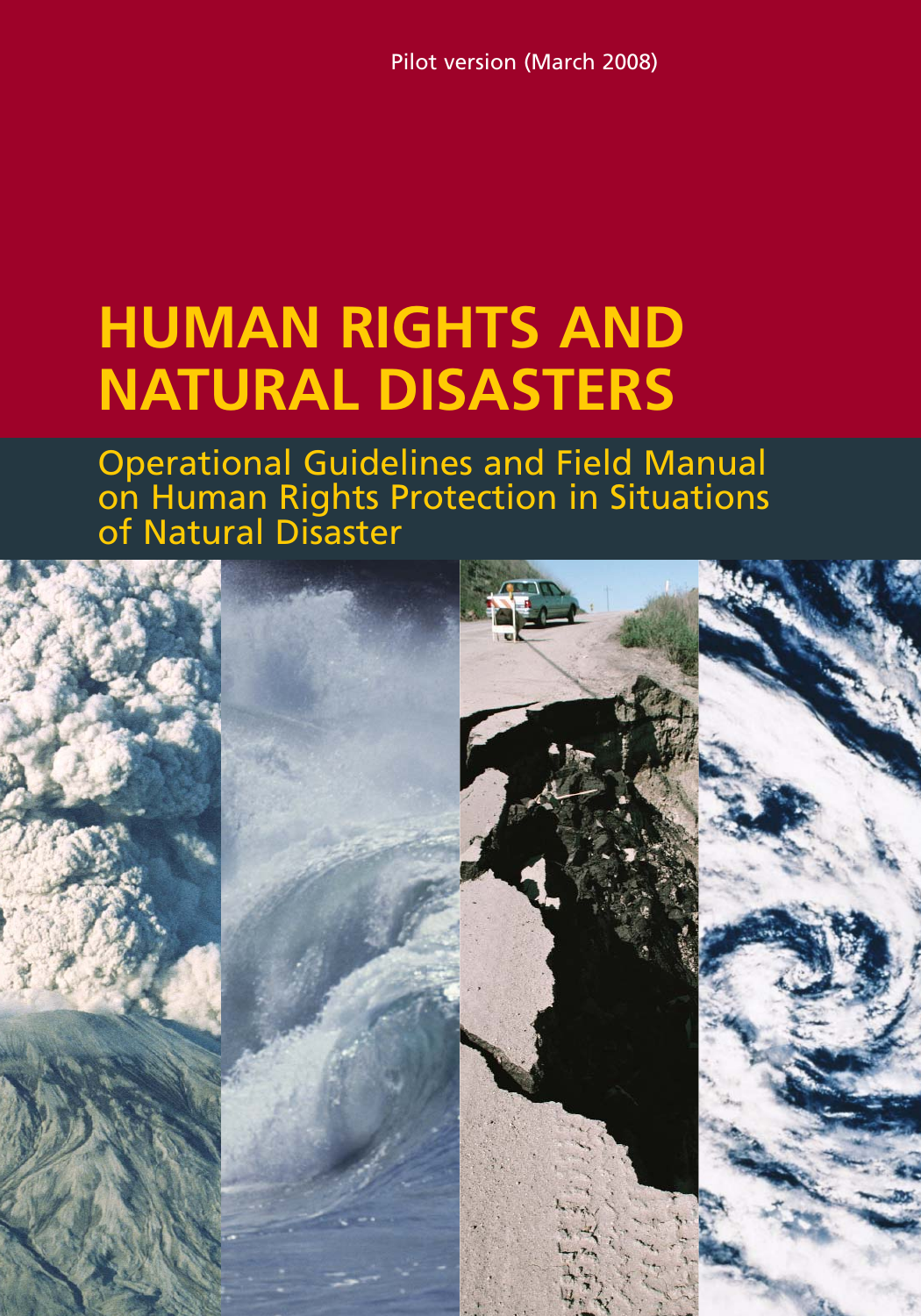*Published by:*

**Brookings-Bern Project on Internal Displacement**

1775 Massachusetts Avenue, NW Washington, DC 20036 Phone: (202) 797-6168 Fax: (202) 797-6003 E-mail: brookings-bern@brookings.edu Web site: www.brookings.edu/idp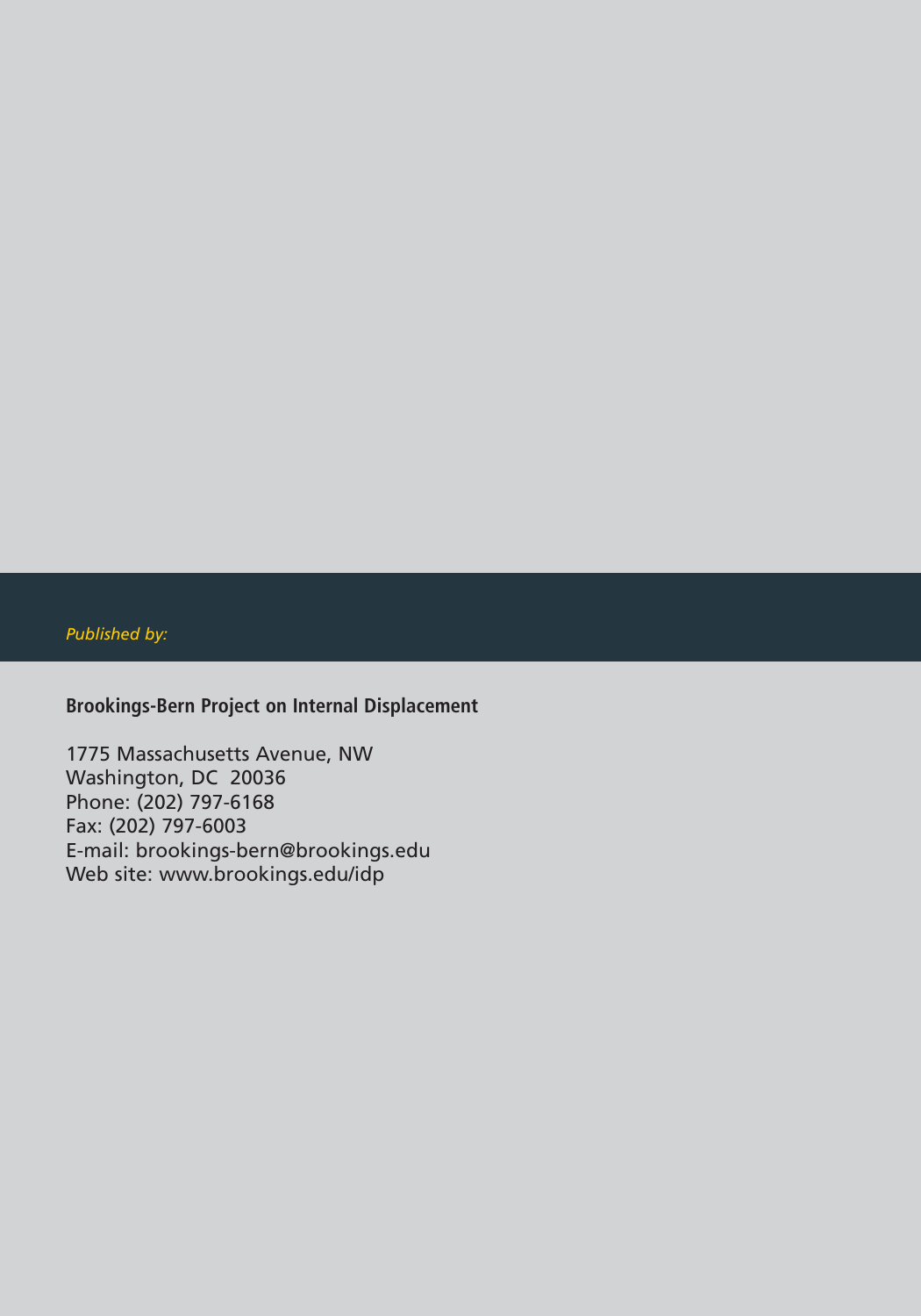### **TABLE OF CONTENTS**

| iii                                                                       |    |
|---------------------------------------------------------------------------|----|
|                                                                           |    |
| <b>INTRODUCTION</b>                                                       |    |
| Addressing the Human Rights Gap in Disaster Relief                        | 1  |
| Purpose of the Operational Guidelines and the Manual                      | 3  |
|                                                                           | 3  |
|                                                                           | 4  |
|                                                                           | 5  |
|                                                                           |    |
| <b>PART I. A HUMAN RIGHTS-BASED APPROACH TO DISASTER RELIEF</b>           |    |
|                                                                           | 7  |
| The Need to Ensure Non-Discriminatory Disaster Relief                     | 10 |
|                                                                           | 11 |
|                                                                           | 13 |
|                                                                           | 15 |
|                                                                           |    |
| PART II. PROTECTION OF SPECIFIC HUMAN RIGHTS                              |    |
|                                                                           | 17 |
|                                                                           |    |
| A. Protection of Life, Security, and Physical, Mental and Moral Integrity |    |
|                                                                           | 19 |
| A.1 Evacuations and other life-saving measures                            | 20 |
| A.2 Protection against the negative impacts of natural hazards            | 22 |
| A.3 Protection against violence, including gender-based violence          | 23 |
|                                                                           | 26 |
| A.5 Protection against anti-personnel landmines and                       |    |
|                                                                           | 28 |
|                                                                           |    |
| B. Protection of Rights Related to Basic Necessities of Life              |    |

|  | B.1 Access to goods and services, and humanitarian assistance  29 |    |
|--|-------------------------------------------------------------------|----|
|  | B.2 Provision of adequate food, water, shelter and housing,       | 32 |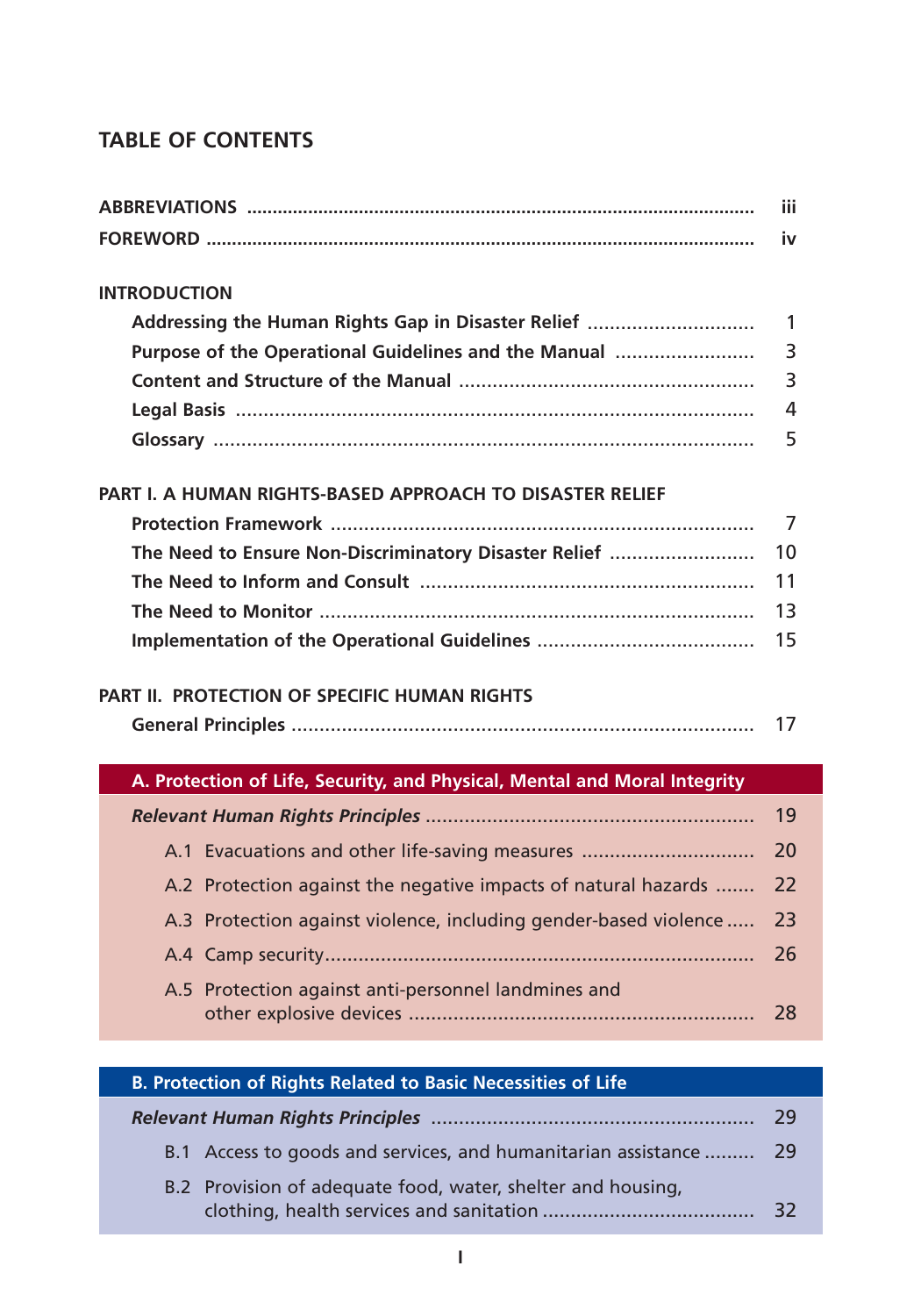### **C. Protection of Other Economic, Social and Cultural Rights**

#### **D. Protection of Other Civil and Political Rights**

|  |  | 51 |
|--|--|----|
|  |  | 51 |
|  |  | 53 |
|  |  |    |
|  |  |    |
|  |  |    |

#### **PART III. PROTECTION OF SPECIFIC GROUPS OF PERSONS**

| Ethnic and religious minority groups, and indigenous peoples  76 |  |
|------------------------------------------------------------------|--|
|                                                                  |  |

| Annex I. References to Codes of Conduct, Guidelines and Manuals  79 |  |
|---------------------------------------------------------------------|--|
| Annex II. Compilation of the Operational Guidelines and reference   |  |
|                                                                     |  |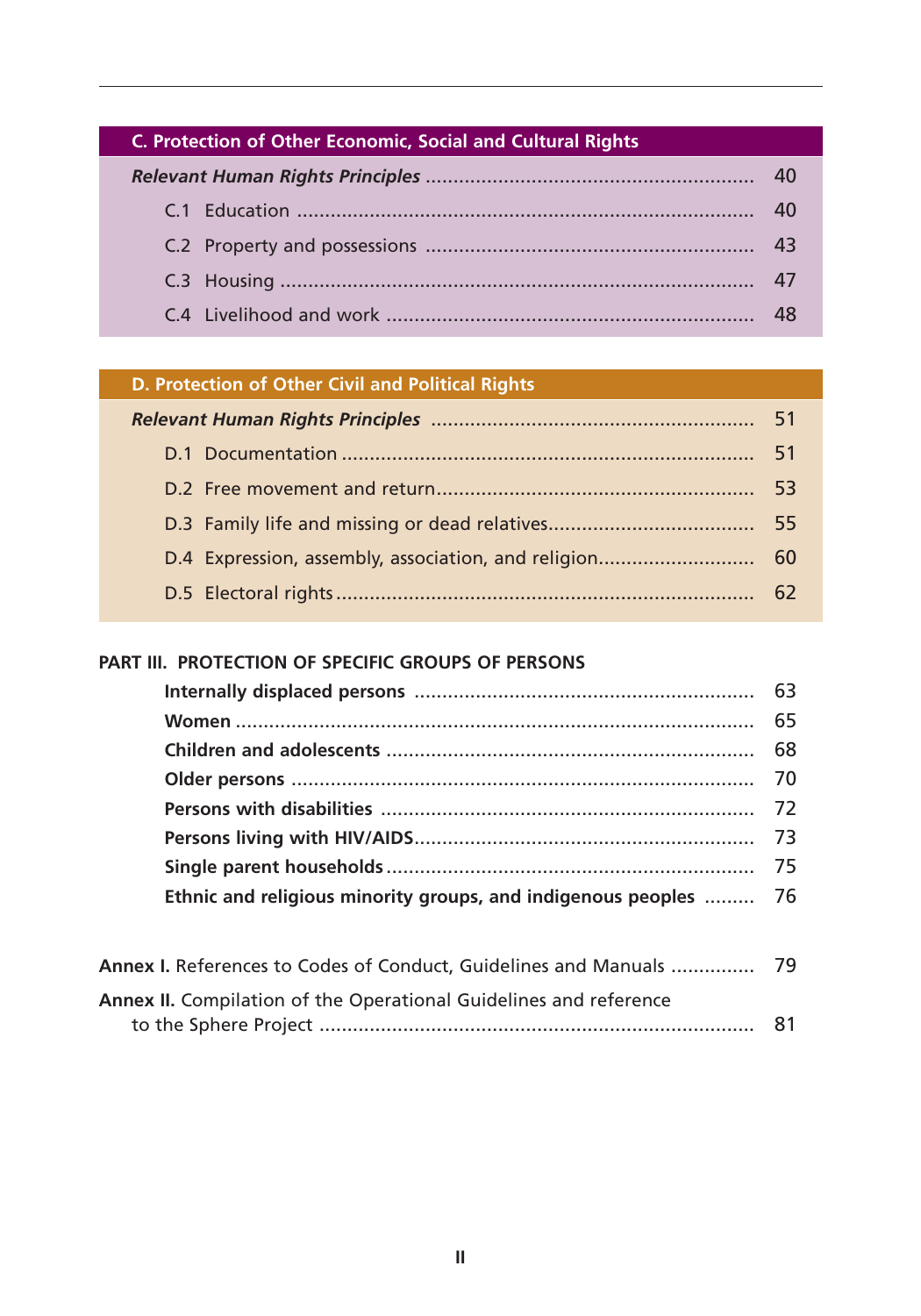#### **ABBREVIATIONS**

| <b>AMD</b>   | Ante-mortem data                                 |
|--------------|--------------------------------------------------|
|              |                                                  |
| <b>CCPR</b>  | <b>Covenant on Civil and Political Rights</b>    |
| <b>CESCR</b> | Covenant on Economic, Social and Cultural Rights |
| <b>CRC</b>   | Convention on the Rights of the Child            |
|              |                                                  |
| <b>IASC</b>  | <b>Inter-Agency Standing Committee</b>           |
| <b>ICRC</b>  | International Committee of the Red Cross         |
| <b>IDP</b>   | Internally displaced person                      |
|              |                                                  |
| <b>NGO</b>   | Non-governmental organisation                    |
|              |                                                  |
| <b>PMD</b>   | Post-mortem data                                 |
| <b>RSG</b>   | Representative of the Secretary General          |
|              |                                                  |
| <b>UDHR</b>  | <b>Universal Declaration of Human Rights</b>     |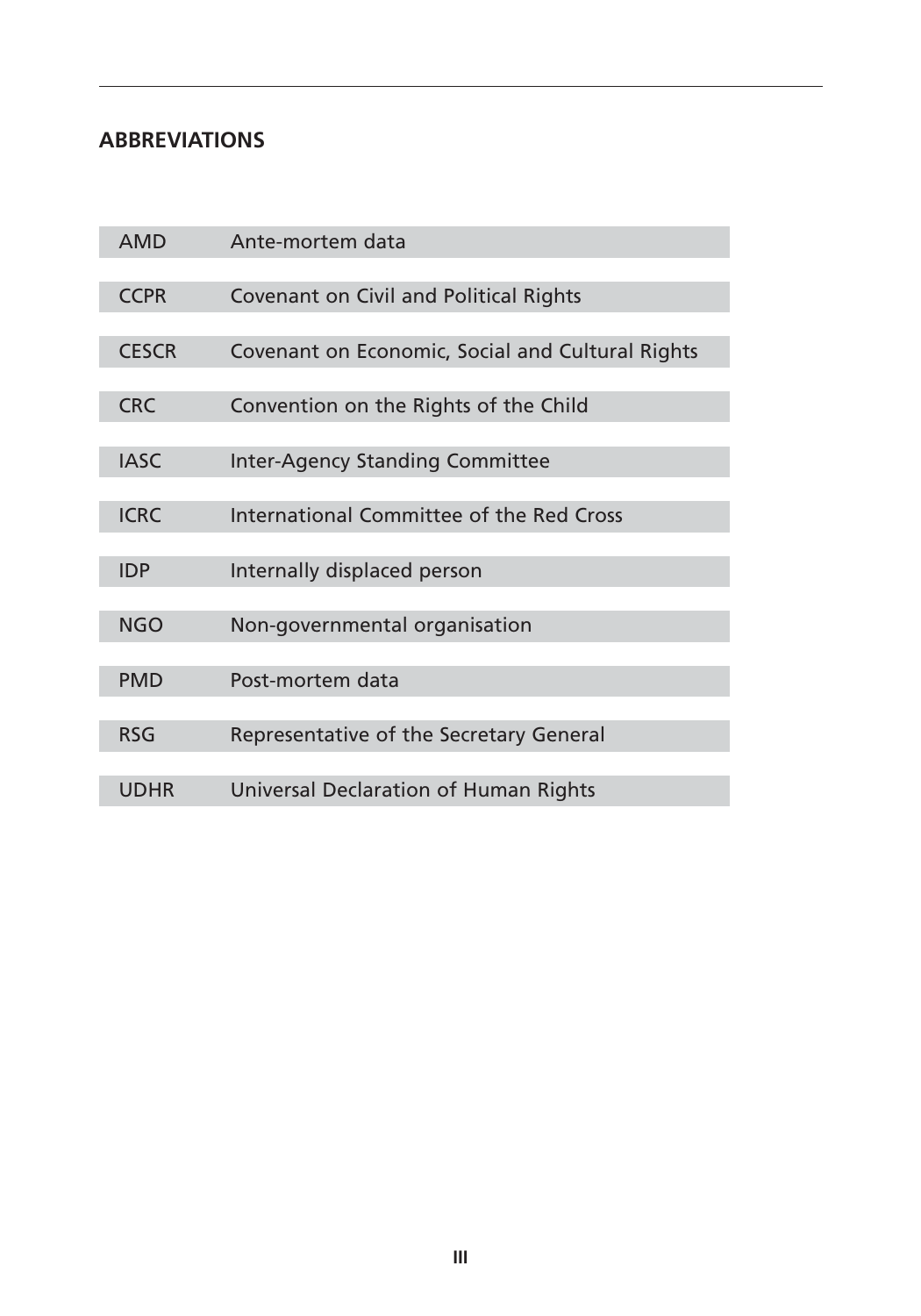# **FOREWORD**

Although disasters are quick to strike, their consequences can be long to remedy and can linger on for months and years. The extent to which their effects increase inherent inequalities in life and society is to a significant extent a question of how governments and humanitarian actors integrate human rights into their disaster preparedness and response.

To promote and facilitate a rights-based approach to disaster relief, the Inter-Agency Standing Committee (IASC) adopted Operational Guidelines on Protecting Persons in Natural Disasters in June 2006. This Pilot Manual has been drafted to accompany the Operational Guidelines. It intends to help people in the field to understand the human rights dimensions of their work in disaster response while giving them practical examples and operational steps about how some of these seemingly abstract concepts may be implemented.

This draft has been long in coming. We would particularly like to thank the members and partners of the IASC who helped formulate both the Guidelines and the Manual, as well as the individuals who put so much time and effort into seeing them come alive. We would also like to thank the Brookings-Bern Project on Internal Displacement for the generous support provided to this manual.

The real test for this Pilot Manual will be in the field. We depend on the endusers, the front line service deliverers, to tell us how useful it is and how it is used. Further comments, criticism and suggestions are welcome. This Pilot Manual should be a living document which can be updated and adapted to evolving needs and requests from the field.

 $N$ ,  $k$  $\overline{\lambda}$ 

**Walter Kälin** Representative of the Secretary-General on the Human Rights of Internally Displaced Persons

**John Holmes** Under-Secretary General for Humanitarian Affairs and Emergency Relief Coordinator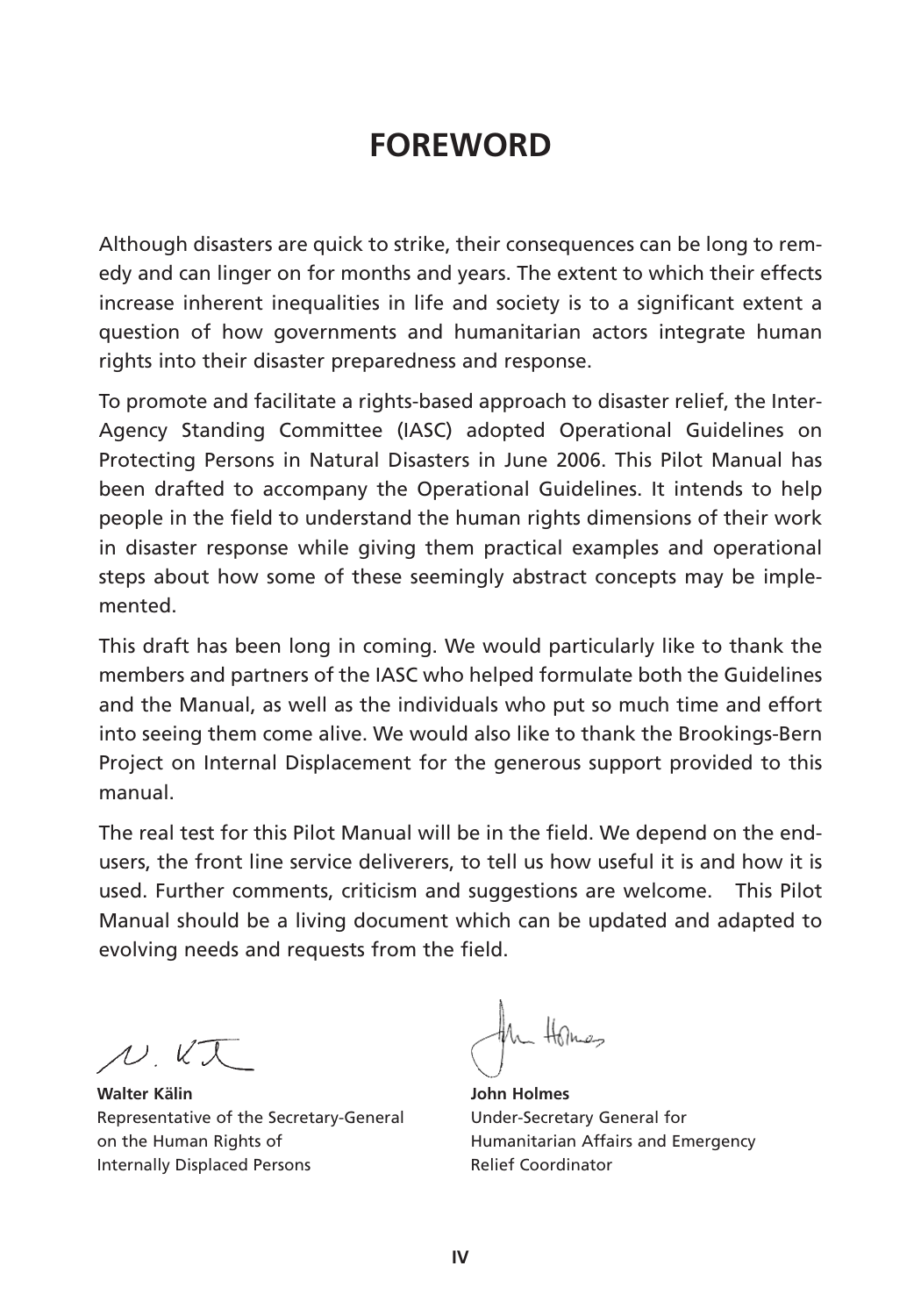# **INTRODUCTION**

### **ADDRESSING THE HUMAN RIGHTS GAP IN DISASTER RELIEF**

Natural disasters are the consequences of events triggered by natural hazards that overwhelm local response capacity and seriously affect the social and economic development of a region. Traditionally, natural disasters have been seen as situations that create challenges and problems mainly of a humanitarian nature. However, increasingly, it has come to be recognized, that human rights protection also needs to be provided in these contexts.

The tsunamis, hurricanes and earthquakes, which hit parts of Asia and the Americas in 2004/2005, highlighted the need to be attentive to the multiple human rights challenges victims of such disasters may face. All too often the human rights of disaster victims are not sufficiently taken into account. Unequal access to assistance, discrimination in aid provision, enforced relocation, sexual and gender-based violence, loss of documentation, recruitment of children into fighting forces, unsafe or involuntary return or resettlement, and issues of property restitution are just some of the problems that are often encountered by those affected by the consequences of natural disasters.

In addition, a high number of persons also become internally displaced when volcanic eruptions, tsunamis, floods, drought, landslides, or earthquakes destroy houses and shelter, forcing affected populations to leave their homes or places of residence. Experience has shown that the longer the displacement lasts, the greater the risk of human rights violations. In particular, discrimination and violations of economic, social and cultural rights tend to become more systemic over time.

Often the human rights violations are not intended or planned. Sometimes they result from insufficient resources and capacities to prepare and respond to the consequences of the disasters. More often, they are the result of inappropriate policies, neglect or oversight. These violations could be avoided if both national and international actors took the relevant human rights guarantees into account from the beginning. Missions and evaluations by the Representative of the UN Secretary-General (RSG) on the human rights of internally displaced persons show that not only national authorities are often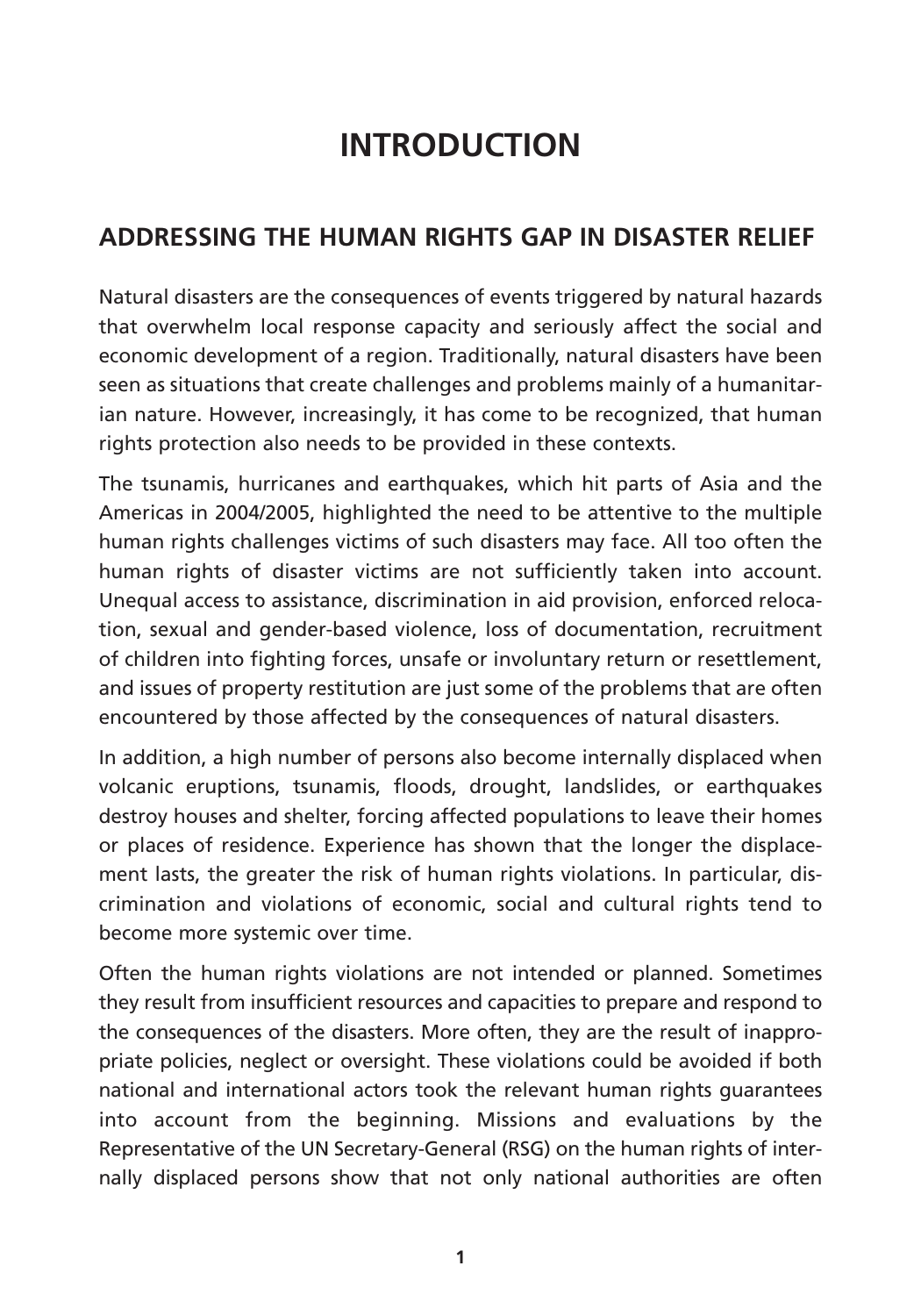unaware of the relevance of human rights norms in the context of natural disasters. International agencies and non-governmental organisations (NGOs) are also at a loss as to how to incorporate a human rights-based approach into emergency relief and response, even though many of the laws and codes of conduct applicable in situations of natural disaster include such guarantees.

Human rights have to be the legal underpinning of all humanitarian work pertaining to natural disasters. There is no other legal framework to guide such activities, especially in areas where there is no armed conflict. If humanitarian assistance is not based on a human rights framework, there is a risk that the focus will be too narrow and the basic needs of the victims will not be integrated into a holistic planning process. There is also the risk that factors important for recovery and reconstruction will be overlooked. Furthermore, neglecting the human rights of those affected by natural disasters means overlooking the fact that such people do not live in a legal vacuum, but in countries with laws, rules and institutions that should protect their rights. International human rights principles should guide disaster risk management, including pre-disaster mitigation and preparedness measures, emergency relief and rehabilitation, and reconstruction efforts. Those at risk need to be protected against violence and abuse. Those displaced need to be provided with protection and assistance and need to be able either to return in safety and in dignity to their original lands and property, or to be assisted to integrate locally in the area to which they have fled or to settle elsewhere in the country. Adherence to international human rights standards will help to ensure that the basic needs of victims or beneficiaries are met. The challenge often is how to apply these rules in an operational context.

In order to provide guidance on how to protect the rights of individuals affected by natural disasters, in June 2006, the UN Inter-Agency Standing Committee (IASC) adopted Operational Guidelines on Human Rights and Natural Disasters. These guidelines were needed because already existing guidelines on humanitarian action in emergencies, as well as standards for protecting human rights in armed conflict, did not deal specifically with human rights concerns emanating from natural disasters. The Guidelines are addressed to intergovernmental and non-governmental humanitarian actors. They focus on what humanitarian actors should do in order to implement a human rights-based approach to humanitarian action in the context of natural disasters. Complementing the Guidelines is this Manual, which provides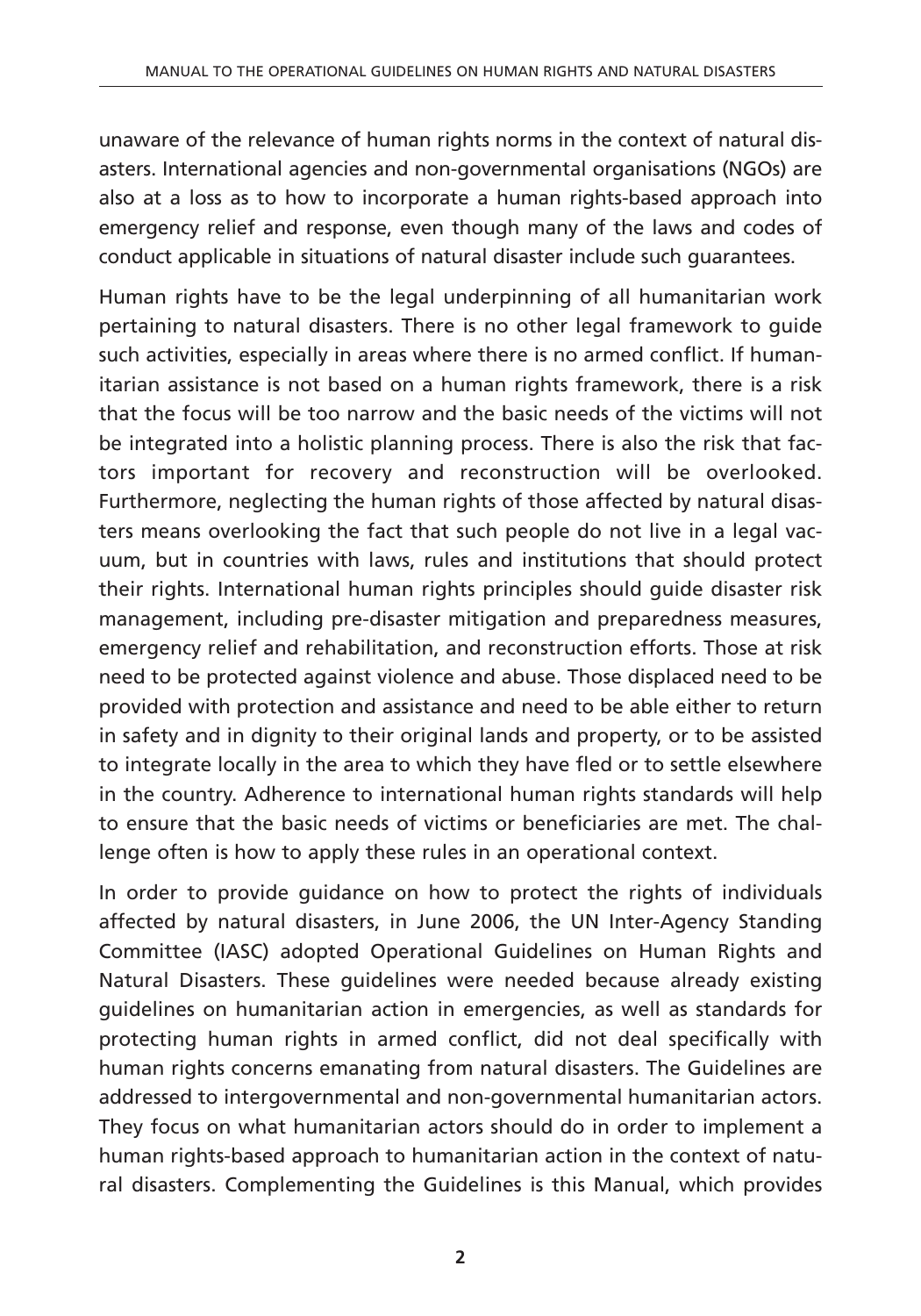the human rights background underpinning the Guidelines and lists practical operational steps to provide humanitarian workers with examples of how the Guidelines can best be implemented.

### **PURPOSE OF THE OPERATIONAL GUIDELINES AND THE MANUAL**

The Operational Guidelines and their Manual are intended to ensure that disaster relief and reconstruction efforts are conducted within a framework that protects and furthers human rights.

Specifically, the Operational Guidelines aim to:

- Ensure that human rights principles and protection standards including the fundamental principles of non-discrimination and accountability -- are integrated into all disaster response, recovery and reconstruction efforts from the earliest stage possible;
- Identify relevant measures to ensure that affected persons and their communities are fully consulted and can actively participate in all stages of the disaster response in accordance with their human rights;
- Complement existing guidelines on humanitarian standards in situations of natural disaster;
- Provide benchmarks for monitoring and assessing the needs of persons affected by the consequences of natural disasters;
- Provide a basis for humanitarian actors when entering into dialogue with governments about their obligations to the victims of natural disasters under human rights law.

### **CONTENT AND STRUCTURE OF THE MANUAL**

**PART I** explains the notion and implications of human rights protection in situations of natural disaster and the meaning of a human rights-based approach to disaster relief.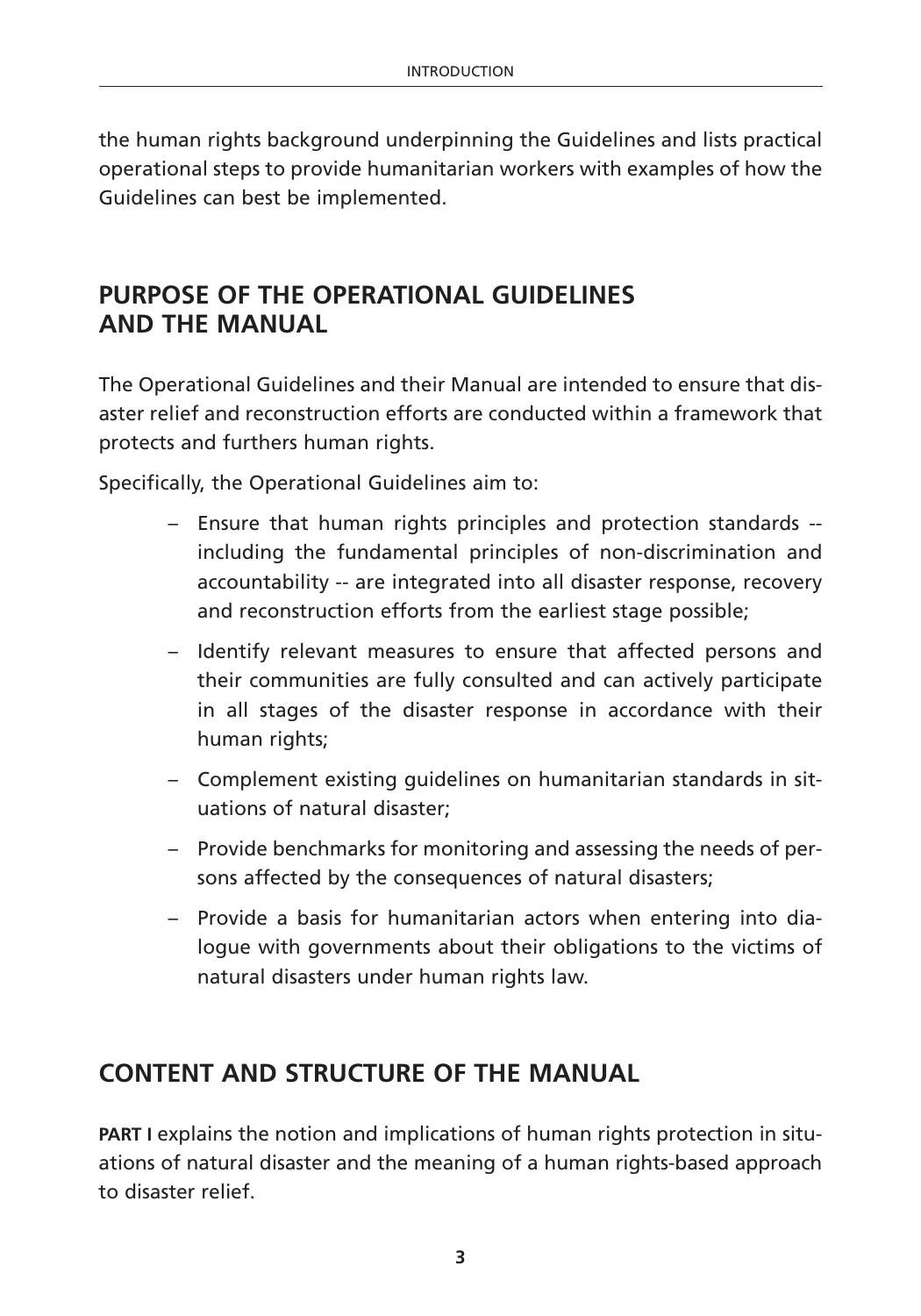**PART II,** the core of the Manual, presents the main human rights principles relevant in situations of natural disaster and advice on how to implement them. It is structured into sections that follow the Operational Guidelines grouping of human rights into four categories: (A) rights related to life, physical security and integrity; (B) rights related to the basic necessities of life; (C) other economic, social and cultural rights; and (D) other civil and political rights.

Each section begins with general human rights principles1 followed by the actual text of the IASC operational guidelines relating these general human rights norms to the specific circumstances following. Finally, *Operational Steps* give practical suggestions on how to implement the operational guidelines.2 They reflect a human rights perspective and are addressed primarily to the staff of international agencies and NGOs. They may also be useful for national and local authorities. The Operational Steps are illustrative, not exhaustive.

**PART III** addresses the special rights and needs of vulnerable groups, in particular internally displaced persons, women, children, the elderly, single-headed households, persons with disabilities or HIV/AIDS, ethnic minorities and indigenous peoples. It also cross-references the rights and concerns of these groups with the Operational Guidelines and the Operational Steps contained in Part II.

**ANNEX I** contains references to codes of conduct, guidelines and manuals that are relevant in the context of natural disasters.

**ANNEX II** contains a compilation of the Operational Guidelines with references to the Sphere Project.3

# **LEGAL BASIS**

The Operational Guidelines are informed by and draw on provisions in relevant international human rights law. They also draw on existing standards

<sup>1</sup> The fact that certain human rights are not mentioned should not be interpreted as restricting, modifying or impairing the provisions of any international human rights or international humanitarian law instrument or right granted to persons under domestic law.

<sup>2</sup> The operational steps complement, but do not supplement, other guidelines, handbooks or manuals that already exist in the specific field of concern.

<sup>3</sup> The Sphere Project, Humanitarian Charter and Minimum Standards in Disaster Response, 2004 Edition, Geneva 2004.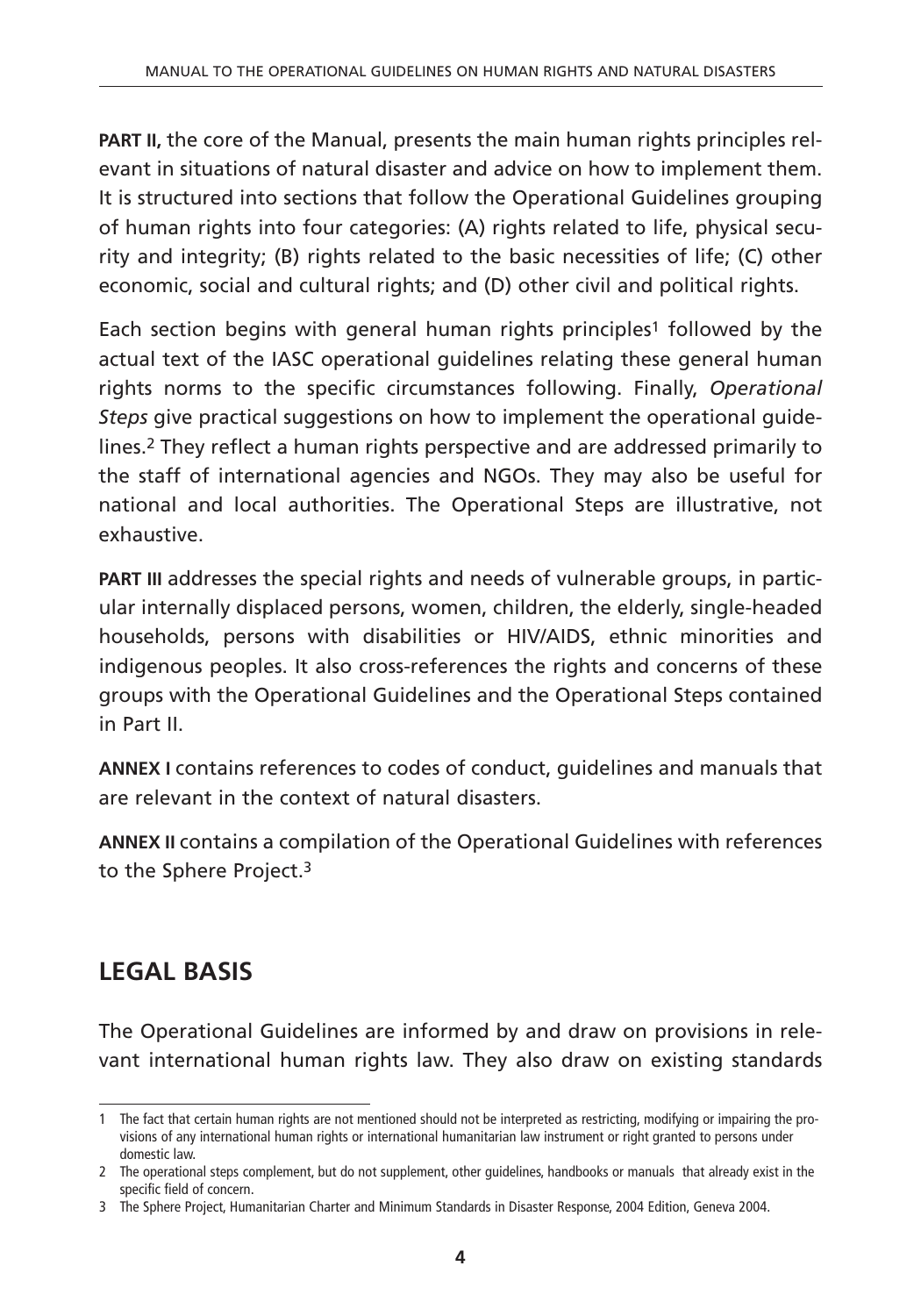and policies pertaining to humanitarian action as well as to human rights guidelines on humanitarian standards in situations of natural disaster. They cover civil and political as well as economic, social and cultural rights. While natural disasters may occur in situations of armed conflict, international humanitarian law per se does not regulate the effects of such disasters. However, it may complement human rights law in such situations.

The Operational Guidelines are based on the Universal Declaration of Human Rights, and such relevant human rights instruments as the International Covenants on Civil and Political Rights and on Economic, Social and Cultural Rights, the Convention on the Elimination of All Forms of Discrimination against Women and the Convention on the Rights of the Child. The Operational Guidelines are also based on relevant regional human rights conventions, as well as such standards as the Guiding Principles on Internal Displacement,4 the Sphere Humanitarian Charter and Minimum Standards in Disaster Response, the IFRC Code of Conduct<sup>5</sup> and the IASC IDP Policy.<sup>6</sup> The Operational Guidelines should be seen as complementing these standards and interpreted so as to be consistent with them.

### **GLOSSARY**

In these Guidelines:

- "Natural disaster" refers to the consequences of events triggered by such natural hazards as earthquakes, volcanic eruptions, landslides, tsunamis, floods and drought that overwhelm local response capacity. Such disasters seriously disrupt the functioning of a community or a society causing widespread human, material, economic or environmental losses, which exceed the ability of the affected community or society to cope by using its own resources.7
- "Protection" encompasses all activities aimed at obtaining full respect for the rights of the individual in accordance with the let-

<sup>4</sup> E.CN.4/1998/53/Add.2.

<sup>5</sup> Code of Conduct for The International Red Cross and Red Crescent Movement and NGOs in Disaster Relief, Geneva, ICRC, 1992.

<sup>6</sup> Inter-Agency Standing Committee, Implementing the Collaborative Response to Situations of Internal Displacement, Guidance for UN Humanitarian and/or Resident Coordinators and Country Teams, September 2004 (hereinafter IASC IDP Policy).

<sup>7</sup> See also the glossary of the International Society for Disaster Reduction; http://www.unisdr.org/eng/library/lib-terminologyeng% 20home.htm (16 May 2007).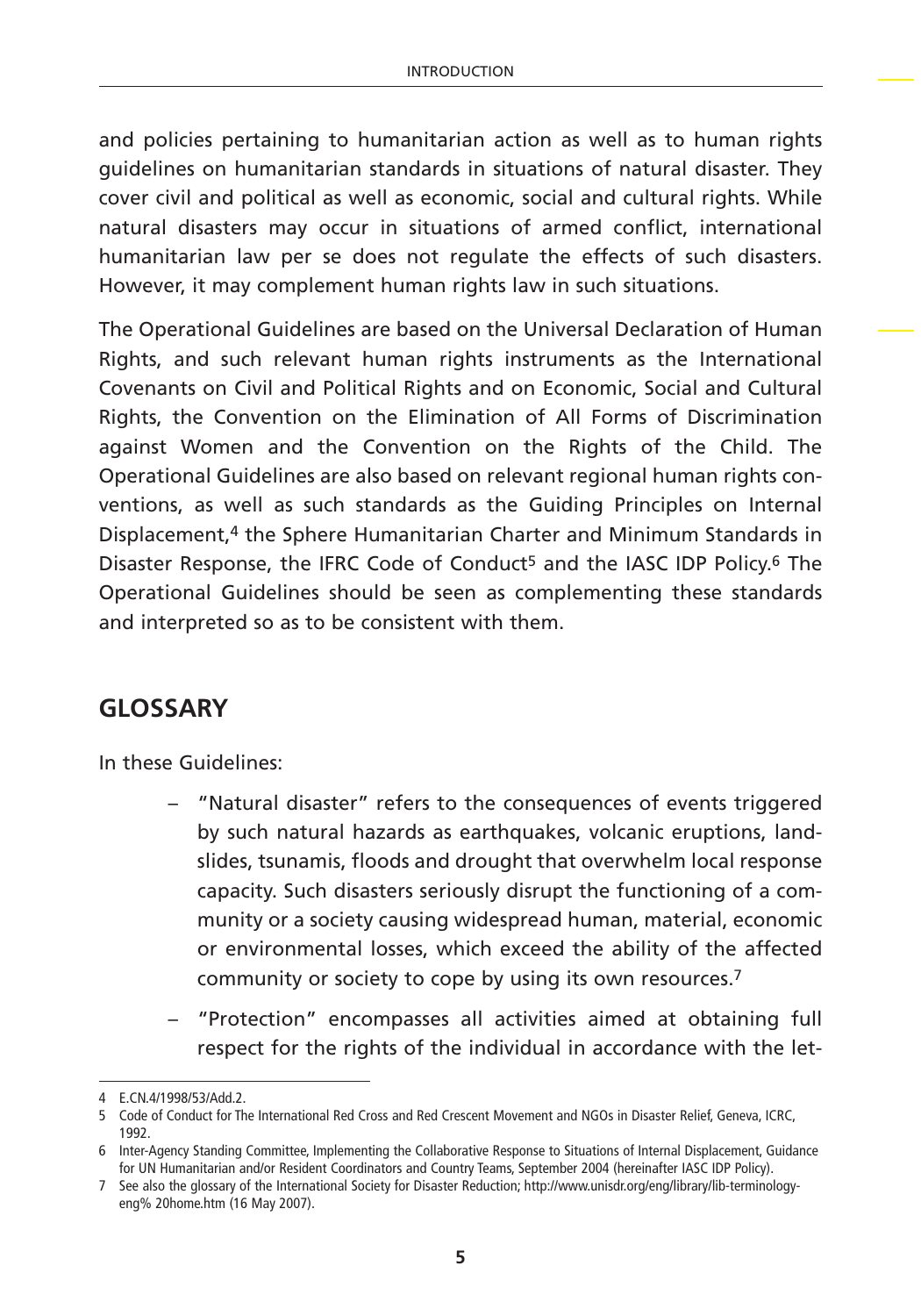ter and the spirit of the relevant bodies of law (i.e. international human rights law and, where applicable, international humanitarian law).8

– "Internally displaced persons" (IDPs) or "persons displaced by the disaster" means persons or groups of persons who have been forced or obliged to flee or to leave their homes or places of habitual residence, in particular as a result of or in order to avoid the effects of natural disasters, and who have not crossed an internationally recognized State border.9

<sup>8</sup> IASC IDP Policy, Annex 3 (referring to Sylvie Giossi Caverzasio (ed), Strengthening Protection in War – A Search for Professional Standards, Geneva, ICRC, 2001.

<sup>9</sup> Guiding Principles on Internal Displacement, preambular paragraphs.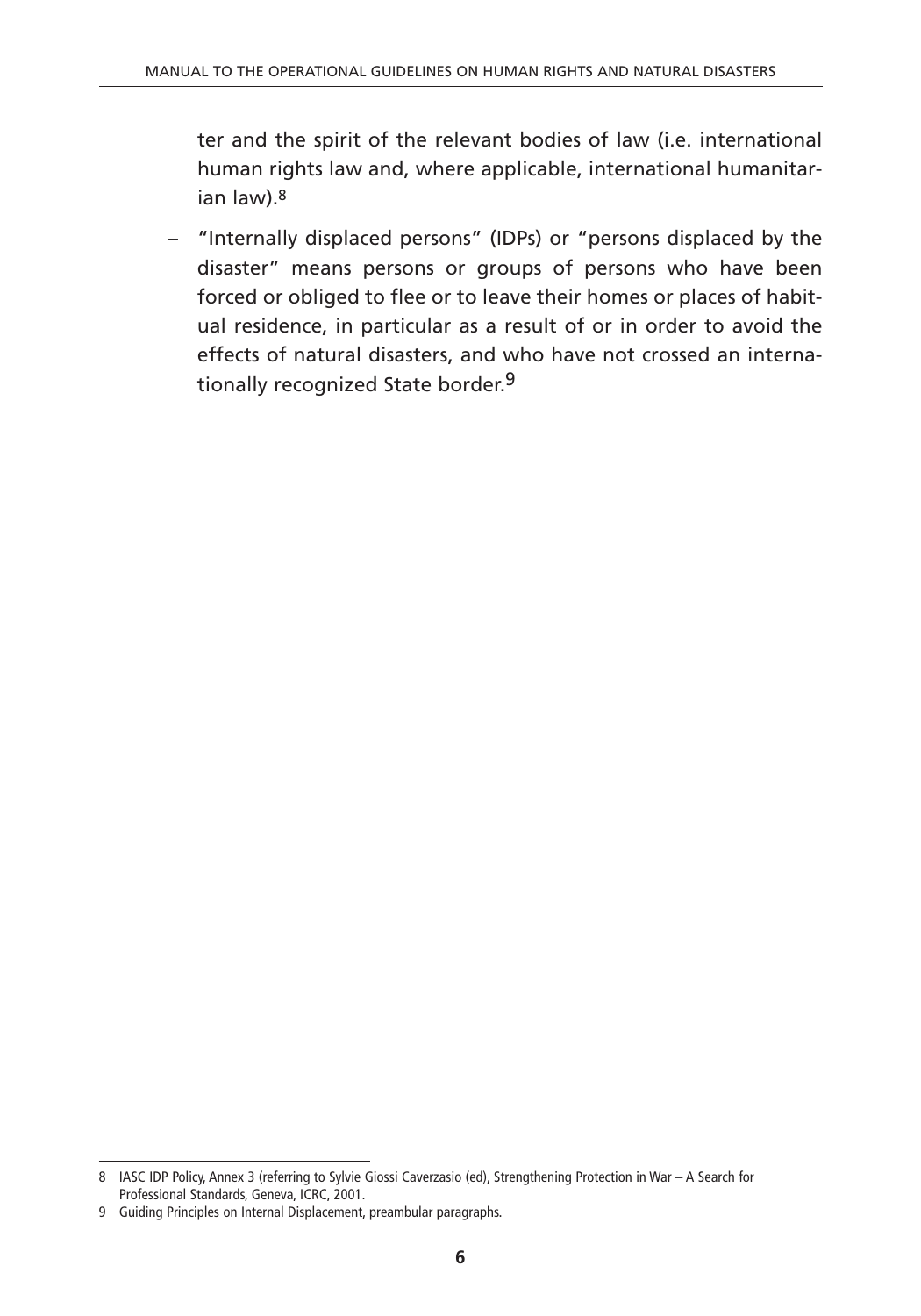# **| PART I |**

# **A HUMAN RIGHTS-BASED APPROACH TO DISASTER RELIEF**

### **PROTECTION FRAMEWORK**

These Guidelines are inspired by the following understanding of human rights protection during disaster relief:10

- 1. Those affected by natural disasters, including those displaced by such events, remain, as residents and most often citizens of the country in which they are living, entitled to the protection of international human rights law as well as, if applicable, of international humanitarian law subscribed to by the State concerned or applicable as customary international law. They do not lose, as a consequence of their being displaced or otherwise affected by the disaster, the rights of the population at large. At the same time, they have particular needs which call for specific protection and assistance measures that are distinct from those required by individuals who were not adversely affected by the disaster.
- 2. The primary duty and responsibility to provide such protection and assistance lies with the national authorities of the affected countries. Those affected by natural disasters have the right to request and receive protection and assistance from their governments. The main duty bearers, thus, are the national and local authorities of the countries concerned.
- 3. Protection is not limited to securing the survival and physical security of those affected by natural disasters. Protection encompasses all relevant guarantees—civil and political as well as economic, social and

<sup>10</sup> See Report of the Representative of the Secretary-General on the Human Rights of Internally Displaced Persons, E/CN.4/2006/71, paragraphs 4-8.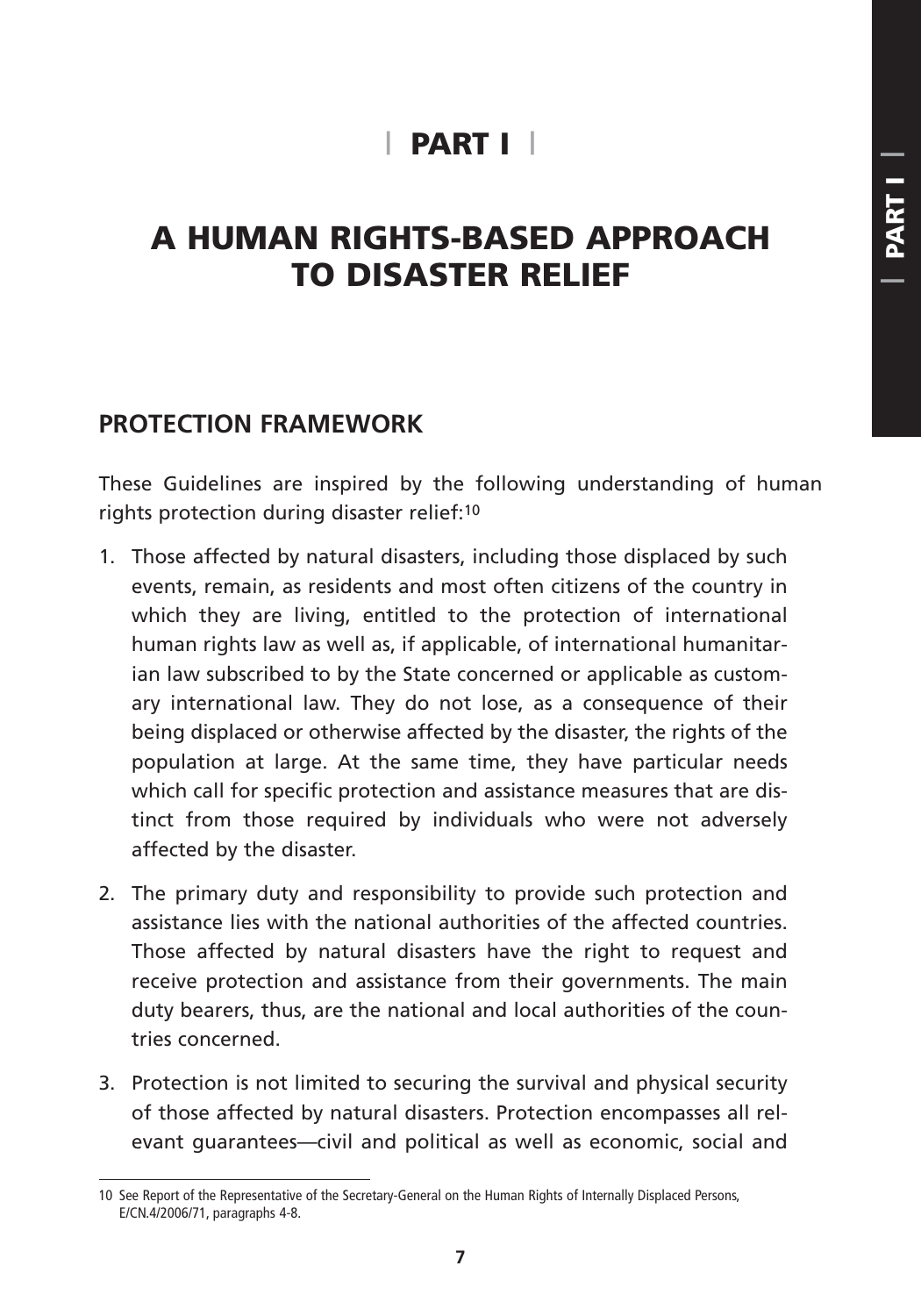cultural rights—attributed to them by international human rights and, where applicable, international humanitarian law. Although all human rights are fundamentally interrelated, for practical reasons, these rights can be divided into four groups, namely: (A) rights related to physical security and integrity (e.g. protection of the right to life and the right to be free from assault, rape, arbitrary detention, kidnapping, and threats concerning the above); (B) rights related to the basic necessities of life (e.g. the rights to food, drinking water, shelter, adequate clothing, adequate health services, and sanitation); (C) rights related to other economic, social and cultural protection needs (e.g. the rights to have access to education and work as well as to receive restitution or compensation for lost property); and (D) rights related to other civil and political protection needs (e.g. the rights to religious freedom and freedom of speech, personal documentation, political participation, access to courts, and freedom from discrimination). The first two groups of rights are most relevant during the emergency, life-saving phase. Only the full respect of all categories of rights, however, can ensure adequate protection of the human rights of those affected by natural disasters, including the displaced.

- 4. In all cases States have an obligation to respect, protect and fulfil the rights of their citizens and of the people living in their territory. States have also an obligation: (a) to prevent violations of these rights from (re-)occurring; (b) to stop them while they are happening by making sure that its organs and authorities respect the rights concerned or protect victims against violations by third parties; and (c) to ensure reparation and full rehabilitation if violations have occurred.
- 5. States therefore have an obligation to do everything within their power to prevent and/or mitigate the potential negative consequences that natural hazards may wreak. However, the Operational Guidelines, however, mainly give guidance in situations once the disaster has occurred.
- 6. UN agencies, international and national NGOs and other relevant international actors have an essential role to play in advocating on behalf of the rights of the victims. In addition, they can assist governments in their efforts and strengthen national capacity to protect

**8**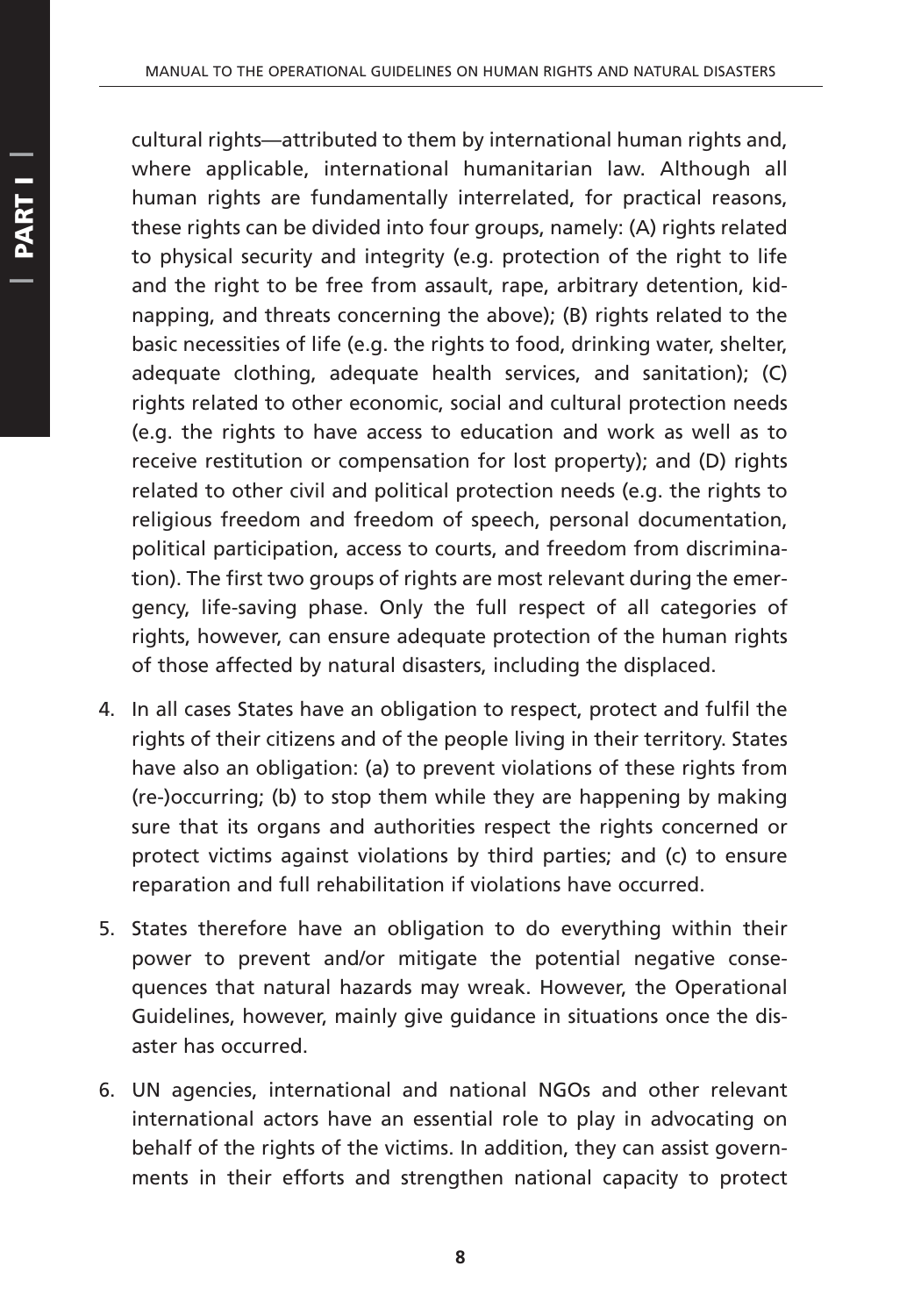rights. Such assistance can be undertaken by: (a) working through the government if possible; (b) complementing the government's efforts; or (c) substituting for the government if needed.

- 7. Where the capacity and/or willingness of the authorities to meet their responsibilities are insufficient, the international community needs to support and supplement the efforts of the government and local authorities. The scope and complexity of many natural disasters call for the active involvement of organisations and groups both within and outside the UN system which have special expertise and resources, including displaced and host communities and civil society. As set out in the introduction, every actor in the disaster context should use a human rights-based approach to disaster relief. Protection activities of international actors must not be limited strictly to securing the basic survival needs of those affected by natural disasters. The activities should cover all guarantees contained in the four groups of rights outlined above. Where international agencies or NGOs substitute for governments or carry out tasks delegated to them by governments, these actors must observe relevant human rights obligations themselves. They must ensure that their activities do not constitute or perpetuate violations of human rights.
- 8. Protection activities of the international actors can be:
	- *Responsive:* aimed at "stopping, preventing or mitigating a pattern of [ongoing] abuse";
	- *Remedial:* "aimed at restoring people's dignity and ensuring adequate living conditions subsequent to a pattern of violation, through rehabilitation, restitution, compensation and repair"; or
	- *Environment building*: "aiming to create and/or consolidate an environment – political, social, cultural, institutional, economic and legal – conducive to full respect for the rights of the individual".11

<sup>11</sup> IASC, IDP Policy, at p.44.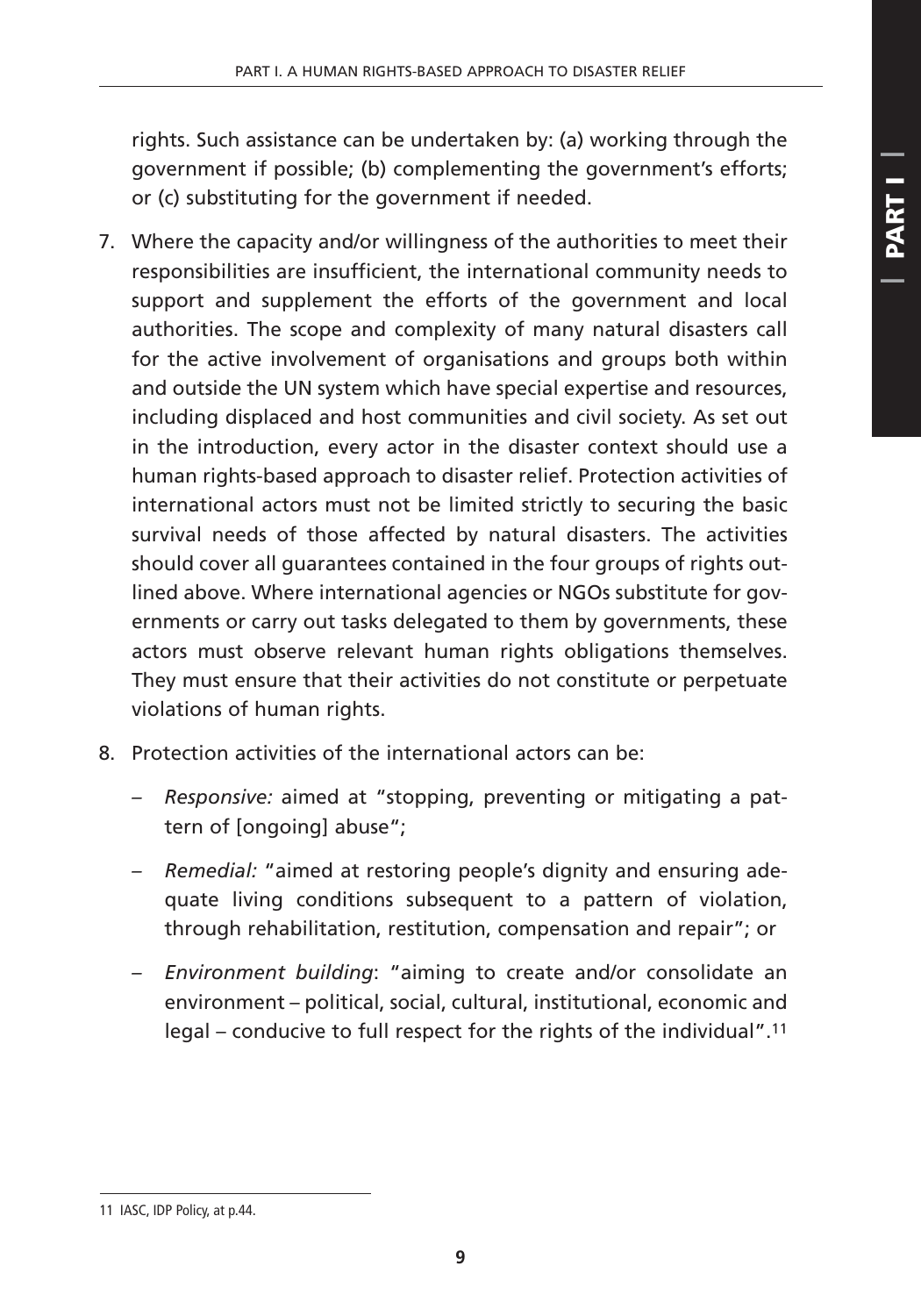### **THE NEED TO ENSURE NON-DISCRIMINATORY DISASTER RELIEF**

From a human rights perspective the right of the affected population to be protected against any kind of discrimination on the basis of race, colour, sex, language, religion, political or other opinion, national or social origin, property, birth, age, disability or other status is of paramount importance. Discrimination includes both intentional discrimination and policies or activities that have a discriminatory impact. Avoiding and preventing inequities and discrimination between people directly affected by the disaster and those only indirectly affected by it, as well as between different groups among the victims, is one of the most complex challenges in disaster relief. Internally displaced persons, women and girls, and other vulnerable groups such as persons with disabilities or HIV/AIDS, single parents, elderly persons without family support, or members of ethnic or religious minorities and indigenous peoples are at a particular risk of being disadvantaged.

The principles of equality and non-discrimination contained in the different human rights instruments<sup>12</sup> are central tenets of international human rights law and humanitarian principles. They should underpin all disaster relief, recovery and reconstruction efforts. Access to humanitarian relief and reconstruction assistance should be provided without any discrimination of any kind. Assistance should be carried out in accordance with the humanitarian principles of humanity, impartiality and neutrality. Disaster relief and recovery efforts should not discriminate between different groups of displaced and affected populations. For example, there should be no discrimination between displaced persons in camps and those staying with host families. Disaster relief and assistance should not create inequities between the standard of services available for populations affected by disaster and for nonaffected communities in the surrounding areas. All members of affected communities should have equal access to information regarding disaster relief and recovery strategies. They should be fully consulted and able to participate in all stages of the disaster response.

To calibrate the provision of assistance to the needs of the people affected, however, is not a violation of the principle of non-discrimination; rather, it

<sup>12</sup> Art. 1 and 2 UDHR; Art. 2, para. 2 CESCR; Art. 2, para. 1 and Art. 26 CCPR.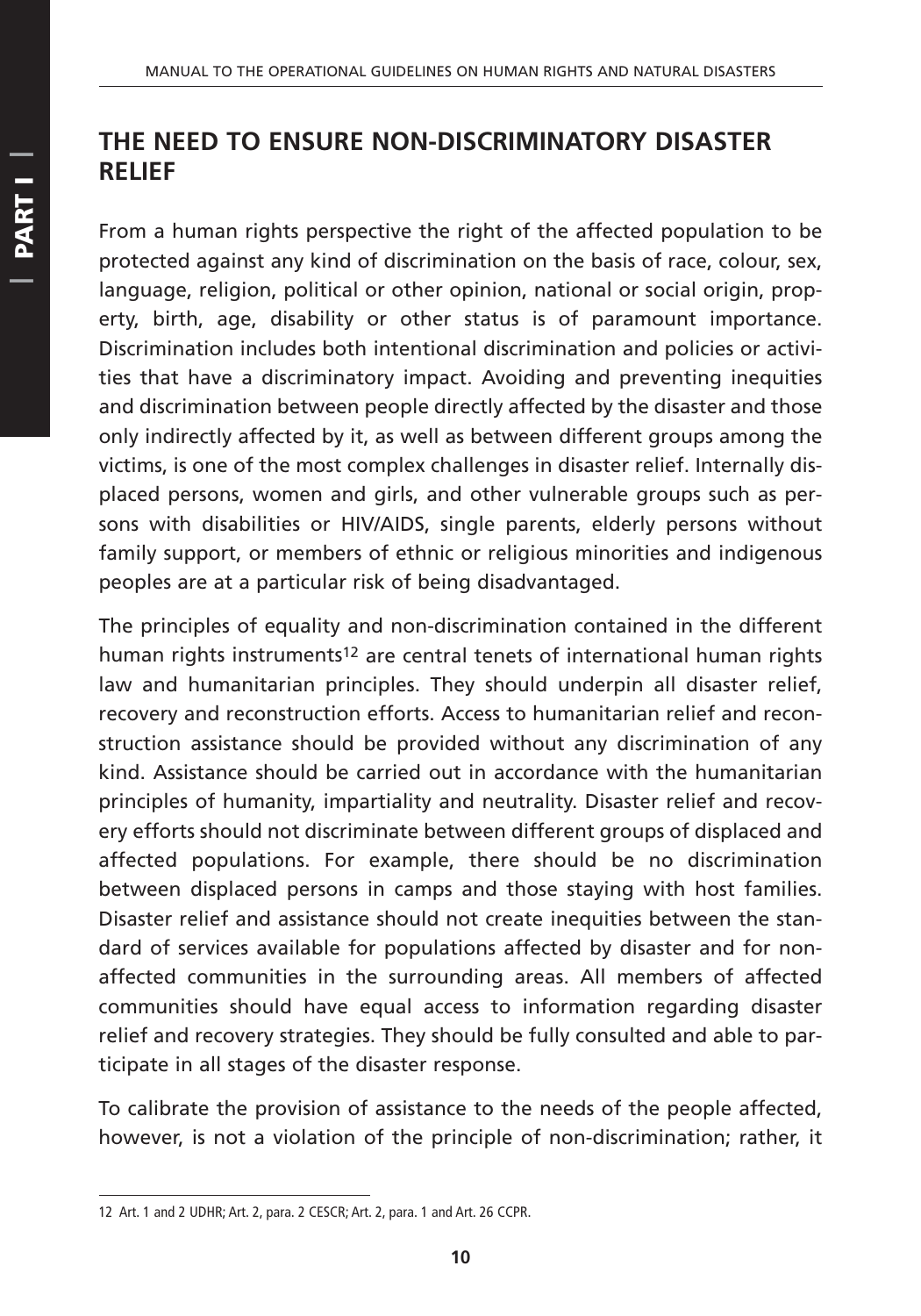reflects an appropriate human rights-based approach to humanitarian aid delivery. The principle of non-discrimination allows distinctions based on serious and objective reasons and requires the duty-bearers to identify beneficiaries according to the degree and character of their needs. Beneficiaries of humanitarian assistance should not automatically include all the people who have been affected by the disaster. Some people may have second homes or extended families for temporary housing or they may have the financial means to continue self-support.

In order to be able to implement non-discriminatory assistance and protection activities, it is essential to know who the potential beneficiaries are and what their specific needs are. At the outset, any relief programme has to start with a well thought-out beneficiary profile. Without this profile, the programme risks falling short of the beneficiaries' entitlements and becoming (involuntarily) discriminatory. In order to identify the beneficiaries of targeted assistance correctly, it is recommended that, in the initial stages of the emergency, a rapid survey be conducted to identify the gender, demographic, social, economic and political profile of affected communities. Assessments of vulnerability, livelihoods, assets, skills and capacities should also be conducted. Such community profiles should be used as a planning tool throughout each stage of the disaster response to ensure that the response is equitable and addresses the needs of all sectors of the community.

Finally, it is important to provide information and education on equality and non-discrimination to all affected communities to inform them of their rights and encourage them to raise their concerns with the local authorities and humanitarian agencies. Local and national authorities should continue to implement and enforce existing anti-discrimination legislation in the aftermath of a natural disaster or help develop such legislation where it does not yet exist.

### **THE NEED TO INFORM AND CONSULT**

In the interest of efficient management of relief efforts in situations of natural disaster, there can be a tendency to centralize decision-making. Those affected, and in particular those displaced by a disaster, can find themselves excluded from the planning of aid distribution, the type of food and other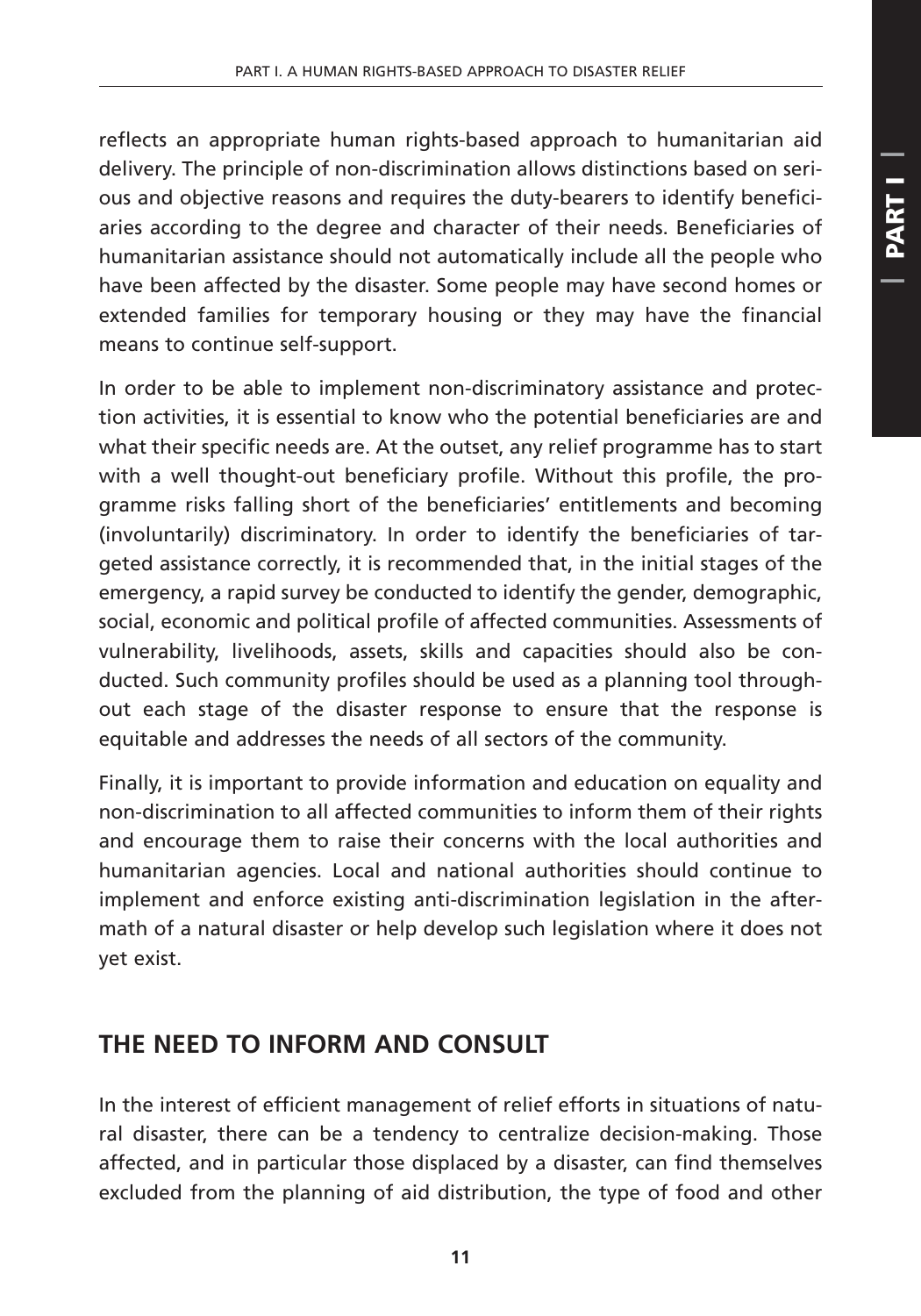items supplied, the location and layout of camps and settlements, and other matters central to their daily lives.

Being excluded from decisions that will have an impact on one's life can heighten the sense of helplessness and disempowerment that already exists following a natural disaster. Such exclusion can also undermine the effectiveness of humanitarian assistance, and even put the physical security of the persons affected at risk. Even where participation is sought, women are too often left out despite the fact that they, along with the children for whom they care, have specific protection, assistance and reintegration needs. In the absence of consultation there is a risk that these needs will not be addressed. Other groups that tend to be marginalised in the consultations are older people, people with disabilities, single heads of households, unaccompanied minors, and members of religious or ethnic minorities.

The rights of affected communities to full, free and impartial information, and to full consultation are part of the right to information and freedom of expression guaranteed by human rights law.13 In order to ensure that information is easily accessible and that there is access to different groups within the affected population international actors should use a variety of outreach methods. Particular attention should also be paid to the fact that disaster victims, and particularly those belonging to minority groups, may require information and consultation in a language other than the official languages. Humanitarian actors should therefore take steps to ensure that victims are consulted in a language they understand. For both practical and legal reasons, all affected communities, without discrimination, should have the opportunity to be consulted and to participate in the planning and implementation of the various stages of the disaster response. They should also actively participate in humanitarian relief and assistance efforts to the extent possible. This is critical to ensure that relief and recovery programmes are effective, equitable, and sustainable. To this end, mechanisms should be established to enable communities to provide feedback and to express complaints and grievances regarding the disaster relief, recovery and reconstruction response. Since women often play a critical role in local resource management and family coping strategies, special efforts should be made to ensure that women are fully consulted and can participate in all aspects of the disaster response.

**PART I |**PART I

<sup>13</sup> E.g. Art. 19 UDHR; Art. 19 CCPR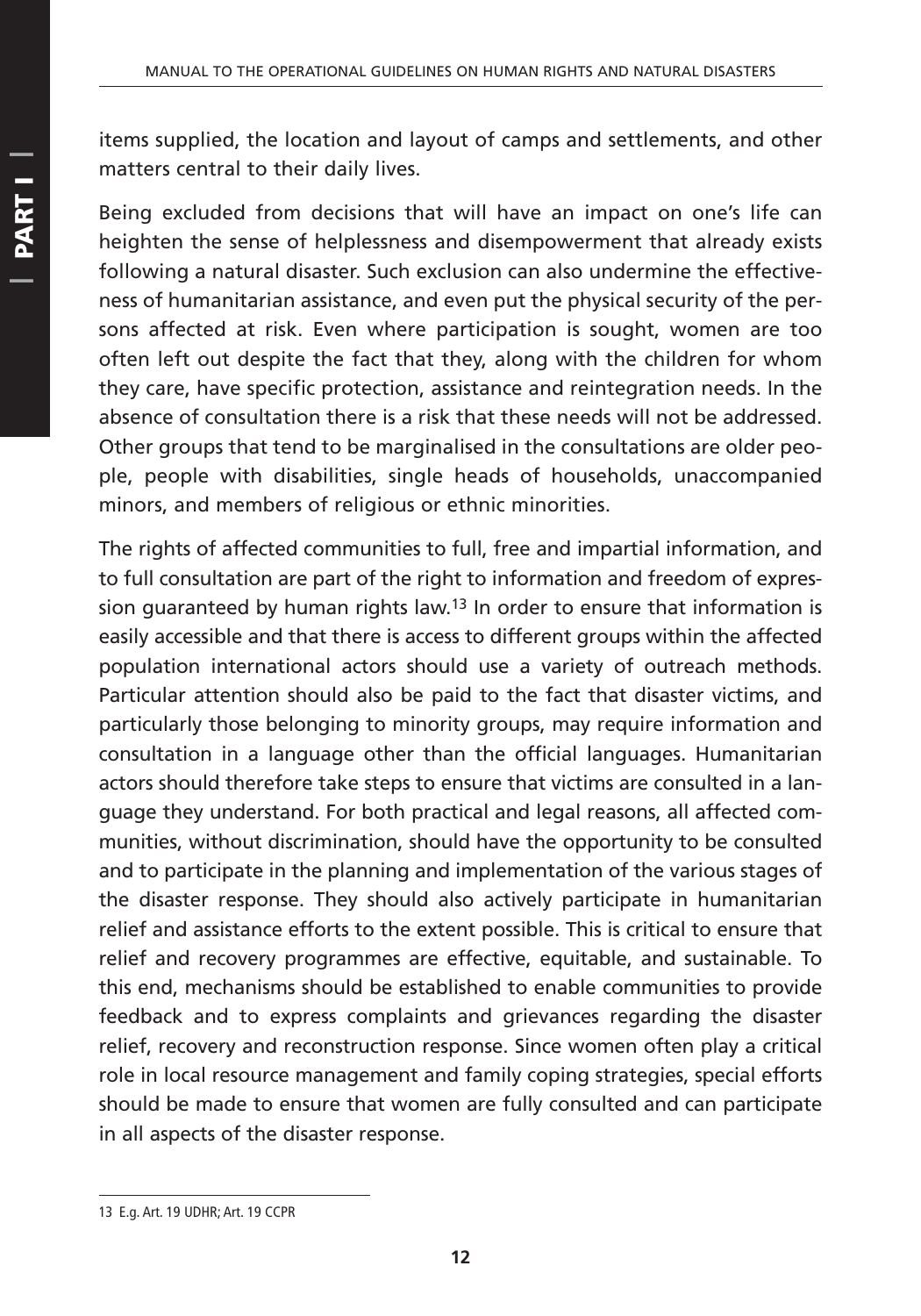# **THE NEED TO MONITOR**

It is essential to establish effective monitoring mechanisms, benchmarks and indicators to ensure that the protection of the human rights of those affected by natural disasters, including those who are internally displaced, is effectively implemented. Furthermore, all disaster prevention, relief and recovery should be assessed so as to evaluate whether those activities are being carried out in accordance with international human rights and humanitarian standards as outlined in the Operational Guidelines.

Beyond the oversight that should already be exercised by international and regional human rights bodies and internal oversight processes, national monitoring mechanisms should be encouraged and set up with sufficient and independent resources. National Human Rights Institutions established in accordance with the Paris Principles<sup>14</sup> can play a particularly important role in this regard.

Monitoring mechanisms should be easily accessible to potential complainants. Unless monitoring activities interfere unduly with essential humanitarian work, oversight tasks should be carried out on a regular basis. Monitors should seek and receive pertinent information and not be unreasonably denied access to places where disaster prevention, relief and recovery are being carried out. They should also be allowed to interview humanitarian staff.

The findings and recommendations of monitoring mechanisms should be appropriately integrated into planning and management at both the national and international levels.

The following **practical steps** are recommended:

- Include a special focus on human rights issues and related data in disaster situation reports, databases and information management systems;
- Include focal points for human rights, as well as specialized expertise on gender, children's issues and other at-risk groups, in all disaster management and coordination bodies;

<sup>14</sup> Principles relating to the status and functioning of national institutions for protection and promotion of human rights (Paris Principles), UN Doc. A/Res/48/134, 20 December 1993.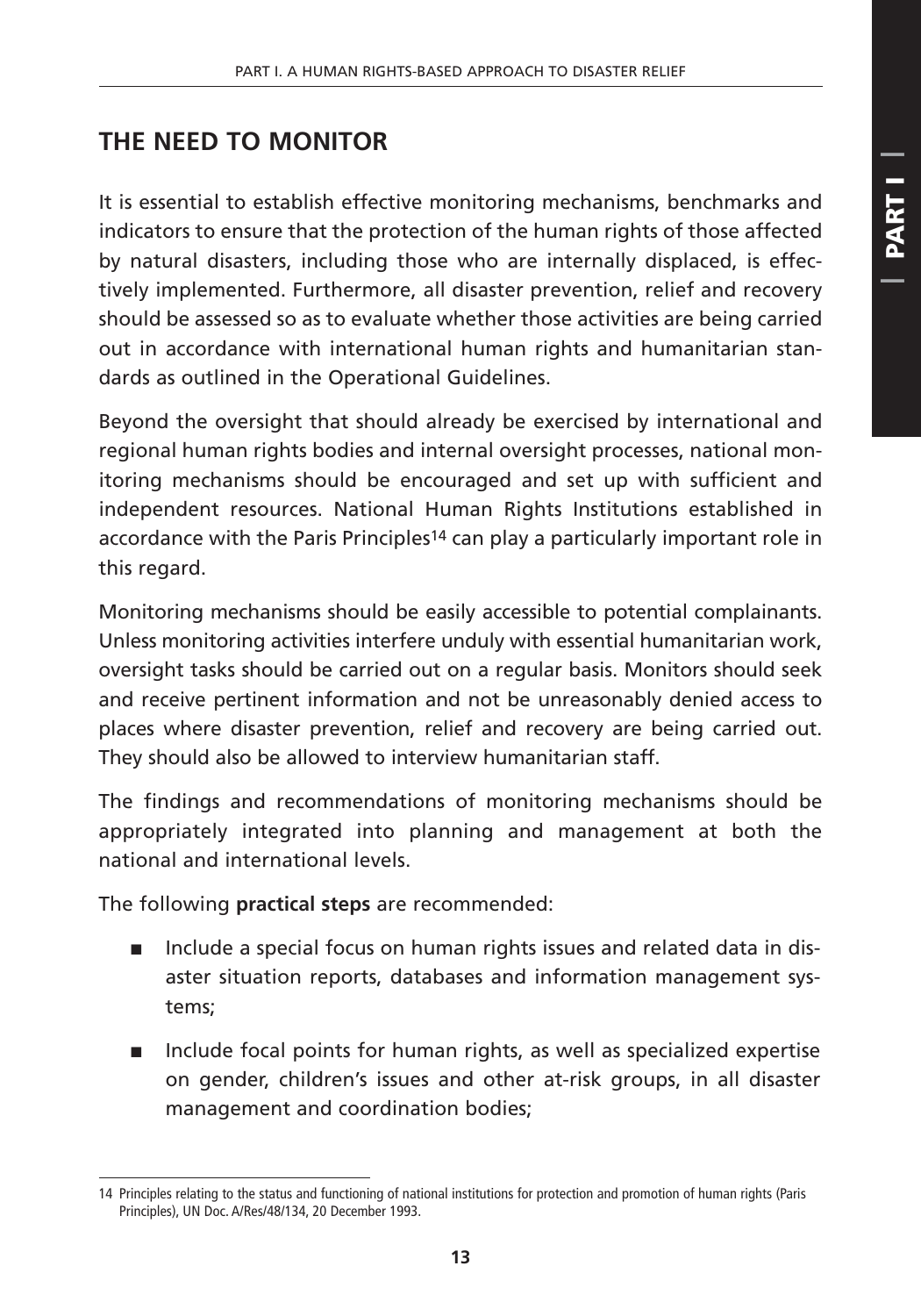- Ensure all domestic and international actors involved in disaster response and recovery planning and operations receive adequate training in human rights standards, particularly as they apply to victims of natural disasters;
- Develop and include indicators to assess the protection of the affected population against all kinds of discrimination in all phases of the disaster relief programming and evaluation;
- Integrate human rights indicators and benchmarks into all government, UN, NGO and civil society disaster relief, recovery and reconstruction programmes; and put in place systems to measure and monitor them regularly;
- Encourage donors to integrate human rights monitoring into assistance and protection programme monitoring and evaluation cycles;
- Encourage National Human Rights Institutions to set up monitoring units to investigate, report on and respond to discrimination and other human rights violations or abuses that occur during the disaster response and to ensure compliance with national, regional and international human rights and humanitarian standards;
- Help publicize the findings resulting from the National Human Rights Institutions' monitoring activities;
- Set up community-based, participatory monitoring models which may include:
	- a) complaint boxes and grievance mechanisms in camps and settlements for displaced and affected communities;
	- b) questionnaires and report cards that displaced and affected communities can complete;
	- c) regular public meetings with local officials, NGOs, international agencies, and representatives from the local community;
	- d) village-based consultations to encourage local communities to voice their concerns and to promote participation;
	- e) separate fora to enable women to voice their opinions and con-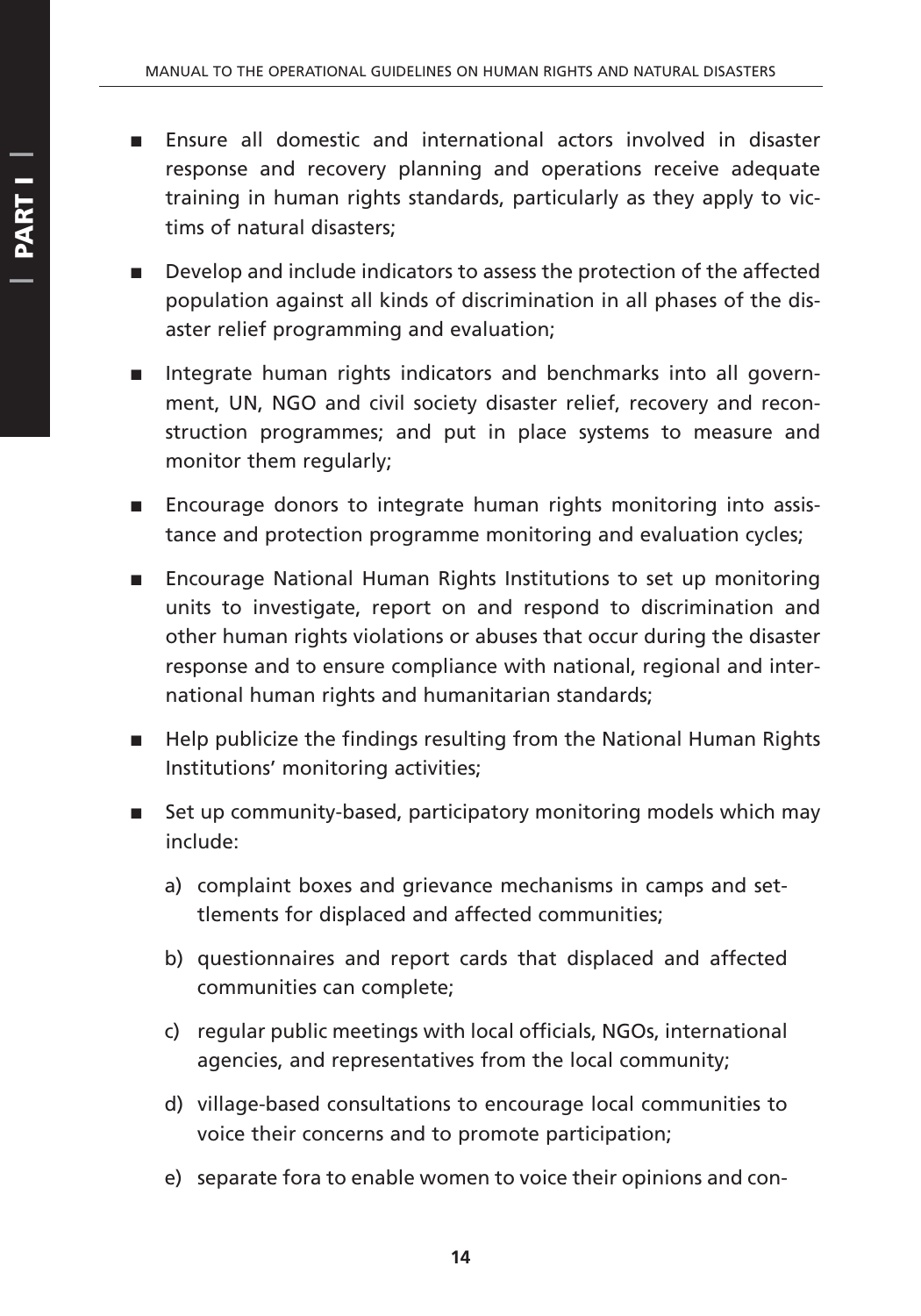cerns (especially in societies where women are traditionally excluded from participation in public discourse);

- Put in place mechanisms to ensure accountability and an immediate response to allegations of human rights abuses, including appropriate action by law enforcement bodies, protection for witnesses, and remedies for the victims;
- Distribute the Operational Guidelines widely to government officials, UN agencies, international, national and local NGOs and communitybased organisations; provide training and awareness raising on how to implement them.

### **IMPLEMENTATION OF THE OPERATIONAL GUIDELINES\***

The Operational Guidelines mainly target activities that need to be undertaken during the emergency phase of humanitarian action. Once the immediate life-saving phase is over, some of the guidelines may be no longer relevant, but others continue to be important.

The operational steps that follow are indications of how the Operational Guidelines could be implemented. It very much depends on the specific context which and how many of these steps should be taken in a given situation.

<sup>\*</sup>As needs in the aftermath of a disaster are often great and resources are usually limited, it is not always possible to implement all of the operational steps to the extent suggested here. However, it is important to include a human rights perspective from the beginning and implement recommended measures step by step and to the extent possible under the circumstances.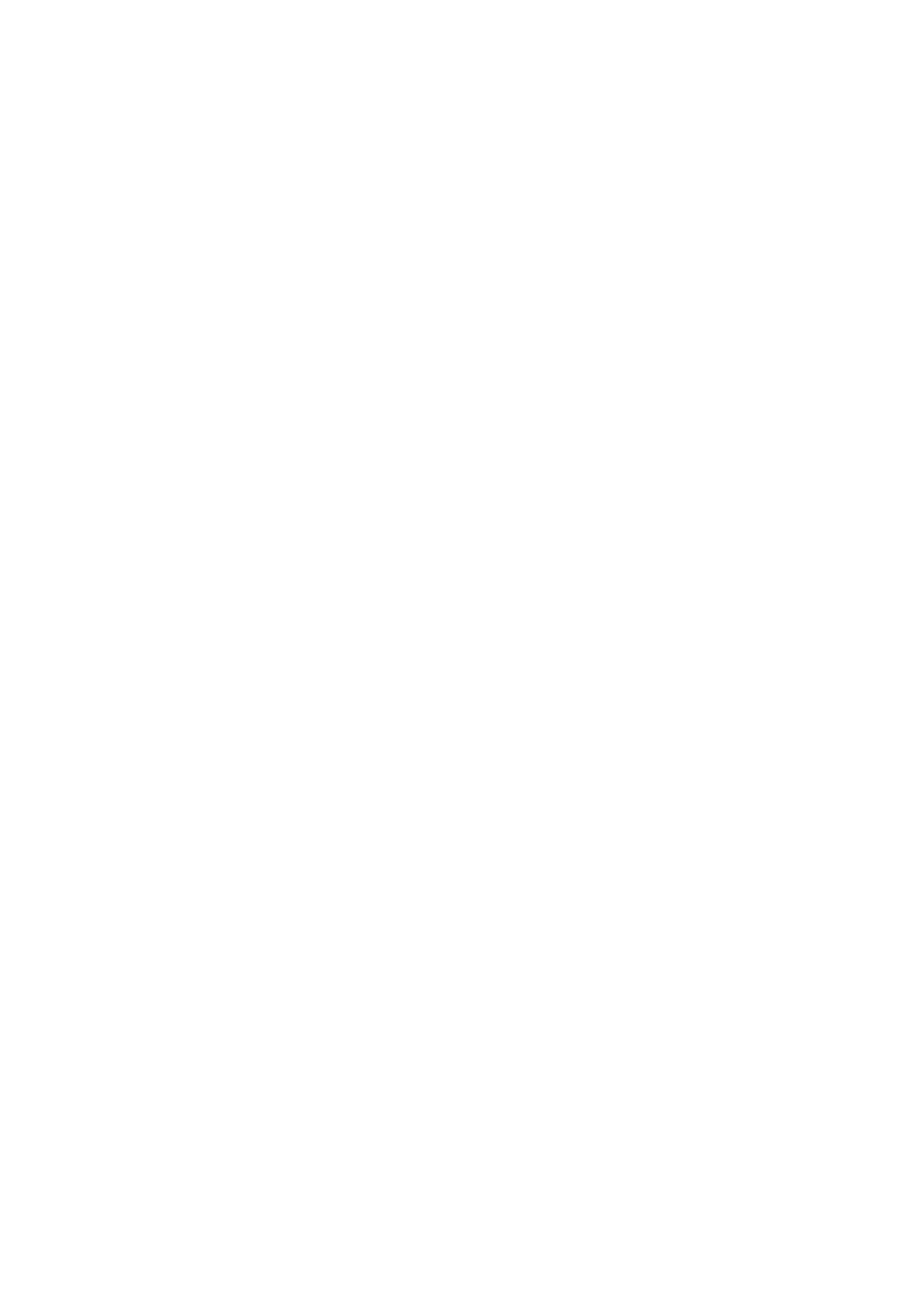# **| PART II |**

# **IASC OPERATIONAL GUIDELINES ON HUMAN RIGHTS AND NATURAL DISASTERS**

#### **GENERAL PRINCIPLES**

- I. Persons affected by natural disasters should enjoy the same rights and freedoms under human rights law as others in their country and not be discriminated against. Targeted measures to address assistance and protection needs of specific categories of affected populations do not constitute discrimination if, and to the extent that, they are based on differing needs.
- II. States have the primary duty and responsibility to provide assistance to persons affected by natural disasters and to protect their human rights.
- III. Organisations providing protection and assistance to persons affected by natural disasters accept that human rights underpin all humanitarian action. In situations of natural disaster they should therefore respect the human rights of persons affected by disasters at all times and advocate for the promotion and protection of those rights to the fullest extent. Humanitarian organisations should not promote, actively participate in, or in any other manner contribute to, or endorse policies or activities, which do or can lead to human rights violations by States. They should strive to enable the affected people to exercise their own rights.
- IV. Organisations providing protection and assistance in situations of natural disasters should be guided by these Operational Guidelines in all of their activities, in particular when monitoring and assessing the situation and needs of affected persons, when program-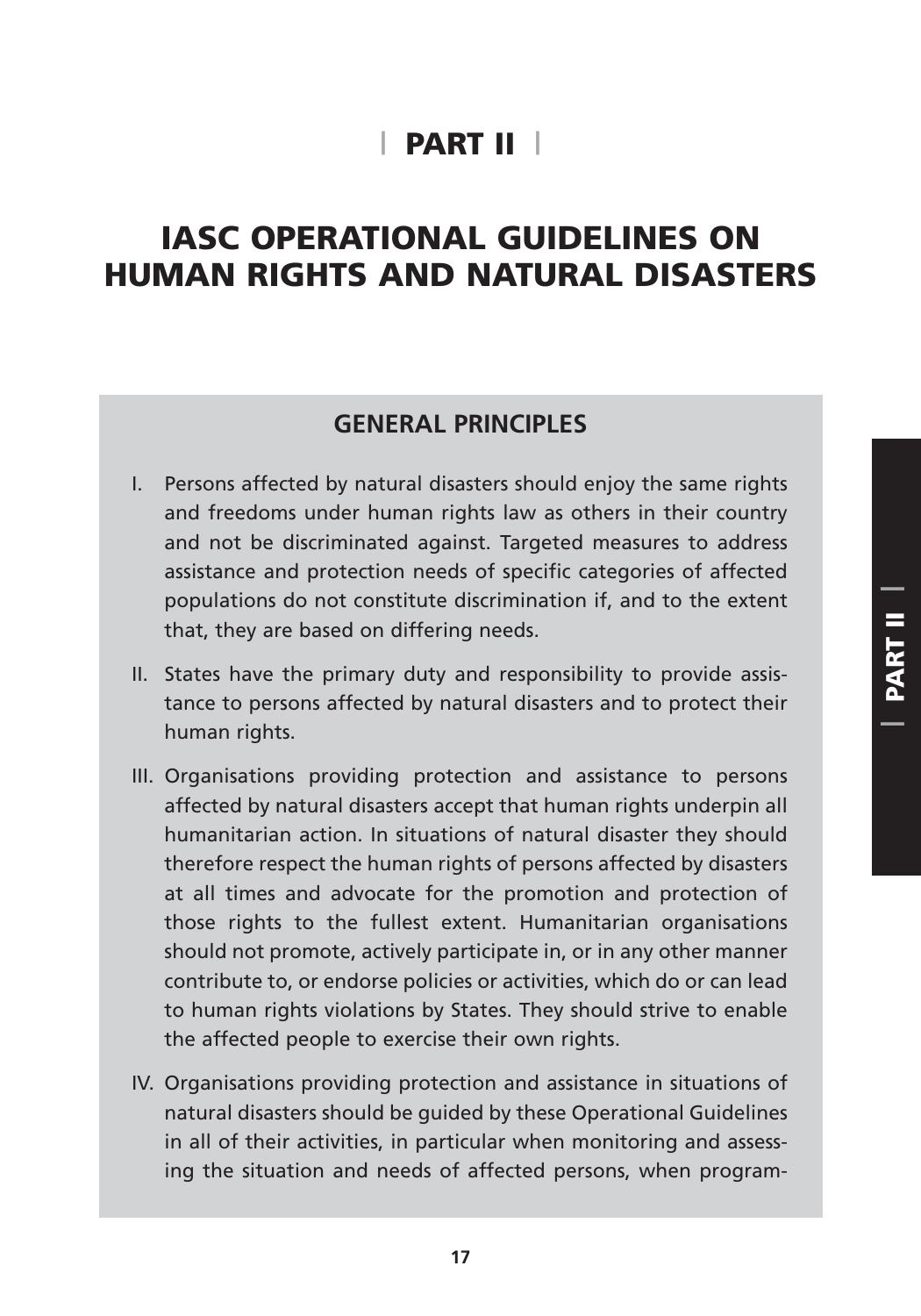ming and implementing their own activities as well as when entering into a dialogue with governmental authorities on the State's duties and responsibilities under international human rights and, where applicable, international humanitarian and refugee law. In doing so, they should remain accountable to all of their relevant stakeholders, in particular to the persons affected by the natural disaster.

- V. All communities affected by a natural disaster should be entitled to easy accessible information concerning: (a) the nature and level of disaster they are facing; (b) the possible risk mitigation measures that can be taken; (c) early warning information; and (d) information on ongoing humanitarian assistance, recovery efforts and their respective entitlements. They should be meaningfully consulted and given the opportunity to take charge of their own affairs to the maximum extent possible and to participate in the planning and implementation of the various stages of the disaster response.
- VI. These Operational Guidelines seek to improve the practical implementation of international instruments protecting human rights. They shall not be interpreted as restricting, modifying or impairing the provisions of international human rights or, where applicable, international humanitarian and refugee law. They should be applied together with other relevant Codes of Conduct, Guidelines and Manuals.15
- VII.Organisations providing protection and assistance in situations of natural disasters shall endeavour to have adequate mechanisms established to ensure that the Operational Guidelines are applied and that the human rights of the affected are protected.

<sup>15</sup> See the detailed references to codes of conduct, guidelines and manuals relevant to natural disasters, in Part IV below.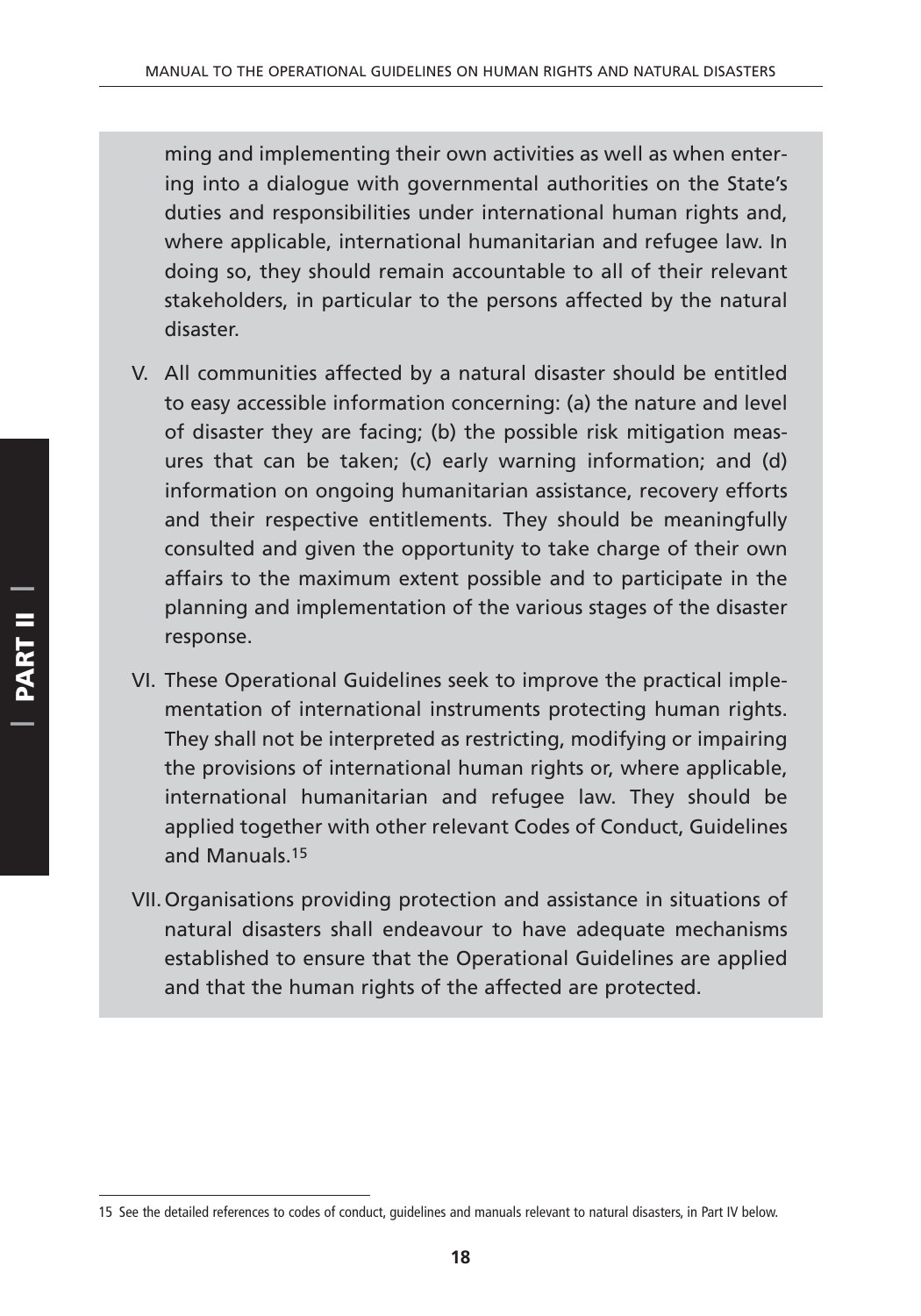# PROTECTION OF LIFE, SECURITY, AND PHYSICAL, MENTAL AND MORAL INTEGRITY

#### **Relevant Human Rights Principles**

- Every human being has the inherent right to life, which shall be protected by law.16
- Every human being has the right to dignity and physical, mental and moral integrity. Everyone shall be protected, in particular, against torture, cruel and inhuman or degrading treatment or punishment<sup>17</sup>; rape and other acts of gender-based and gender-specific violence or indecent assault and domestic violence.18
- Everyone has the right to be protected against acts of violence threatened or committed by private parties and other non-state actors.19
- Every human being has the right to liberty and security of person. No one shall be subjected to arbitrary arrest or detention.20
- Every human being has the right to liberty of movement and freedom to choose his or her residence.21
- Every human being shall be protected against forced or compulsory labour and human trafficking or other contemporary forms of slavery such as sale into marriage, forced prostitution or sexual exploitation. Services exacted in order to deal with the consequences of the disaster and necessary for the life or well-being of the community shall not be regarded as forced or compulsory labour.22
- Children shall be protected against economic exploitation and hazardous or harmful work, particularly against the worst forms of child labour, including recruitment into armed forces or groups.23

<sup>16</sup> Art. 3 UDHR; Art. 6 CCPR; Common Article 3 to the 1949 Geneva Conventions.

<sup>17</sup> Art. 5 UDHR; Art. 7 CCPR.

<sup>18</sup> Art. 5 UDHR in conjunction with Art. 1 UDHR; Art. 7 in conjunction with Art. 2, para. 1 CCPR.

<sup>19</sup> See Human Rights Committee, General Comment No. 31, para. 8.

<sup>20</sup> Art. 9 UDHR; Art. 9 CCPR.

<sup>21</sup> Art. 13 UDHR; Art. 12 CCPR.

<sup>22</sup> Art. 4 UDHR; Art. 8 CCPR.

<sup>23</sup> Art. 32 CRC; Art. 3 ILO Convention on the Worst Forms of Child Labour, Nr. 182; Optional Protocol to the Convention on the Rights of the Child on the Involvement of Children in Armed Conflict.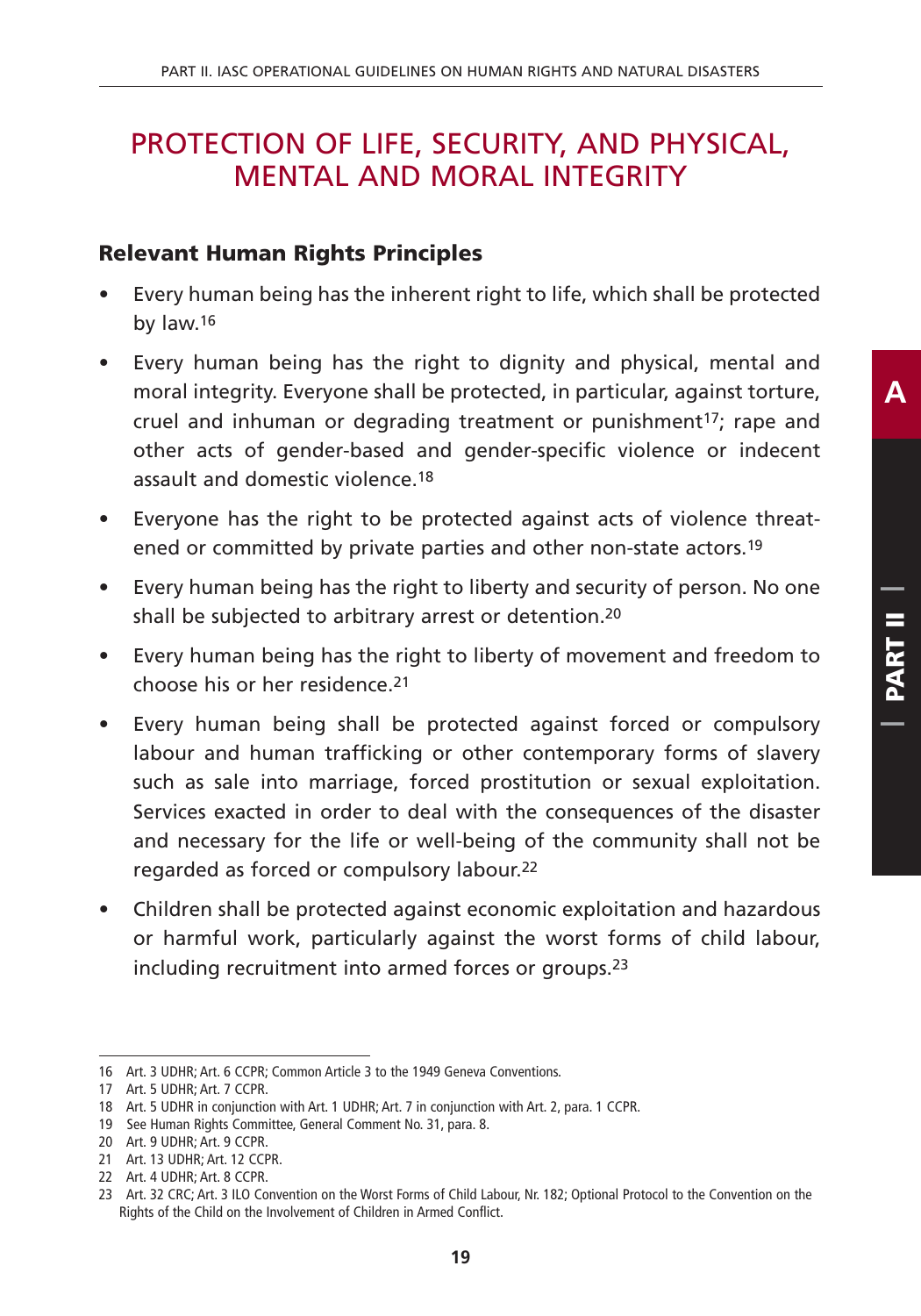#### **A.1 EVACUATIONS AND OTHER LIFE-SAVING MEASURES**

#### **Guidelines**

- A.1.1 If an imminent natural disaster creates a serious risk for the life, physical integrity or health of affected individuals and communities, all appropriate measures necessary to protect those in danger, including in particular vulnerable groups, should be taken to the maximum extent possible (e.g. emergency shelter arrangements).
- A.1.2 If such measures would be insufficient, endangered persons should be allowed, and assisted to leave the danger zone. To the extent that they cannot do so on their own, endangered persons should be evacuated from the danger zone by using all available means.
- A.1.3 These evacuations should be carried out in a manner that fully respects the right to life, dignity, liberty and security of all those affected, in particular members of vulnerable groups. Measures should be taken to safeguard homes and common assets left behind. Evacuated persons should be registered and their evacuation monitored.
- A.1.4 When the natural disaster has occurred, persons affected by it should be allowed to move to other parts of the country and to settle there. This right may not be subject to any restrictions except those which are provided by law, and are necessary to protect national security, the safety and security of affected populations, public order (*ordre public*), public health or the rights and freedoms of others.
- A.1.5 Persons—including evacuees—who have been ordered or forced to flee or to leave their homes or places of habitual residences as result of a natural disaster or its effects, or have left in order to avoid them, and have not crossed an internationally recognized State border should be treated as belonging to the category of internally displaced persons covered by the 1998 Guiding Principles on Internal Displacement.
- A.1.6 After the emergency phase, persons displaced by the natural disaster should be granted the opportunity to choose freely whether they want to return to their homes and places of origin, to remain in the area to which they have been displaced, or to resettle to another part of the country. Their right of choice may not be subjected to any restrictions except those which are provided by law, and are necessary to protect national security,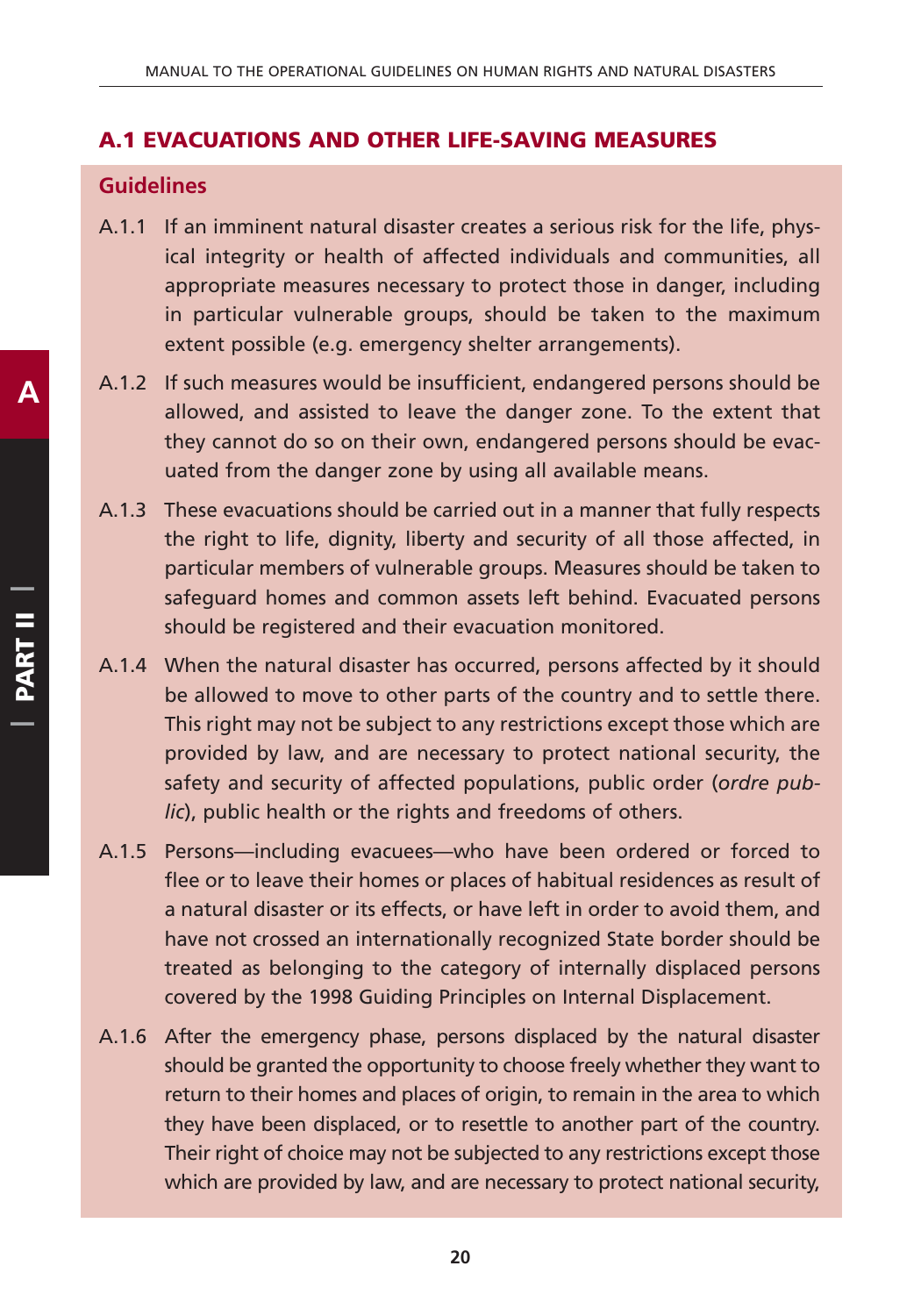the safety and security of affected populations, public order (ordre public), safety, public health or morals or the rights and freedoms of others. In particular, the return of persons displaced by the disaster to their homes and places of origin should only be prohibited if these homes or places of origin are in zones where there are real dangers to the life or physical integrity and health of the affected persons. Restrictions should only last as long as such dangers exist and only be implemented if other, less intrusive, measures of protection are not available or possible.

- A.1.7 Persons affected by the natural disaster should not, under any circumstances, be forced to return to or resettle in any place where their life, safety, liberty and/or health would be at further risk.
- A.1.8 Unless it is necessary for the protection of affected persons against very serious and imminent threats to their lives, their physical integrity or health, evacuations against their will, or the prohibitions of their return, should not be supported by organisations providing protection and assistance to persons affected by natural disasters, even if they have been ordered by the competent authorities. Such organisations should not become involved in involuntary evacuations in any manner.

#### **Operational Steps**

The duty to protect the life and security of human beings may entail the obligation to evacuate those potentially affected by natural disasters. At the same time, there is a risk that involuntary evacuations may be carried out in situations where they are not necessary, and where less intrusive measures may be sufficient to protect persons concerned.

The following operational steps are recommended:

- Identify areas especially endangered in cases of natural disasters; plan and implement measures such as protective shelters that may be sufficient to protect (potential) victims of natural disasters short of evacuations.
- Encourage governmental counterparts to establish criteria, consistent with the principle of proportionality, for deciding when involuntary evacuation may be justified.
- Ensure that evacuation plans are prepared and that local or international actors who could carry out the necessary evacuations are identified.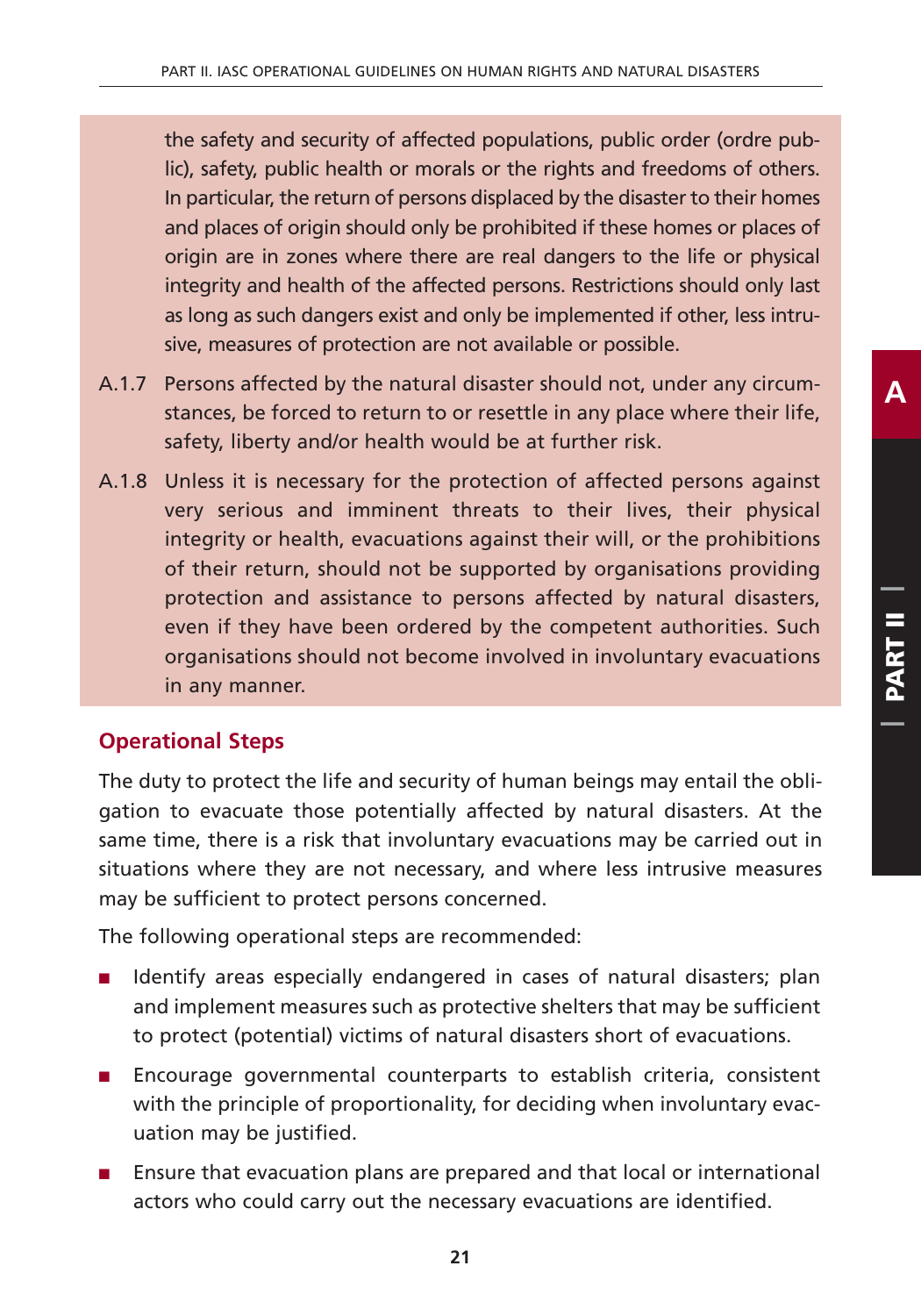- Ensure that the target population is informed (in a language and manner people can understand) and consulted ahead of time as well as throughout the evacuation.
- Prepare for the reception of the evacuated or displaced persons and provide protection and assistance to them according to the Guiding Principles on Internal Displacement.

#### **A.2 PROTECTION AGAINST THE NEGATIVE IMPACTS OF NATURAL HAZARDS**

#### **Guideline**

A.2.1 Persons affected by natural disasters, displaced or not, should be protected against the dangers of potential secondary hazards and other disaster risks.

#### **Operational Steps**

- To prevent further damage and to protect persons already affected by the natural disaster, national authorities should be prepared for potential secondary hazards and other disaster risks.
- The potential for secondary hazards and other disaster risks needs to be assessed and updated.
- Persons affected and potentially affected by secondary hazards and other disaster risks should be informed about these risks.
- The return of displaced persons to their homes or places of habitual residence should only be prohibited if these homes or places are in areas where there are real dangers of potential secondary hazards and other disaster risks. Such restrictions should only last as long as such dangers and risks exist and only be implemented if other, less intrusive measures of protection are not available or possible.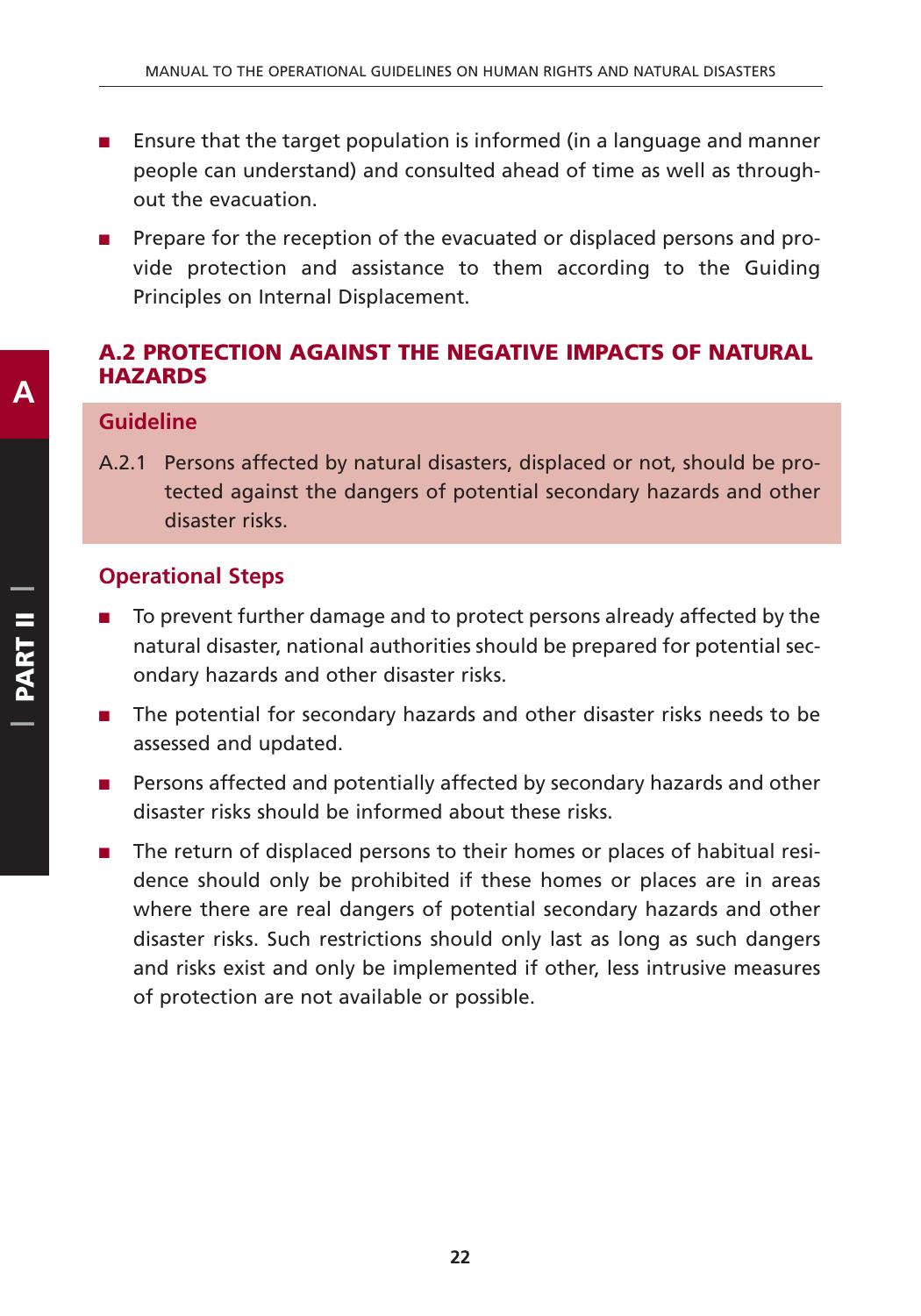#### **A.3 PROTECTION AGAINST VIOLENCE, INCLUDING GENDER-BASED VIOLENCE**

#### **Guidelines**

- A.3.1 During and after the emergency phase, law enforcement personnel and local authorities should be encouraged to take effective measures to ensure the security of populations affected by the natural disaster.
- A.3.2 Mechanisms which are appropriate to address instances of violence and other violations of human rights, as well as of relevant guarantees under international humanitarian law, should be established without delay. In particular, the deployment of law enforcement personnel to areas at risk of or with a breakdown of law and order—including sexual and genderbased violence, robberies, or looting—should be requested.
- A.3.3 Appropriate measures should be taken as early and as quickly as possible to protect affected populations, in particular women and boy and girl children, against forced or compulsory labour and human trafficking or other contemporary forms of slavery such as sale into marriage, forced prostitution, and sexual exploitation.
- A.3.4 Should the natural disaster occur in a country with an armed conflict, appropriate measures should be taken as soon as possible to ensure that children affected by the natural disaster are protected against being recruited or associated with armed forces or groups.

#### **Operational Steps**

The people and communities affected by the natural disaster may be further exposed to violence if law and order break down. With their infrastructure and resources, the military and armed forces can play a useful role in the immediate aftermath of an emergency in helping to set up distribution systems and camps. At the same time, particularly in areas with armed conflicts, the involvement of armed forces and armed groups can be an additional source of tension and potential violence. In such cases, the involvement of these forces and groups should be avoided as much as possible.

The risk of gender-based violence, in particular among displaced populations living in camps, increases over time because of the disruption of family order, protection and coping mechanisms combined with the loss of income and livelihoods.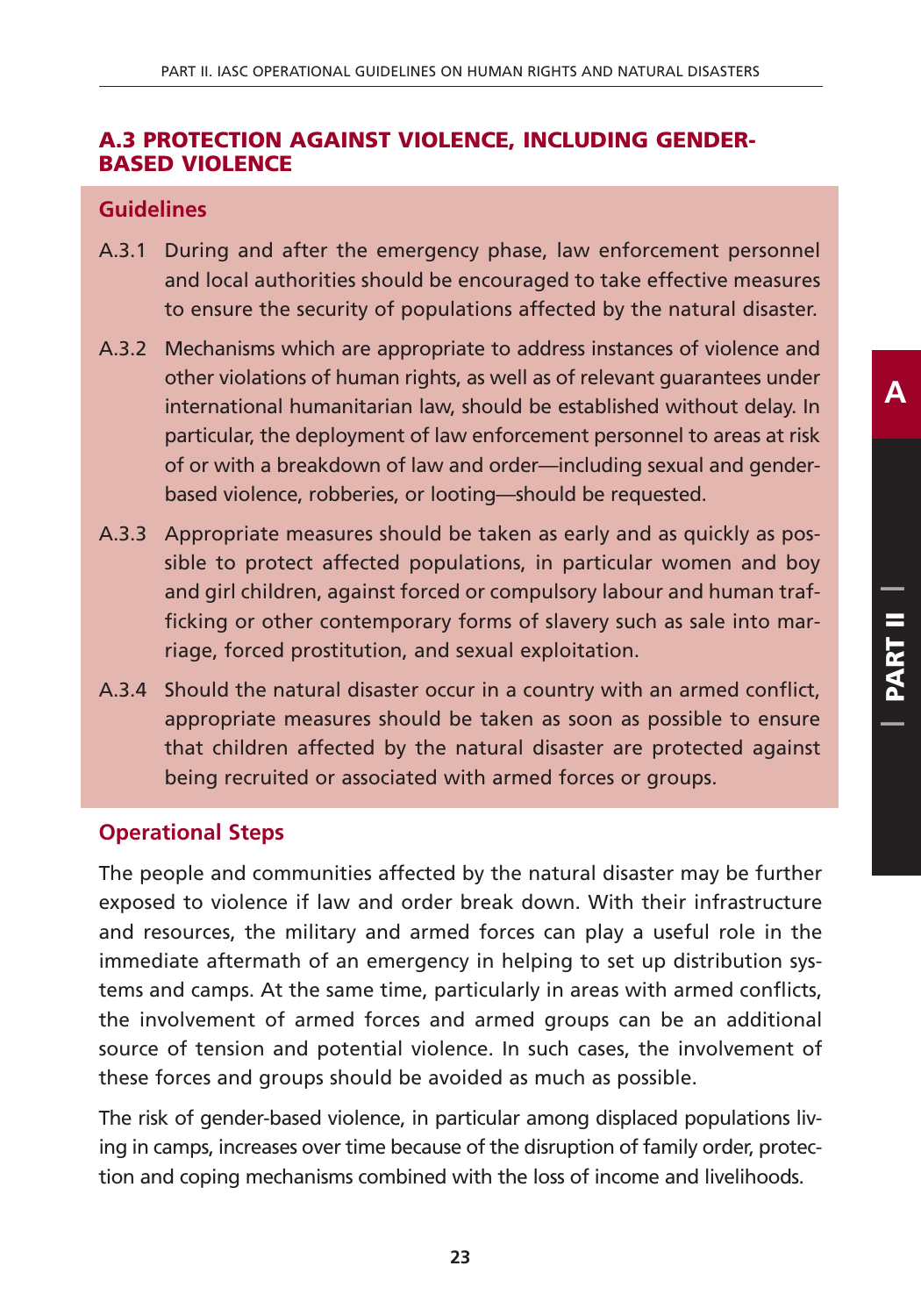In the case of IDPs, the planning, layout and design of camps and settlements are key for the protection of their physical security.

Regarding the protection of those affected by natural disasters against violence, whether or not they are displaced, the following operational steps are recommended:

#### *Violence in general:*

- Identify and map the potential sources of violence, from outside and within the affected population, and take preventive measures to reduce their potential impact.
- Provide additional protection and assistance to single women and girlchildren, single parent households, children who have lost their parents or are temporarily separated from them, elderly persons without family support, persons with disabilities or HIV/AIDS, and members of ethnic or religious minorities or indigenous groups. This additional protection should ensure that these persons can live in safe and secure shelters and be safe from incidents of harassment.
- In the early stages of the emergency response, incorporate strategies to protect children and adolescents against physical, psychological and sexual abuse and exploitation. Set up mechanisms for them and other members of the community to report on incidents of physical and sexual abuse and exploitation of children, trafficking of children, child labour and recruitment of child soldiers. Ensure the confidentiality and protection of victims and witnesses.
- Raise awareness among single parents or people in new parenting roles on how to protect the children in their care against abuse and exploitation.
- Educate police, law enforcement officers and the judiciary on how to investigate and respond to incidents of child abuse, sexual exploitation, trafficking, and child labour.
- Where humanitarian assistance is provided by armed forces or groups, ensure that civilian authorities or humanitarian organisations supervise the provision of such relief.

#### *Gender-based violence:*

In the disaster prevention, response and recovery efforts, in particular in accordance with the IASC Policy on the Prevention of Gender-based

**A**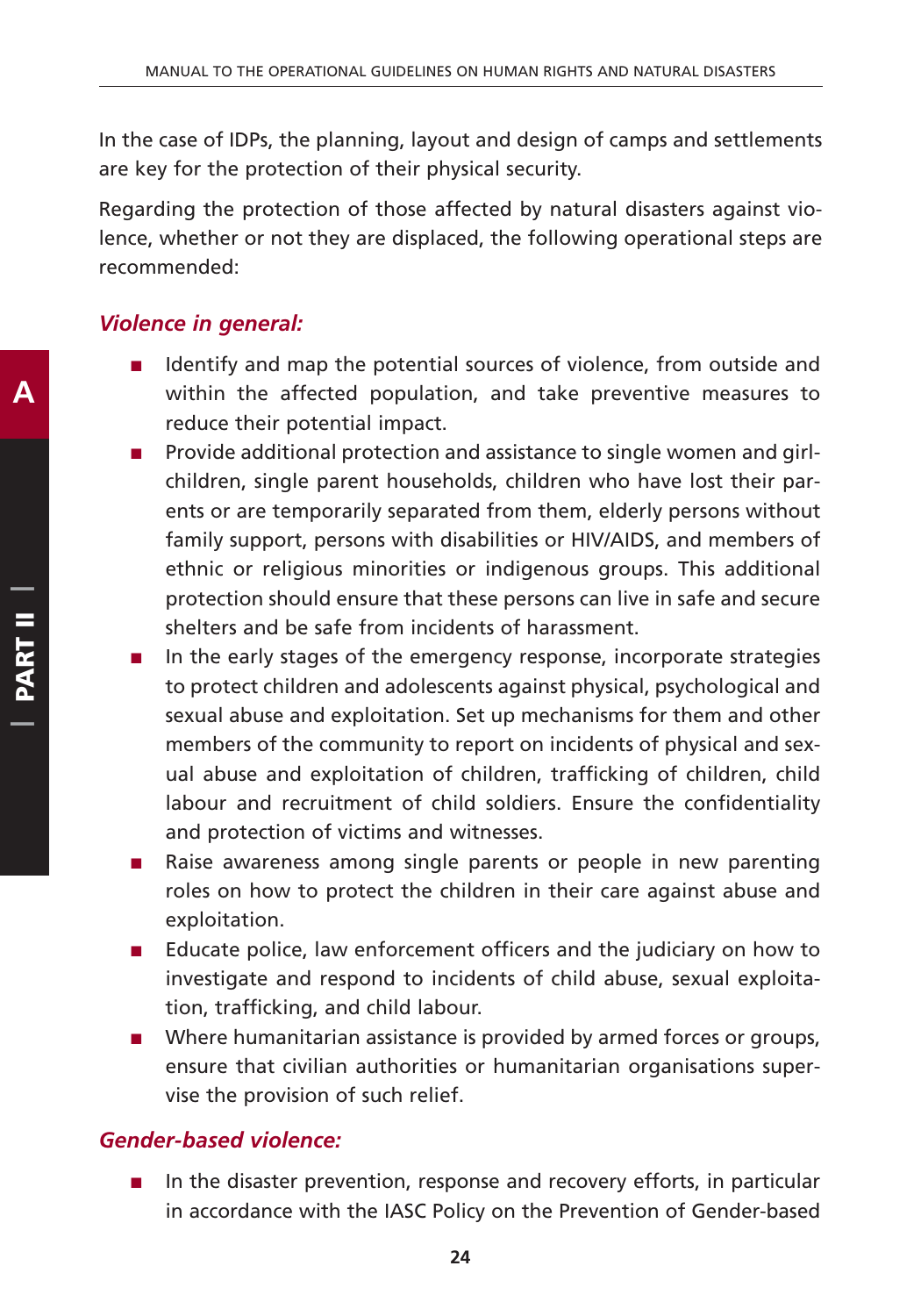Violence, include strategies to safeguard women's physical and personal security. In particular and in order to maximize the safety and security of women and girls, ensure that temporary camps, transitional settlements and permanent housing schemes for people affected by natural disasters are planned and designed with the full participation of women. Particular attention should be paid to the following:

- housing and shelter design, location and lay-out;
- lighting, fencing and other security measures;
- location of and access to water points, bathing and sanitation facilities, sources of fuel, food distribution points, health, education and other community facilities.
- Conduct community-based public information campaigns to educate local communities, government and law enforcement officials and humanitarian workers about the risks and consequences of sexual and gender-based violence, as well as the penalties it can entail.
- Devise programmes specifically aimed at educating men about sexual and gender-based violence. Target the root causes of increased sexual and domestic violence in the aftermath of a natural disaster, in particular the breakdown of family support structures, and substance abuse.
- Devise ways to address the problem of substance abuse, including among single parents. Initiatives could include community-based public awareness campaigns on alcoholism, use of other toxic substances, and violence, as well as rehabilitation programmes for those with substance abuse problems.
- Work with local law enforcement officials, the judiciary and camp management committees to put in place procedures: to enable victims to report incidents of sexual and gender-based violence; to investigate thoroughly and prosecute perpetrators of sexual and gender-based violence; to protect the witnesses. Ensure that strict confidentiality is respected when dealing with sensitive health information.
- Ensure that sufficient female police, law enforcement and judicial officers are recruited to work with displaced and affected communities to follow up on reports of sexual and gender-based violence; and ensure that these individuals are trained in handling these issues sensitively and confidentially.
- Strictly enforce codes of conduct for humanitarian workers that prohibit sexual abuse and exploitation of women, as well as boy and girl children.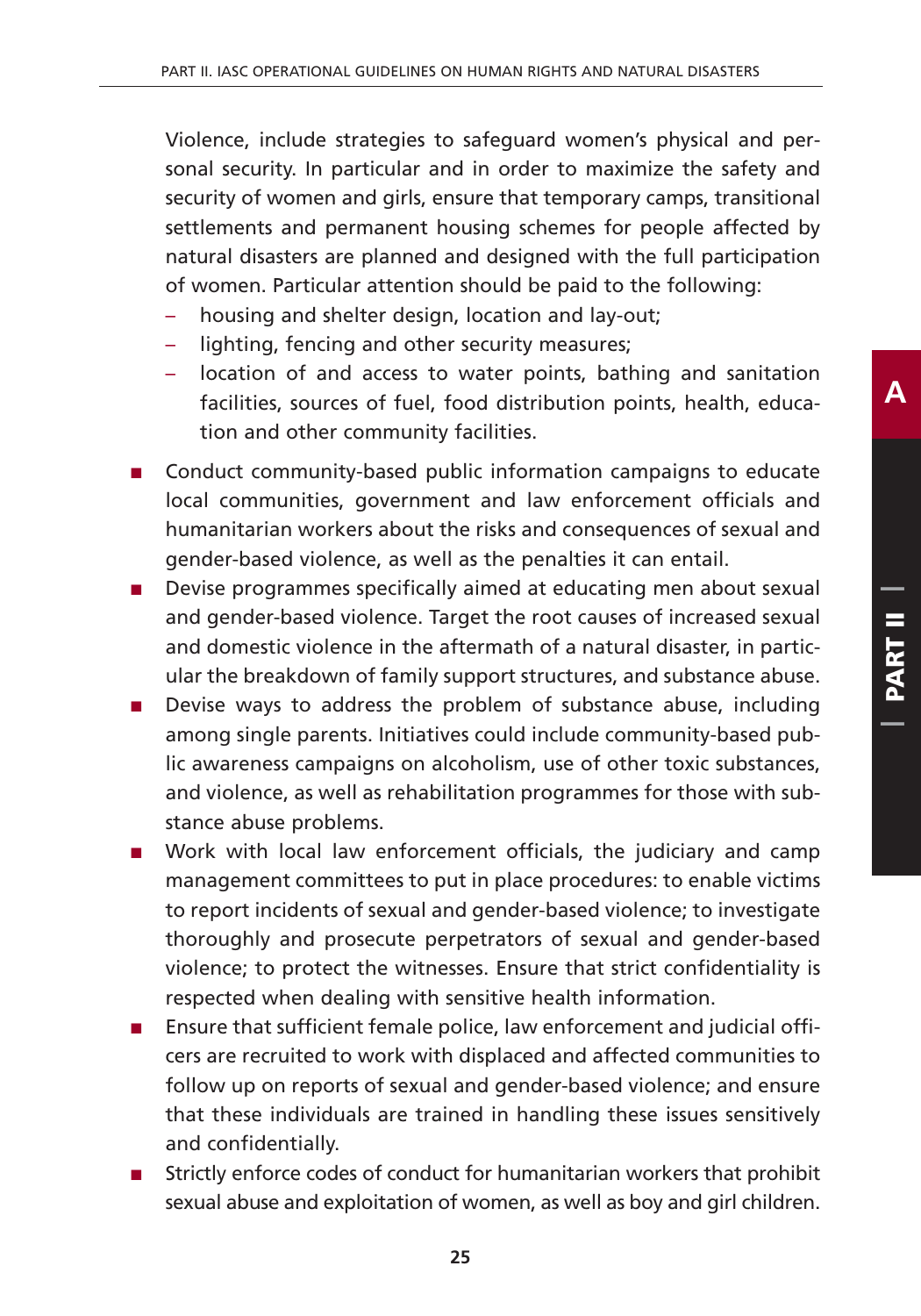- Provide appropriate, gender-sensitive and confidential medical, counselling and material support to survivors of sexual and gender-based violence.
- Ensure remedies are available for victims of sexual and gender-based violence.

#### **A.4 CAMP SECURITY**

#### **Guidelines**

- A.4.1 Persons displaced by the disaster should, to the maximum extent possible, be provided with the means to recover as quickly as possible and become self-sustainable (even in places of temporary displacement) or with fast rehabilitation assistance for return. Camps are a last resort and should only be established as long as the possibility of self-sustainability or fast rehabilitation assistance does not exist.
- A.4.2 The location and lay-out of camps and settlements for persons displaced by the disaster should be situated in areas with a low natural hazard risk. They should be designed so as to maximize the security and protection of displaced persons, including women and others whose physical security is most at risk (e.g. children, older persons, persons with disabilities, single-headed households and members of religious and ethnic minority groups or indigenous peoples).
- A.4.3 Security should be provided in camps, in particular by monitoring, through law enforcement personnel and camp committees drawn from among the displaced communities. Appropriate mechanisms to address instances of violence and other violations of the human rights of camp residents should be established.
- A.4.4 Persons affected by the disaster should be allowed to move freely in and out of camps. Such movement should not be restricted or prohibited unless it is necessary for the protection of the security or health of camp residents, or that of the population in the vicinity. If there are restrictions, they should not remain in force any longer than absolutely necessary.
- A.4.5 In order to maintain the civilian character of camps at all times, appropriate measures should be taken to avoid the presence of uncontrolled armed elements in camps and settlements. Where such elements are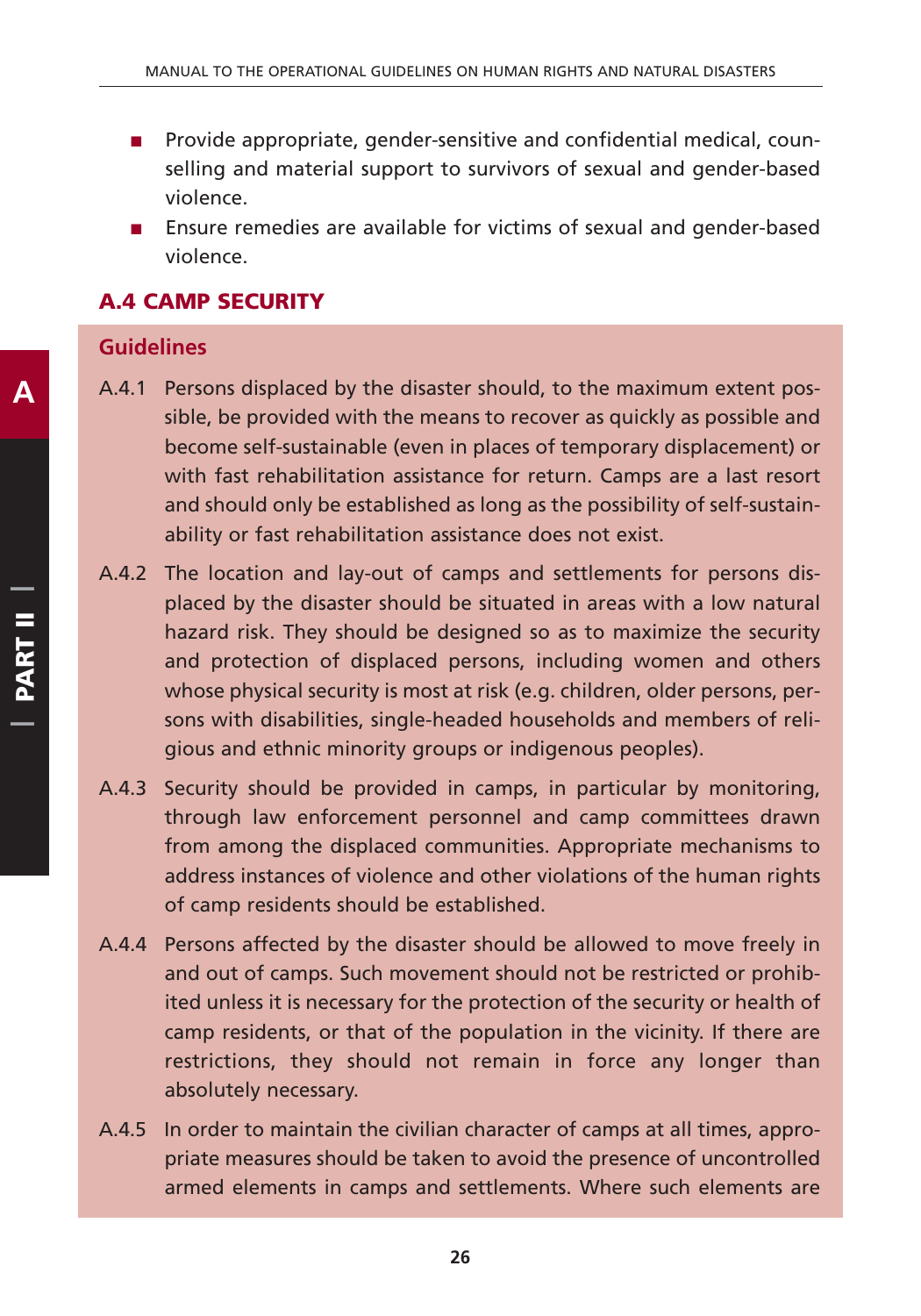present, they should be separated from the civilian population in the camp. The presence of armed State police or security forces should be limited to the extent strictly necessary to provide security.

A.4.6 Once the immediate emergency phase is over, camps set up by armed forces or groups should be managed by civilian authorities or organisations. The role of police and security forces should be limited to providing security.

#### **Operational Steps**

The planning of transitional settlements for IDPs has to be based on a contextual analysis of their needs if it is to have a significant impact on the physical security and protection of IDPs. Appropriate planning can make a difference between *being* secure and *feeling* secure. The IDPs need not only to be, but also to feel, secure and this relates directly to the general atmosphere of the settlement. Regarding camp security, the following operational steps are recommended:

- Locate washing and communal sanitary facilities, water points, food distribution points, fuel sources, health and education facilities close to living and sleeping quarters and provide secure access, especially at night. This may require that lighting be provided for all walkways and roads within the settlement. Ensure that fuel and water are in places that do not place the people fetching them at additional risk.
- Design shelters and living/sleeping quarters in a way that allows for a maximum degree of privacy and protection against unwanted visitors and intruders.
- Maximize the involvement of displaced persons, in particular women and others in at-risk groups, in the planning and design of camps and settlements to ensure their protection and security.
- Establish, in close coordination with camp residents, including women, a guard or buddy system among the camp population.
- To avoid potential abuses, put in place mechanisms to monitor the activities of the police and military in situations where they are responsible for camp security.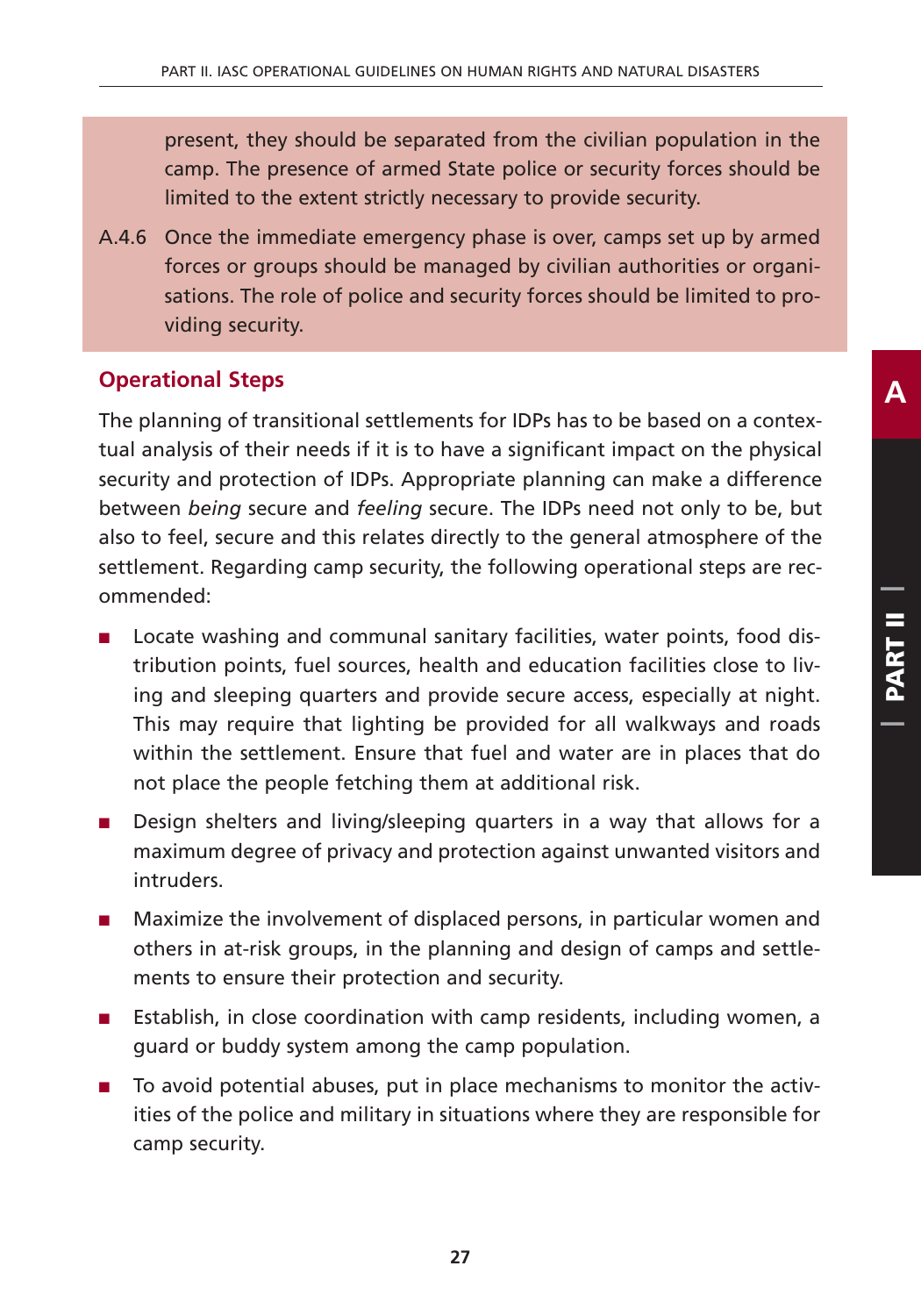Ensure that civilian organisations manage camps set up by armed forces or groups as soon as possible, but not later than after the end of the immediate emergency phase.

#### **A.5 PROTECTION AGAINST ANTI-PERSONNEL LANDMINES AND OTHER EXPLOSIVE DEVICES**

#### **Guideline**

A.5.1 Access for specialised organisations should be facilitated as soon as possible, so that they can take appropriate measures—including information and awareness campaigns and fencing off and marking relevant areas—to protect persons affected by natural disasters, displaced or not, against the dangers of anti-personnel landmines and other explosive ordnance that may have been dislodged, concealed or obscured in the course of the natural disaster.

#### **Operational Steps**

In areas with landmines, natural disasters may destroy fencing and markers around identified mine fields or dislodge mines. This creates particular dangers for the population affected by the disaster as well as for relief personnel.

The following operational steps are recommended:

- Conduct surveys of anti-personnel landmines that have been dislodged in the course of the natural disaster. Immediately deploy quick response teams to fence off and mark areas with such mines. Ensure that mine clearance is carried out as soon as possible.
- Replace fencing and markers around identified mine fields that have been damaged or destroyed during the disaster.
- Initiate public awareness and mine risk education campaigns regarding anti-personnel mines that may have been dislodged during the natural disaster. Include information on the exact location of the mines and how to avoid them.
- Provide mine risk education to displaced and affected communities prior to their return, relocation or resettlement.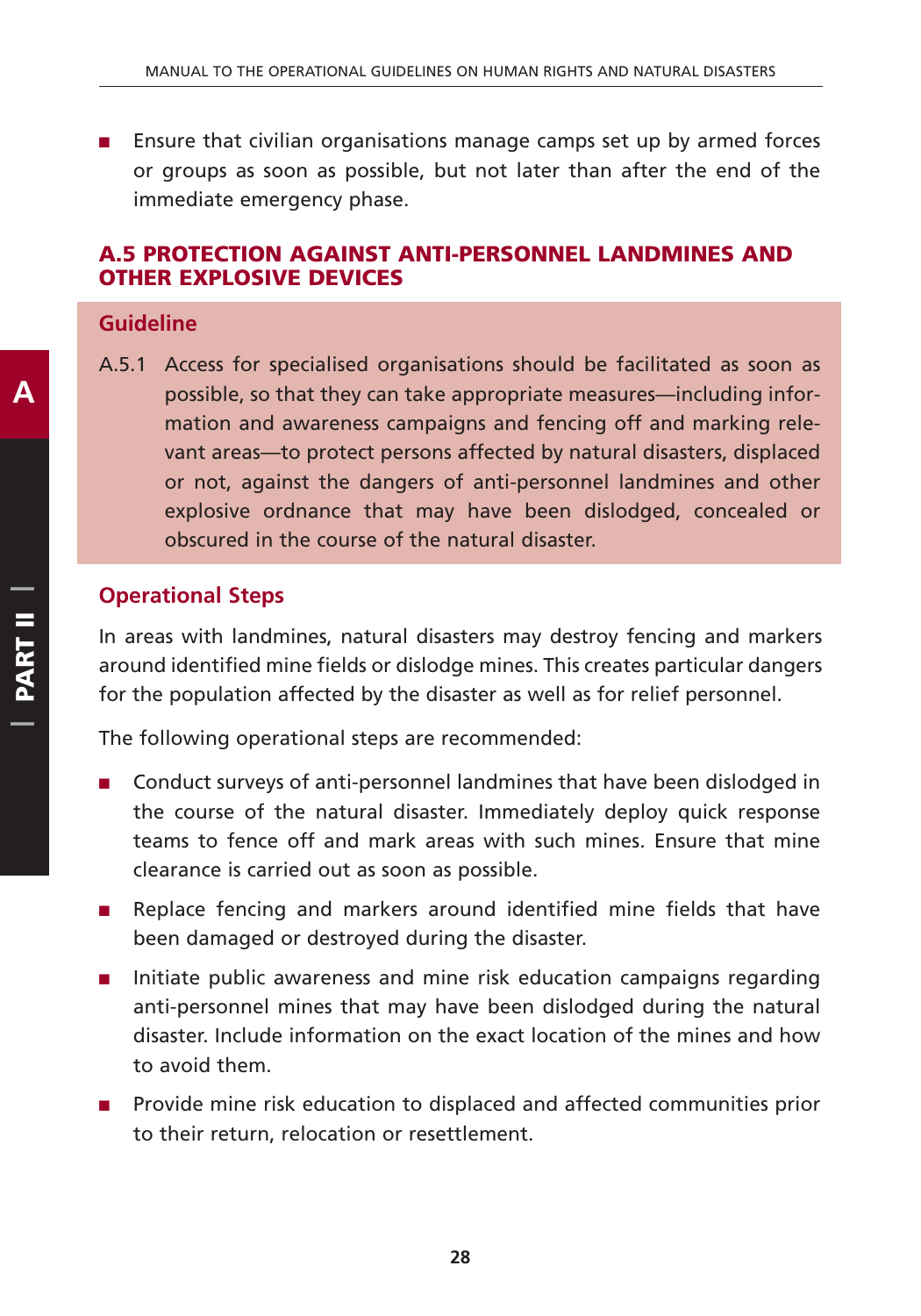# PROTECTION OF RIGHTS RELATED TO BASIC NECESSITIES OF LIFE

#### **Relevant Human Rights Principles**

- In providing humanitarian assistance as well as access to it, discrimination of any kind on the basis of race, colour, sex, language, religion, political or other opinion, national or social origin, property, birth, age, disability or other status is strictly prohibited.24
- Every human being has the right to an adequate standard of living for himor herself and his or her family. At a minimum, persons affected by disasters have a right to have access to or be provided with (a) essential food and water; (b) basic shelter and housing; and (c) appropriate clothing.<sup>25</sup>
- Every human being has the right to health. At a minimum, those affected by disasters have the right to receive essential medical services and sanitation.26

#### **B.1 ACCESS TO GOODS AND SERVICES, AND HUMANITARIAN ASSISTANCE**

#### **Guidelines**

- B.1.1 Measures should be taken to ensure that persons affected by natural disasters, in particular those who are displaced, have unimpeded and non-discriminatory access to goods and services necessary to address their basic needs.
- B.1.2 Humanitarian action should be based on assessed need and provided to all persons affected by the natural disaster without adverse distinction of any kind other than that of differing needs.
- B.1.3 Safe and non-discriminatory access to available humanitarian assistance should be secured for all persons in need. In particular, measures should be taken to grant priority access to such vulnerable groups as minorities, single-headed households, elderly, people with disabilities, and unaccompanied and separated children.

**B**

<sup>24</sup> Art. 2 in conjunction with Art. 25 UDHR; Art. 2, para. 2 CESCR.

<sup>25</sup> Art. 22 and 25 UDHR; Art. 11 CESCR.

<sup>26</sup> Art. 25 UDHR; Art. 12 CESCR.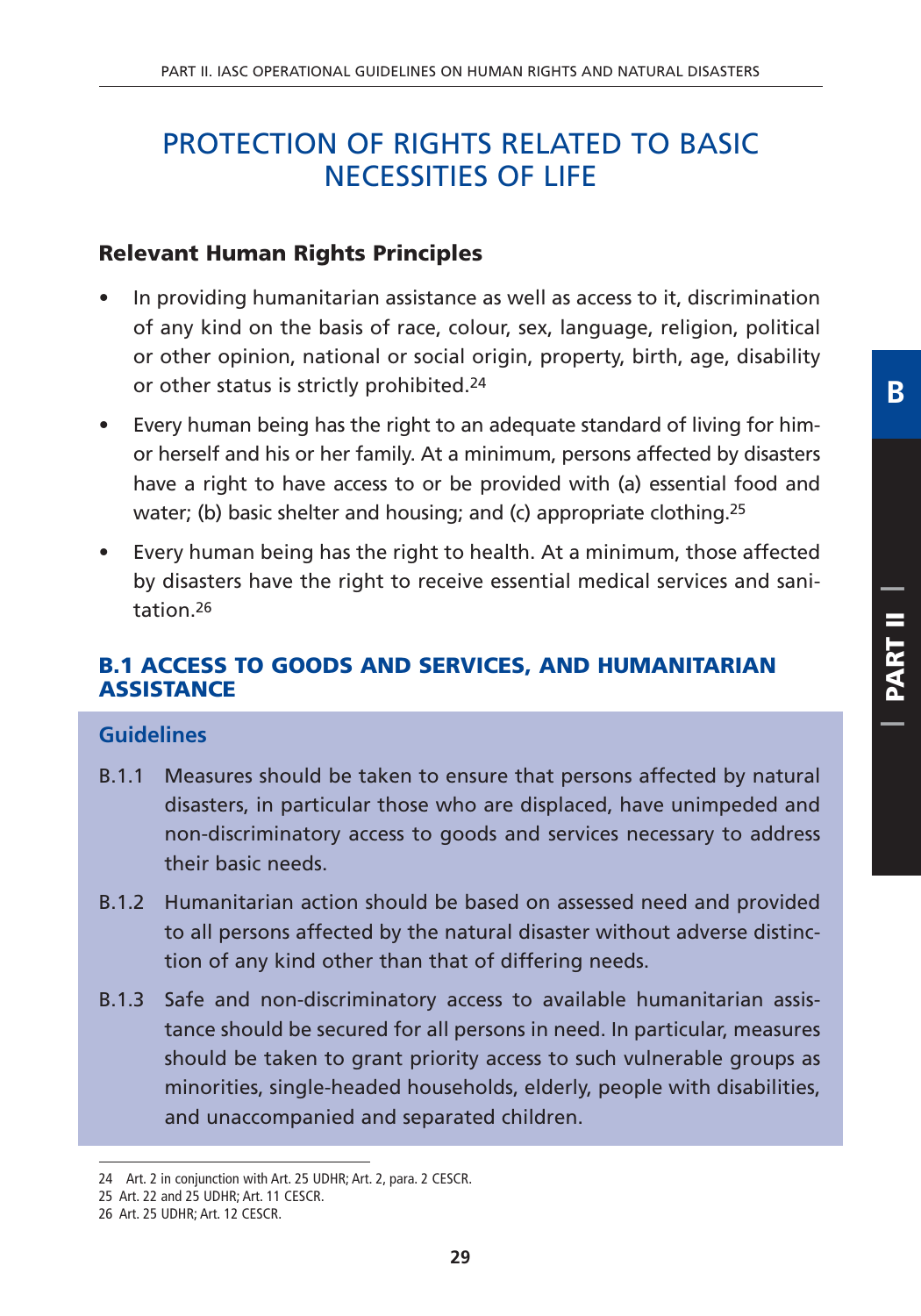- B.1.4 In particular, when the authorities concerned are unable or unwilling to provide the required humanitarian assistance, international humanitarian organisations and other appropriate actors should offer their services in support of persons affected by natural disasters and in need of humanitarian assistance.
- B.1.5 Humanitarian action should be carried out in accordance with the principles of humanity, impartiality and, particularly in countries with armed conflict, neutrality. Humanitarian assistance should not be diverted.
- B.1.6 International organisations and agencies and other actors providing humanitarian assistance, should ensure coordination of their actions among themselves and with national and local authorities. The responsibilities for certain areas of activities assigned to specific agencies and organisations should be taken into account.

#### **Operational Steps**

Access to humanitarian assistance may be jeopardized after a disaster. In certain situations, dominant groups among the affected population or in host/adjacent communities can make access difficult, even dangerous, at night or when service providers are not continuously present within the affected communities. Humanitarian assistance may be further put at risk by such groups through the control of the water supply and other facilities, theft or confiscation of food and non-food items, physical abuse, rape, or subjugation. Such actions may be triggered by feelings of being discriminated against in the provision of aid.

In other situations, administrative hurdles are an additional common problem that makes it difficult for relief workers to reach those in need.

The following operational steps are recommended:

#### *Facilitating humanitarian assistance*

■ Take the necessary steps to ensure that, during times of disaster, national authorities facilitate the import and transport of humanitarian assistance. To ensure the rapid entry of relief staff and supplies into the country, the authorities should be encouraged to lift or facilitate customs duties, import tariffs, licensing, and registration and visa requirements.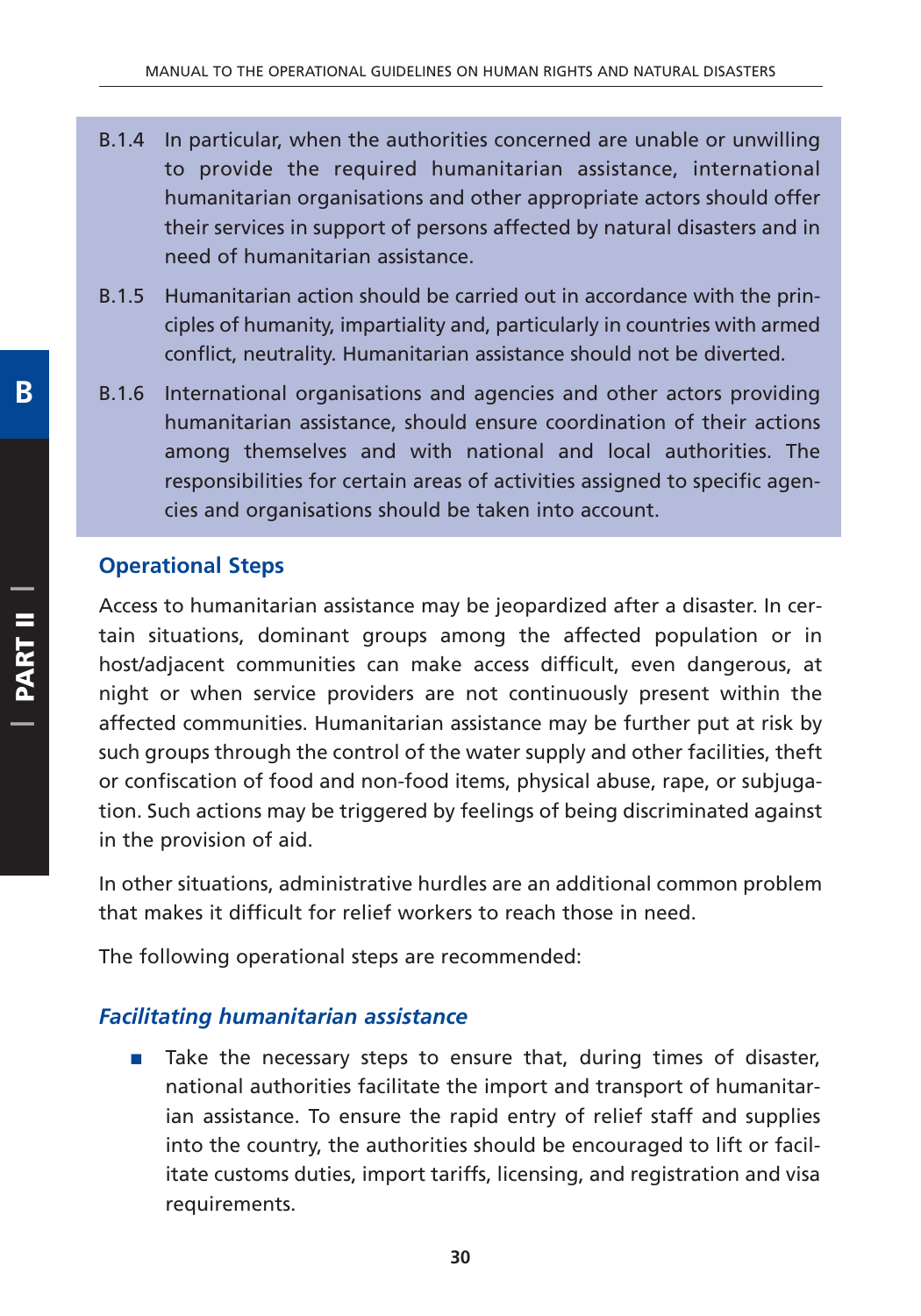- Encourage the relevant authorities to ease internal travel restrictions and travel clearance requirements – in particular if disaster occurred in military and other sensitive zones – to ensure the rapid and efficient delivery of humanitarian assistance to all affected parts of the country.
- Ensure that the personnel of the humanitarian organisations concerned strictly adhere to the principles of humanity, impartiality and non-discrimination when delivering humanitarian assistance.
- In order to avoid further inequities and conflicts, ensure that humanitarian assistance is distributed to all of the people affected by the disaster who are in need, including to IDPs. Where those affected or uprooted by disasters are residing in the same area as populations affected or uprooted by internal conflict and civil strife, assistance should be provided to both populations, taking into consideration their particular needs.

#### *Humanitarian assistance to women*

- Ensure that women have full, free and unimpeded access to all humanitarian assistance and services and are not discriminated against in the distribution of goods and basic services; also ensure that relief is not diverted for other purposes.
- Include women in planning, assistance distribution and decision-making processes to ensure that they have equal access to resources.
- Ensure that deliveries contain non-food items corresponding to the specific needs of women.
- Provide for distribution and assistance in a way that avoids the need for pregnant women or women with infants to stand in line for long periods of time or to carry heavy loads from the distribution point to their dwellings.

#### *Humanitarian assistance to groups with particular needs*

- Provide for distribution and assistance in a way that avoids the need for older people, people with disabilities without family support, unaccompanied children to stand in line for long periods of time, or to carry heavy loads from the distribution point to their dwellings. Make sure that non-food items are appropriate for their specific needs.
- Identify and locate persons with physical and mental disabilities and HIV/AIDS as part of emergency registration activities. Ensure that such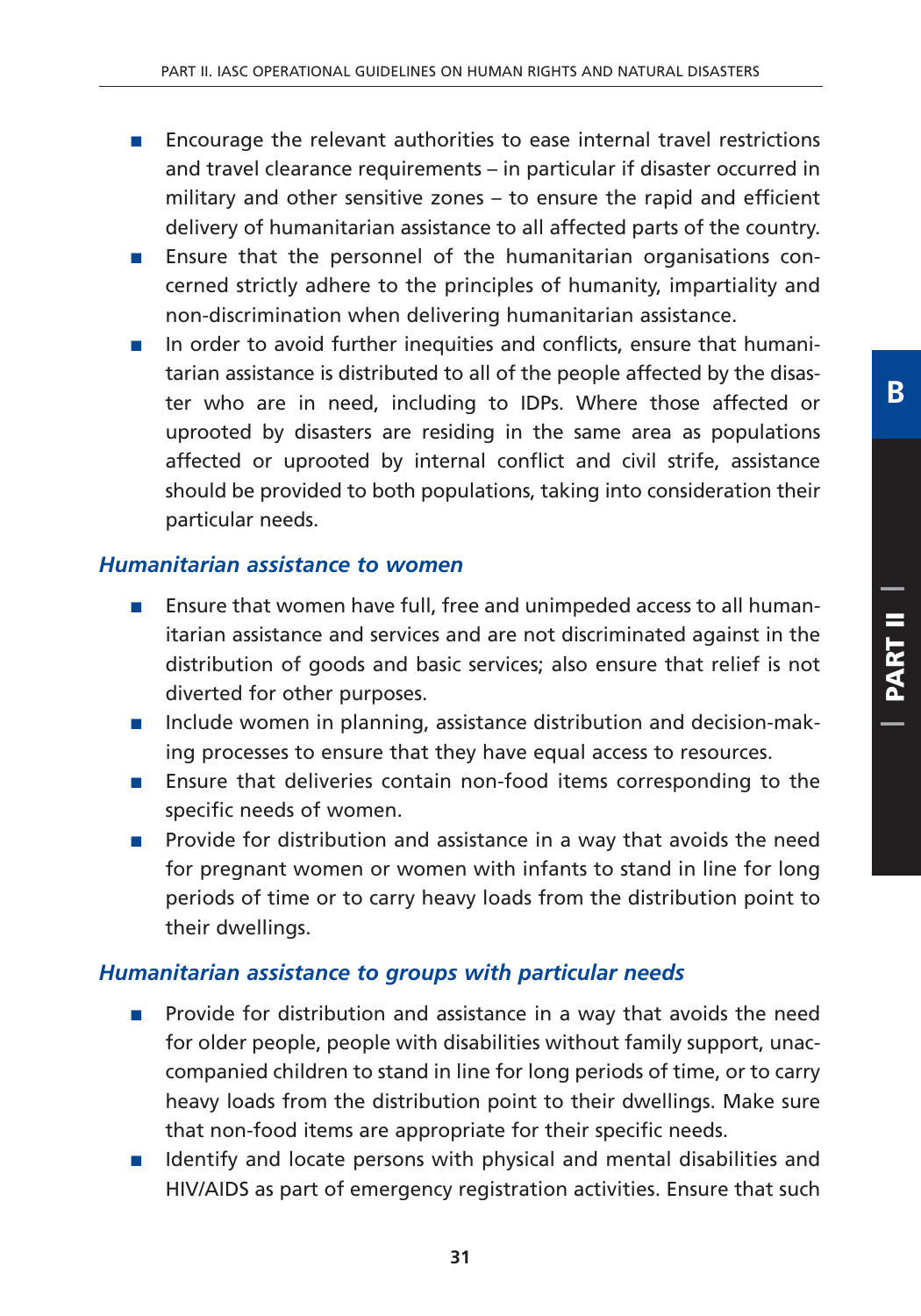individuals receive the assistance to which they are entitled.

- Strictly enforce non-discrimination codes amongst local government and law enforcement officials and relief workers so that people with disabilities and those with long-term or chronic illnesses such as HIV/AIDS have equal access to emergency relief and recovery assistance without discrimination of any kind. Confidential handling of sensitive data should be included in these codes of conduct.
- Provide additional/specialized assistance to people with disabilities or those with long-term or chronic illnesses such as HIV/AIDS where necessary to meet their basic needs (e.g. extra clothing, blankets, firewood, food and cooking utensils, safe shelter), in particular if their caregivers were injured or killed during the disaster.

#### **B.2 PROVISION OF ADEQUATE FOOD, WATER, SHELTER AND HOUSING, CLOTHING, HEALTH SERVICES AND SANITATION**

#### **Guidelines**

B.2.1 During and after the emergency phase of the disaster, adequate food, water and sanitation, shelter, clothing, and essential health services should be provided to persons affected by natural disasters who are in need of these goods and services. Provision of goods and services should be without any discrimination of any kind as to race, colour, sex, language, religion, political or other opinion, national or social origin, property, birth, age, disability or other status.

Adequacy of these goods and services means that they are (i) available, (ii) accessible, (iii) acceptable, and (iv) adaptable:

- *(i) Availability* means that these goods and services are made available to the affected population in sufficient quantity and quality;
- *(ii) Accessibility* requires that these goods and services (a) are granted without discrimination to all in need, (b) are within safe and easy reach and can be physically and financially accessed by everyone, including vulnerable and marginalized groups, and (c) are known to the beneficiaries;
- *(iii) Acceptability* refers to the need to provide goods and services that are culturally appropriate and sensitive to gender and age;
- *(iv) Adaptability* entails that these goods and services are provided in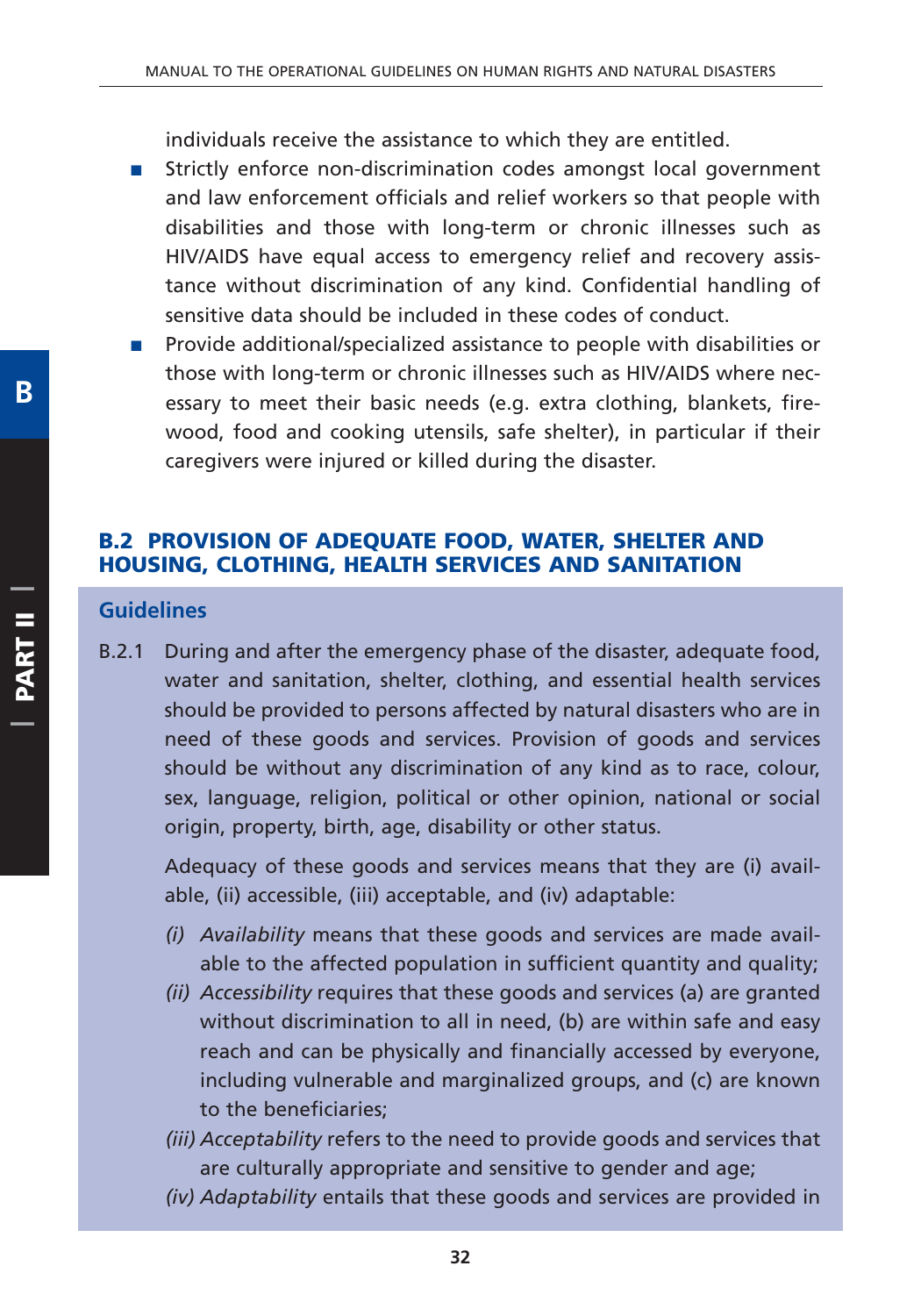ways flexible enough to adapt to the change of needs in the different phases of emergency relief, reconstruction and, in the case of displaced persons, return.

During the immediate emergency phase, food, water and sanitation, shelter, clothing, and health services are considered adequate if they ensure survival to all in need of them.

- B.2.2 If food, water and sanitation, shelter, clothing, and health services are not available in sufficient quantities, they should be provided first to those most in need. The definition of need should be based and assessed on non-discriminatory and objective criteria.
- B.2.3 If the host population, which has not been directly affected by the natural disaster, suffers from similar shortages of water and sanitation, shelter, clothing, and essential health services as those affected by the natural disaster, relief should also be provided to it on an equitable basis.
- B.2.4 The right to shelter should be understood as the right to live somewhere in security, peace, and dignity. These criteria should be used as benchmarks in planning and implementing shelter programmes, taking into account the different circumstances during and after the emergency phase.
- B.2.5 Those affected by the natural disaster should be given access to psychosocial assistance and social services, when necessary. Special attention should be given to the health needs of women, including provision of appropriate clothing and hygienic supplies, access to female health care providers and such services as reproductive health care.
- B.2.6 Special attention should be given to the provision of psycho-social care for victims of sexual and other abuses.
- B.2.7 Special attention should be given to the prevention of contagious and infectious diseases, including HIV/AIDS, among the affected population, particularly among those displaced by the disaster.

#### **Operational Steps**

From a human rights perspective, it is important to note that the duty to provide food, water, shelter, clothing and health services that are necessary for survival after a natural disaster belongs to the minimum core obligations under the Covenant on Economic, Social and Cultural Rights. Thus, "a State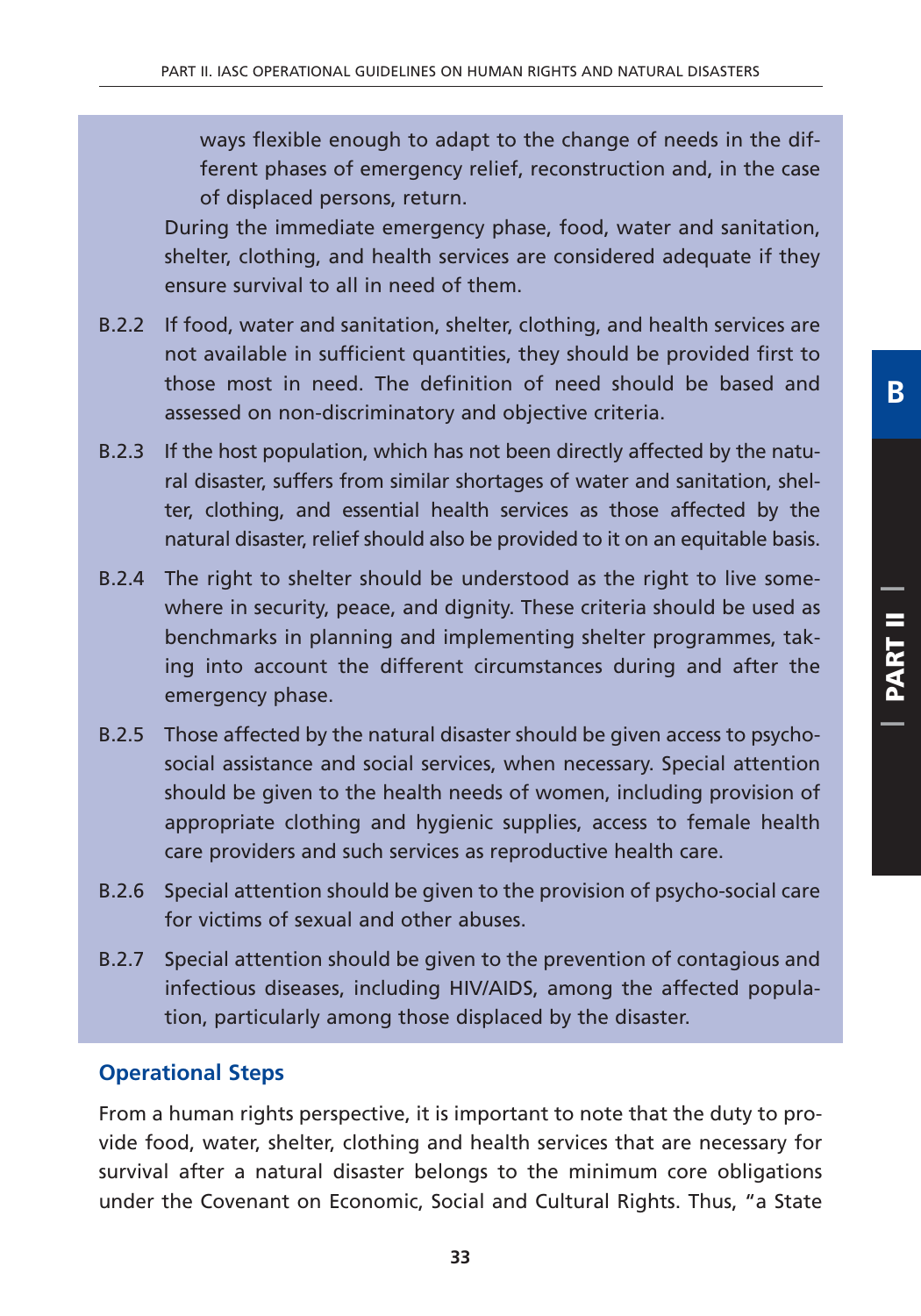party in which any significant number of individuals is deprived of essential foodstuffs, of essential primary health care, of basic shelter and housing, or of the most basic forms of education is, prima facie, failing to discharge its obligations under the Covenant."27 The State is obliged to seek international assistance if its authorities, due to a lack of available resources, are not in a position to provide victims with the necessary relief for themselves.

In order to ensure the implementation of these rights, the following operational steps are recommended:

#### *Food:*

- Ensure that vulnerable groups  $-$  e.g. unaccompanied children, elderly people, people with disabilities or with long-term or chronic illnesses such as HIV/AIDS who have lost their caregivers during the disaster have unimpeded access to food.
- Distribute food directly to women or unaccompanied children if, traditionally, women and children receive less than men in times of scarcity or if there is a risk that food may be diverted for other purposes (e.g. sold or, in situations of armed conflict, provided to troops or irregular armed groups).
- Ensure that the food distributed, whether cooked meals or dry rations, meets international nutritional standards and is culturally acceptable to the population. If it is available, food to which the victims are accustomed should be provided.
- Inform beneficiaries clearly about the frequency and the timing of food distributions and what quantities will be supplied.
- Ensure the maximum participation of affected communities, in particular women, in the planning, design and implementation of food distribution activities.
- Pay special attention to monitoring the nutritional status of children, pregnant and lactating women, the elderly, persons with disabilities and persons living with long-term or chronic illnesses such as HIV/AIDS. Initiate a nutritional survey among displaced and affected communities in the early stages of the emergency. Based on the findings of the survey, establish supplementary feeding programmes for groups particularly at risk.

<sup>27</sup> Committee on Economic, Social and Cultural Rights, General Comment No. 3 (1990), para.10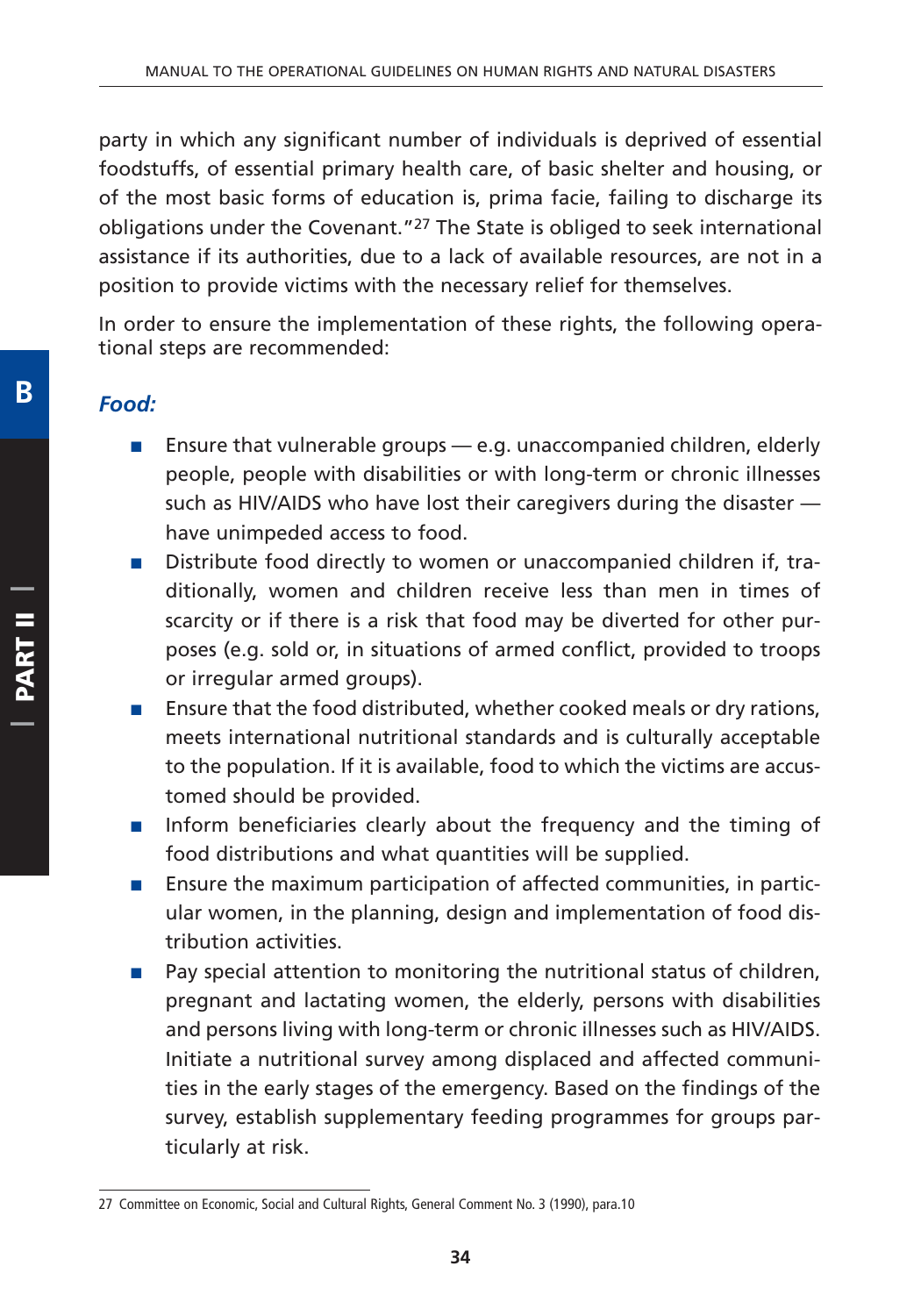■ Ensure that all sectors of affected communities, especially women and children, have access to sufficient food and relief so that they are not forced to exchange sex or other services for assistance.

#### *Non-food items*

- Ensure that the provision of non-food items takes into consideration the specific needs of women, children, the elderly, people with disabilities, and members of indigenous, ethnic or religious groups or minorities.
- Make sure that the quantities correspond to people's specific needs.

#### *Water and sanitation*

- Provide clean drinking water, adequate sanitation and garbage disposal facilities to affected communities, whether displaced or not.
- Ensure that vector control systems are in place, stagnant water in camp settings is drained and that a clean environment is maintained.
- In temporary camps and permanent settlements, ensure that water and sanitation facilities, including water pumps, toilets and bathing facilities, are accessible to people with disabilities and to the elderly and are easy to use.
- Ensure that women and children have easy access to these facilities, without undue risks. Provide for separate facilities for the men and women and children. Allow for adequate and gender-sensitive facilities for single-parent households.

#### *Shelter and Housing*

- Camps should be viewed as a last resort. Give priority to living arrangements with host families (supported by cash for shelter programs, if appropriate), the use of community or unused buildings, or the setting up, by the displaced themselves, of informal but adequate accommodation on public land.
- Provide, to the extent possible, adequate shelter and housing which complies with international standards (See Annex II); avoid overcrowding in temporary camps and settlements by using these standards in the planning and layout of such shelters.
- Provide, to the extent possible, shelters that are culturally acceptable, in particular regarding requirements of privacy for women and children.
- Plan and provide for specific areas where women, single or with chil-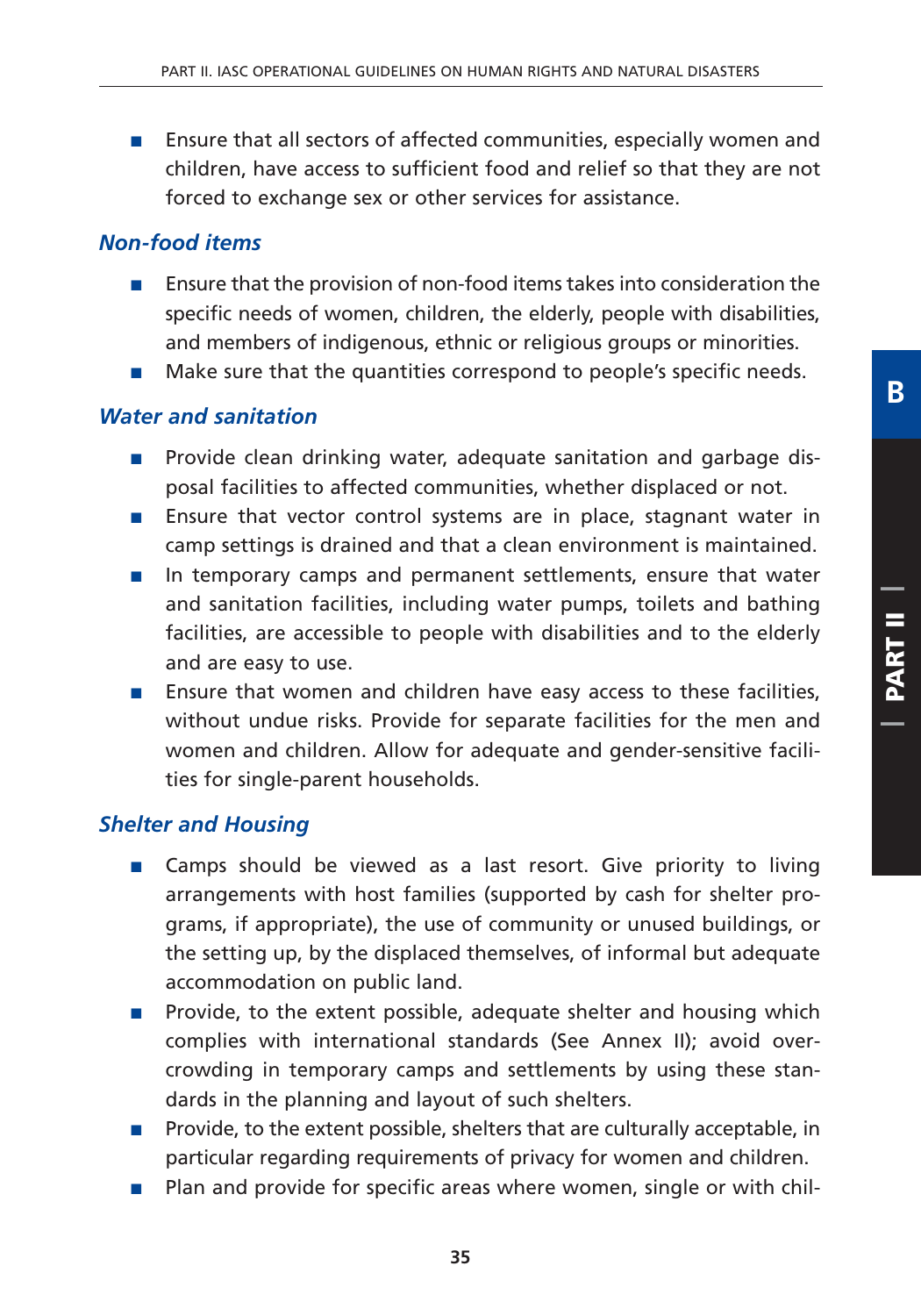dren, feel safe and secure.

- Ensure that shelter provided to people with disabilities or to the elderly is safe, appropriate and accessible.
- Provide single-parent households, particularly female, elderly, disabled or minors, with additional support to build shelters.
- Ensure that temporary camps, relocation sites and permanent re-housing schemes are located in areas that provide as easy access as possible to employment opportunities (e.g. fishing/ agriculture/ construction work/ markets etc.).
- Make sure that responsibilities for the maintenance of temporary or transitional shelters and abodes are clear to all involved. If the IDPs are responsible, ensure that they are provided with the necessary equipment and means.
- Provide assistance, material and technical support to families who can remain in or return to their damaged houses and repair them.

## *Health (general)*

- In order to avoid the outbreak of infectious diseases, pay attention not only to meeting the immediate needs of the sick and injured, but also to putting in place preventative public health strategies at an early stage in the disaster response. Health strategies should be developed in consultation with members of the affected community.
- Set up basic health facilities to respond immediately to any outbreaks of infectious diseases. These facilities should be accessible to all people, regardless of their financial resources.
- Initiate vaccination campaigns and the distribution of essential nutritional supplements.
- Make sure that community-based psycho-social support is available in the aftermath of a disaster. Provide support and guidance to single parents on how to cope with their new child-caring role and responsibilities. Ensure that all sectors of the community have access to appropriate psycho-social support, counselling and mental health care.
- Plan for easily accessible, gender-sensitive counselling and care services for survivors of sexual and gender-based violence.
- Provide regular testing and gender sensitive treatment for sexually transmitted diseases.
- Ensure that women have full, safe and easy access to reproductive and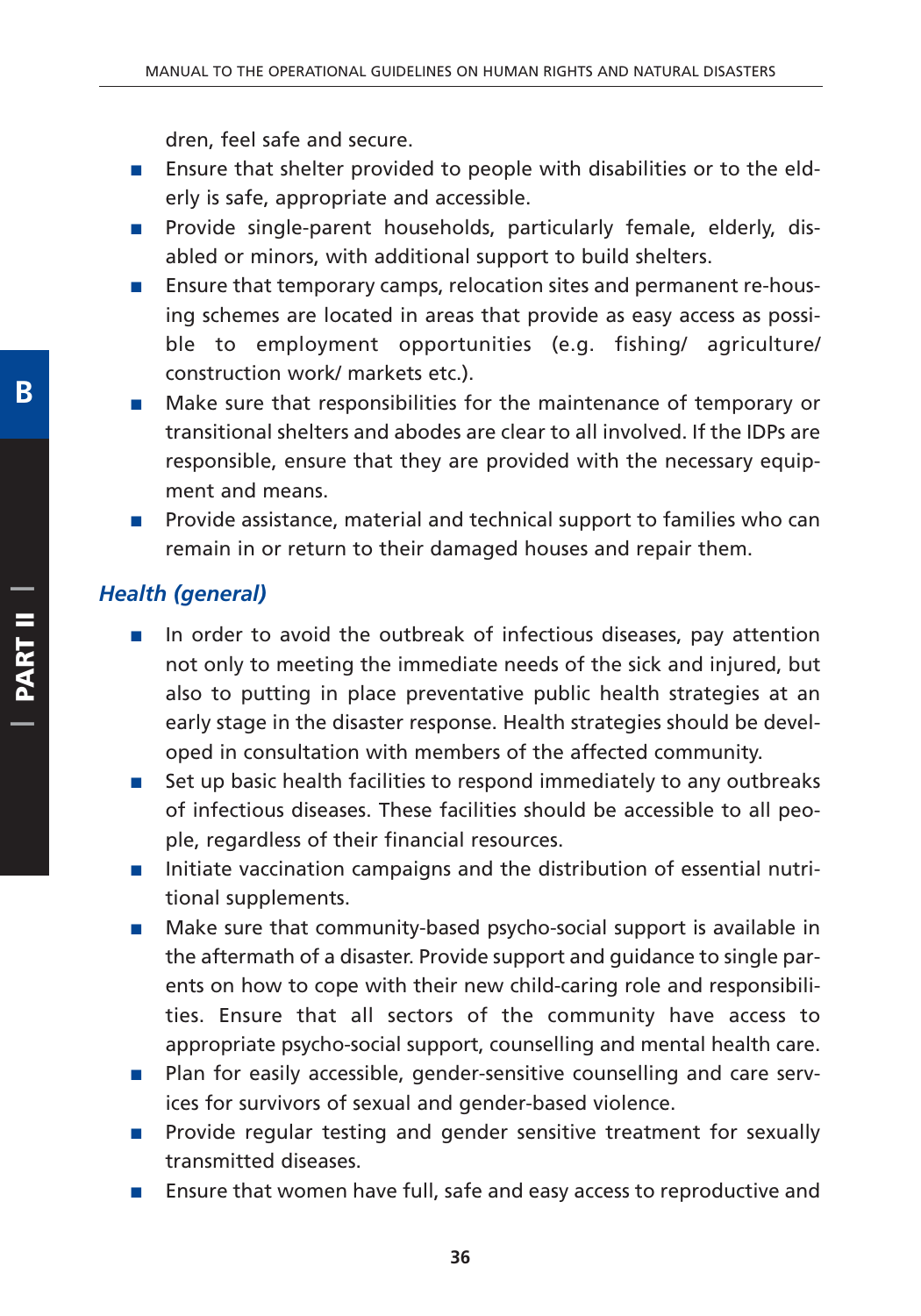specialized health services, including family planning, pre- and postnatal health care. Establish appropriate and culturally sensitive women's health services in the early stages of the emergency. Ensure that there is sufficient female health staff, including female interpreters.

- Include culturally appropriate, community-based psycho-social support programmes for children and adolescents as part of immediate emergency response and longer-term recovery efforts. Find ways to integrate psycho-social support programmes into existing community services (e.g. school curricula, youth clubs, and health clinics). Encourage recreational facilities as early as possible to provide children and youth with opportunities to meet, socialise, engage in meaningful activities, to play together and to counter feelings of stress and trauma. Ensure access to mental health professionals if the stress symptoms do not diminish.
- Make sure that there are outreach health services for elderly and both physically and mentally disabled persons who are housebound.
- Ensure an adequate supply of the medical stocks needed to treat the common causes of morbidity among older people, as well as mobility aids for those who require them. Ensure that there is a continuity of chronic disease treatment courses.
- Ensure that people with physical disabilities and mental illnesses have access to medication as soon as possible in the aftermath of a disaster. Prevent sudden discontinuation of essential medication. Provide persons with disabilities with the supportive aids they need (e.g. wheel chairs, crutches, prosthetics, hearing aids, eye glasses) to enable them to resume as normal a life as possible.
- Ensure, where possible, that temporary camps and settlements, as well as relocation and resettlement sites, are located within easy access of all necessary health care facilities.
- Include the rehabilitation, reconstruction and upgrading of health care facilities in medium- and longer-term disaster recovery and rehabilitation schemes.
- Take the necessary steps to ensure that all health services comply with the Sphere Minimum Standards in Health Services.
- When constructing health centres, consider segregation of men and women in waiting areas where this is culturally appropriate.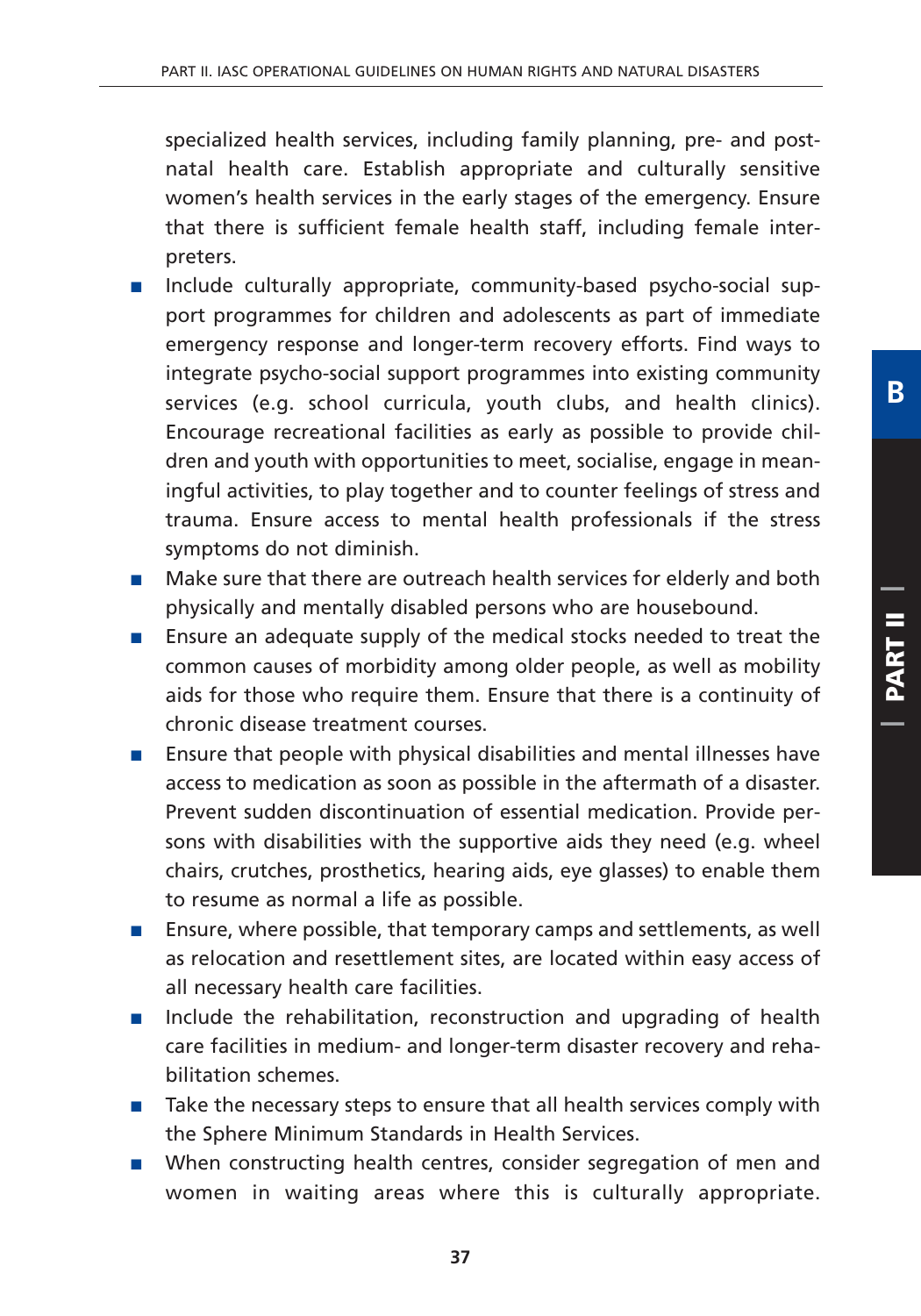Depending on the social structures and cultural traditions in the affected community, and particularly the type of health problems it is facing, consider screening and masking patients from open public view.

- Devise ways to address the problem of substance abuse, also among single parents, in the aftermath of disasters. These could include community-based public awareness campaigns on alcoholism or other toxic substances and violence, as well as rehabilitation programmes for those with substance abuse problems.
- Initiate Health Information Teams (teams of 2 persons trained in public health for each 100 families), ideally from among the affected population, to deliver public health messages to people while, at the same time, monitoring health situations and identifying problems early on.

#### *HIV/AIDS*

- Integrate HIV/AIDS prevention and response strategies into the early stages of disaster response and fully implement the IASC Guidelines for HIV/AIDS Interventions in Emergency Settings. Put in place public health information and education campaigns to prevent the transmission of HIV/AIDS in the aftermath of a disaster. These campaigns can include broad dissemination of information regarding the transmission, prevention and care of people with HIV/AIDS as well as the distribution of condoms to affected communities and practical information on their use.
- Provide voluntary testing and counselling for HIV/AIDS, as part of basic health services. Treatment for cases that have tested positive should be available and accessible.
- Provide effective pre- and post-natal health care to prevent motherto-child transmission of HIV/AIDS. Ensure adequate stocks of formula milk for babies whose mothers are HIV positive or have AIDS.
- In order to ensure that the concerns of people living with HIV/AIDS are fully integrated into the disaster response, educate and raise awareness among local government and law enforcement officials and humanitarian workers about HIV/AIDS and the rights and needs of people living with HIV/AIDS.
- Adopt a multi-sectoral approach to HIV/AIDS prevention in the early stages of the emergency to ensure that affected communities have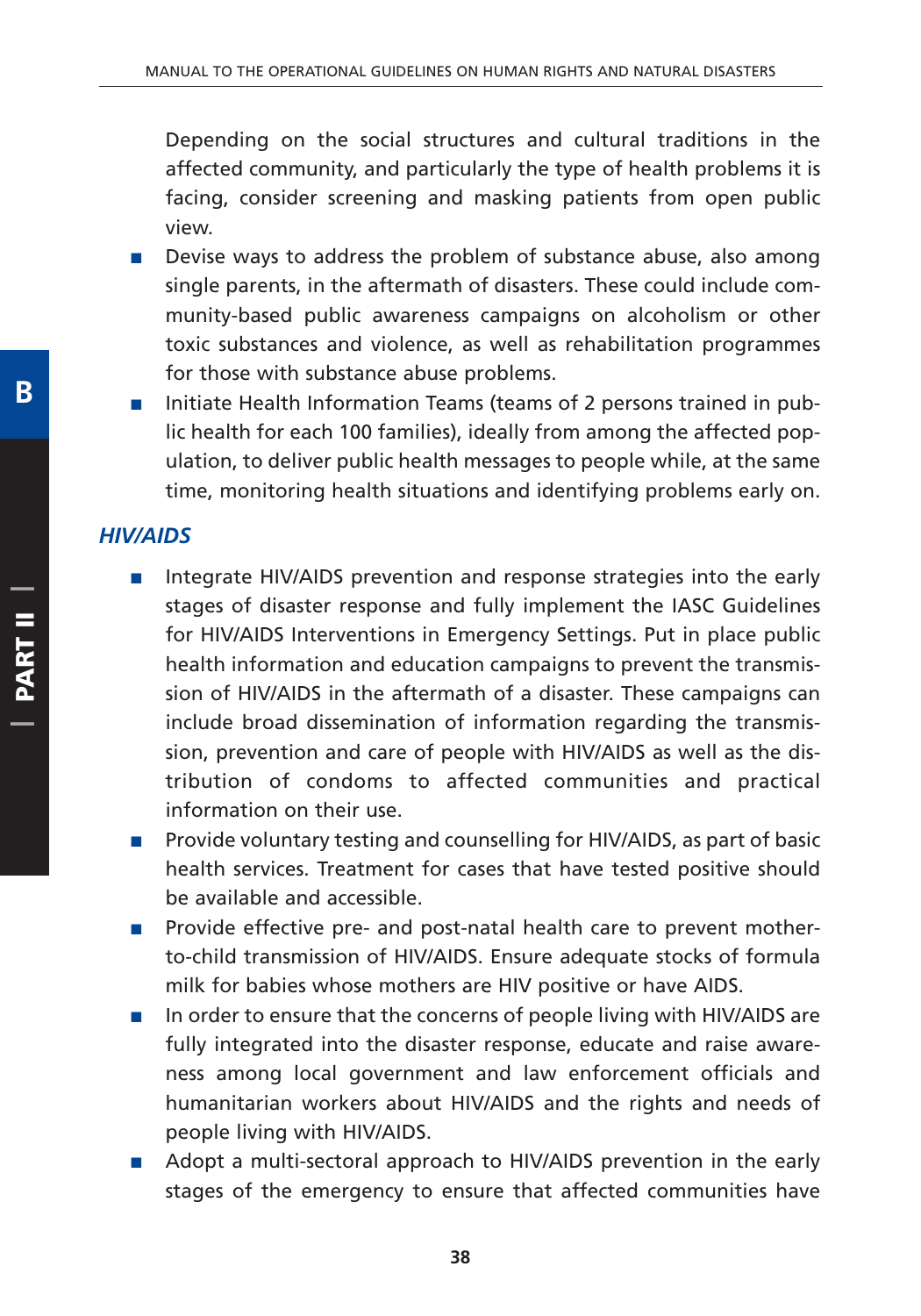easy access to information regarding risks and prevention of HIV/AIDS. This should include the following steps

- include information and awareness raising on HIV/AIDS in all public health campaigns in the immediate aftermath of a disaster;
- use schools, community-based organisations and the local press and media to disseminate public health information about HIV/AIDS prevention in the aftermath of a disaster

**B**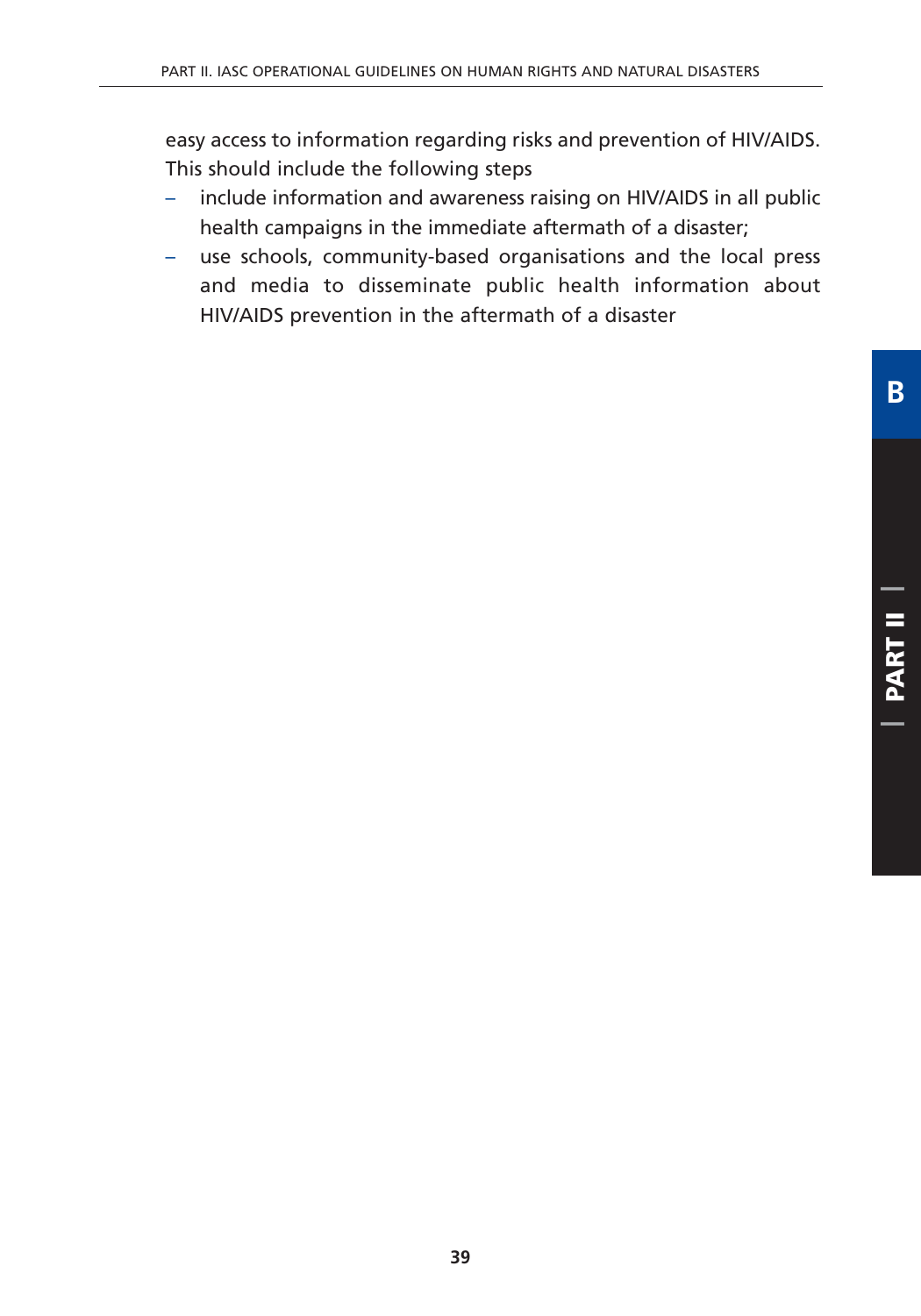# PROTECTION OF OTHER ECONOMIC, SOCIAL AND CULTURAL RIGHTS

#### **Relevant Human Rights Principles**

- Every human being has the right to education. As soon as conditions permit, children affected by disasters, whether displaced or not, have the right to receive education that shall be free and compulsory at the primary level.<sup>28</sup>
- No one shall be arbitrarily deprived of property and possessions. Everyone has the right to recover, to the extent possible, property and possessions lost in the course of the disaster.29
- Everyone has the right to work and to have access to a livelihood without discrimination.30

## **C.1 EDUCATION**

#### **Guidelines**

- C.1.1 The return of children, whether displaced or not, to schooling should be facilitated as early and as quickly as possible after the disaster. Education should respect their cultural identity, language and tradition. Parents should be allowed to participate in decisions about how their children are educated.
- C.1.2 Education should be compulsory and free at the primary level. Measures should be taken to ensure that education is not disrupted at higher levels when students, as a consequence of the disaster, can no longer afford such education.
- C.1.3 Special efforts should be made to ensure the full and equal participation of women and girls, affected by the natural disaster, in educational programmes.

#### **Operational Steps**

Facilitating the return of children to school as soon as possible after a natural disaster is critically important to minimize disruption to children's education,

**C**

<sup>28</sup> Art. 26 UDHR; Art. 13 and 14 CESCR; Art. 28 CRC.

<sup>29</sup> Art. 17 UDHR; Art. 1 Protocol 1/ECHR.

<sup>30</sup> Art. 23 and 24 UDHR; Art. 6 and 7 CESCR.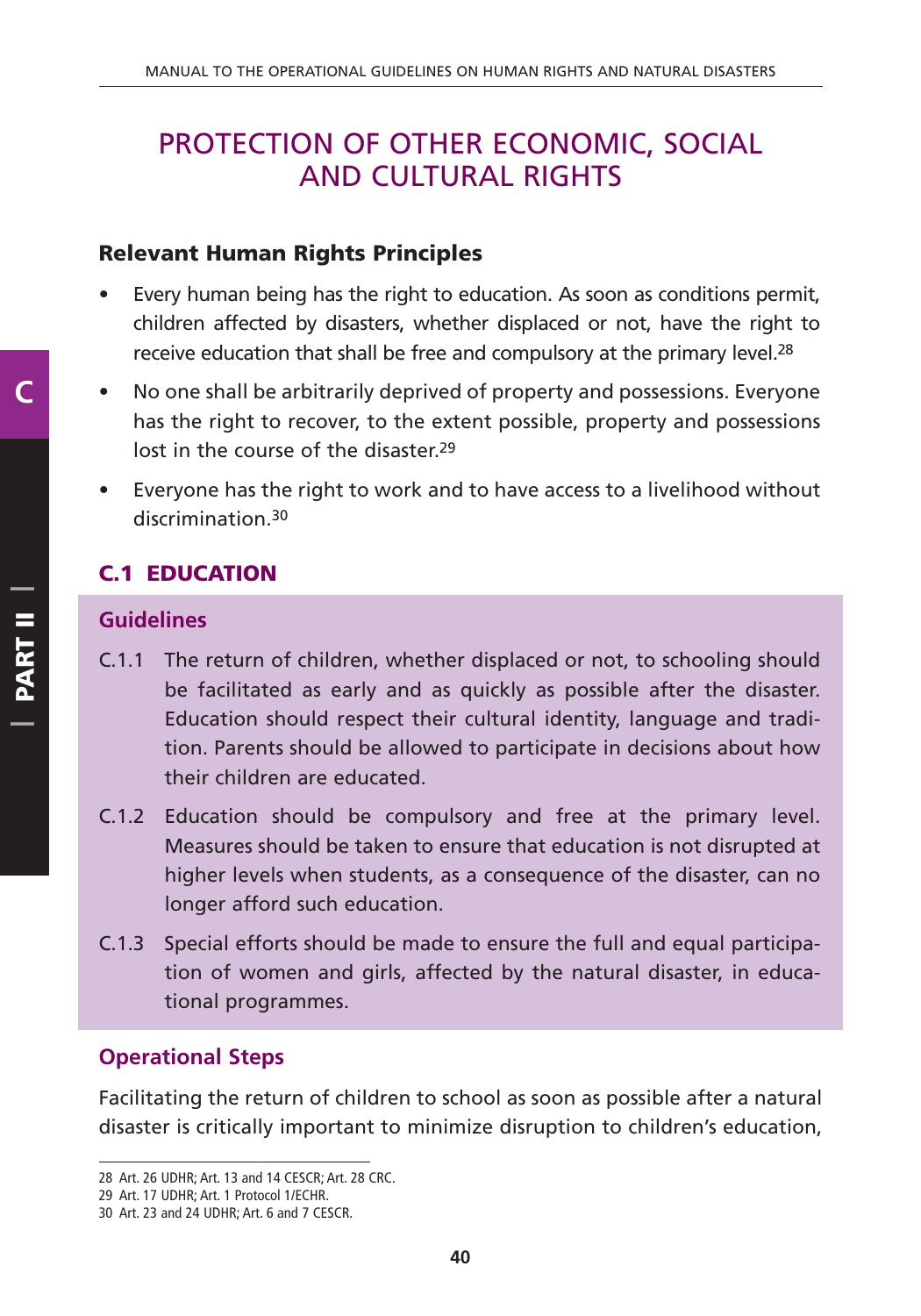to help restore a sense of normalcy to children's lives and to support their psycho-social well-being. Early resumption of schooling can also be an effective protection strategy. Providing children with a meaningful occupation can help to protect them against such risks to their personal and physical security as trafficking or forced recruitment in the areas where there is an armed conflict. Schools can also be an effective channel for imparting important messages for both children and their parents about public health, disaster prevention, safety awareness, land mine risk, protection against sexual violence, and child abuse.

The following operational steps are recommended:

- Carry out an audit of damage and losses in the educational sector in the immediate aftermath of a disaster. Use this audit as a planning tool for further interventions. The audit should include information on the following: (a) damage to school buildings and education facilities; (b) the safety of existing school buildings and facilities; (c) damage to school water and sanitation supplies and other basic facilities; (d) damage to or loss of school equipment, books, supplies and teaching aids; (e) the impact of natural disaster on teaching staff (i.e. number of deaths/injured; damage to homes; loss of property and possessions); (f) the impact of natural disaster on students (i.e. number of deaths/injuries; impact on families – loss of parents/siblings/other family members; loss of property and possessions).
- Based on the needs assessment, integrate plans to re-open schools and education facilities and to resume classes in the early stages of the emergency disaster response.
- To facilitate the re-opening of schools as quickly as possible, and in full consultation with displaced persons, work quickly to identify safe and adequate alternative shelter for displaced families who are staying in school buildings on a temporary basis.
- Provide the necessary support and resources to enable children to return to school as soon as possible. This may include the following: (a) school books, supplies, teaching aids, uniforms and furniture to replace those lost or damaged during the disaster; (b) clothing and support to teachers affected by the disaster; (c) identification of replacement teachers where necessary; (d) school feeding programmes; (e) adequate water and sani-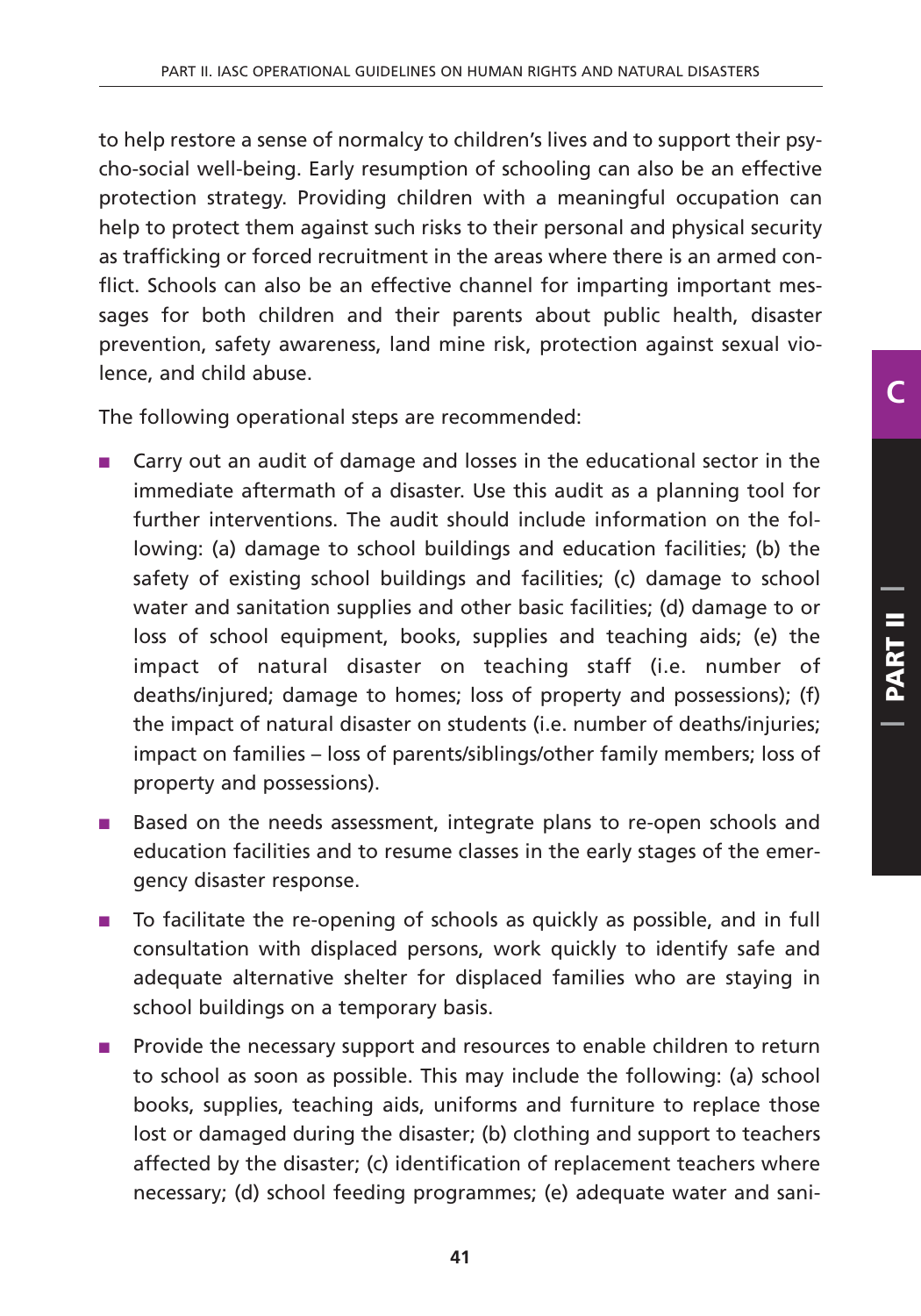tation; (f) repair of school buildings damaged during the disaster; (g) provision of alternative premises or construction of temporary shelter for schools to resume in situations where damaged or destroyed school buildings cannot be repaired or reconstructed within a short period of time.

- Encourage local communities, school children and teachers to play an active role in cleaning and rehabilitating school buildings and education facilities so that classes can resume as soon as possible.
- Support emergency school registration or enrolment drives to encourage children to return to school as soon as possible. Encourage school principals and local education authorities to adopt a flexible approach to school registration and not to insist on official documentation (e.g. birth certificates or school reports) that may have been lost during the disaster.
- Support emergency teacher training programmes to replace teachers who died or were injured during the disaster.
- Ensure that schools, to the extent possible, provide a positive, childfriendly learning environment as well as sufficient recreational opportunities to restore a sense of normalcy and balance to children's lives in the aftermath of a disaster.
- Implement internationally recognized education standards, such as the INEE Minimum Standards for Education in Emergencies and other international standards on education in emergencies, at all stages of the disaster response.
- Integrate psycho-social support programmes, disaster prevention awareness raising, public health information (including prevention of HIV/AIDS), landmine awareness, and protection messages into school curricula in the aftermath of a disaster.
- Ensure that displaced and affected communities have easy access to culturally appropriate education and training in their own language and which respects their cultural identity.
- Provide access to further education, vocational and skills training programmes for adolescents and young people at the earliest possible stage.
- Ensure that women and girls have equal access to educational opportunities at all levels. Encourage women to participate in vocational and skills training programmes, including in those that challenge gender stereotypes.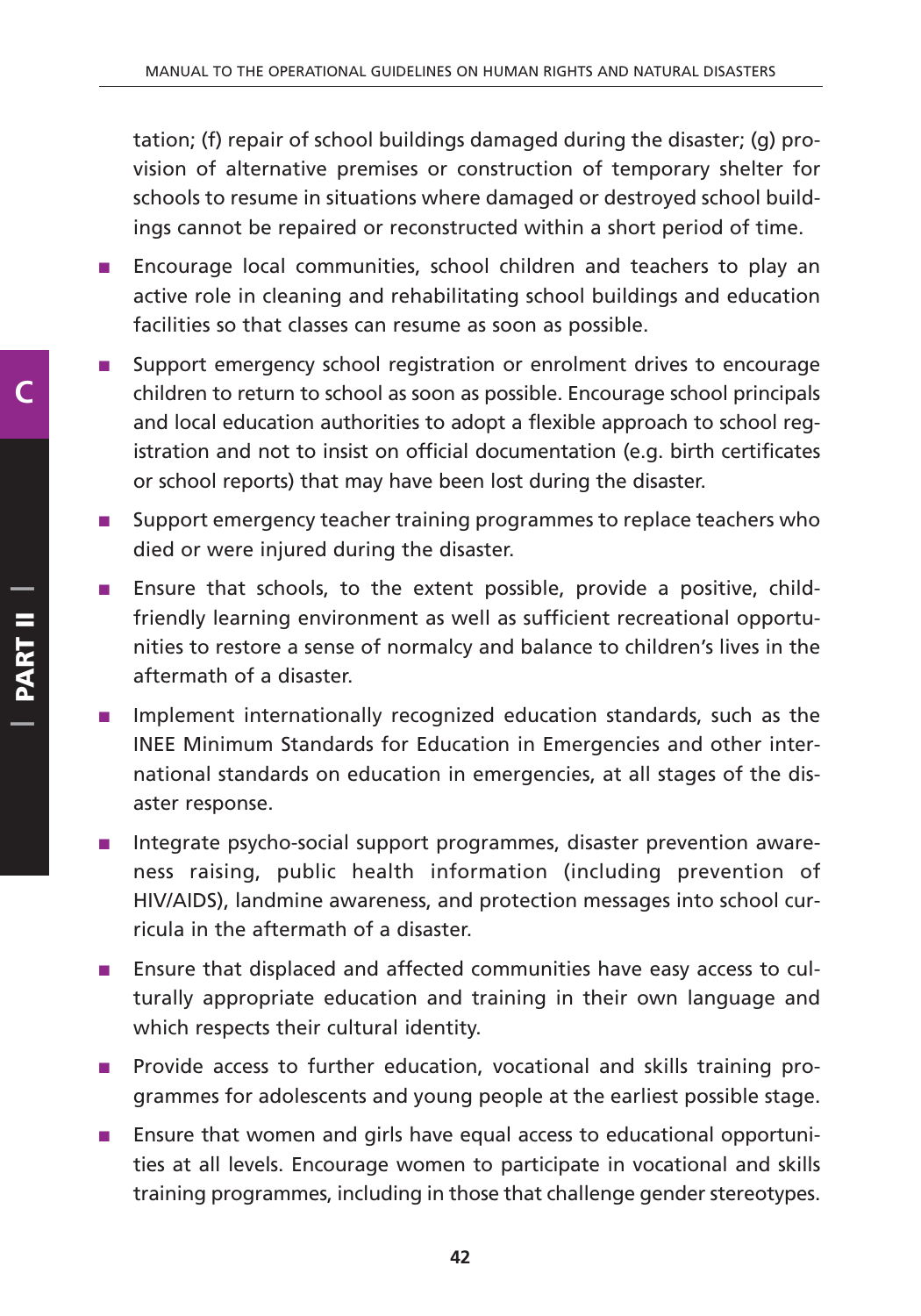- Ensure that children with disabilities or HIV/AIDS, and others belonging to disadvantaged or marginalized groups, have equal access to education and training opportunities without discrimination of any kind.
- Wherever possible, ensure that temporary camps and settlements, as well as relocation and resettlement sites, are located in close and easy proximity to schools and educational facilities.
- For children displaced by the disaster, follow the national curriculum. If they are surrounded by a community that uses another language, however, and if the displacement may last for a long period of time, that language may need to be added to the curriculum. For this to be effective, teachers from the surrounding communities should be used.
- Include the reconstruction and upgrading of schools and other educational and training facilities in medium- to long-term disaster recovery and rehabilitation programmes.

#### **C.2 PROPERTY AND POSSESSIONS**

#### **Guidelines**

- C.2.1 Competent authorities should be requested to protect, to the maximum extent possible, against looting, destruction, and arbitrary or illegal appropriation, occupation or use of property and possessions left behind by persons or communities displaced by the natural disaster.
- C.2.2 Unused private property and possessions may be used temporarily, but no longer than absolutely necessary, and only allocated to those displaced by the natural disaster. Competent authorities should be requested to ensure that owners of affected property are adequately compensated for such use. Due process guarantees and access to fair and impartial legal procedures should be assured for all parties.
- C.2.3 The return of persons or communities displaced by the natural disaster to their property and possessions should be facilitated as soon as possible.
- C.2.4 Owners, whose land deeds or property documents have been lost or damaged during the natural disaster or whose land boundaries have been destroyed, should be provided with accessible procedures to reclaim ownership of their original land and property without undue delay.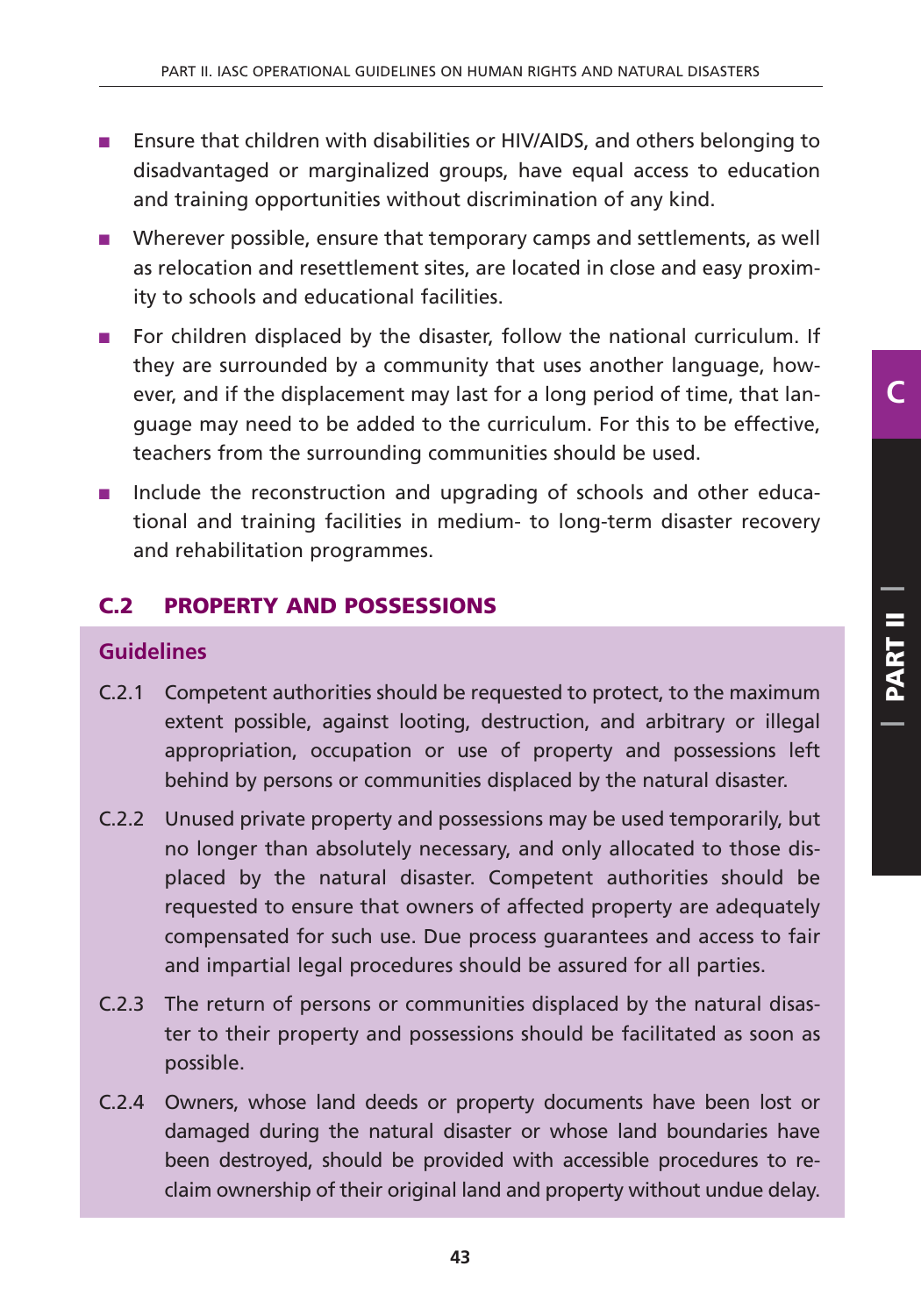- C.2.5 Legal procedures should be put in place to consider competing claims to land and property with due process guarantees and without delay. Access to an independent court or tribunal should be guaranteed if the decision is not accepted by both parties.
- C.2.6 Specific arrangements should be made to enable women, particularly widows, as well as orphaned children to (re-)claim housing, land or property and to acquire housing or land title deeds in their own name.
- C.2.7 Specific arrangements should be made to enable and facilitate recognition of claims to land title and ownership based on prolonged possession, in the absence of formal land titles, especially for indigenous peoples.
- C.2.8 Appropriate measures should be taken to protect persons or communities affected by natural disasters—in particular the poor, women, members of minority groups or indigenous peoples, or those displaced—against undue or illegal attempts by landlords, speculators, local authorities and other actors to deprive them of their property and possessions.
- C.2.9 Prohibitions on remaining in or returning to certain areas and/or rebuilding should not be supported unless they are based on law and, in the individual case, necessary for reasons of safety, health, disaster prevention, or the implementation of reconstruction and development schemes. In all cases of prohibitions on remaining, returning and rebuilding measures should be taken to provide owners with due process guarantees, including the right to be heard and the right of access to an independent court or tribunal, as well as just compensation.
- C.2.10 Should evictions become unavoidable in the course of measures mentioned above in A.1.3 and C.2.3, the following guarantees should be put in place: (a) an opportunity for genuine consultation with those affected; (b) adequate and reasonable notice prior to the scheduled date of eviction; (c) the timely provision of information on the eviction and future use of the land; (d) the presence of government officials during an eviction; (e) the proper identification of all persons carrying out the eviction; (f) the prohibition of evictions during bad weather or at night; (g) provision of legal remedies; and (h) provision of legal aid, where needed, to seek redress from the courts.
- C.2.11 Evictions—in particular those ordered in the context of evacuations

**C**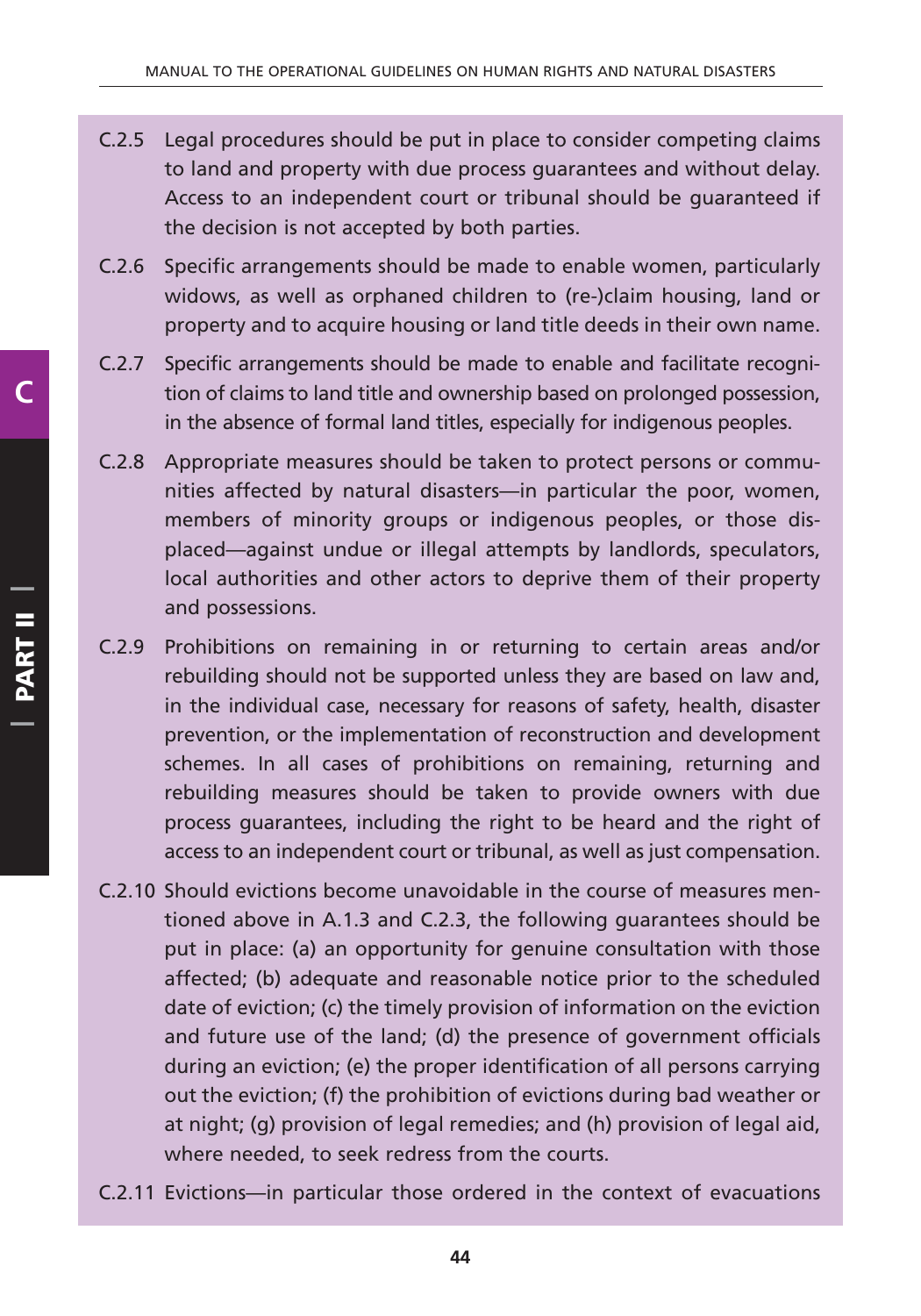and of secondary occupants of property and possessions left behind by persons displaced by the natural disaster—should not render individuals homeless or vulnerable to the violation of other human rights. Appropriate measures should be taken to ensure that adequate alternative housing, resettlement and/or access to productive land is made available to those unable to provide for themselves.

## **Operational Steps**

Widespread destruction and loss of property is a common result of natural disasters. Property issues may become a serious obstacle to recovery and to the return of those who were displaced by the disaster. Competing property claims may develop over particular plots, especially where a disaster has eliminated the landmarks used for demarcation. Property records may have been destroyed. Traditional communities or the poor may encounter additional problems because they rented their places of residence or never possessed formal titles. Rules on registration and inheritance may discriminate against women, who then experience particular difficulty regaining their homes and property, especially when their husbands have died. It is important to address property issues as soon as possible as an element of assistance for reconstruction, return or resettlement.

The following operational steps are recommended:

## *Protection of property left behind:*

- Encourage the relevant authorities to take the necessary measures to protect property left behind from looting, arbitrary or illegal occupation, or further destruction.
- Encourage relevant authorities to save and secure land cadastres and other documents relevant for establishing property and ownership rights.

#### *Re-establishment of ownership:*

■ In situations where housing, land or property deeds have been lost or damaged as a result of the natural disaster, help the authorities, at an early stage, to put in place emergency legal and/or administrative procedures to enable property owners to submit an ownership claim to local or otherwise easily accessible authorities. The authorities should be encouraged to use flexible procedures, such as testimonies from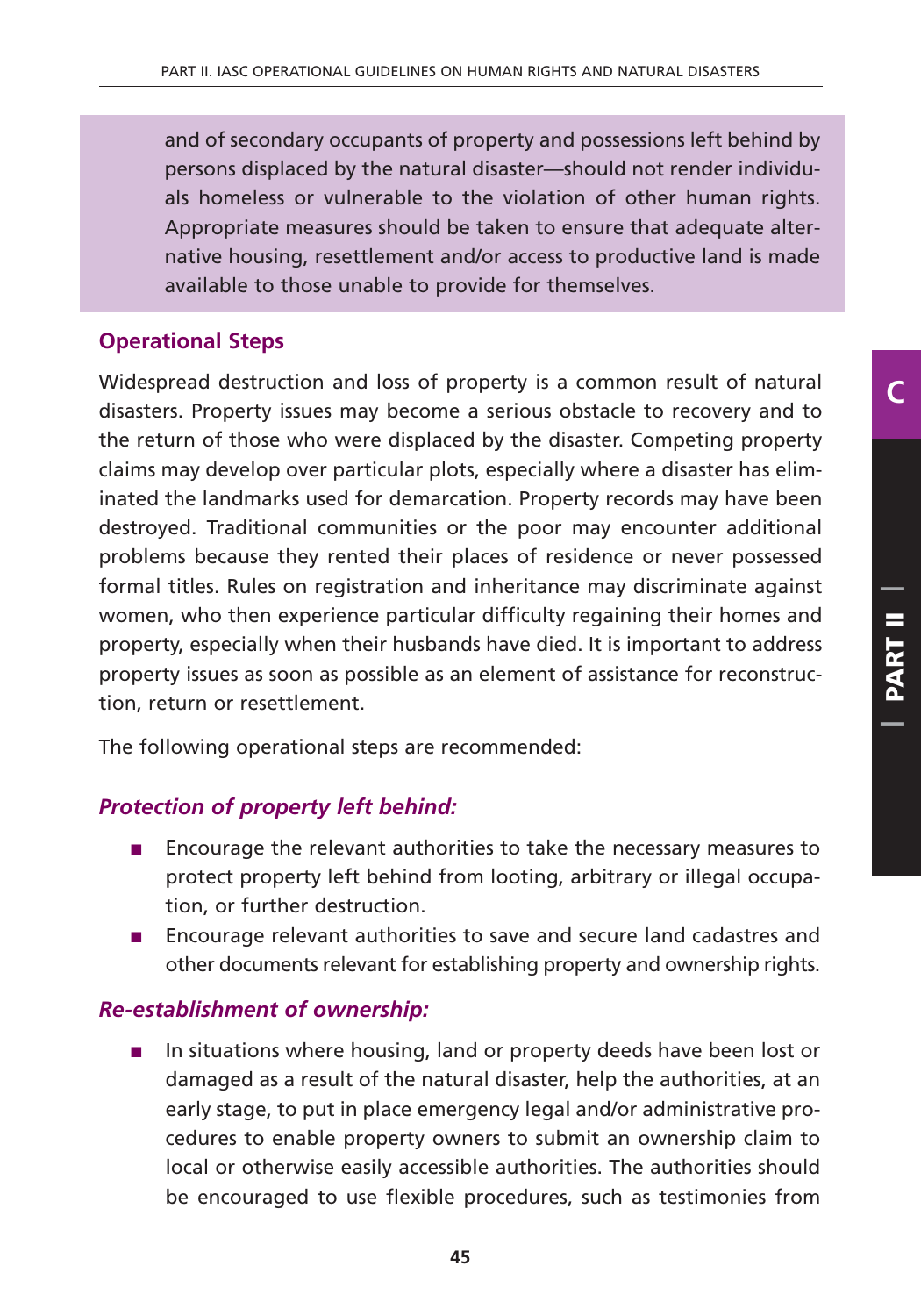credible witnesses (e.g. neighbours or village committees) in order to prove ownership.

- In situations where boundaries and landmarks have been destroyed and documentation has been lost or damaged, advocate, where necessary, for existing land and property laws to be amended so that property owners do not have to prove land boundaries or produce documentation to prove land and property ownership.
- Provide additional assistance to women in acquiring lost or destroyed housing, land or property documentation and/or to have housing or land title deeds issued in their name. This is particularly needed where land or property deeds were in the name of male heads of household who have died or who are missing following the disaster.
- Advocate for the amendment of any discriminatory inheritance and property ownership laws if they risk preventing the equitable transfer of property to survivors of disasters, in particular to women and girls.
- Assist children who have lost both parents in the course of the disaster to re-claim housing, land and property titles and to have the deeds issued in their name, or in the name of their legal guardians.

#### *Establishment of ownership*

- Help establish mechanisms to assist individuals and communities who, because of poverty or marginalization, did not have a legal title to their land prior to the natural disaster so that they can return to the land on which they were previously living and be granted legal security of tenure.
- Recognize and respect traditional claims of indigenous peoples and ethnic minority groups to land title and ownership in the absence of land title documents; help them to obtain formal land titles where necessary.

#### *Property disputes:*

- Help establish accessible dispute resolution mechanisms to allow competing claims to land and property to be heard by competent local or otherwise easily accessible authorities with full due process guarantees.
- Ensure that the necessary financial, staffing and technical support is provided to local courts and land commissions to conduct property ownership verification and dispute resolution effectively and efficiently.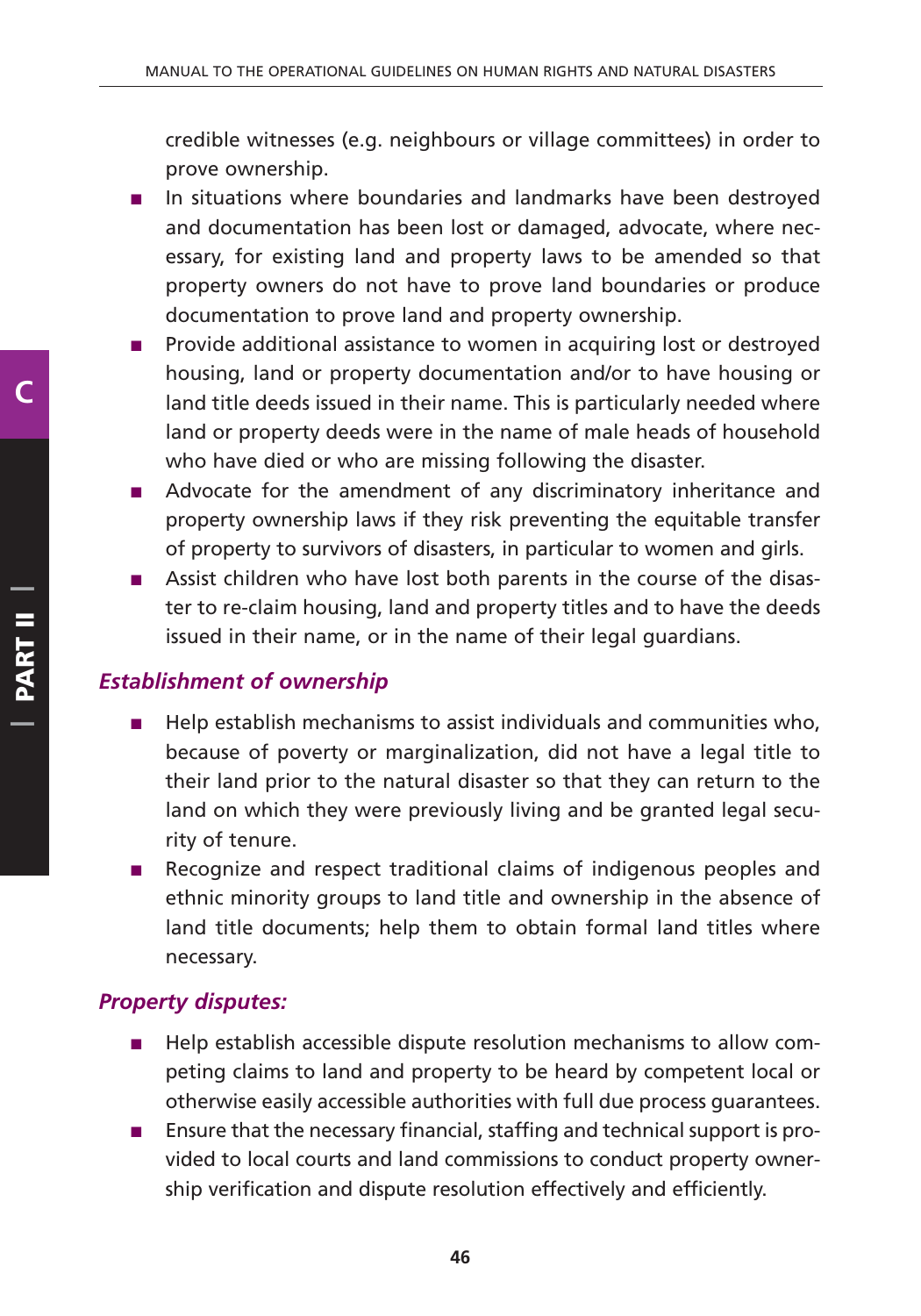## *Return, Rehabilitation and Compensation*

- Assist displaced and affected communities to return after a disaster to their original land, homes and property as soon as possible.
- Wherever possible, facilitate the early return of indigenous peoples and ethnic minority groups to their traditional land and property, recognizing their special connection with the land.
- In the planning and rehabilitation of housing and human settlements, devise community-based strategies to maximize the participation of all sectors of affected communities (e.g. community housing teams). Local communities should be involved in decision-making regarding the location, design and infrastructure of housing and settlements to ensure that they are safe, habitable, accessible and culturally appropriate.
- In the planning and rehabilitation of housing and human settlements, respect traditional public access and traditional uses of the land and shoreline by indigenous peoples and ethnic minority groups; protect their religious and cultural sites.
- Ensure that available financial or material aid for repair, reconstruction or construction at relocation sites, or compensation for lost property, is granted without any discrimination. Put in place mechanisms to ensure that individuals, who were renting housing or businesses that were damaged or destroyed during the disaster, have access to assistance and compensation as well as the legal owners of the property.
- In situations where disaster-affected communities are living alongside or in close proximity to communities displaced by conflict, ensure that access to housing, land and property, and associated financial aid or compensation, is provided equitably and does not result in differential treatment between the two groups.

## **C.3 HOUSING**

#### **Guidelines**

C.3.1 As soon as possible, appropriate measures should be taken, without discrimination of any kind, to allow for the speedy transition from temporary or intermediate shelter to temporary or permanent housing, fulfilling the requirements of adequacy in international human rights law.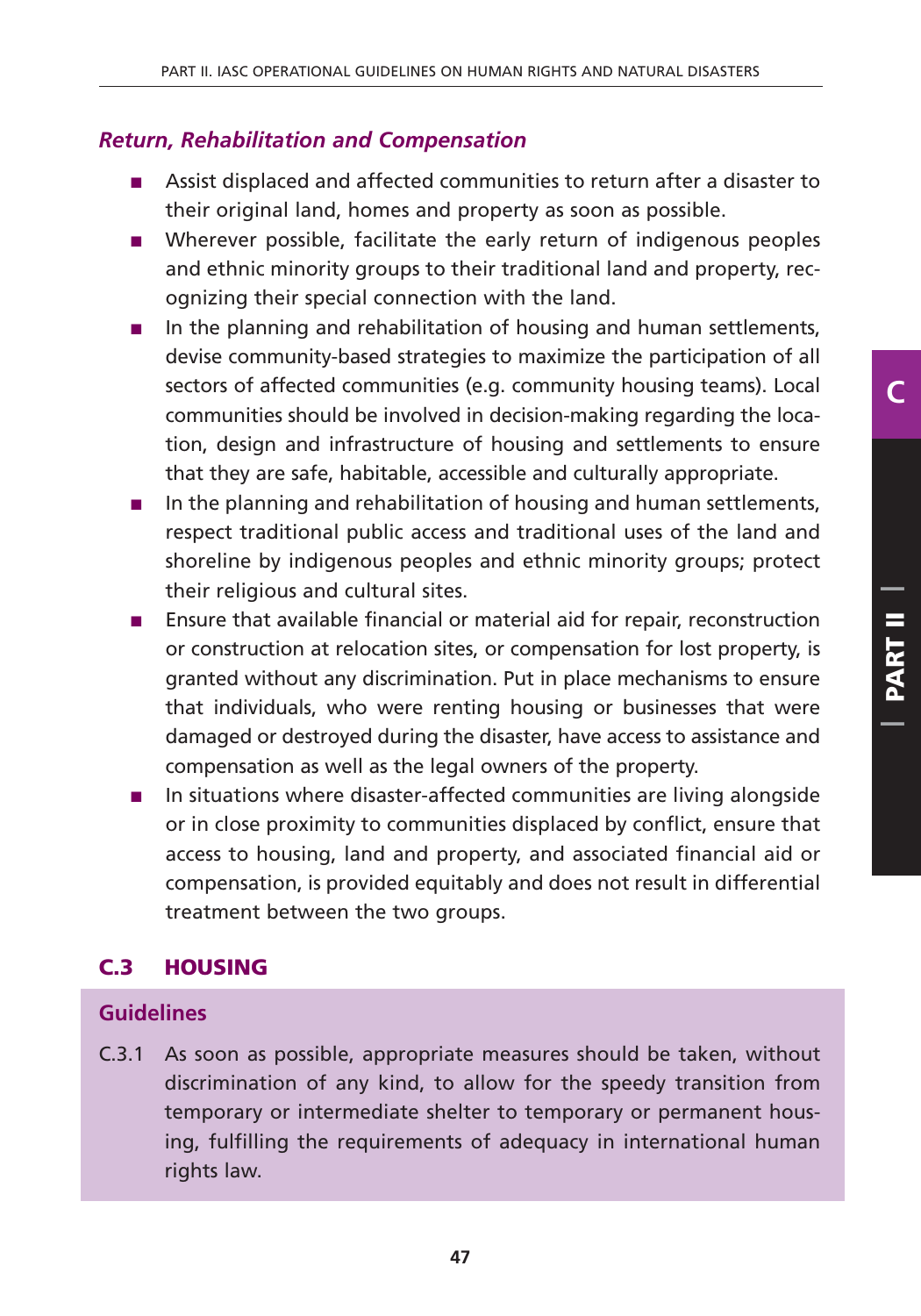- C.3.2 The criteria for adequacy are: accessibility, affordability, habitability, security of tenure, cultural adequacy, suitability of location, and access to essential services such as health and education (see B.2.1). Respect for safety standards aimed at reducing damage in cases of future disasters is also a criterion for adequacy.
- C.3.3 To ensure sustainable long-term planning of resettlement and reconstruction in the aftermath of a natural disaster, all affected groups and persons, including women, indigenous peoples and persons with disabilities, should be consulted and asked to participate in the planning and implementation of housing programmes. To the maximum extent possible, and provided that necessary safety standards are met, owners of destroyed houses should be allowed to decide on their own how to rebuild them.

## **C.4 LIVELIHOOD AND WORK**

#### **Guidelines**

- C.4.1 Projects to restore economic activities, opportunities and livelihoods that are disrupted by the natural disaster should start as soon and as completely as possible. To the maximum extent possible, such measures should already be taken during the emergency phase.
- C.4.2 Where individuals are unable to return to previous sources of livelihood due to the natural disaster, appropriate measures — including provision of re-training opportunities or micro-credits — should be taken. Opportunities created by such measures should be available without any discrimination of any kind as to race, colour, sex, language, religion, political or other opinion, national or social origin, property, birth, age, disability or other status.
- C.4.3 Access to livelihoods and employment opportunities should be ensured when planning temporary camps and relocation sites, as well as permanent re-housing for individuals displaced by the natural disaster.

#### **Operational Steps**

Keeping those affected by disasters, in particular if they are displaced, occupied and in income-generating activities empowers them and increases their sense of self-worth. It also enables them to make a quicker transition from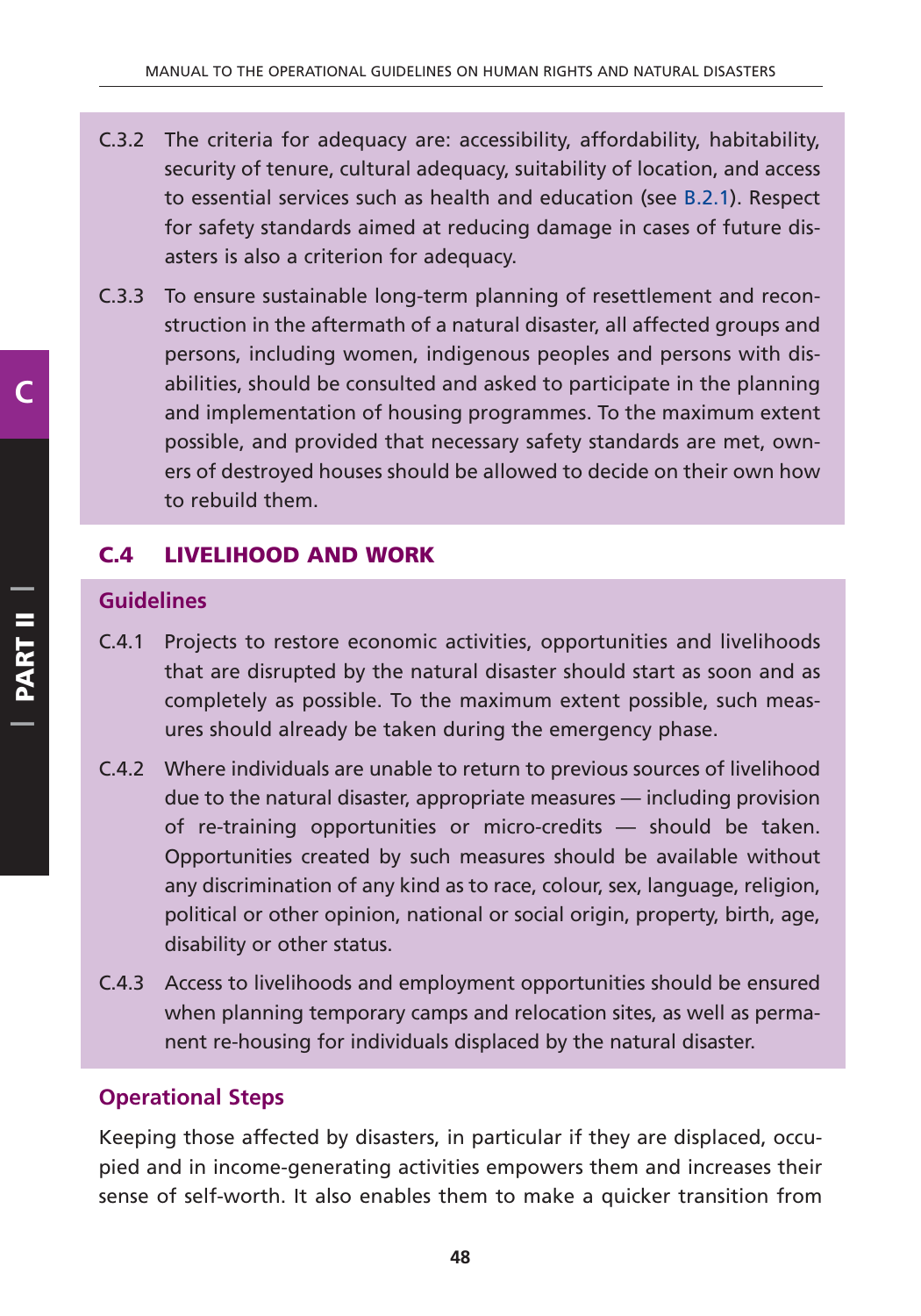assistance to semi-independent living. Every group of affected people will carry with them skills and abilities that can be used to help people become as self-sufficient as possible. Work possibilities should be offered to those affected by the disaster. Setting up distribution systems, undertaking construction, building and repairing schools, establishing health systems, driving trucks and cars, warehousing goods and so on can often be undertaken by the affected population. This is particularly true for displaced populations. Unlike the non-displaced, who, depending on the character and extent of the disaster, may continue to have access to livelihoods (especially in rural areas), IDPs usually lose their work and livelihoods completely.

The following operational steps are recommended:

- Take active measures to re-build and rehabilitate both formal and nonformal trades and sources of livelihood damaged and disrupted by the disaster; replace lost and damaged assets and equipment.
- Devise community-based strategies to ensure that all sectors of the affected population are fully informed, consulted and can participate in decision-making related to the rehabilitation of disrupted livelihoods and re-training options.
- Ensure that all sectors of the affected population, including women, have access to re-training and skills-development programmes. Take into account the often hidden role of certain groups in the formal and informal economy.
- Provide women, as well as groups of persons with special protection needs, with viable economic opportunities in order to protect them against trafficking, forced prostitution, or other abusive and dangerous sources of income.
- Ensure that persons with disabilities or long-term or chronic illnesses such as HIV/AIDS have full and free access to employment and training opportunities without discrimination of any kind.
- Ensure that training programmes do not reinforce existing social or stereotypical gender divisions of labour which push women and social, economic, ethnic, religious or racial minority groups into the least desirable jobs with the lowest pay and poorest working conditions. Use re-training and skillsdevelopment programmes to provide new opportunities to marginalized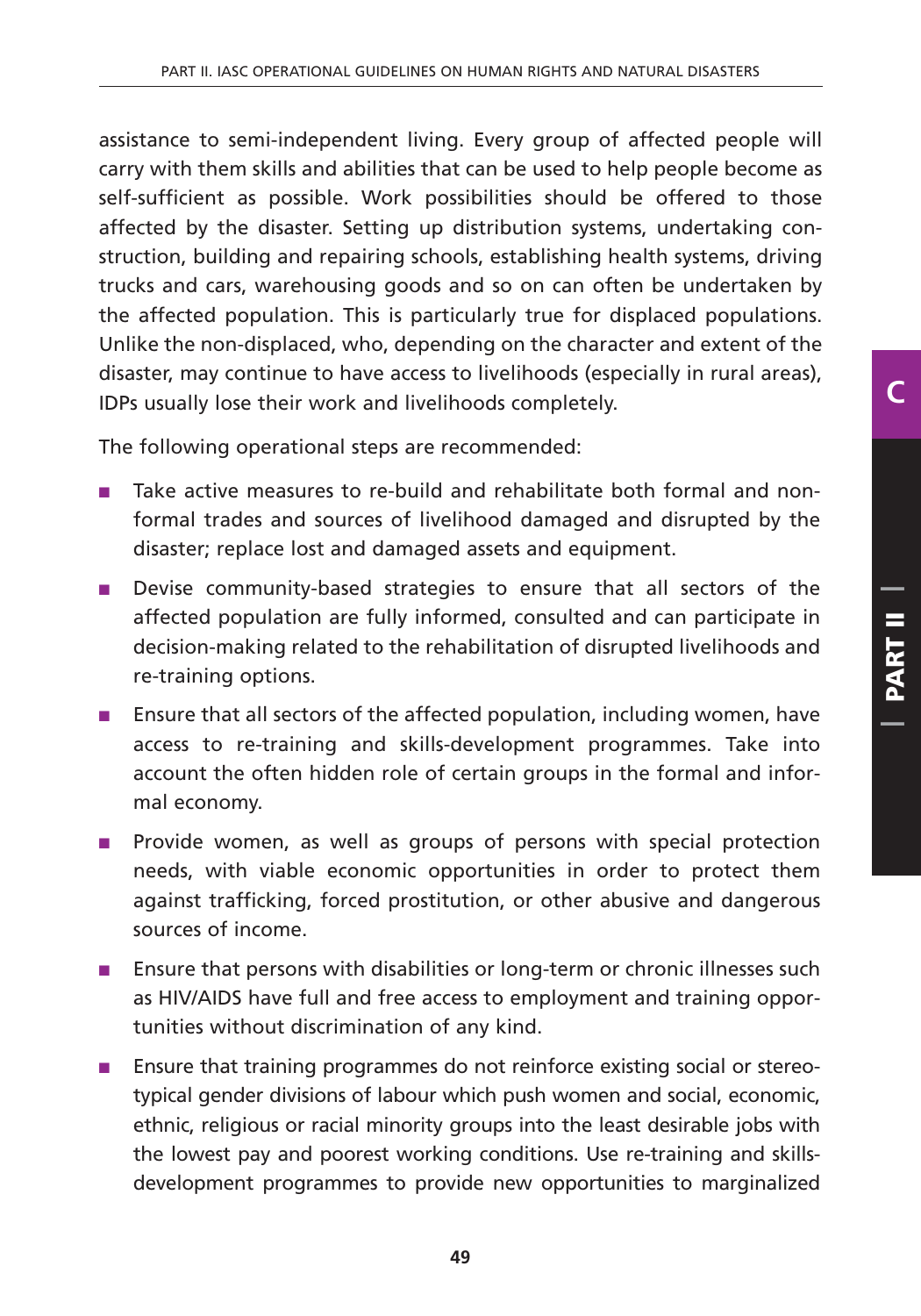and disadvantaged groups by providing them with chances to enter new areas of work (e.g. the construction sector) where there should be good employment opportunities in the aftermath of a disaster.

- Ensure that employment rehabilitation and re-training schemes take into account the special needs of single-parent households, including the need for flexible hours and child care support. Support men and women who have become single parents so that they are able to participate in retraining opportunities if their former employment is incompatible with new child-caring responsibilities.
- Include and target those who did not own assets or property, but whose livelihoods were also affected by the disaster (e.g. tenant farmers, day labourers in the construction, agricultural or fishing industries), in economic re-development programmes.
- Ensure that international standards on health and safety, fair wages and environmental sustainability are applied in all efforts to rebuild and rehabilitate damaged and disrupted sectors of the economy.
- Include community capacity-building as part of the rehabilitation process in order to raise the standard of living and tackle poverty in all disaster affected areas.
- Include communities indirectly affected by the disaster (e.g. whose livelihoods may have been disrupted) in rehabilitation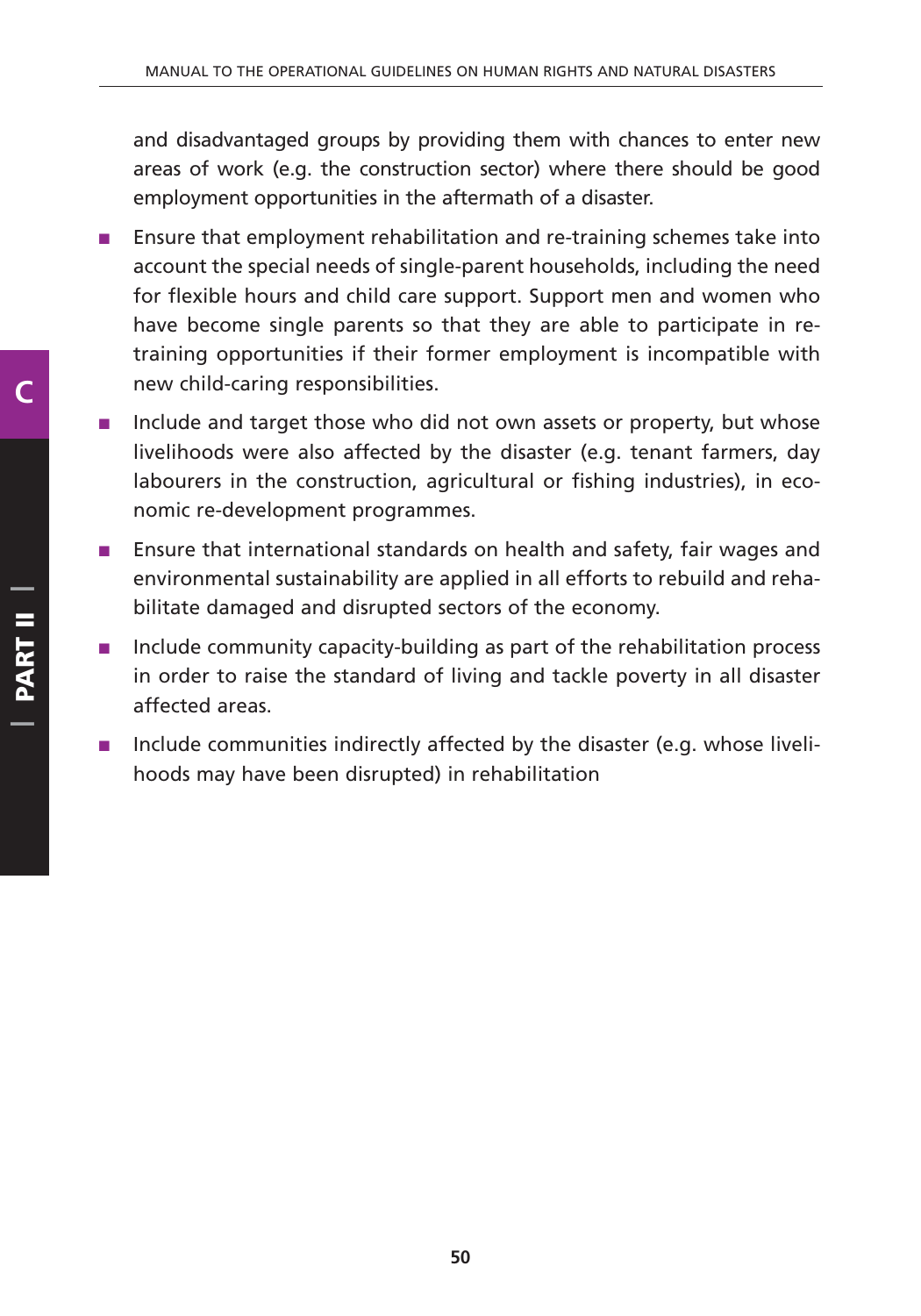# PROTECTION OF OTHER CIVIL AND POLITICAL RIGHTS

#### **Relevant Human Rights Principles**

- Every human being has the right to recognition everywhere as a person before the law,31 and to be provided, for this purpose, with the necessary official documents.
- Every human being has the right to liberty of movement and freedom to choose his or her residence.32

**D**

 **PART II |PART II** 

- Every human being has the right to respect of his or her family,<sup>33</sup> including the right to know the fate and whereabouts of missing relatives.
- Every human being has the right to freedom of thought, conscience, religion or belief, of opinion and expression, of assembly, and of association. 34
- Every citizen has the right to take part in the conduct of public affairs and to vote and be elected at genuine periodic elections.35
- States may not take measures derogating from these rights unless the disaster creates a public emergency which threatens the life of the nation and the existence of which is officially proclaimed. Such measures must be strictly required by the exigencies of the situation, cannot be inconsistent with the States' other obligations under international law and cannot involve discrimination based on race, colour, sex, language, religion or social origin.36 Derogations from the right to recognition everywhere as a person before the law, to freedom of thought, conscience and religion are never permissible.37

## **D.1 DOCUMENTATION**

#### **Guidelines**

D.1.1 Organisations providing humanitarian assistance to persons affected by natural disasters should grant access to life-saving goods and services even in the absence of relevant documents or should issue such

<sup>31</sup> Art. 6 UDHR; Art. 16 CCPR.

<sup>32</sup> Art. 13 UDHR; Art. 12 CCPR.

<sup>33</sup> Art. 12 UDHR; Art. 17 CCPR.

<sup>34</sup> Art. 18 - 20 UDHR; Art. 19 - 22 CCPR.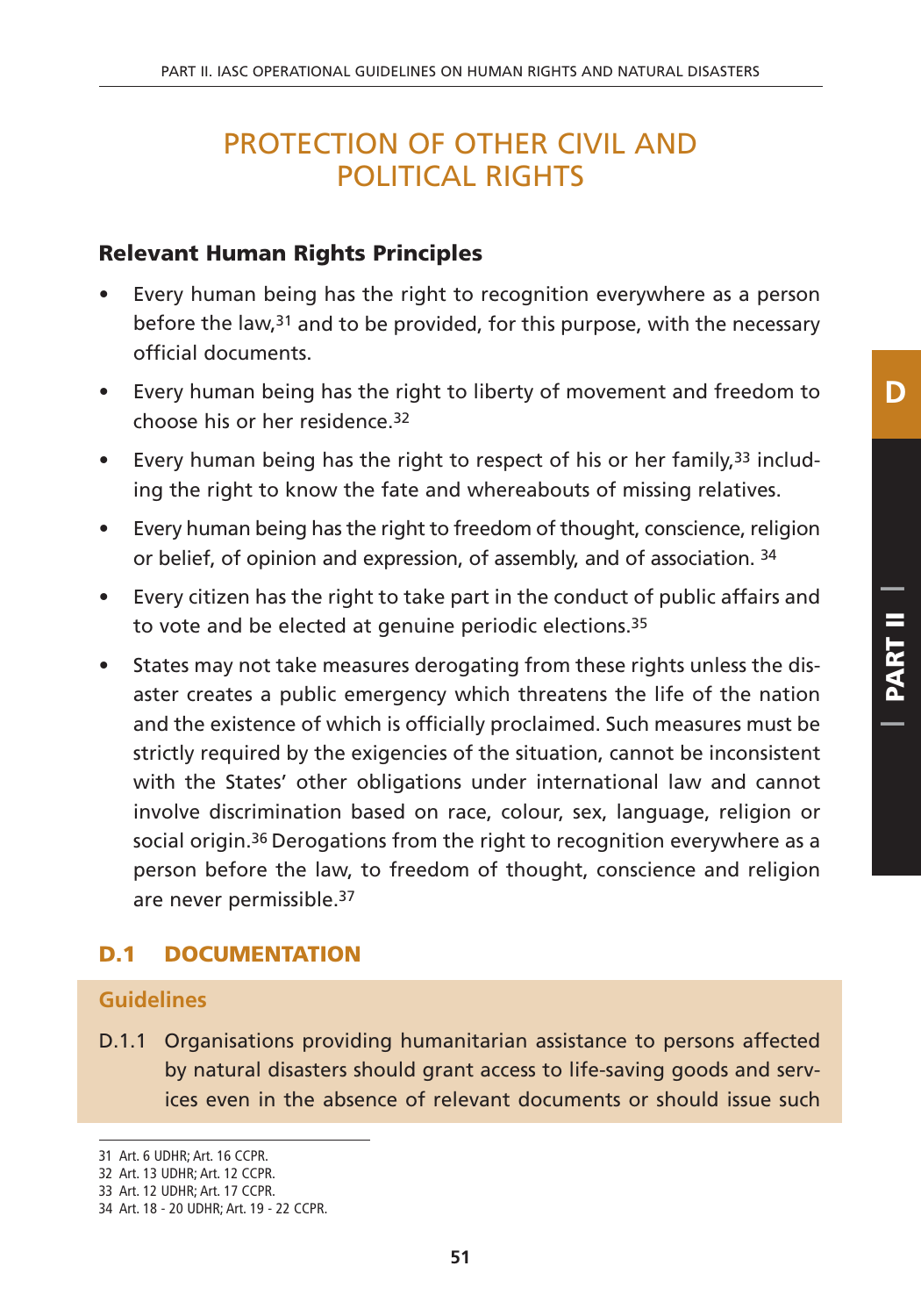documents without delay even during the emergency phase of the humanitarian action. Personal data collected, and records established in this context, shall be protected against misuse of any kind.

- D.1.2 Appropriate measures should be taken as early as possible, including during the emergency phase, to restore personal documentation that has been lost or destroyed in a natural disaster, to persons affected by the natural disaster (e.g. birth, marriage and death certificates, insurance certificates, bank records, passports, personal identification and travel documents, education and health certificates).
- D.1.3 Women and men should be treated equally when documents of any kind are issued. Women should be issued documentation in their own names.
- D.1.4 Unaccompanied and orphaned children should be issued documentation in their own names.
- D.1.5 Loss of personal documentation should not be used: (a) to justify the denial of essential food and relief services; (b) to prevent individuals from travelling to safe areas or from returning to their homes; or (c) to impede their access to employment opportunities.
- D.1.6 Loss of documents proving land tenure and ownership should not be used to impede property rights (see C.2).

## **Operational Steps**

Official documents are often destroyed or lost in disasters. This can create great difficulties for individuals and their families in a situation where they depend on contact with and support from authorities much more than usual.

The following Operational Steps are recommended:

- Encourage local authorities (government officials, law enforcement agents, schools and health workers) to adopt a flexible approach to documentation in the immediate aftermath of a disaster before new documents can be issued.
- Ensure that systems to facilitate the speedy replacement or renewal of lost and damaged documentation are put in place and provide additional personnel, equipment, transport and logistical and financial support to competent authorities in this regard.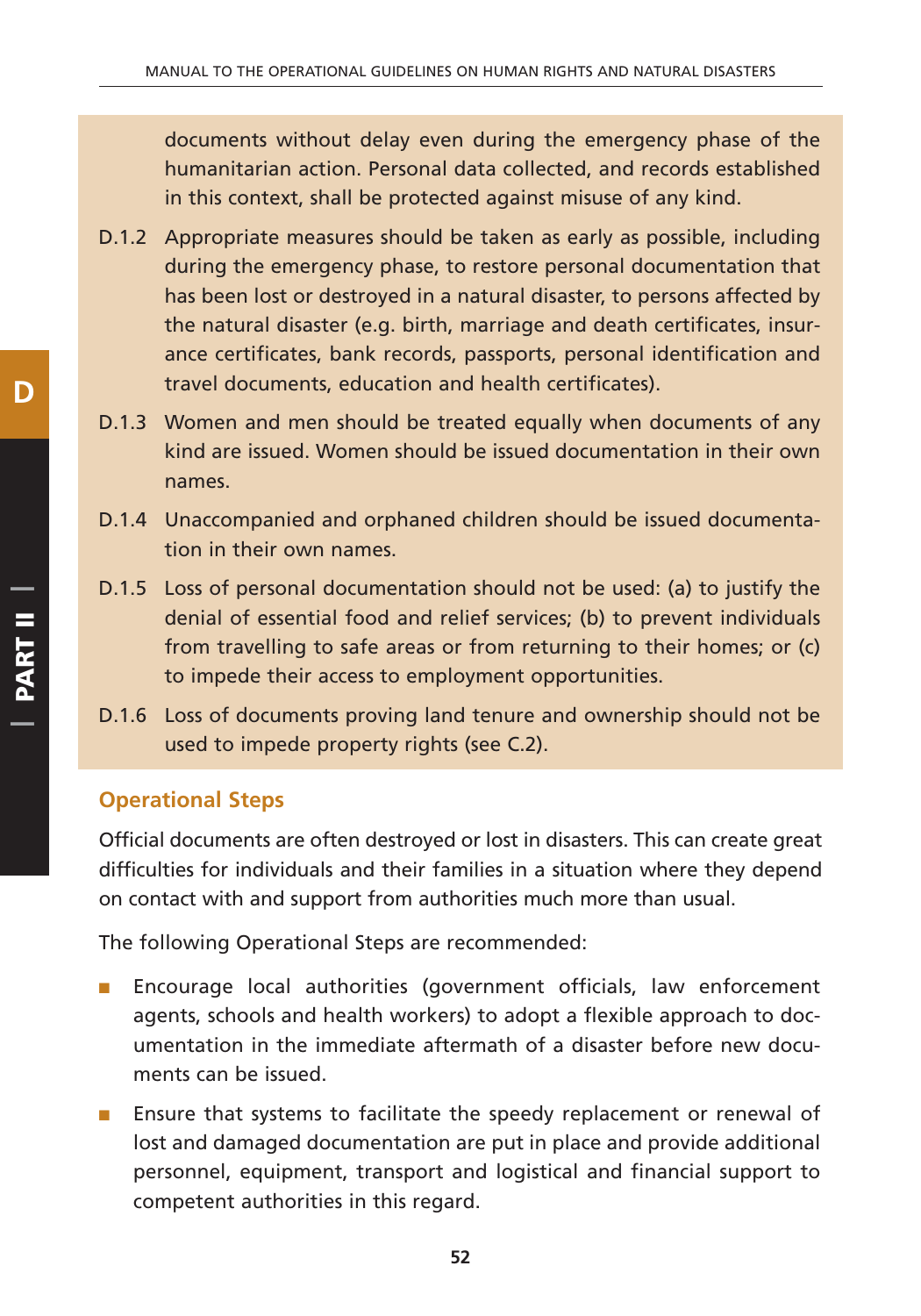- Conduct an intensive information campaign to inform affected communities about the procedures for replacement and renewal of personal documentation. Use a variety of methods to disseminate information including loudspeaker announcements, leaflets, posters, TV and radio broadcasts, newspaper advertisements, camp and community meetings, and cultural performances.
- **■** Ensure that women and marginalized communities  $-$  e.g. certain indigenous groups, ethnic or religious minorities -- have full access to information and procedures relating to the replacement of documentation.
- Ensure that replacement documentation, including land and property title deeds, can be issued in women's names.

#### **D.2 FREE MOVEMENT AND RETURN**

#### **Guidelines**

- D.2.1 In accordance with their right to freedom of movement, persons displaced by natural disaster should be provided with the information necessary to exercise their right to decide freely where they want to live — whether they want to return to their homes, to integrate where they are staying during their displacement or to resettle to another part of the country.
- D.2.2 Appropriate measures should be taken as soon as possible to establish conditions conducive to sustainable return in safety and dignity. Conditions are considered sustainable if:
	- *(i)* people feel safe and secure, free from harassment and intimidation, as well as from unmitigated risks of further calamitous effects produced by natural hazards;
	- *(ii)* people have been able to repossess their properties or homes, and these have been adequately reconstructed or rehabilitated;
	- *(iii)* people can return to their lives as normally as possible, with access to services, schools, livelihoods, employment, markets, places of worship etc. without discrimination.
- D.2.3 Appropriate measures should be taken to provide the means to enable persons displaced by the disaster to return to their homes or places of habitual residence, or to remain or to resettle voluntarily in another part of the country.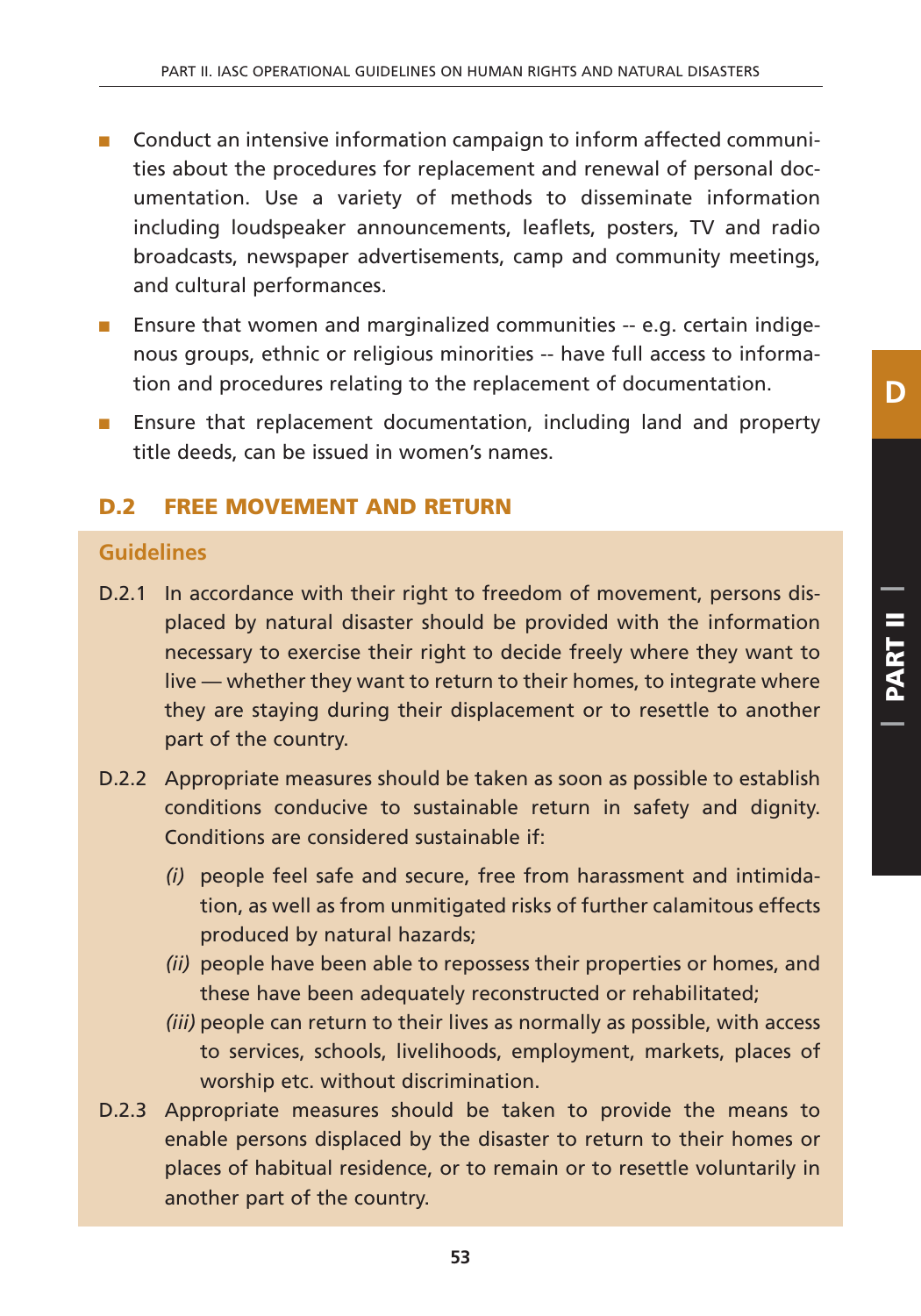## **Operational Steps**

Important aspects of the freedom of movement and its possible restrictions namely camps, evacuations and forced evictions — are discussed above (see Guidelines A.1 and C.2 and accompanying Operational Steps). The following Operational Steps relate primarily to the right of those affected by disasters to decide for themselves whether they want to return to their homes or start a new life in another part of their country:

- Ensure that information is easily accessible to those displaced by disasters about options regarding return, local integration at the place of displacement or settlement in another part of the country. To this end, encourage the establishment of comprehensive public information campaigns on return, local integration elsewhere and available relocation options. Provide communities with full, free and impartial information through a variety of grass roots communication strategies, as well as individual counselling.
- Establish mechanisms (media reports, database, information centres etc.) to provide those displaced by disasters with information about the conditions at the place of their former homes so that they can make informed choices.
- Encourage the authorities to make their zoning and rebuilding plans known, as well as to hold their planning commission meetings publicly.
- Organize "go and see" visits for displaced persons, including those being required to resettle elsewhere.
- Ensure that all government and law enforcement officials at the national, district and village level know that return, local integration and relocation of displaced and affected communities should be voluntary.
- To enable the displaced and affected communities to return, relocate or integrate locally under conditions of sustainability, safety and dignity, ensure that:
	- $\Box$  Sites for return, relocation or local integration are assessed as stable and safe by the competent authorities;
	- - New constructions are culturally acceptable and meet building safety codes and international standards on adequate housing;
	- -Sites for return, relocation and local integration have safe and ready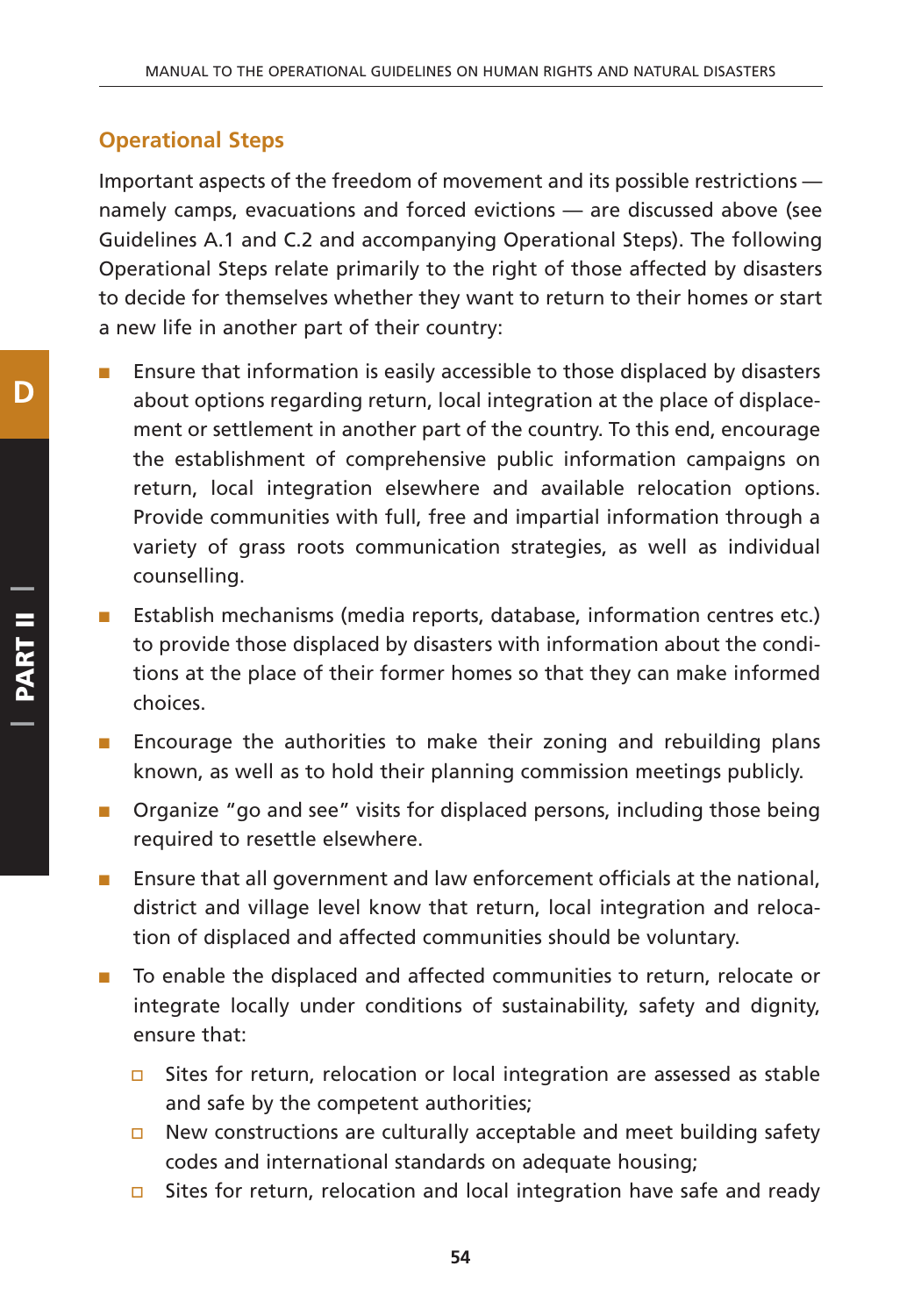access to all basic services, as well as to employment and appropriate livelihood opportunities and markets;

- □ Special housing, services and support are provided to groups with particular needs;
- □ All sectors of the community—including women, children and youth, the elderly, persons with disabilities, persons living with HIV/ AIDS and social and ethnic minority groups—are fully involved and able to participate in the planning and management of return, resettlement and reintegration operations. This may entail holding separate meetings and discussions with members of these groups.
- Provide displaced persons who want to return to their homes with transportation, if they cannot afford it themselves, and with the necessary material support (food rations, tools, repair kits, etc.) to bridge the period immediately after return.
- Assist the authorities in removing legal and administrative obstacles that hinder local integration or settlement in other parts of the country.
- Intervene and engage in advocacy on behalf of the persons concerned if those affected by disasters are forced to return to or settle in any place where their life, safety, liberty and/or health would be at risk.
- Monitor post-disaster relocation or resettlement schemes closely to ensure that they are not used as an excuse to clear areas of populations in order to further broader political, military or economic ends. Ensure that international standards relating to forced displacement (see Guidelines A.1.2 and A.1.3 above) are closely followed during relocation or integration operations.

#### **D.3 FAMILY LIFE AND MISSING OR DEAD RELATIVES**

#### **Guidelines**

- D.3.1 Members of displaced families who wish to remain together should be allowed and assisted to do so during the emergency phase and in the context of return or resettlement.
- D.3.2 Appropriate measures should be taken as early and as quickly as possible to re-establish contacts between members of families that have been separated in the course of the disaster, and to reunite them without delay, particularly when children are involved.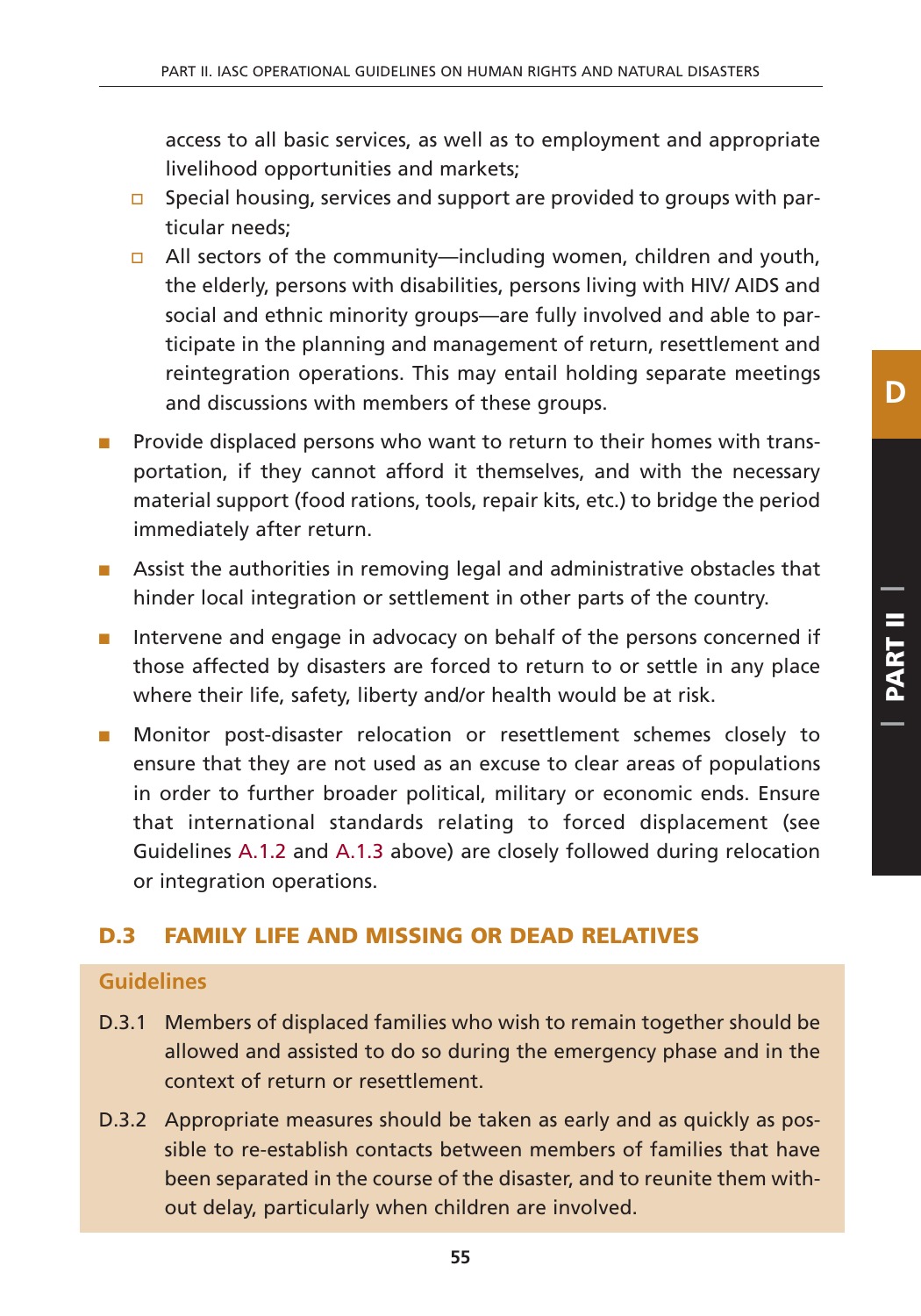- D.3.3 Separated and unaccompanied children should be assisted in accordance with the best interests of the child. The best interest should be interpreted to include taking into account the child's relationship with extended family, including grandparents, aunts, uncles, and cousins, who may not have formal custody of the child. In particular, the placing of children in institutions should be avoided whenever possible.
- D.3.4 Appropriate measures should be taken to establish the fate and whereabouts of missing relatives and to inform the next of kin on the progress of the investigation and results obtained.
- D.3.5 Appropriate measures should be taken to collect and identify the mortal remains of those deceased, to prevent their despoliation or mutilation, and to facilitate the return of the remains to the next of kin. If remains cannot be returned—for example, when the next of kin cannot be identified or contacted—they must be disposed of respectfully and in a manner which will help their future recovery and identification.
- D.3.6 Cremation of unidentified bodies should be avoided. Instead, they should be stored or buried temporarily, pending future identification and return to families.
- D.3.7 All burials should be conducted in a manner that respects the dignity and privacy of the dead and of their living family members. Measures should allow for the possibility of recovery of the human remains for future identification and reburial if required. Local religious and cultural practices and beliefs should be taken into account.
- D.3.8 Measures should be taken to protect funerary sites and monuments from desecration or disturbance.
- D.3.9 Family members should be fully informed about the location of gravesites, and have full access to them. They should be given the opportunity to erect memorials and conduct religious ceremonies as needed.
- D.3.10 Family members should have the opportunity to recover the remains of their dead for further forensic investigations and to dispose of them according to their own religious and cultural beliefs and practices.

#### **Operational Steps**

Part of post-disaster stress management is to address the need of affected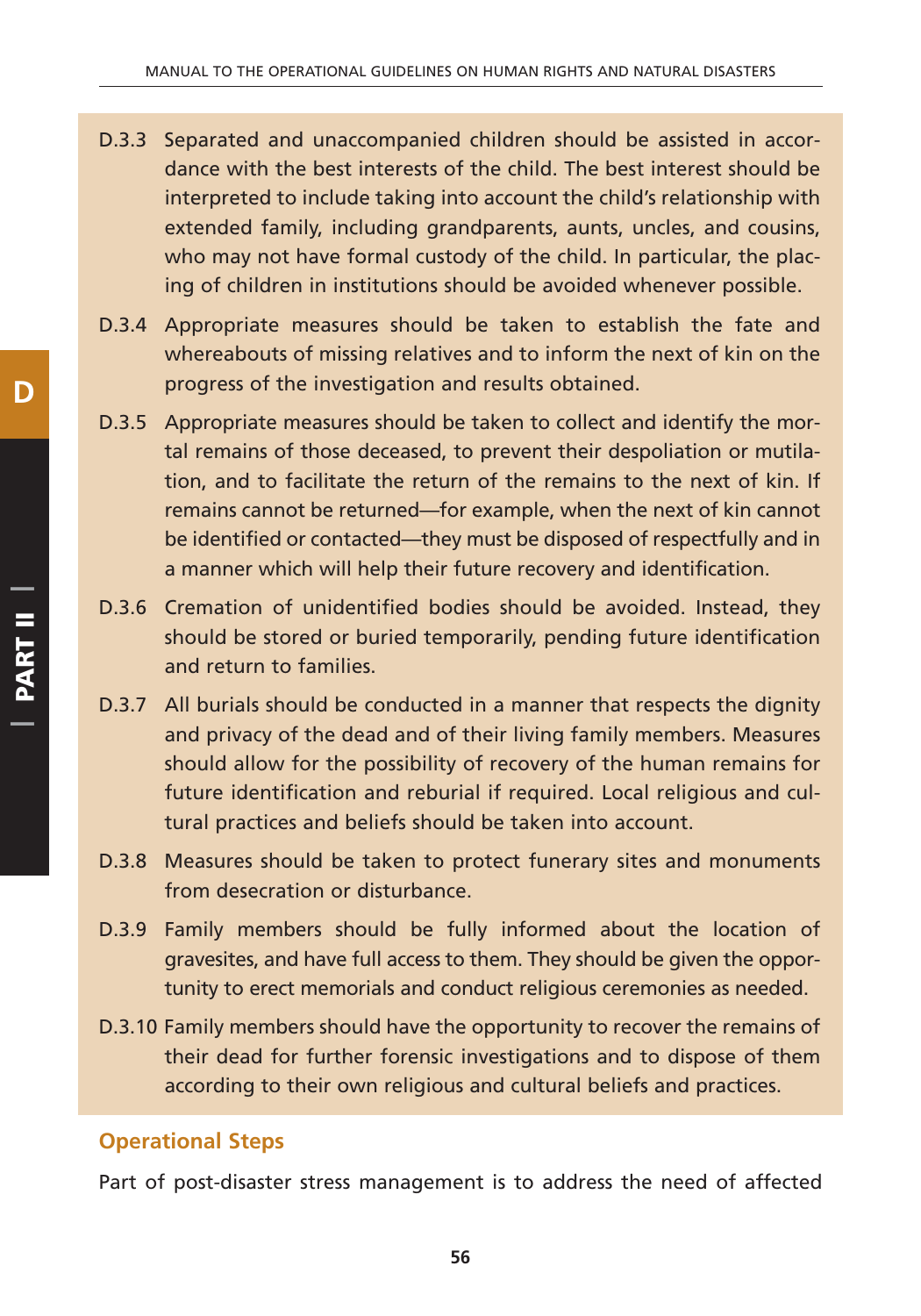families, whether or not displaced, to know about the fate of missing or dead relatives.

The following operational steps are recommended:

#### *Family reunification*

- Provide for families who have been separated because of a disaster and subsequent displacement, the possibility to re-establish family links via all available means and as soon as possible.
- Ensure that families can stay together during the transfer of displaced persons into temporary camps, transitional relocation sites or permanent housing.
- Ensure that rapid family tracing and reunification procedures are initiated from the onset of the emergency.
- Ensure that a comprehensive census or registration exercise is conducted to determine the exact numbers, age and gender of missing persons or of persons who are looking for missing relatives or friends in the disaster.
- Collate all available photographic and video records to assist families who are searching for missing relatives. Identify a lead agency or organisation responsible for family tracing and reunification. In most instances this would be the International Committee of the Red Cross (ICRC) or national Red Cross, Red Crescent or Red Crystal societies.
- Promote coordination with the lead agency and devise systems for transmitting copies of registration details and tracing requests to the lead agency or organisation.
- Use a wide variety of public communication strategies to disseminate information about separated family members. These could include: posting photos on bulletin boards; camp and community meetings; TV and radio broadcasts and newspaper advertisements; and preparing tracing bulletins or leaflets with photos of family members for wide circulation.
- Use a wide variety of tracing methods. In addition to the above strategies, these may include: interviewing adults who have lost children; taking children to locations they have described; and organizing family messaging services.
- Once family members have been identified, ensure that the reunification of families occurs as smoothly and efficiently as possible, and if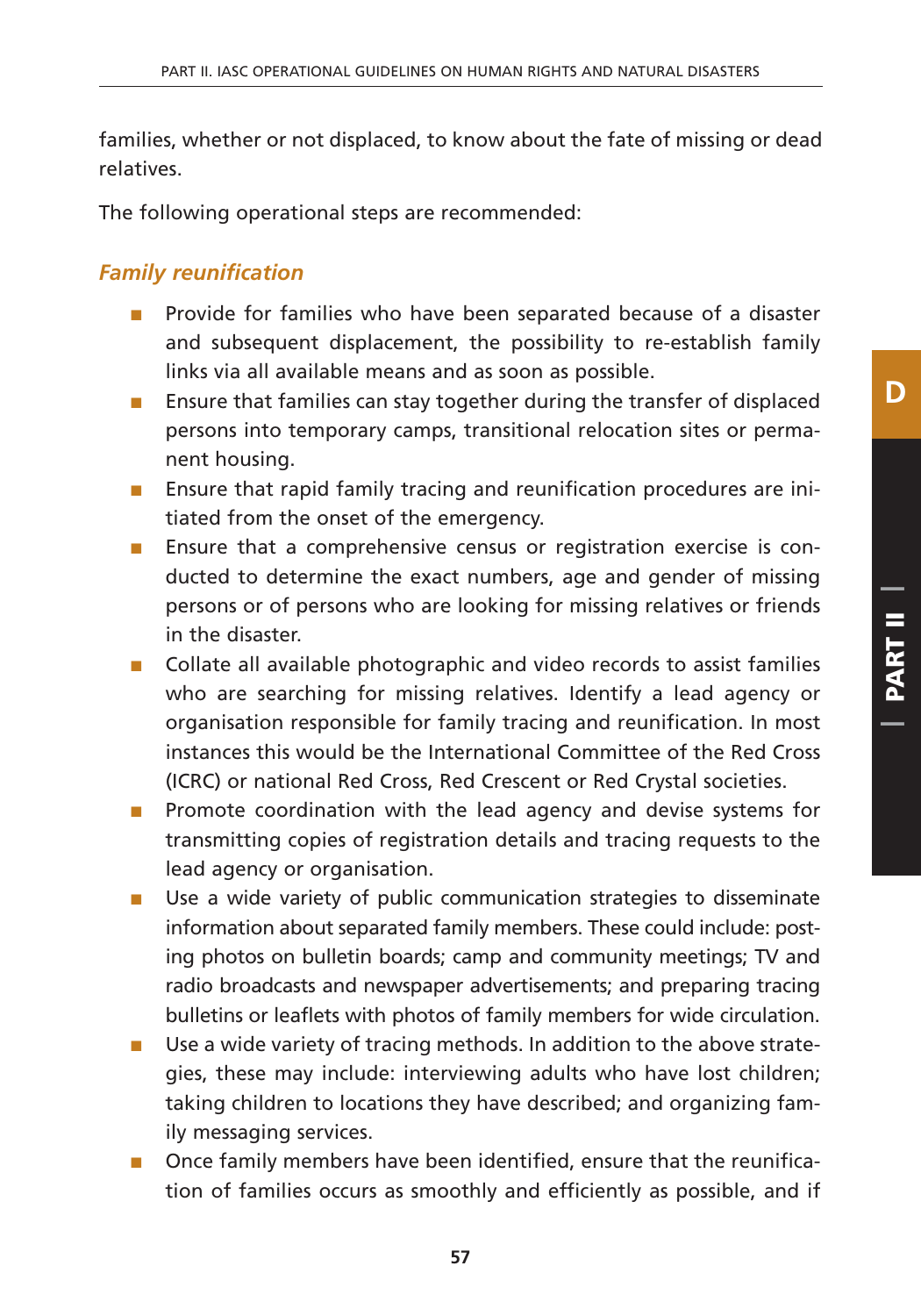necessary, provide assistance to ensure reunification to the extent desired by the family. Avoid unnecessary bureaucratic delays and obstacles. In the case of children, ensure that family relationships are valid and that the child and family members have given their consent before proceeding with reunification.

Provide social work and material support to reunified families as necessary, as well as to family members that are still separated.

#### *Separated or unaccompanied children*

- In the immediate aftermath of the disaster, conduct rapid surveys to identify the number of separated and unaccompanied children and to assess existing care arrangements. Include details about unaccompanied and separated children in registration exercises.
- Initiate rapid family tracing and reunification procedures from the onset of the emergency to reunite separated and unaccompanied children with family members.
- Where no surviving family members can be traced, arrangements should be made for separated and unaccompanied children to be cared for by friends or neighbours from their own community.
- Support national legal or administrative procedures to formalize foster care arrangements within the community and to provide additional material, financial and social support to foster care families. All foster care arrangements should be in the child's best interests. Children should be kept fully informed about foster care arrangements and their opinions should be taken into consideration. Every effort should be taken to keep siblings together when arranging for foster care.
- Ensure that the foster care arrangements are closely reviewed and monitored so that separated and unaccompanied children are well cared for and protected from all kinds of physical, psychological and sexual abuse and exploitation. Immediate action should be taken to remove children from abusive or exploitative foster care situations and find alternative solutions.
- The placement of separated or unaccompanied children in orphanages or children's homes should be avoided. If necessary, such placement should only be used as a temporary measure, while more sustainable community-based solutions are sought, or as a matter of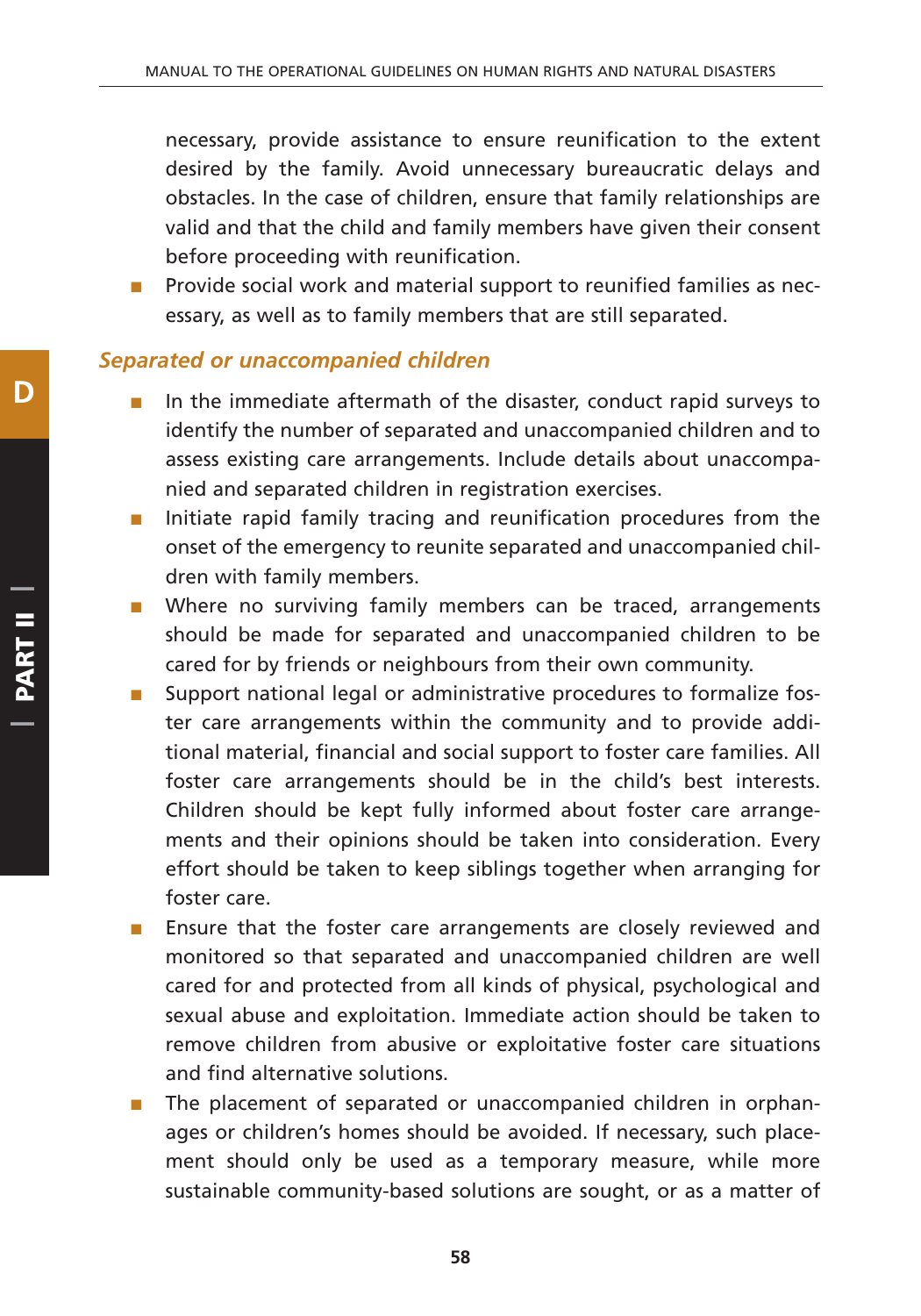last resort when all other options have been exhausted. Where children are placed in institutional care, the centres should be small and child friendly.

- Provide separated and unaccompanied children with necessary documentation in their names, including registration, personal identity, health, education and land ownership. Help the authorities to establish quick procedures to issue these documents.
- Ensure that separated and unaccompanied children have equal access to the material, financial and legal assistance to which they are entitled in the aftermath of a disaster. In particular, ensure that separated and unaccompanied children, or their legal guardians, can claim government benefits for dead, missing and injured family members; resettlement and housing allowances; land entitlements and compensation

#### *Identification and disposal of the dead*

- Ensure that a comprehensive census or registration exercise is conducted to determine the number, age and gender of people who have died in the disaster.
- Ensure that the bodies are numbered and photographed and details of the deceased are identified or recorded before mass burials or other forms of disposal. In addition to photographs, personal effects and documents of the deceased, methods of forensic human identification are based on matching ante-mortem data (AMD) of the missing with post-mortem data (PMD) obtained from the remains (e.g. fingerprints, dental records, unique medical traits, general physical characteristics, DNA, etc.). Careful and adequate recovery of the remains and associated evidence will facilitate the identification process. If mass graves are used, commingling of bodies should be avoided and the position of each body within the grave should be noted, marked and mapped.
- Ensure that the proper collection and management of ante-mortem data (AMD) is incorporated into the identification process, since AMD of the missing is essential for identifying the dead.
- In the aftermath of a disaster, ensure that public statements are made to dispel unfounded beliefs that cadavers spread diseases in order to avoid the hasty disposal of the dead. Ensure that any official responsible for handling or disposing of the dead know and understand that cadavers should not be hastily buried for this reason.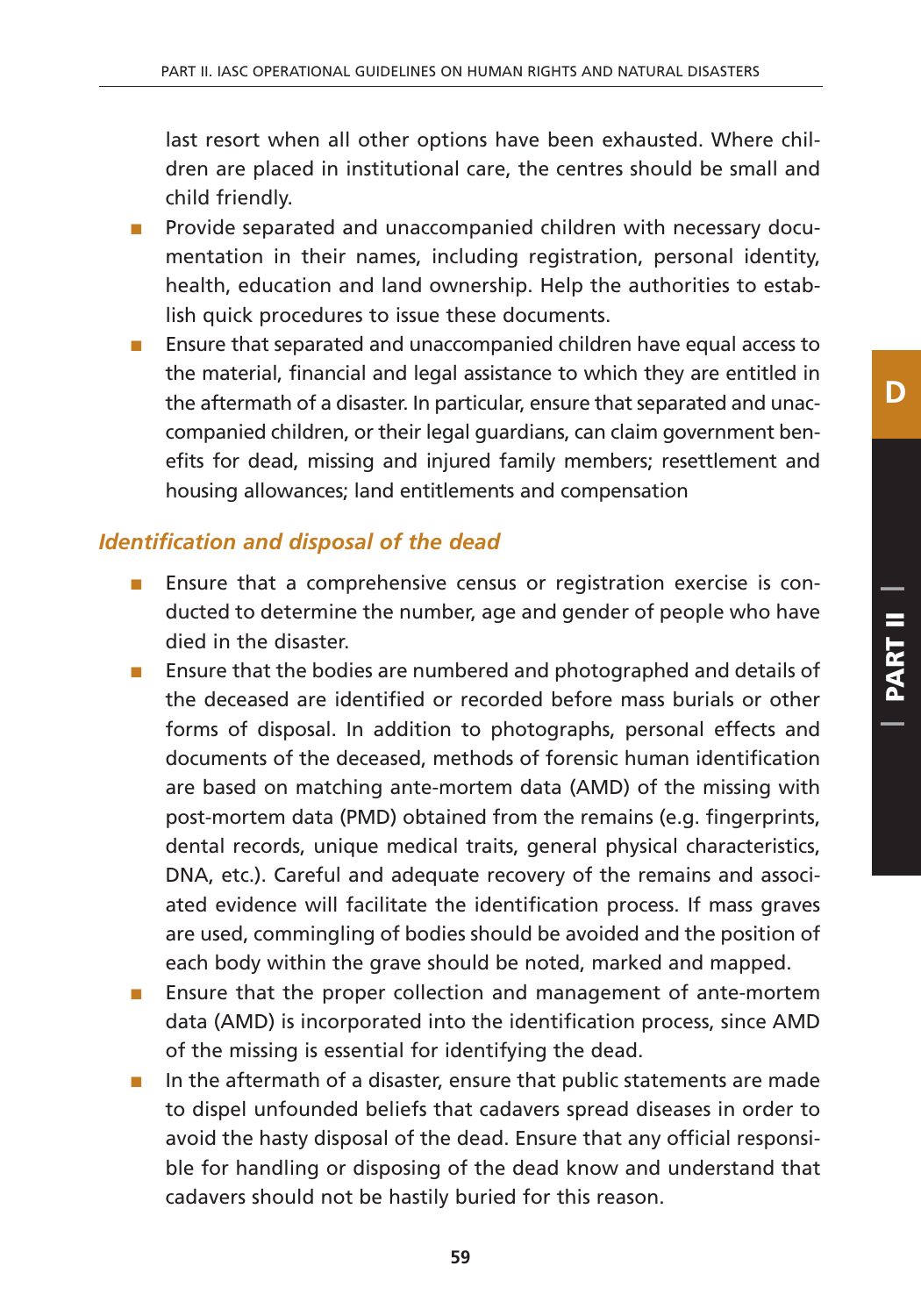- For all those involved in mass disposals of bodies, ensure that all measures are taken to identify the locations and provide any information possible about the bodies disposed of.
- In the case of mass graves, carry out a mass public information campaign to inform affected communities about their locations and procedures for identifying the bodies. The information provided should include where to view photographic and other documentation of the dead, where personal effects and documents are being kept, and where forensic examinations are being carried out.
- Help the authorities put in place emergency legal and administrative measures to issue certificates expeditiously, if and when required by grieving relatives, to allow families to resolve legal and civil matters related to the disappearance of a relative. This should not undermine the rights of affected families, including the right to dignity, truth and the recovery of the remains of their loved ones if ever found.
- Assist national and local authorities with the technical expertise, personnel, funding, tools and technology required to carry out detailed forensic investigations to recover and identify the dead, including the collection of ante-mortem data (AMD).

#### **D.4 EXPRESSION, ASSEMBLY, ASSOCIATION, AND RELIGION**

#### **Guidelines**

- D.4.1 Mechanisms should be established to enable communities to give feedback and raise complaints or grievances on the disaster relief, recovery and reconstruction response. Efforts should be made to ensure that women and persons with special needs -- e.g. children, older persons, persons with disabilities, single-headed households, and members of religious and ethnic minority groups or indigenous peoples -- are specially consulted and can participate in all aspects of the disaster response. Persons affected by the natural disaster should be protected against adverse reaction for exchanging information or expressing their opinions and concerns regarding the disaster relief, recovery and reconstruction efforts. Opportunity should be provided for affected persons to conduct peaceful assemblies or to form associations for this purpose.
- D.4.2 Religious traditions should be respected, as appropriate, when plan-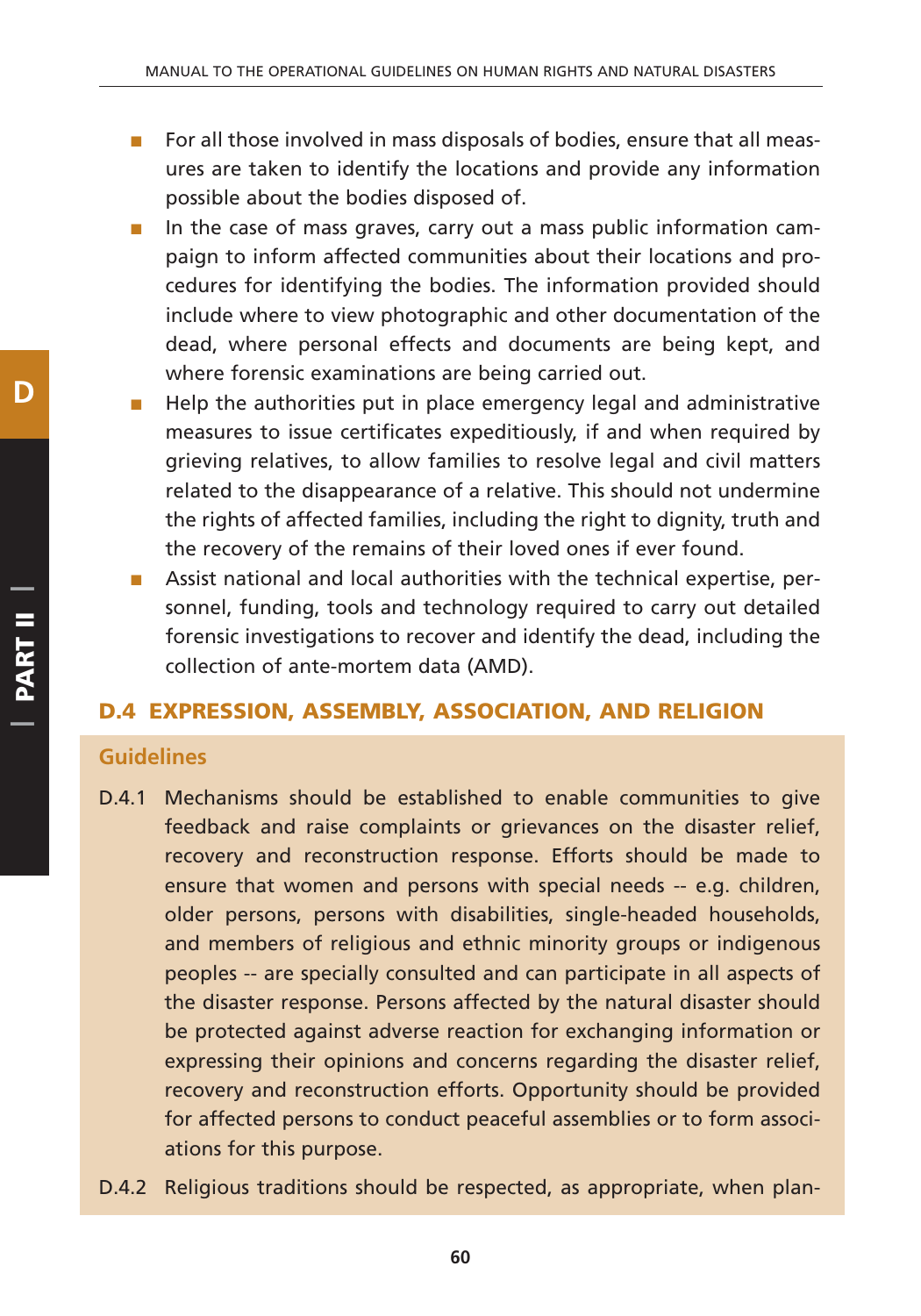ning and implementing humanitarian assistance, in particular in the context of food assistance, health care services, and living and sanitary arrangements.

D.4.3 Opportunity should be provided for the exercise of religious faith in a manner that respects the rights and beliefs of others and does not incite discrimination, hostility or violence.

#### **Operational Steps**

The freedoms of expression, assembly and association are important aspects of the right of affected populations to be consulted and to participate in decisions vital to them. Freedom of thought, religion and belief may be affected in disaster situations if relief efforts are undertaken without sufficient respect for the religious traditions of affected communities.

The following steps are recommended:

- Devise mechanisms to enable displaced and affected communities to voice their concerns and opinions regarding the relief and recovery effort and make sure that the necessary resources are provided. In particular, ensure that the views of women, children and youth and those of marginalized or minority groups can be expressed and acted upon.
- Ensure that individuals are able to voice their complaints or concerns freely without interference, retribution or punishment.
- Ensure that affected communities enjoy unimpeded rights to form and participate in community organisations (e.g. tenant or trade associations).
- Establish mechanisms to monitor, to report on and to investigate incidents where the rights of individuals to freedom of thought, expression and assembly are curtailed and where individuals are punished or illtreated for the exercise of these fundamental rights. Ensure appropriate action by law enforcement bodies in such cases.
- Locate temporary camps, relocation sites, and permanent settlements for communities displaced by the disaster within close proximity of existing religious, cultural and community buildings. Where such facilities do not exist, include them in site plans for temporary camps and permanent settlements.
- Ensure the protection of existing religious and cultural sites, especially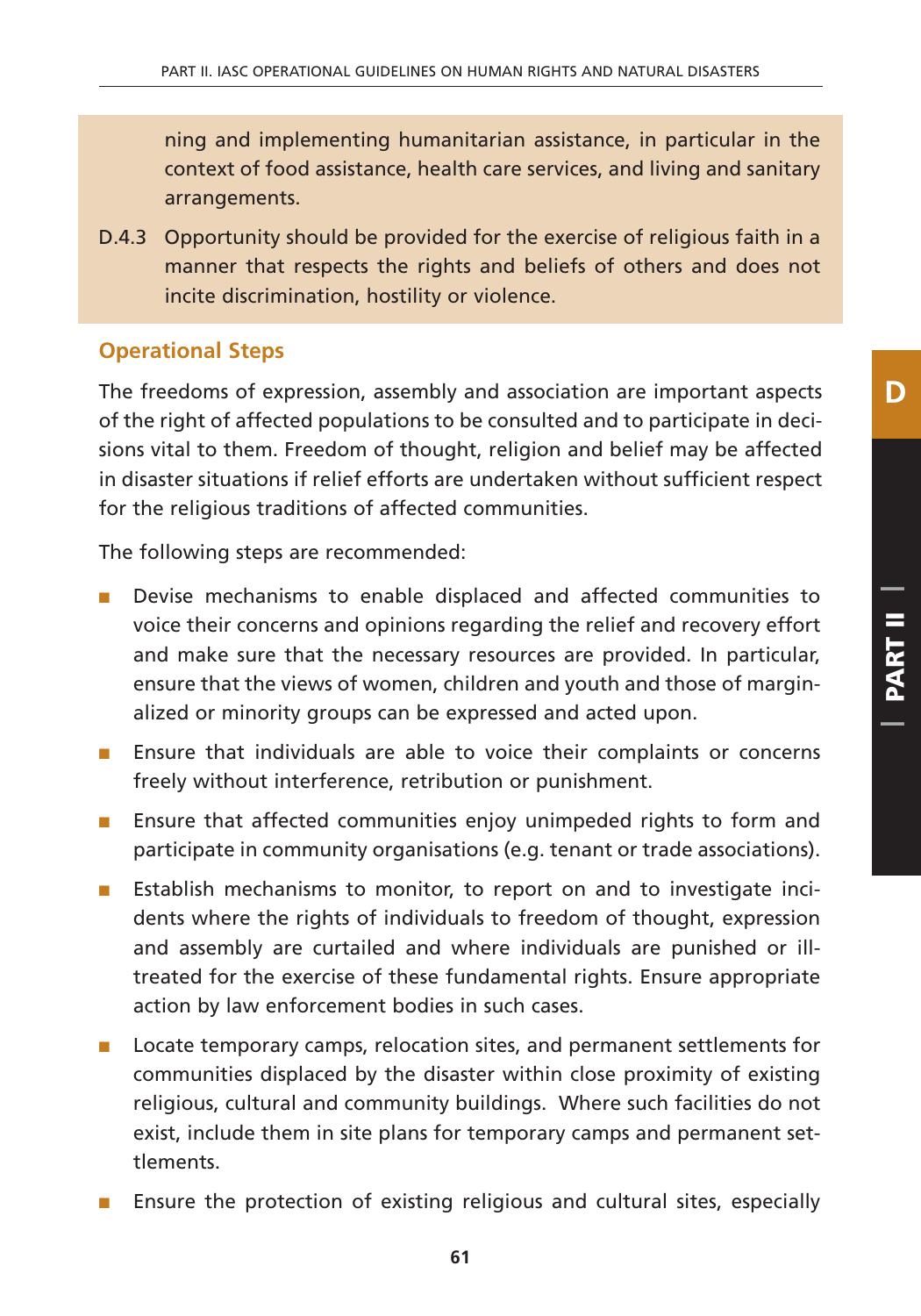those of indigenous, ethnic or religious minorities.

■ In all disaster recovery programmes, include the reconstruction and repair of damaged or destroyed religious, cultural and community facilities.

## **D.5 ELECTORAL RIGHTS**

#### **Guidelines**

D.5.1 Measures should be taken to ensure that persons affected by the natural disaster can exercise their right to vote in elections and to be elected, in particular if they have been displaced. Such measures may include voter registration and arrangements for absentee voting.

## **Operational Steps**

The issue of voting and electoral rights, particularly affecting internally displaced persons, is often neglected. If elections are held in a country or the regions affected by the disaster before reconstruction has been completed, the following steps should be taken:

- Ensure that opportunities for voter registration and voting are provided to those affected by natural disasters, whether or not displaced. This may include the use of mobile registration teams and mobile polling stations.
- Ensure that those displaced by the disaster can participate in elections, either by using procedures for absentee voting or by allowing them to register as voters at the place where they temporarily reside.
- Ensure that the internally displaced who wish to do so can run for office and participate in election campaigns.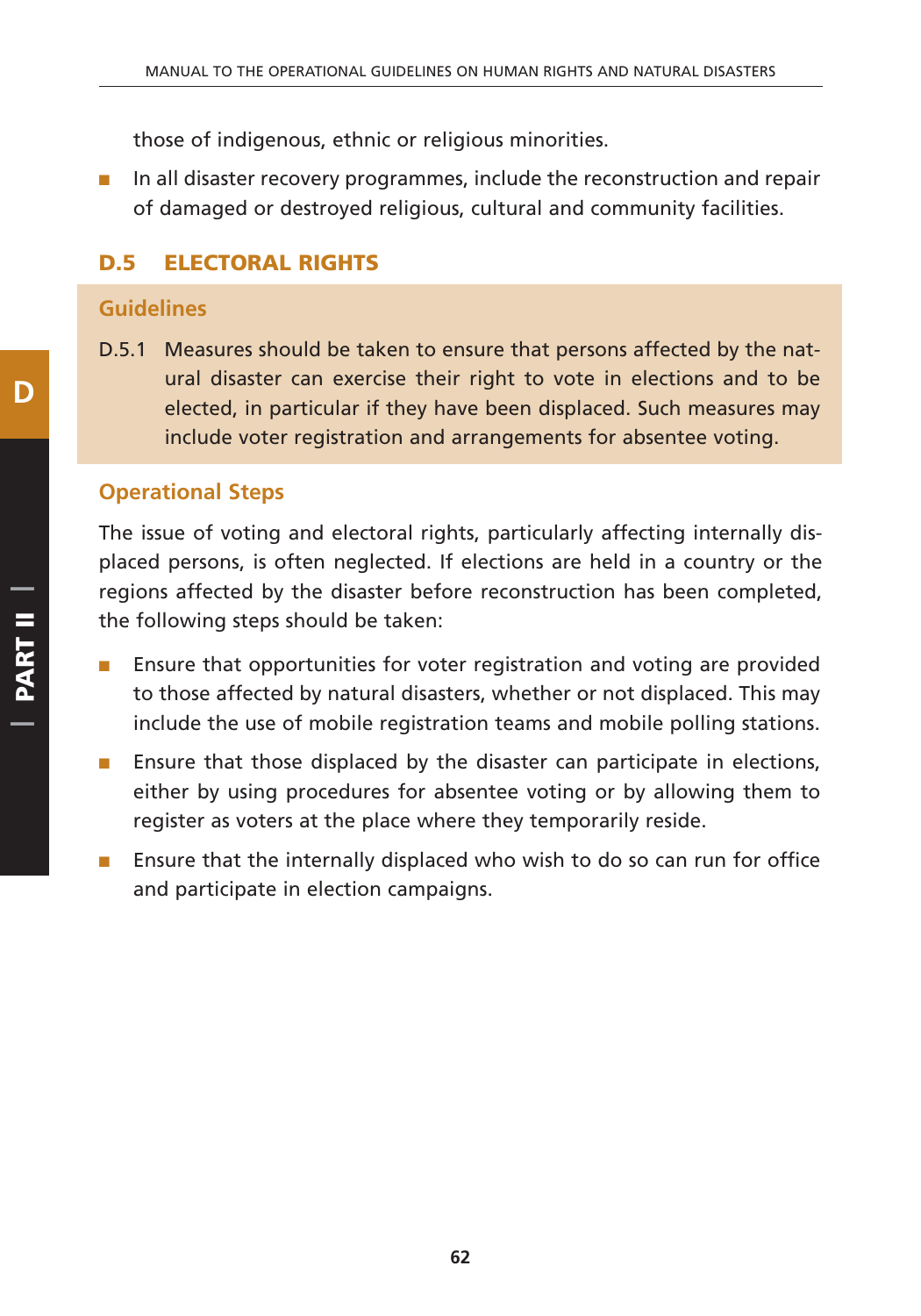# **| PART III |**

# **PROTECTION OF SPECIFIC GROUPS OF PERSONS**

Certain groups of people are particularly vulnerable in the event of a disaster. The specific human rights concerns these groups may face, and some of the practical steps that can be taken to protect them, have been systematically integrated into the Guidelines. This section looks specifically at women, children and adolescents, the elderly, persons with disabilities, persons living with HIV/AIDS, single parent households, ethnic minority groups and indigenous peoples.

Since the human rights protection specific to these categories of people are already dealt with in Part II of this Manual, this section provides, for ease of reference, a checklist of specific issues to look at when working with these groups. It is not intended to be exhaustive. Humanitarian aid agencies should also refer to already existing policies and guidelines when providing disaster relief, in particular to the general guidelines set out in Parts I and II.

In order to be able to meet the needs of these specific groups, it is important to ensure that a detailed census of the affected people is carried out as soon as possible in the relief effort. Only detailed disaggregated data -- providing information on the gender, age, morbidity profile, ethnic composition, and needs profile (including nutrition, health, and the search for missing family members) -- will enable the humanitarian agencies and organisations to respond to the human rights protection challenges of the rights holders. These community profiles can be used subsequently as planning tools during the emergency response and recovery phases. Furthermore, they not only help assess the full impact of the disaster within the community as a whole, but also help to gauge its effects on different sectors of the community.

## **1. Internally displaced persons**

Disasters often force persons to flee or leave their homes either because of the nature of the disasters (e.g. erupting volcanoes, floods), or because the destruction is such that life is no longer possible at the place of habitual res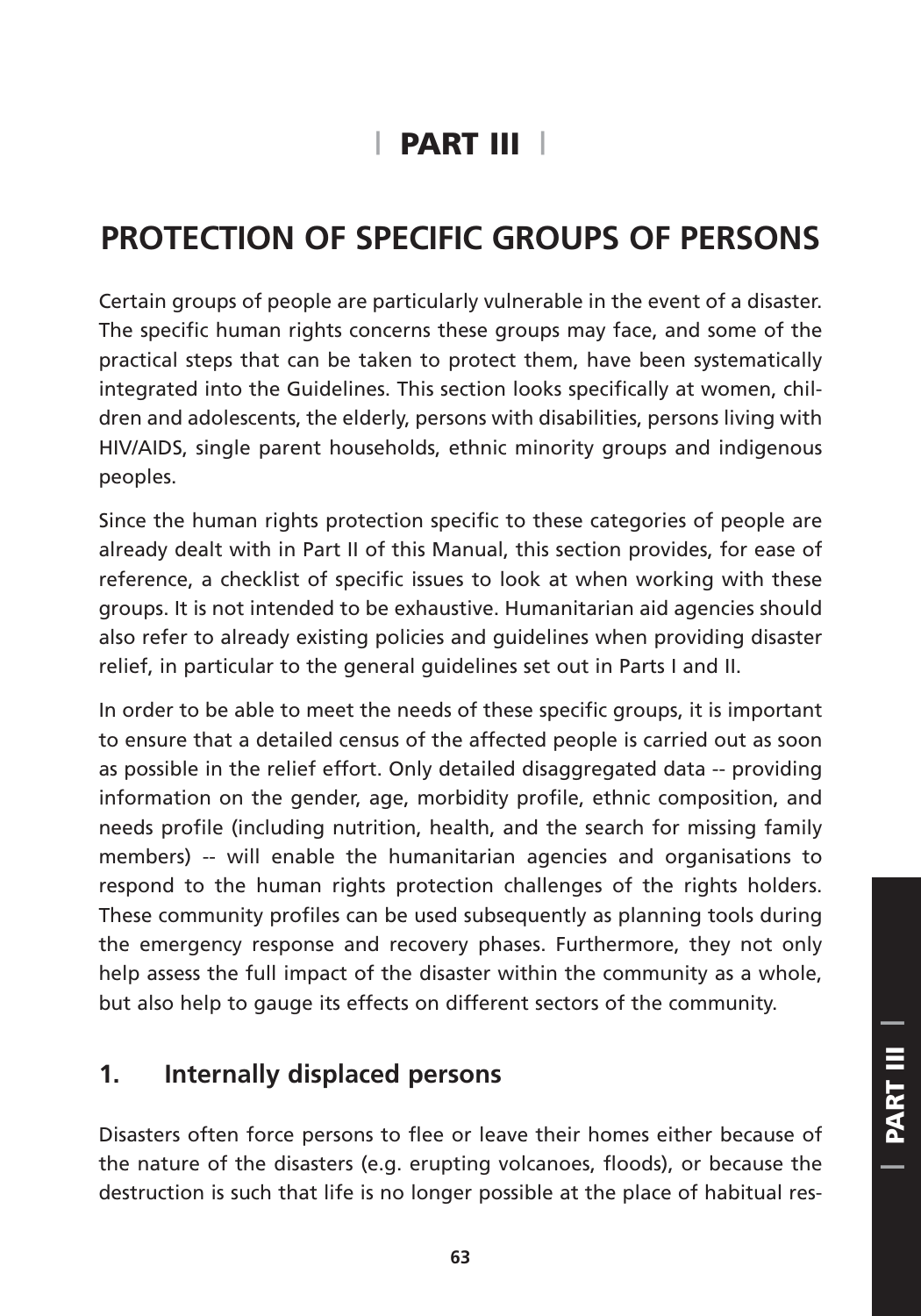idence (e.g. earthquakes). In other situations, humanitarian assistance cannot reach victims, so they have to move to areas where such help is provided or accessible.

The Guiding Principles on Internal Displacement state that internally displaced persons (IDPs) can be "persons or groups of persons who have been forced or obliged to flee or to leave their homes or places of habitual residence […] as a result of or in order to avoid the effects of […] natural or human-made disasters, and who have not crossed an internationally recognized State border". Thus, the Guiding Principles fully apply to IDPs not only in situations of armed conflict but also in cases of disasters. These Principles reflect the fact that IDPs remain residents and citizens of their country and as such are entitled to same rights as the non-displaced part of the population.

Experience shows that among the victims of disasters, the displaced who face particular risks. They may experience such problems as unequal access to assistance, discrimination in aid provision, increased sexual and gender-based violence or loss of documentation and difficulties in replacing them. They are confronted with issues of safe and voluntary return or local integration or settlement to another part of the country, and with difficulties in retrieving property they have left behind. As a consequence, they may need specific protection.

## *Cross-references:*

*Introduction:* Glossary

## *Part I:*

- Non-discrimination
- **Consultation**

#### *Part II:*  **Guidelines:**

- A.1.2 1.7: Freedom of movement, Evacuation and Return
- A.2: Protection against negative impacts of natural hazards
- A.4: Camp security
- B.1.1: Access to goods and services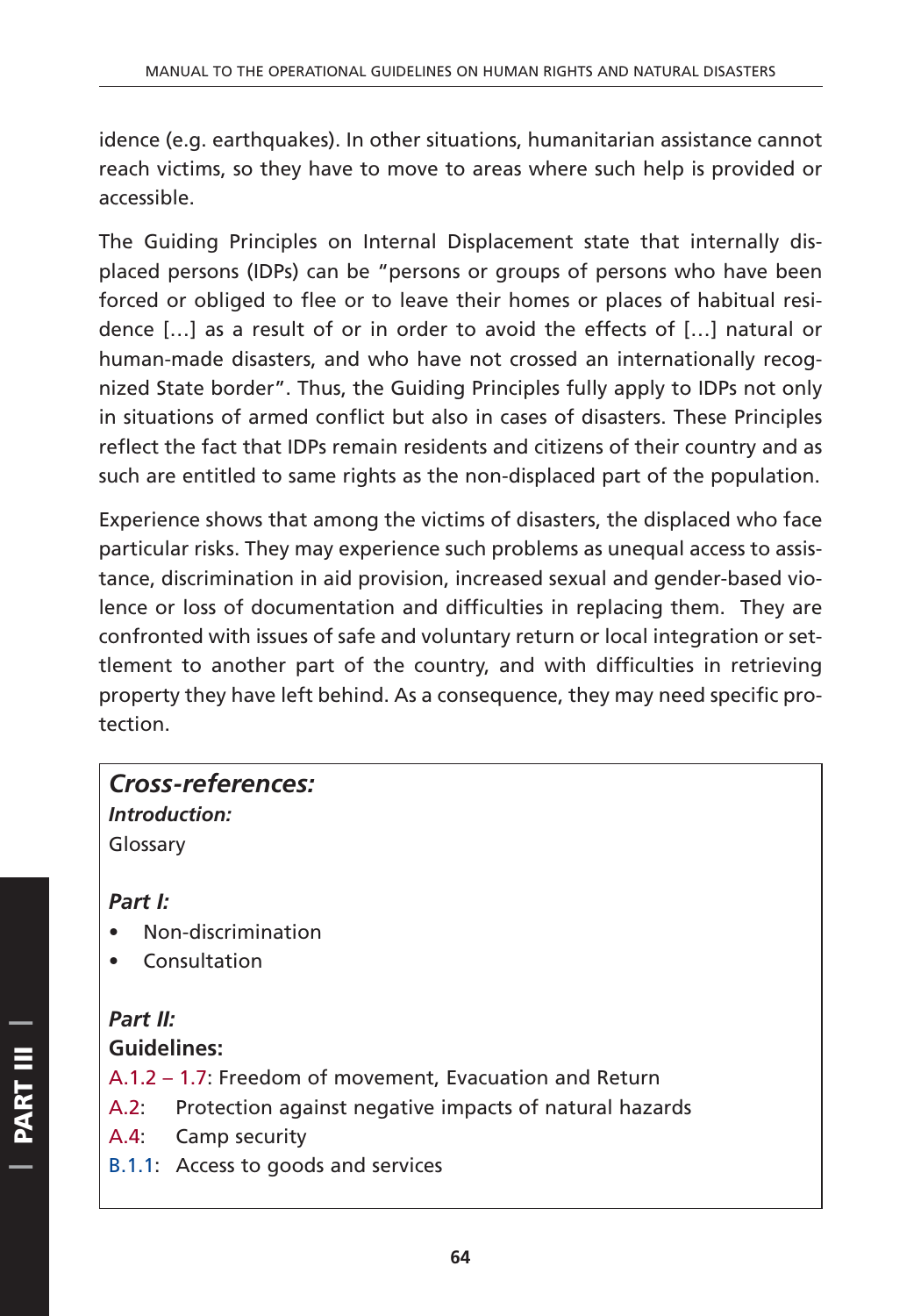- B.2.1: Adequate provision of goods and services without discrimination
- B.2.7: Prevention of contagious and infectious diseases
- C.1.1: Facilitating re-schooling of children
- C.2.1: Protection of property left behind
- C.2.2: Temporary allocation of property to the displaced
- C.2.3: Return of displaced persons to their property and possessions
- C.2.8: Protection against illegal attempts to deprive property and possessions
- C.2.10: Guarantees in cases of evictions
- C.4.3: Need for access to livelihoods when planning temporary or permanent housing
- D.2.1: Information on IDPs' freedom of movement
- D.2.3: Right to return, remain or resettle within the country
- D.3.1: Right to stay together as a family unit
- D.3.2: Right to family reunification
- D.5: Electoral rights

## **Operational Steps:**

A.1; A.4; A.5; B.1; B.2; B.2; C.1; C.2; D.2; D.3; D.5

## **Further resources:**

- Guiding Principles on Internal Displacement
- IASC Policy on the Protection of Internally Displaced Persons
- IASC Policy Package on Internal Displacement: Implementing the Collaborative Response to Situations of Internal Displacement

# **2. Women**

Women play an important role in disaster prevention, response and recovery. In some instances, women may be disproportionately affected by the disaster – suffering higher numbers of deaths and injuries than men. This is especially the case where women may not have the physical strength or skills to withstand the force of the disaster. In other instances, women survive the disaster but may lose husbands and male partners and are left as single heads of household.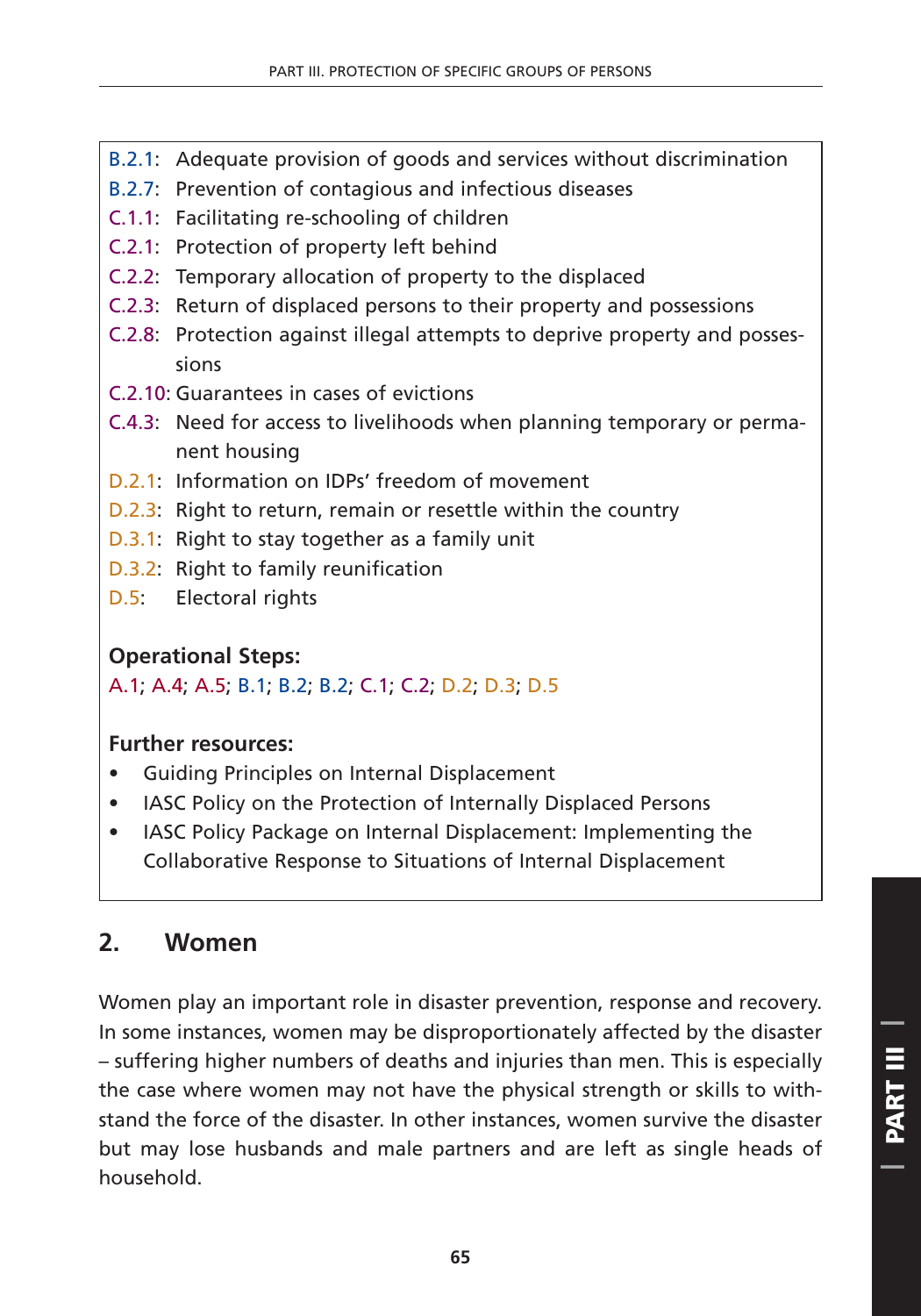Women's marginalized status in many societies, coupled with discriminatory laws and policies, can mean that they face particular barriers in obtaining the assistance, support, land, property and assets to which they are entitled. Moreover, in the aftermath of a disaster, the breakdown of family support structures, inadequate housing and a lack of community support may expose women to greater physical insecurity, including rape, sexual and genderbased violence, forced prostitution and trafficking. Ensuring women's equal access to assistance and protecting them against threats to their physical security should be central to the emergency response and recovery efforts. Special efforts need to be made to include women, especially female heads of households, in any registration or census exercise following a disaster. It is also essential to ensure that they receive registration documents in their name, which will entitle them to the assistance they need.

Women have a critical strategic role to play in responding to disasters. In many communities, women are responsible for managing local resources and household coping mechanisms. They are often closely attuned to changes in the environment and natural hazards and have developed a wealth of local knowledge and a diversity of strategies for survival during adverse circumstances.

Similarly, in many societies, women assume primary responsibility for caring for and managing households. Women have responsibility for obtaining fuel and water, feeding their families, caring for them when they are sick and ensuring their general health and well-being. It is critically important, therefore, that women be centrally involved in the planning and implementation of all stages of the disaster emergency response and recovery and that they have a meaningful ability to participate at all stages of planning. Failure to consult fully with or involve women in the established processes can mean that assistance programmes are inappropriate and inefficient and do not adequately meet the needs of the community.

Humanitarian agencies and organisations need to address the specific social, economic and legal protection needs of women, especially those who are single and women heads of household, in all relief, recovery and rehabilitation efforts. If humanitarian agencies are creative in their approach, re-building after a disaster may provide the opportunity to improve women's living conditions and raise their social, economic and legal status in society.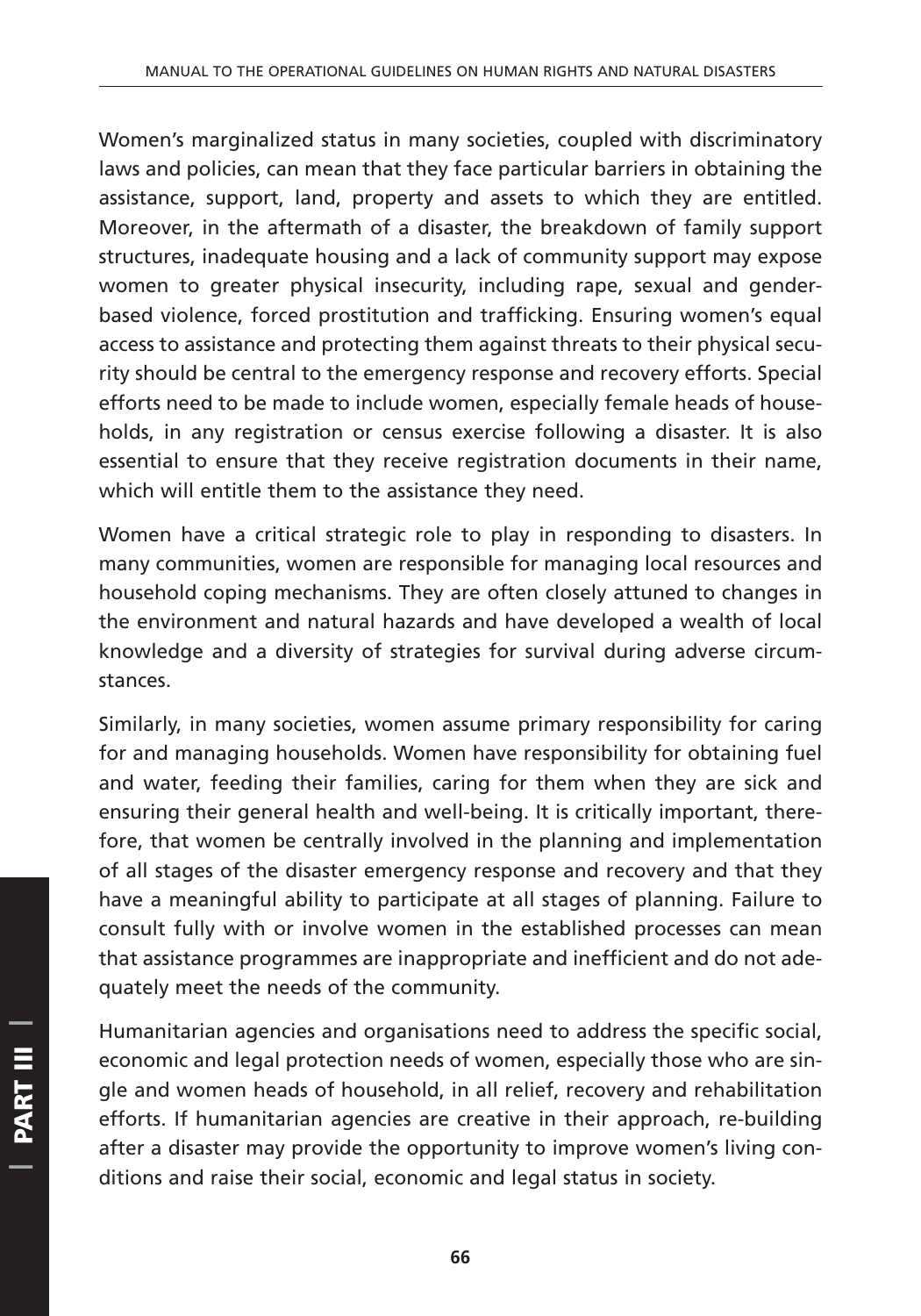# *Cross-references:*

### *Part I:*

- Non-discrimination
- **Consultations**

## *Part II:*

### **Guidelines:**

- A.3.2: Establishment of mechanisms addressing violence and other human rights violations
- A.3.3: Protection against trafficking, forced labour and contemporary forms of slavery
- A.4.2: Camp security
- B.2.1: Adequate provision of goods and services without discrimination
- B.2.5: Special attention to health needs of women
- B.2.6: Psycho-social care for victims of sexual abuse
- C.1.3: Equal participation in education
- C.2.6: Specific arrangements to help women to (re-)claim their property rights
- C.2.8: Protection against illegal attempts to deprive property and possessions
- C.3.3: Consultation and participation in planning and implementation of housing programmes
- D.1.3: Equal treatment in documentation
- D.4.1: Consultation and participation in disaster response

# **Operational Steps:**

### A.3; A.4; B.1; B.2; C.1; C.2; C.4; D.1 ; D.1; D.2; D.4

### **Further resources:**

- IASC Guidelines for Gender-Based Violence Interventions in Humanitarian Settings
- UNHCR Guidelines on Sexual and Gender-Based Violence against Refugees, Returnees and Internally Displaced Persons: Guidelines for Prevention and Response (SGBV guidelines)
- Clinical Management of Rape Survivors: Developing Protocols for Use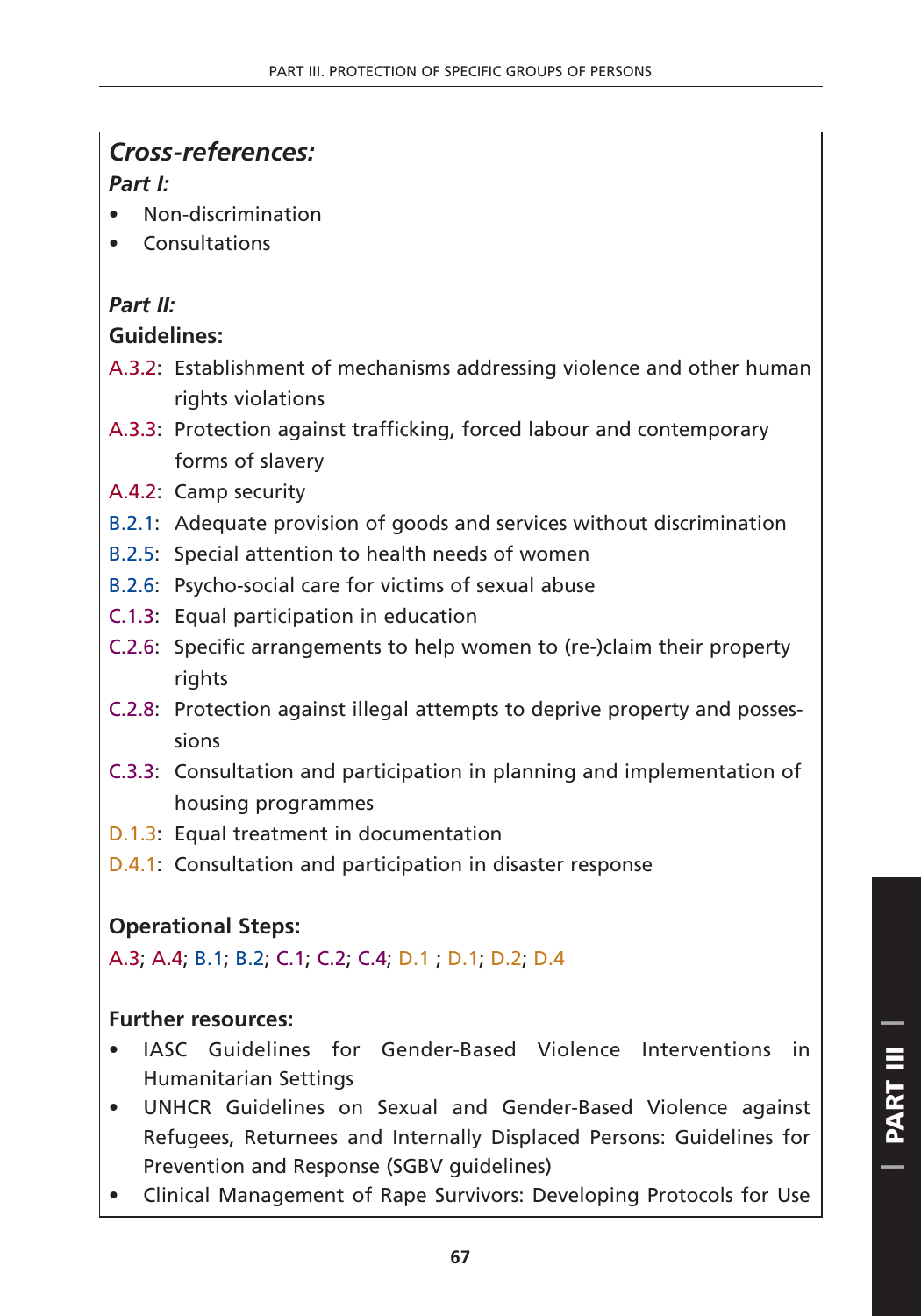with Refugees and Internally Displaced Persons (Clinical Management of Rape Protocols)

• Guidelines for the Management of Sexually Transmitted Infections

# **3. Children and adolescents**

Children are often more affected by disasters than adults. They suffer higher numbers of deaths and injuries than other sectors of the population, often because of their lack of physical strength and their inability to withstand the force of the disaster.

As with armed conflicts, the impact of disasters on children can be profound and long lasting. Many children experience the trauma of witnessing family members, friends and neighbours injured or killed during the disaster. They may be separated from their parents and other family members as a result. Some children lose one or both parents during disasters and are left with no surviving family members. The psychological scars from surviving disasters can have long-term effects on children.

Creating a positive environment for children makes it easier to restore a sense of normalcy to their lives. It is important to adopt a child-friendly approach to programming in the aftermath of a disaster that promotes children's rights and takes into account their views and concerns. Thus, children's and adolescents' active participation in decisions that affect their lives and in planning and implementing of relevant programmes and activities is to be ensured. Not only will participation have a positive effect on their mental well-being and help them to regain control over their lives, it is also an effective protection strategy.

Rapid surveys in the immediate aftermath of the disaster shall be conducted to identify the number of separated and unaccompanied children and to assess existing care arrangements. In particular, details about unaccompanied and separated children shall be included in registration exercises. Special efforts need to be made to include children who are heads of households in any registration or census exercise following a disaster. This will ensure that these children receive registration documents in their name, which will entitle them to the assistance they and the siblings in their care may need.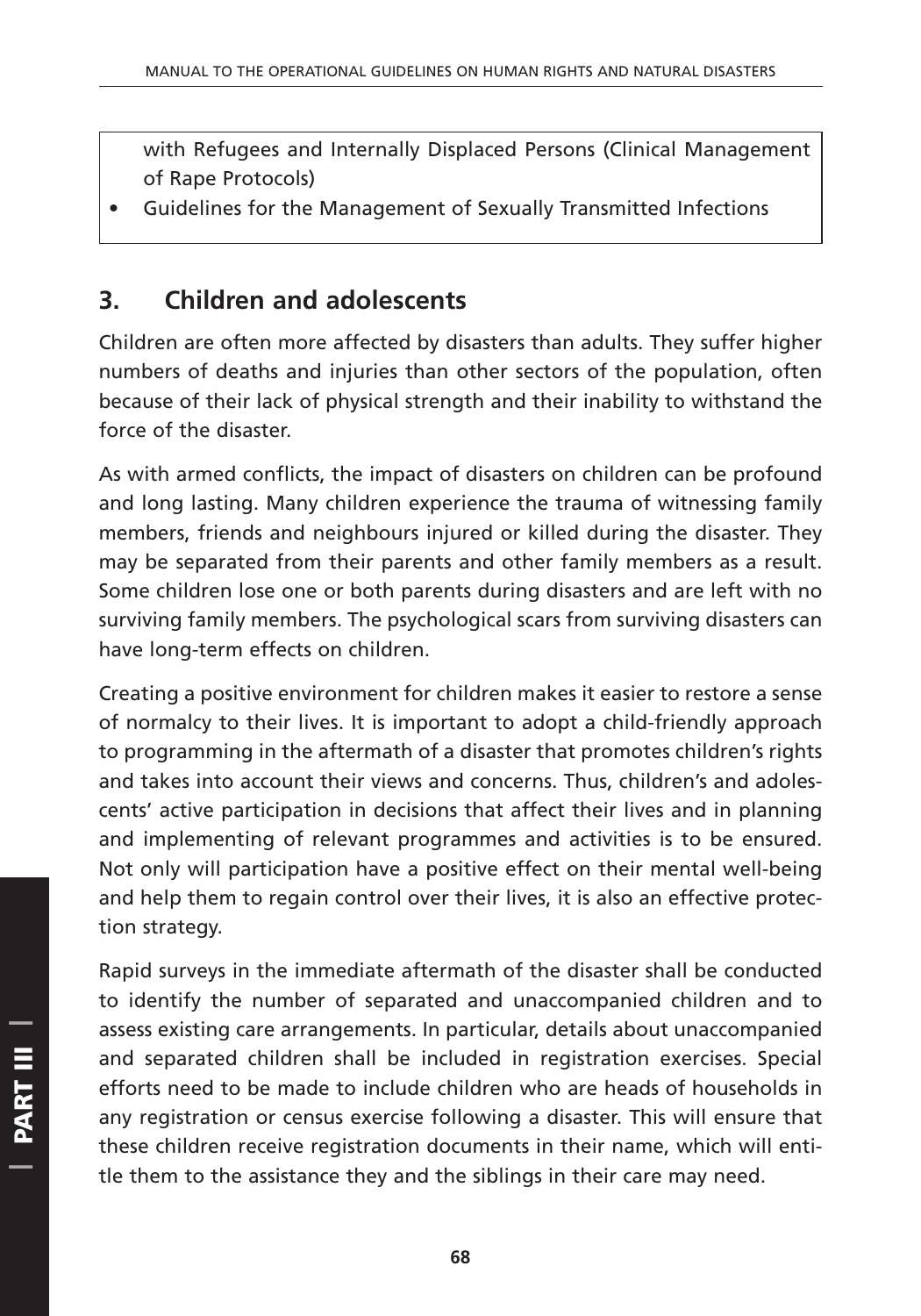Children's health and education can be seriously affected by disasters. They are also more vulnerable to disease, ill-health and malnutrition in the aftermath. Education is frequently disrupted by the disaster as school buildings are destroyed or damaged and schools are unable to re-open.

Children's physical security and well-being may also be threatened in disaster. They may face greater risks of physical and sexual abuse and exploitation, military recruitment, child labour, forced prostitution and trafficking because of their increased vulnerability and the social dislocation that frequently follows a disaster.

It is critically important to respond to the specific physical, psycho-social, material, health, education and protection needs of children and adolescents from the onset of an emergency. The needs of children should be integral to each stage of the disaster response. Every effort should be made to ensure child-friendly approaches to disaster relief and recovery. In accordance with international human rights law, children are entitled to special measures of protection above and beyond those provided to adults until they reach the age of 18. The best interests of children should serve as the guide for humanitarian decisions concerning them. At the same time, children and adolescents should not be viewed as helpless victims, but rather as active participants in the disaster response.

# *Cross-references:*

*Part I:*

• Consultation

#### *Part II:* **Guidelines**

- A.3.3: Protection against trafficking, forced labour and contemporary forms of slavery
- A.3.4: Protection against forced recruitment
- A.4.2: Camp security, measures to be taken for location and lay-out
- B.1.3: Special attention to access to humanitarian assistance
- C.1.1: Return to school as soon as possible
- C.1.2: Compulsory and free primary school education
- C.1.3: Special efforts for participation of girl children in education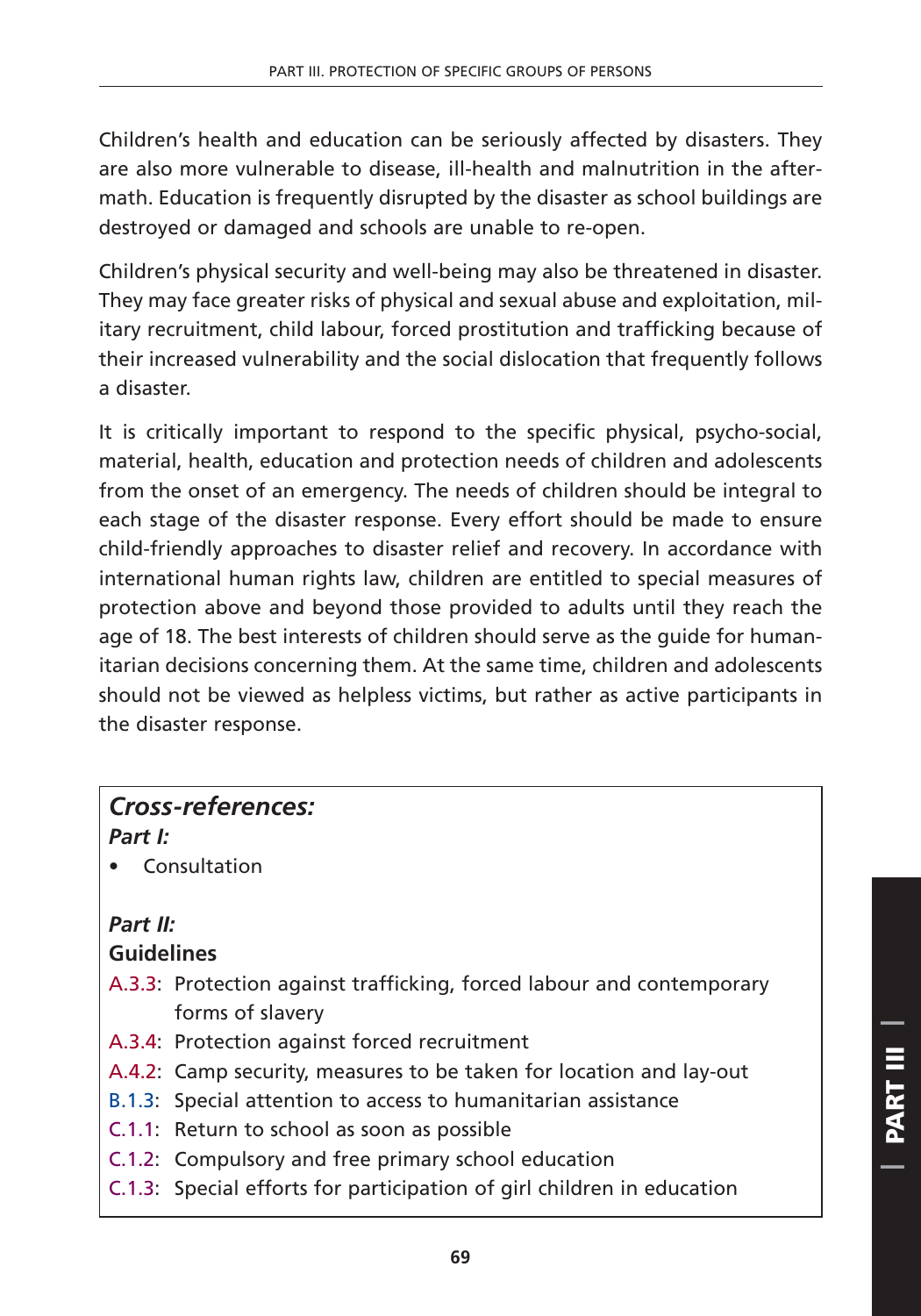- C.2.6: Specific arrangements to help orphans to (re-)claim their property rights
- D.1.4: Documentation in the names of unaccompanied or orphaned children
- D.3.2: Re-establishment of family ties
- D.3.3: Assistance for separated or unaccompanied children to find families
- D.4.1: Consultation and participation in disaster response

### **Operational Steps**

A.3; B.1; B.2; C.1; C.2; D.2; D.3; D.3; D.3; D.4.

#### **Further resources**:

• Inter-agency Guiding Principles on unaccompanied and separated children

# **4. Older persons:**

The lack of accurate data disaggregated by age is one of the greatest impediments to assessing the needs of older people and ensuring their inclusion in camp management, distributions and daily camp life. The lack of precise analysis of their responsibilities is also an impediment and all too often their social support system is not properly mapped or poorly examined to see if it still functions.

This means that specific targeting and inclusion of older people in aid delivery has been very difficult. Although they are accepted as being a vulnerable group, very little is done to meet their specific needs, or to recognise their unique capacities and contributions. Aid delivery must mainstream older people to ensure their specific needs are addressed in the same way as for women and children. This should be both in the provision of basic services as well as for other camp activities. Efforts must be made to include elderly people in camp management or other activities such as literacy projects, life skills, agriculture, etc.

Separation during displacement leaves older people further disadvantaged. They are often unable to displace themselves over large distances or to move as easily from area to area. This often leads to a double burden on older people. They may lose the normal support structures provided by their own children while, at the same time, given the additional burden of caring for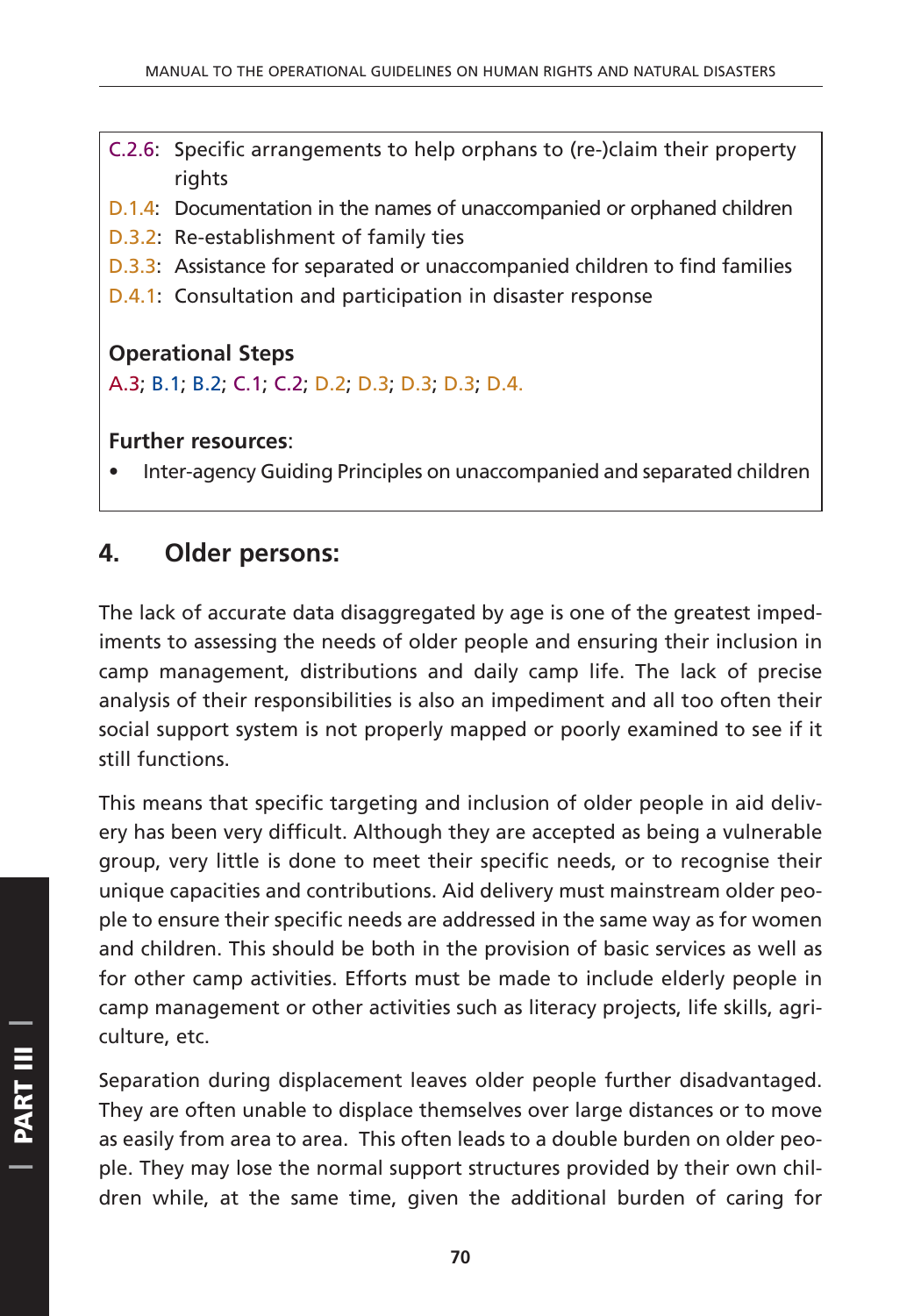grandchildren when the middle generation moves to other areas to pursue income-generating opportunities. This not only leaves the older people potentially vulnerable but may also have an impact on the development of the children for whom they are caring.

In the case of displacement, all concerned are affected psychologically. Older people specifically have reported how large-scale population movements and "camp life" have eroded their positions of respect and authority. The destruction of communities and loss of assets can leave older people feeling that they are no longer able to make a contribution to their families and communities both economically and culturally.

Older people are vulnerable, but also have a crucial role to play in aid delivery and camp life. To be able to fulfil this role, however, intervening agencies need to have the knowledge and capacity to locate and target older people. This can be achieved effectively through awareness raising of the basic needs and rights of older people, ensuring representation of older people on all camp committees, and promoting the establishment of committees of older persons.

# *Cross-references:*

*Part I:*

- Non-discrimination
- **Consultations**

## *Part II:*

#### **Guidelines**

A.4.2: Camp security, measures to be taken for location and lay-out B.1.3: Special attention to access to humanitarian assistance

# **Operational Steps:**

A.3; B.1; B.2.; D.2.

#### **Further resources:**

- United Nations Principles for Older Persons
- UNHCR Policy on Older Refugees
- HelpAge International, http://www.helpage.org/Resources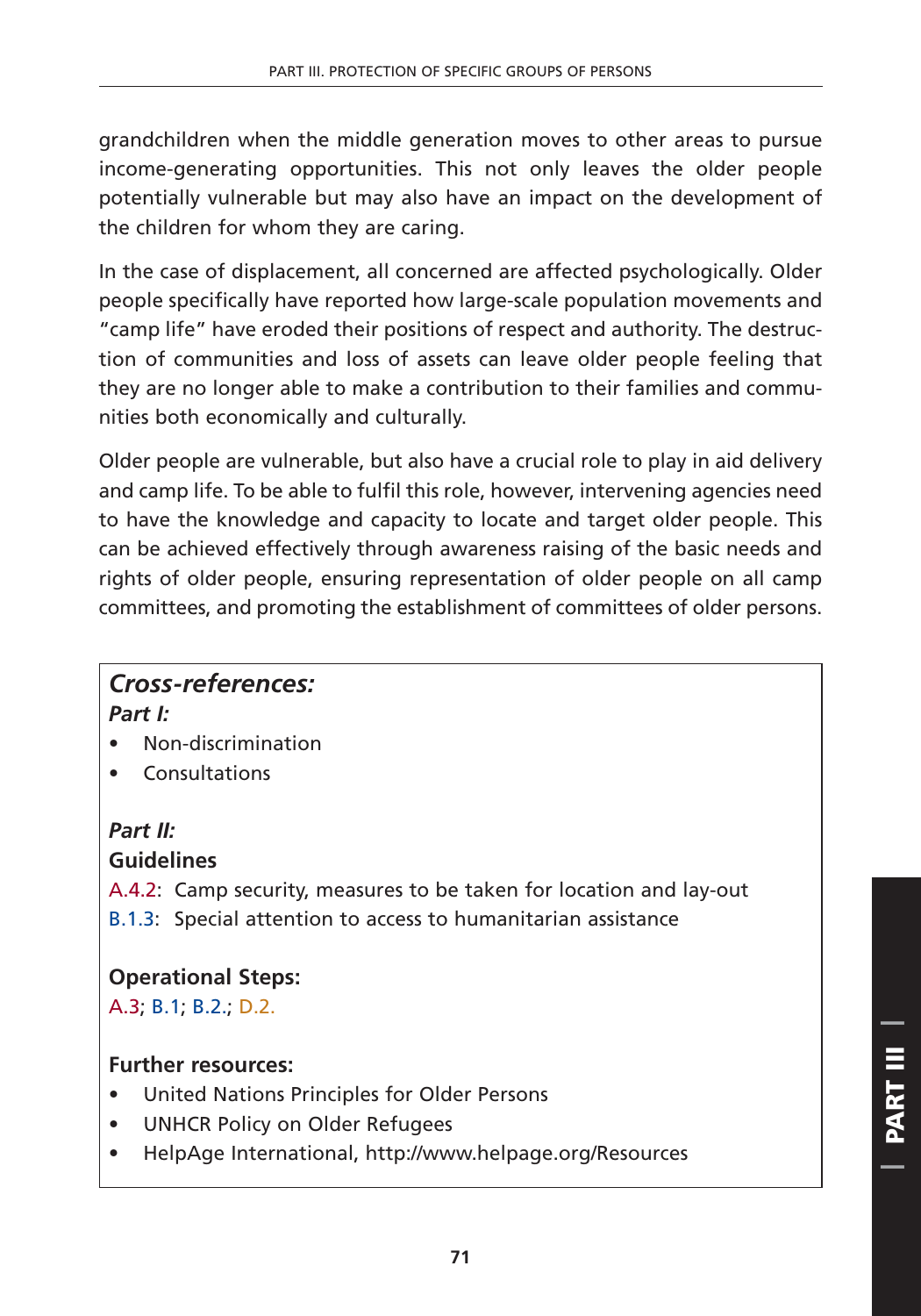# **5. Persons with disabilities**

People with disabilities are often less able to flee for safety in the event of a disaster. They are therefore likely to be disproportionately represented among the casualties of disasters. Since disasters can result in numerous physical threats to the health of people still occupying a region when they occur, the number of people living with disabilities may rise as a result of the disaster itself. The WHO estimates that following a disaster, five to seven per cent of people in camps or temporary shelters have a disability. As a result of the December 2004 tsunami, for example, the World Bank estimated a 20 per cent increase in the number of people with disabilities. In addition, one third to half of all people affected by disasters suffer from mental distress. Evidence from emergencies shows that people with disabilities suffer particularly high rates of mortality. These can be due to several factors, including that:

- people with physical and mental disabilities are often not included in emergency registration systems and therefore fail to receive their basic entitlements to food, water, shelter and clothing; their specific needs are not met;
- people with physical and mental disabilities are often excluded from the disaster response because of lack of access due to loss of family and community support, and of mobility and supportive aids.

Efforts should be made to integrate the needs, views and perspectives of people with these disabilities into each stage of the emergency relief, recovery and reconstruction phases of the disaster response. Efforts should also be made to protect these people against discrimination, and physical and emotional abuse. The identification and location of people with physical and mental disabilities is part of the emergency registration activity; it also helps verify that these people receive their basic entitlements. It is important to ensure that disability considerations are included in post-disaster reconstruction and rehabilitation and that housing, public buildings and community facilities are accessible to persons with disabilities.

In order to ensure that the concerns of persons with disabilities are fully integrated into the disaster response, it is important to educate and raise awareness among local government and law enforcement officials and humanitarian workers regarding the rights and needs of people with disabilities.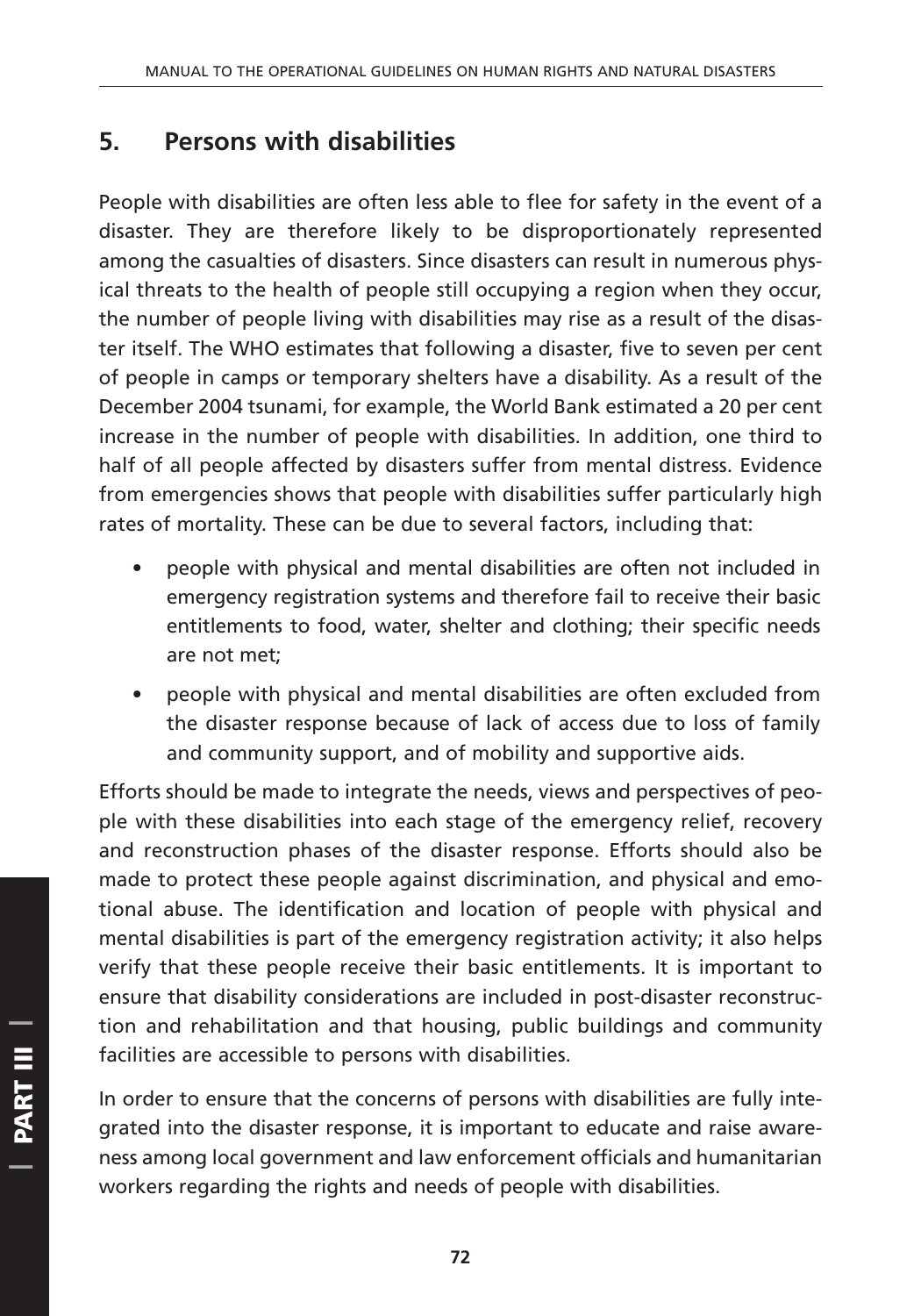## *Cross-references:*

*Part I:* 

- Non-discrimination
- **Consultations**

### *Part II:*

### **Guidelines**

- A.4.2: Camp security, measures to be taken for location and lay-out
- B.1.3: Special attention to access to humanitarian assistance
- B.2.1: Adequate provision of goods and services without discrimination
- C.3.3: Consultation and participation in planning and implementation of housing programmes
- C.4.2: Sources of livelihood
- D.4.1: Consultation and participation in disaster response

## **Operational Steps:**

A.3; B.1; B.2; C.1; C.4; D.2

### **Further resources:**

- Declaration on the Rights of Mentally Retarded Persons
- Declaration on the Rights of Disabled Persons
- Convention on the Rights of Persons with Disabilities

# **6. Persons living with HIV/AIDS**

At the end of 2004, there were an estimated 40 million people living with HIV/AIDS worldwide. Disasters can increase people's vulnerability to HIV/AIDS. On the one hand, the social fragmentation, instability and poverty that accompany a disaster can increase the prevalence of HIV infection within affected communities. A disaster may lead to the breakdown of social norms and social cohesion, increased exposure to sexual violence and exploitation, and severe impoverishment that leads women and children to exchange sex for food and assistance.

On the other hand, people already living with HIV/AIDS may be more vulnerable during times of disaster. Some may lack the physical strength and mobility to survive a disaster, or they may suffer serious injuries. In the aftermath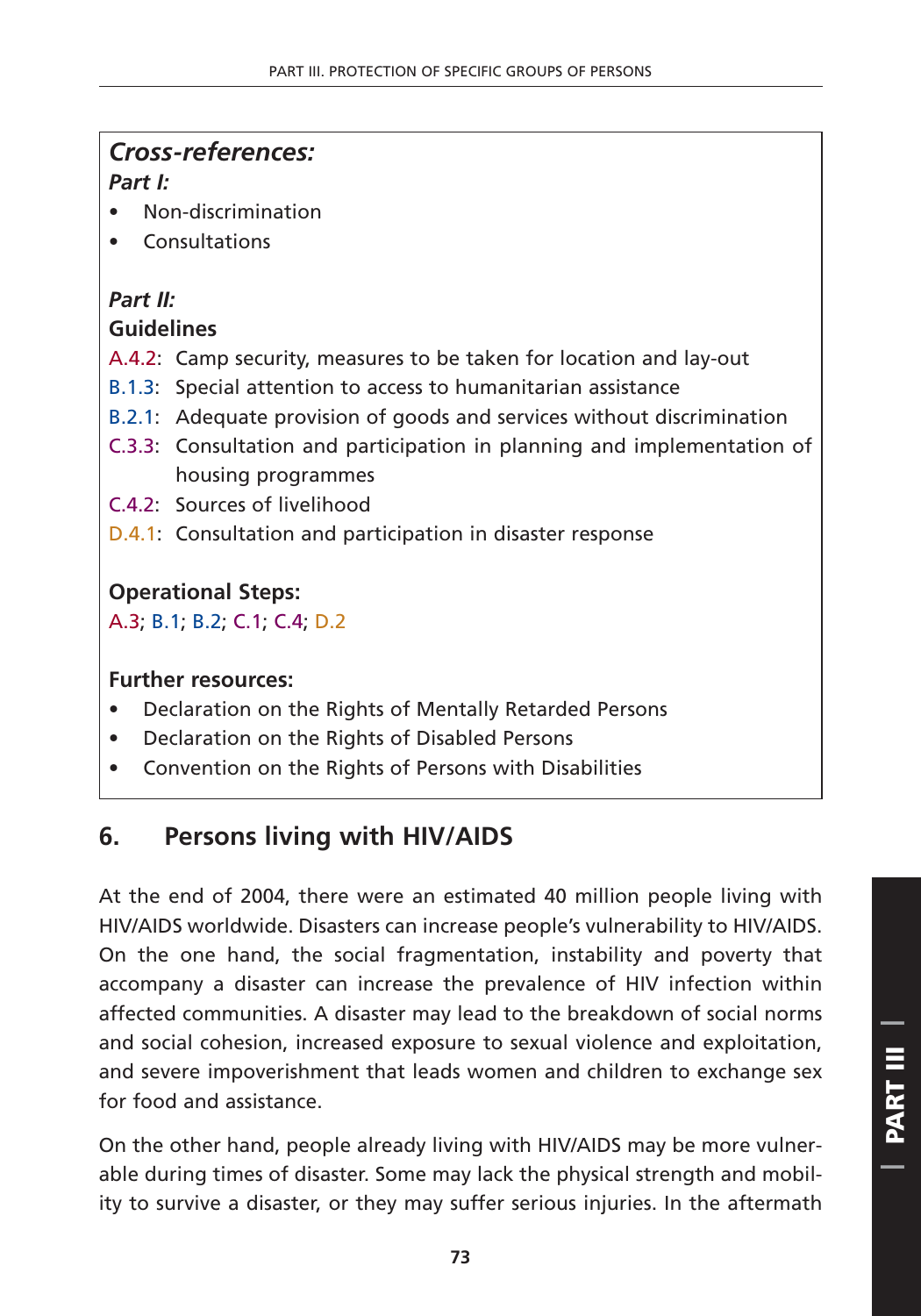of a disaster, people living with HIV/AIDS may need access to specialized medical care, nutrition, shelter, social services and community support that is not immediately available. People living with HIV/AIDS are more likely to suffer from disease and death as a result of the emergency if they lack access to adequate food, clean water, good hygiene and medical care. A breakdown in communication systems — e.g. schools and other educational facilities, the media and community-based organisations — following a natural disaster may also impede HIV/AIDS prevention programmes.

If HIV/AIDS is not addressed in the early stages of the emergency there will be serious long-term consequences. Infection rates are likely to increase. Persons living with HIV/AIDS will not receive the care and support they require. An integrated, multi-sectoral approach to HIV/AIDS is required from the onset of an emergency in order to avoid these problems. In registration exercises at the beginning of the emergency, include information about existing HIV/AIDS infection rates. Identify and locate people living with HIV/AIDS during the emergency registration activities. Ensure that people living with HIV/AIDS receive registration cards and their basic entitlements. At the same time, protect their confidentiality and safety.

# *Cross-references:*

*Part I:*

- Non-discrimination
- **Consultations**

## *Part II:*

**Guidelines**

B.2.7: Prevention of contagious and infectious diseases)

#### **Operational Steps**

A.3; B.1; B.2; C.1; C.4.; D.2

#### **Further resources**

IASC Guidelines for HIV/AIDS Interventions in Emergency Settings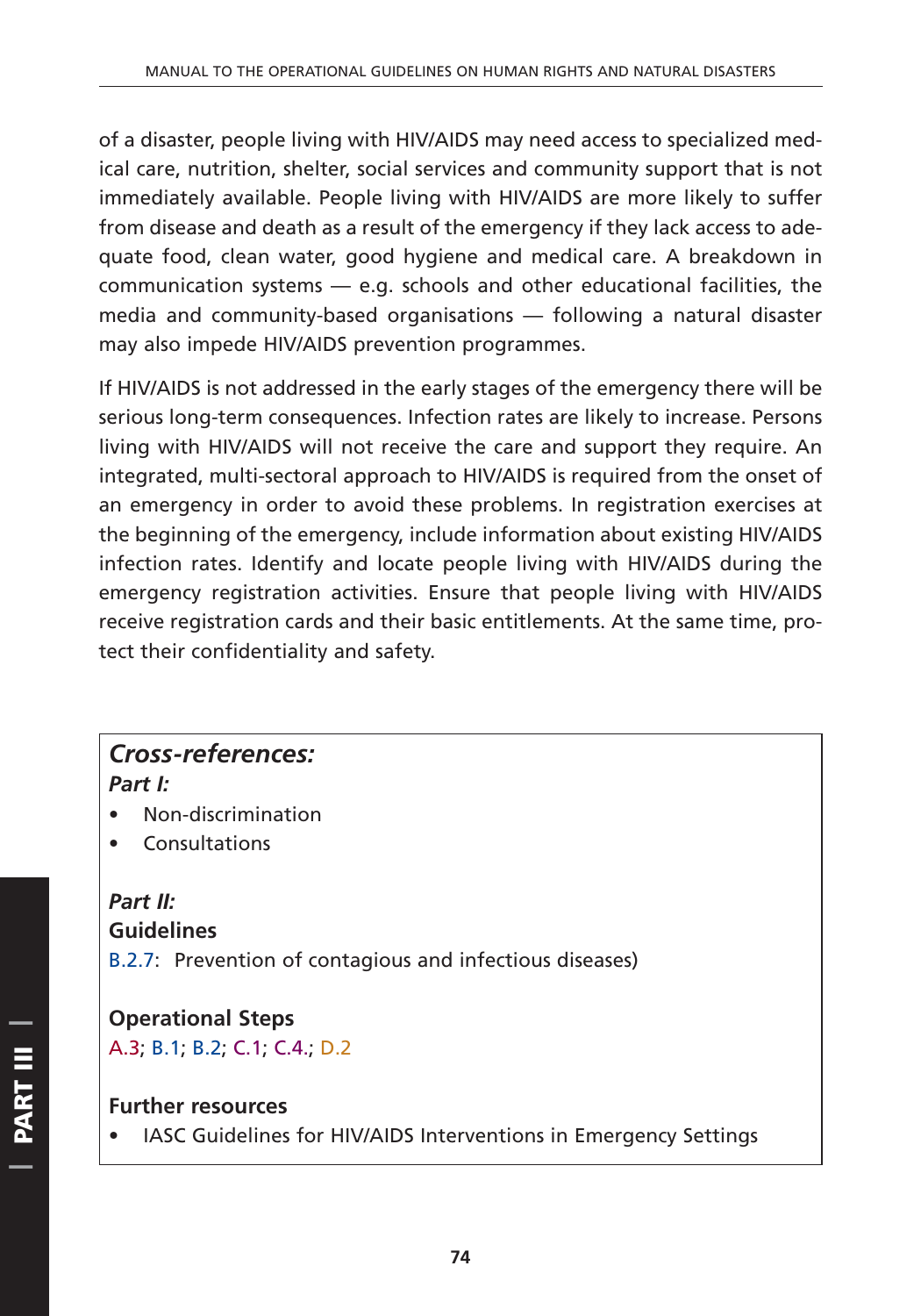# **7. Single parent households**

A common phenomenon in the aftermath of a disaster is the large number of both women and men who are left as single parents with responsibility for caring alone for their children and extended families. Single parents may need special support, guidance and assistance in coping with their responsibilities of caring for children and elderly or other dependent family members alongside the grief associated with loss. Men and women may face different difficulties in adjusting to their new roles as family providers and caregivers. Women may be more likely to face considerable bureaucratic and legal obstacles in gaining access to the financial and material assistance, documentation, land title, property and compensation to which they are entitled following the death of their husbands. They may also face obstacles gaining access to employment. Single women heads of household also frequently face threats to their physical security and well-being, including rape, sexual abuse and exploitation. Women who have not previously been primary caregiver may face practical, social and psychological difficulties in adapting to their new role.

Men who have not previously been primary caregivers may also face practical, social and psychological difficulties in adapting to their new role. Men may also need support in finding alternative employment, or re-training opportunities, in order to accommodate their family responsibilities.

A common problem in the aftermath of a disaster is substance abuse, especially among heads of household who are trying to cope on their own and are struggling with the loss of family members and the disintegration of their family and community support structures. Not only can valuable family income and benefits be wasted on the purchase of intoxicating substances; their abuse can also lead to an increase in domestic and sexual violence within the home and community.

It is advisable to give particular support to single parent households or to people with new childcare responsibilities. Monitoring their progress in the aftermath of a disaster will help to ensure that they are coping with and adjusting to their new roles and responsibilities.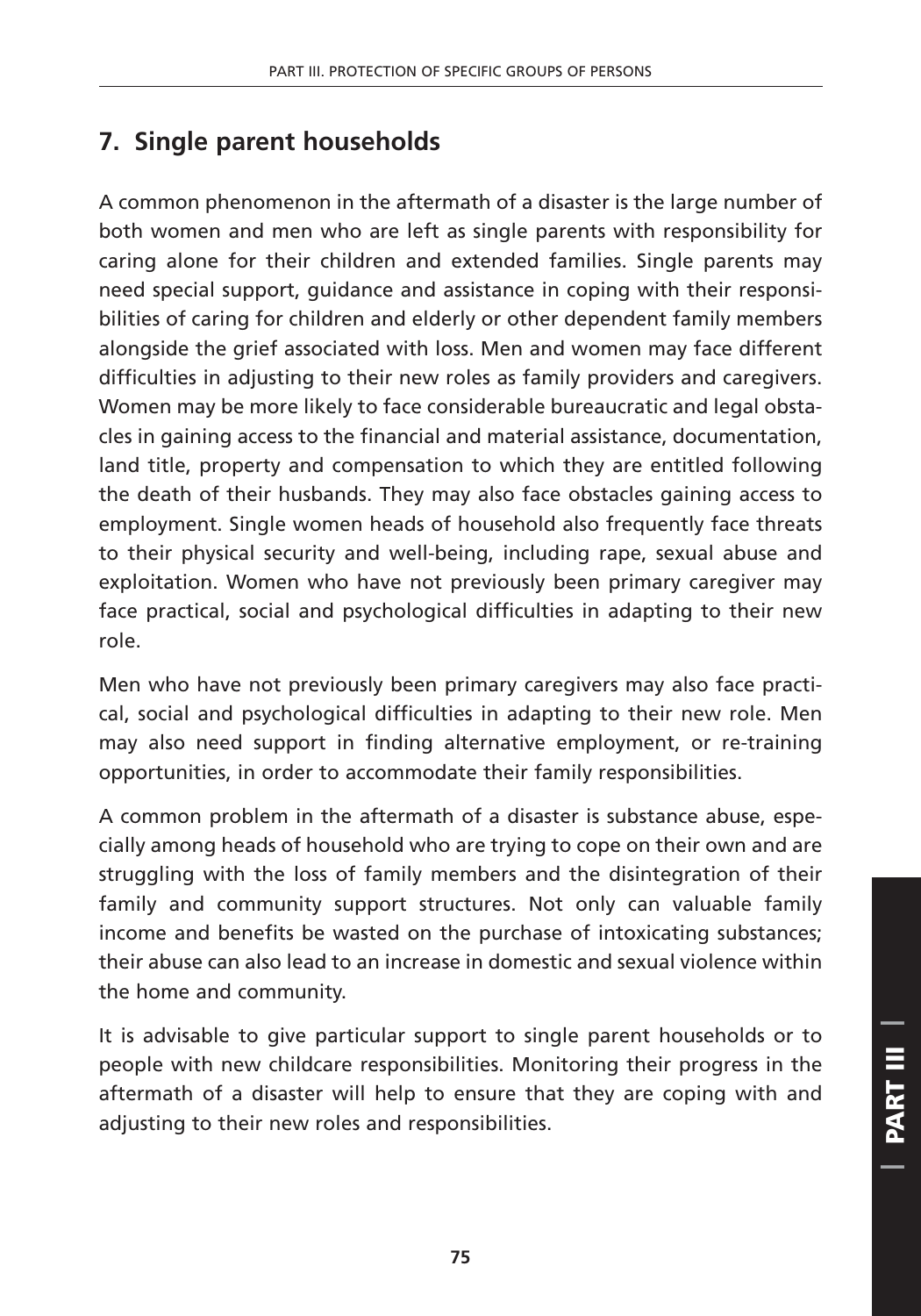# *Cross-references:*

*Part I:*

- Non-discrimination
- **Consultations**

#### *Part II:* **Guidelines**

#### A.4.2: Camp security, measures to be taken for location and lay-out

- B.1.3: Special attention to access to humanitarian assistance
- D.4.1: Consultation and participation in disaster response

**Operational Steps from Sections:**

A.3; B.1; B.2; C.4

## **8. Ethnic and religious minority groups, and indigenous peoples**

The non-discrimination provisions in the Guidelines above will help to ensure that disaster relief, recovery and reconstruction efforts do not discriminate against particular groups on the basis of their race, caste, ethnicity, religion or political opinion. It is equally important to ensure that the specific needs, concerns, knowledge and skills of members of these groups are addressed in the planning and implementation of disaster prevention, relief and recovery programmes. This can be achieved by actively consulting with and including the perspectives of ethnic or religious minorities and indigenous groups in the planning, design and implementation of disaster prevention and risk management schemes. It is important, in this process, to recognize and promote indigenous knowledge and traditional practice to offset the negative effects of natural hazards and to devise methods of early warning and disaster risk management.

Particular attention should be paid to the special relationship that many ethnic or religious minorities and indigenous groups have with the land and environment around them. Indigenous peoples and ethnic minorities may also have traditional ownership claims to the land and seashore. These should be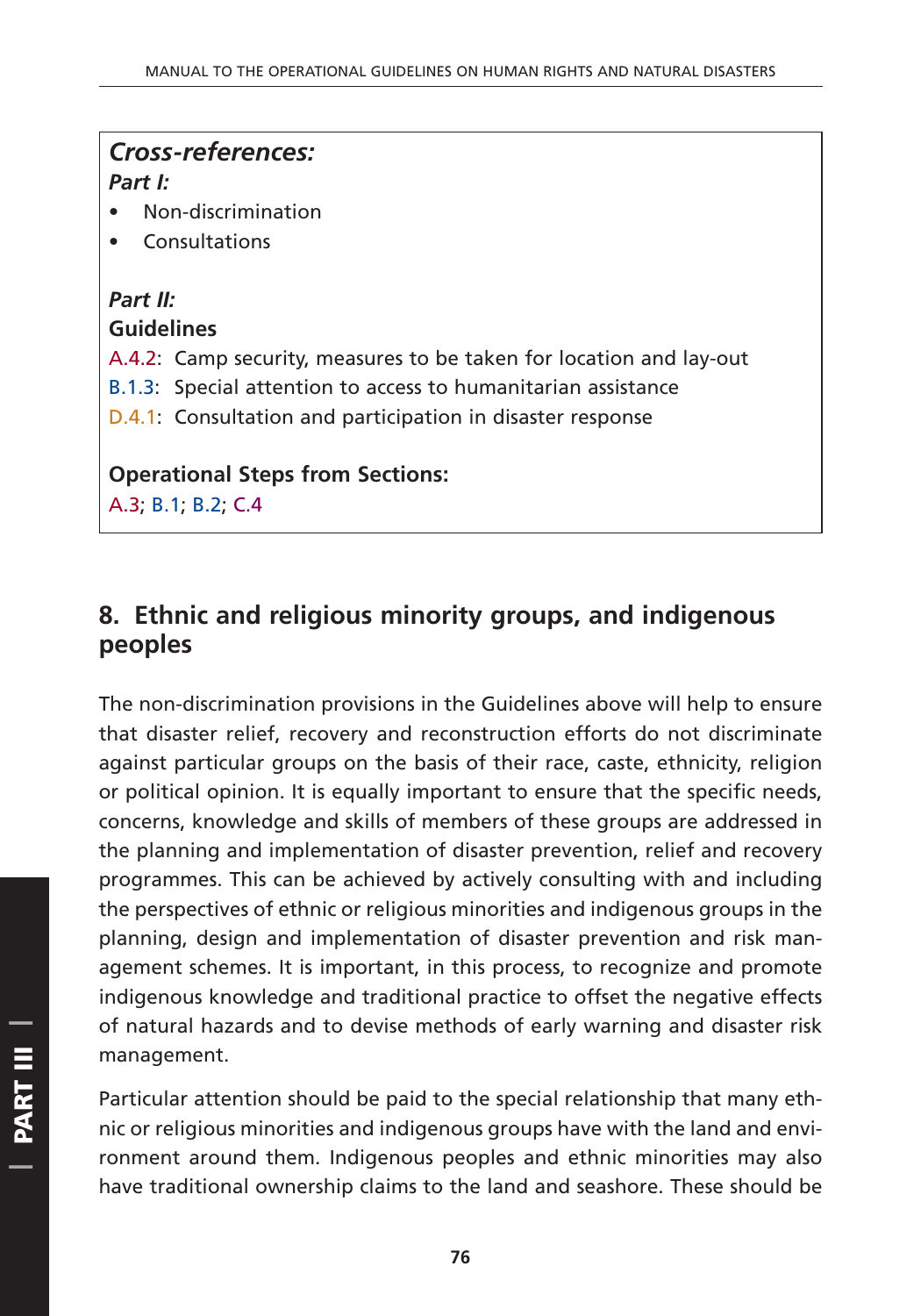respected when assessing land rights claims, providing compensation for land and property that has been lost or damaged and when planning the reconstruction and rehabilitation of affected areas. Traditional public access and uses of the land and shoreline should be taken into account.

Attention must also be paid to the right of members of ethnic or religious minorities, and indigenous peoples, in community with the other members of their group, to enjoy their own culture, to profess and practise their own religion, or to use their own language. While disasters may disrupt the traditional lifestyles of these peoples, disaster response measures should be sensitive to their culture, traditions and beliefs. Their religious and cultural sites should be protected.

#### *Cross-references: Part I:*

- Non-discrimination
- **Consultations**

### *Part II:*

#### **Guidelines**

- A.4.2: Camp security, measures to be taken for location and lay-out
- B.1.3: Special attention to access to humanitarian assistance
- C.2.7: Special arrangements to recognize and formalize traditional land claims
- C.2.8: Protection against illegal attempts to deprive property and possessions
- D.4.1: Consultation and participation in disaster response

#### **Operational Steps from Sections:**

A.3; B.2; C.2; D.2; D.4

#### **Further resources:**

- Declaration on the Rights of Persons belonging to National or Ethnic, Religious and Linguistic Minorities • Declaration on the Rights of Persons belonging to National or Ethnic,<br>
Religious and Linguistic Minorities<br>
• ILO Convention 169 on Indigenous and Tribal Peoples<br>
• United Nations Declaration on the Rights of Indigenous
- ILO Convention 169 on Indigenous and Tribal Peoples
-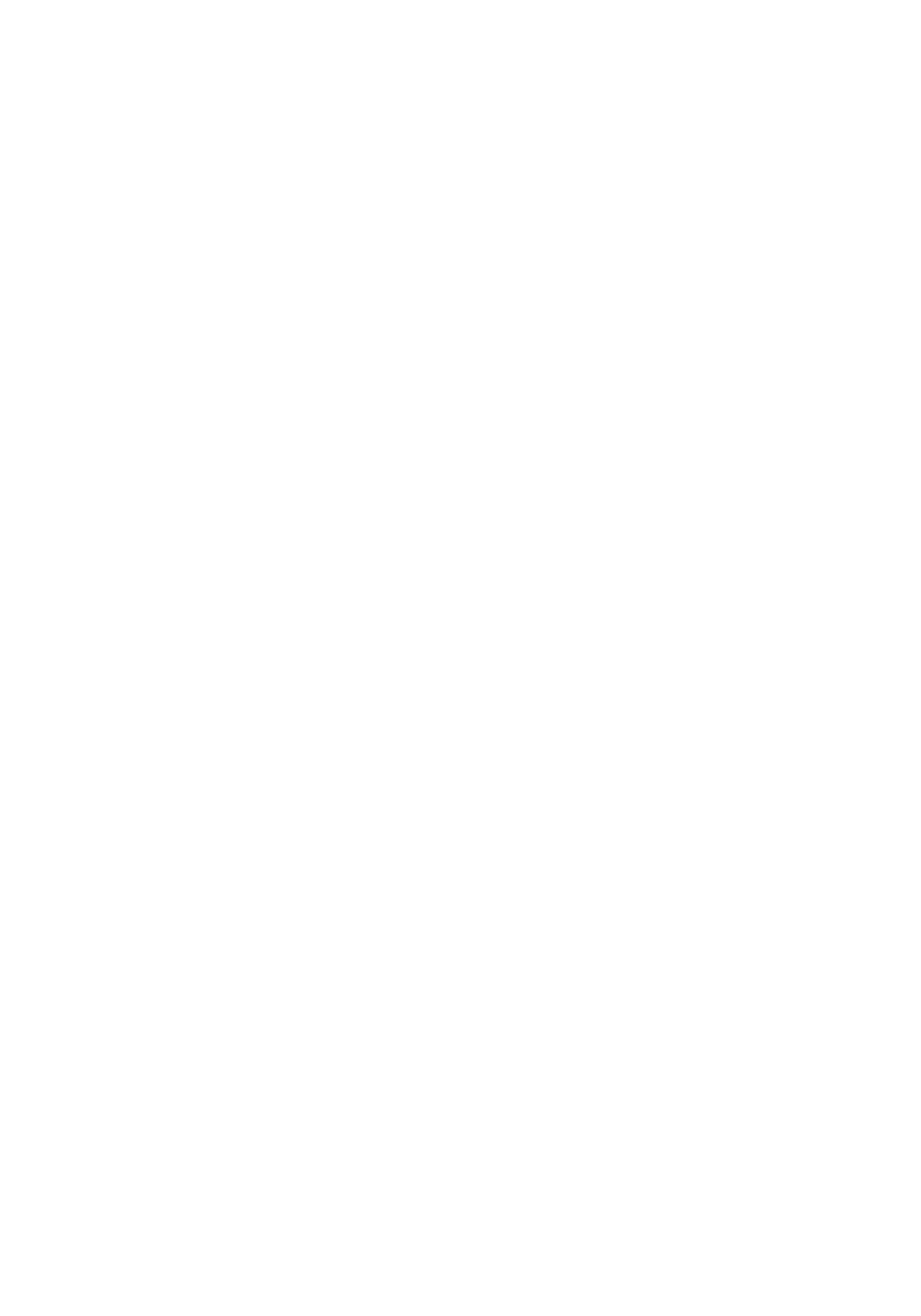# **| ANNEX I |**

# **REFERENCES TO CODES OF CONDUCT, GUIDELINES AND MANUALS**

- Clinical Management of Rape Survivors: Developing Protocols for Use with Refugees and Internally Displaced Persons. Revised edition, WHO/UNHCHR 2005.
- Declaration on the Rights of Disabled Persons, GA Resolution 3447 (XXX) of 9 December 1975.
- Declaration on the Rights of Indigenous Peoples, GA Resolution 61/295 of 13 September 2009.
- Declaration on the Rights of Mentally Retarded Persons, GA Resolution 2856 (XXVI) of 20 December 1971.
- Declaration on the Rights of Persons belonging to National or Ethnic, Religious and Linguistic Minorities, GA Resolution 47/135 of 18 December 1992.
- Guidelines for the Management of Sexually Transmitted Infections, WHO 2003.
- Guiding Principles on Internal Displacement, 1998, UN Doc. E.CN/4/1998/53/Add.2 of 11 February 1998.
- IASC Guidelines for HIV/AIDS Interventions in Emergency Settings, 2003.
- IASC Guidelines for Gender-Based Violence Intervention in Humanitarian Settings, 2005.
- IASC Policy Package on Internal Displacement: Implementing the Collaborative Response to Situations of Internal Displacement, Guidance for UN Humanitarian and/or Resident Coordinators and Country Teams, 2004.
- IASC Policy on the Protection of Internally Displaced Persons, 2000.
- IFRC Code of Conduct for the International Red Cross and Red Crescent Movement and NGOs in Disaster Relief, 1992.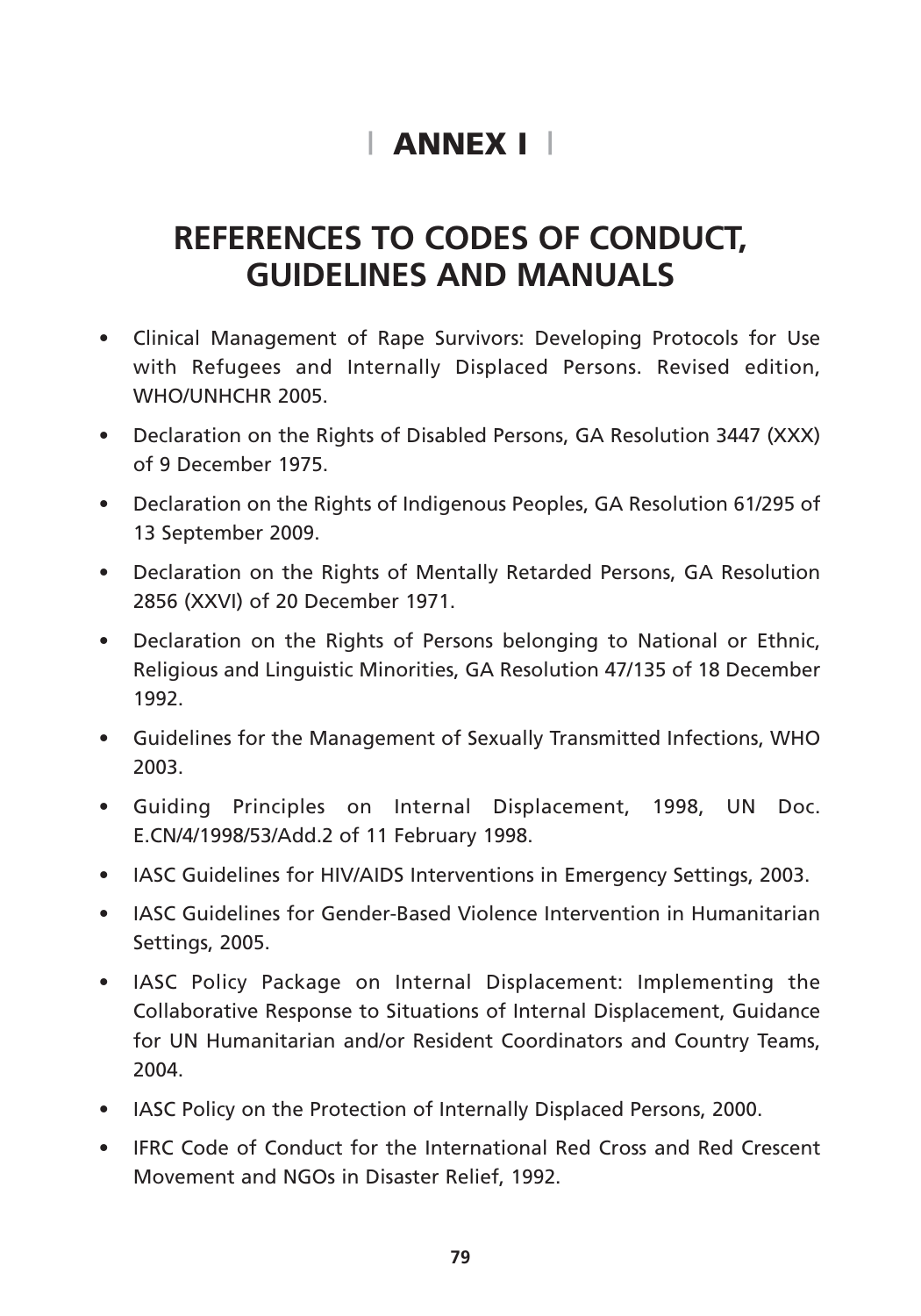- ILO Convention 169 on Indigenous and Tribal Peoples, 1989.
- INEE Minimum Standards for Education in Emergencies, 2004.
- Inter-agency Guiding Principles on unaccompanied and separated children, 2004.
- Paris Principles: Principles relating to the status and functioning of national institutions for protection and promotion of human rights, UN Doc. A/Res/48/134 of 20 December 1993.
- Sphere Project Humanitarian Charter and Minimum Standards in Disaster Response, Geneva 2004.
- UNHCR Guidelines on Sexual and Gender-Based Violence against Refugees, Returnees and Internally Displaced Persons: Guidelines for Prevention and Response, 2003.
- UNHCR Policy on Older Refugees.
- United Nations Principles for Older Persons, GA Resolution 46/91 of 16 December 1991.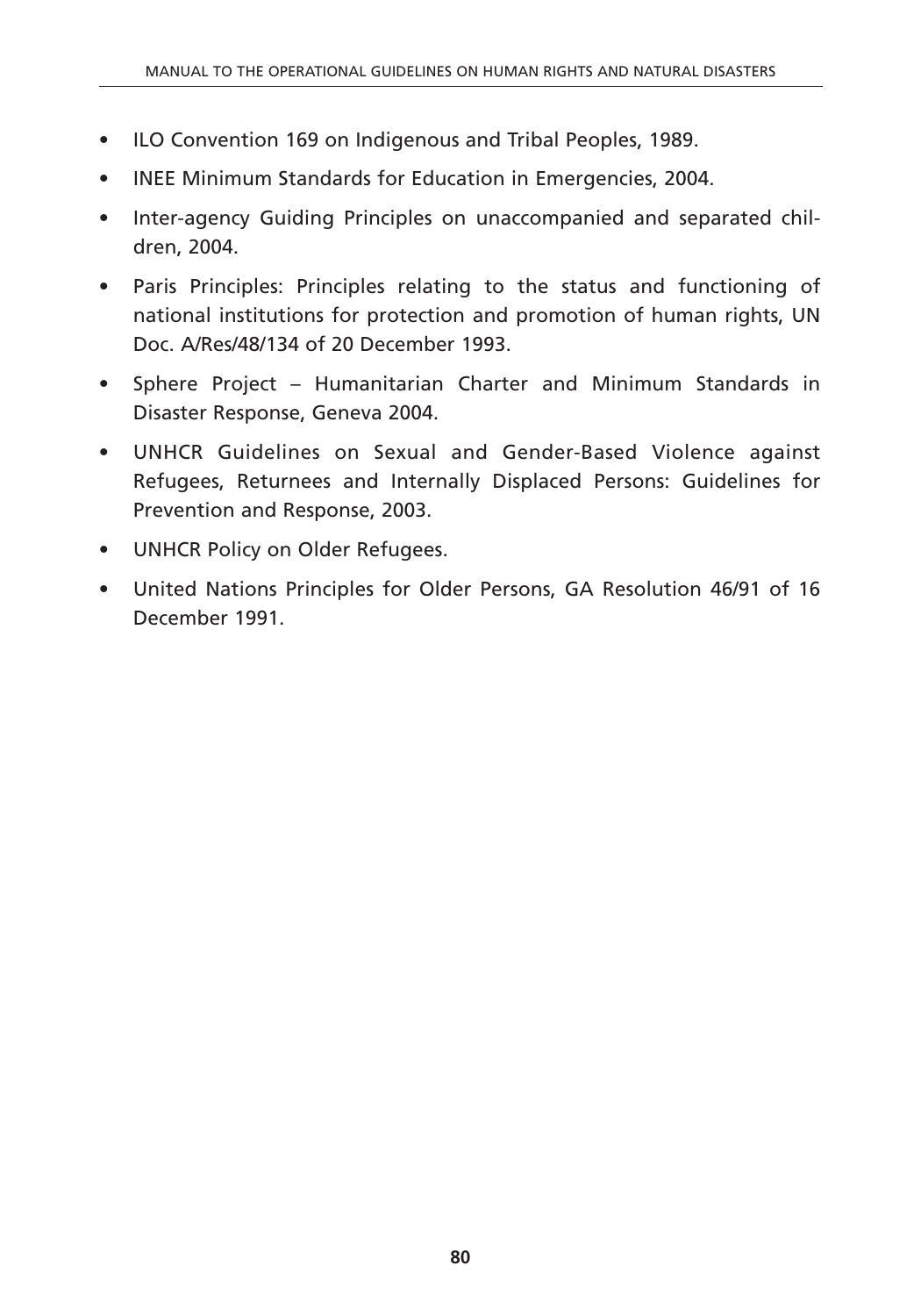# **| ANNEX II |**

# **COMPILATION OF THE OPERATIONAL GUIDELINES AND REFERENCE TO THE SPHERE PROJECT38**

As the table below shows, there are some discrepancies between the scope of the Operational Guidelines and the Sphere Project. The Sphere Project covers five key sectors, which are water supply and sanitation, nutrition, food aid, shelter, and health services, and provide in these areas detailed minimal standards and key indicators of a rather technical nature. The Operational Guidelines are broader in coverage, but do not provide such detailed technical indicators. The two projects, however, should be seen as complementary and not mutually exclusive. This table is not supposed to be final, but remains a work in progress.

|          | <b>Operational Guidelines</b>                                                                                                         | <b>Sphere Project</b>                                                                                                                                                                                                                                                                                                                                 |
|----------|---------------------------------------------------------------------------------------------------------------------------------------|-------------------------------------------------------------------------------------------------------------------------------------------------------------------------------------------------------------------------------------------------------------------------------------------------------------------------------------------------------|
| Access   | A.5.1<br>B.1.1; B.1.3; B.2.5<br>$C.2.2$ ; $C.2.4$ ; $C.2.5$ ; $C.2.9$ ; $C.2.11$ ;<br>$C.3.2$ ; $C.4.3$<br>D.1.1, D.1.5; D.2.2; D.3.9 | Common standard 4<br>Water supply 1<br>Excreta disposal 1<br>Food Security 1, 4<br>Nutrition support 1, 2<br>Food aid management 3<br>Shelter and settlement 1, 2, 4<br>Non-food item 1, 2, 3, 4, 5<br>Health systems and infrastructure 1, 3, 4, 5<br>Control of communicable diseases 1, 3, 6<br>Control of non-communicable diseases<br>1, 2, 3, 4 |
| Adequacy | B.2.1<br>$C.3.1$ ; $C.3.2$                                                                                                            | Water supply 1, 2<br>Food Security 1<br>Food Aid Planning 2, 3<br>Non-food item 1, 2, 3                                                                                                                                                                                                                                                               |

38 The Sphere Project, Humanitarian Charter and Minimum Standards in Disaster Response, 2004 Edition, Geneva 2004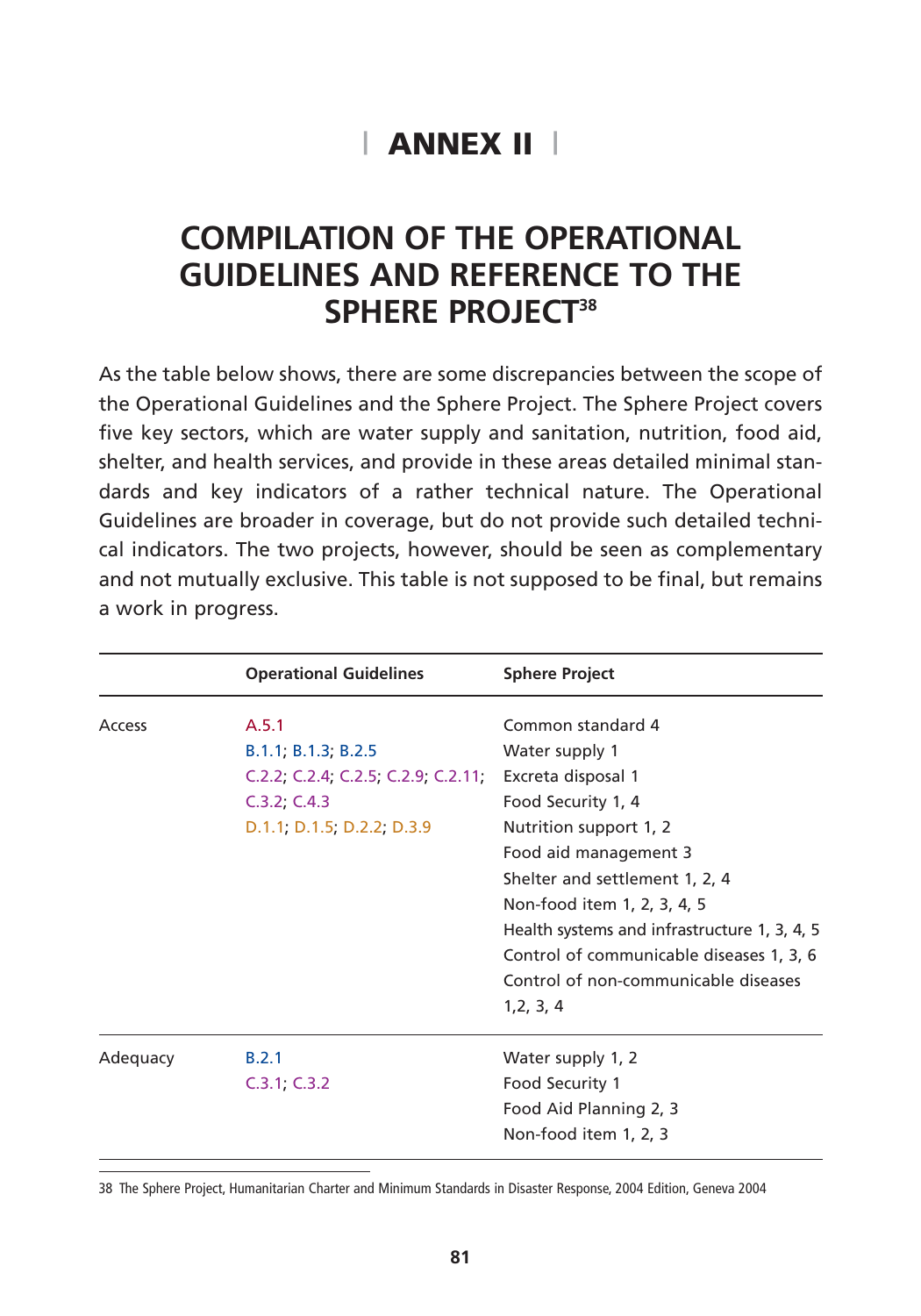|                              | <b>Operational Guidelines</b>                                     | <b>Sphere Project</b>                                                                                                                                                                                                                                                                                                                                                                                                |
|------------------------------|-------------------------------------------------------------------|----------------------------------------------------------------------------------------------------------------------------------------------------------------------------------------------------------------------------------------------------------------------------------------------------------------------------------------------------------------------------------------------------------------------|
| Assistance                   | A.4.1<br>B.1.2; B.1.3; B.1.4; B.1.5; B.1.6<br>D.3.1; D.3.3; D.4.2 | Common standard 3, 4                                                                                                                                                                                                                                                                                                                                                                                                 |
| Camp security/<br>safety     | A.4.2; A.4.5; A.4.6                                               | Shelter and settlement 1, 2                                                                                                                                                                                                                                                                                                                                                                                          |
| Child recruitment A.3.4      |                                                                   |                                                                                                                                                                                                                                                                                                                                                                                                                      |
| Clothing                     | B.2.1; B.2.2; B.2.3; B.2.5                                        | Non-food item 1                                                                                                                                                                                                                                                                                                                                                                                                      |
| Consultation                 | C.2.10; C.3.3<br>D.4.1                                            | Food Security 1<br>Food Aid Planning 2<br>Food aid management 3<br>Control of non-communicable diseases 3                                                                                                                                                                                                                                                                                                            |
| Coordination/<br>Cooperation | <b>B.1.6</b>                                                      | Common standard 3<br>Food aid management 2<br>Health systems and infrastructure 1, 2, 3, 6<br>Control of communicable diseases 1<br>Control of non-communicable diseases 2                                                                                                                                                                                                                                           |
| Data-collection              |                                                                   | Health systems and infrastructure 6<br>Control of communicable diseases 5                                                                                                                                                                                                                                                                                                                                            |
| Diseases (incl.<br>HIV/AIDS) | B.2.7                                                             | <b>Hygiene Promotion 1</b><br>Water supply 2<br>Excreta disposal 1, 2<br>Vector control 1, 2, 3<br>Drainage 1<br>Assessment and analysis 2 (nutrition)<br>Malnutrition 1, 2<br>Food aid management 1<br>Shelter and settlement 4<br>Non-food item 5<br>Health systems and infrastructure 1, 2, 3,<br>4, 5, 6<br>Control of communicable diseases 1, 2, 3,<br>4, 5, 6<br>Control of non-communicable diseases 1, 2, 4 |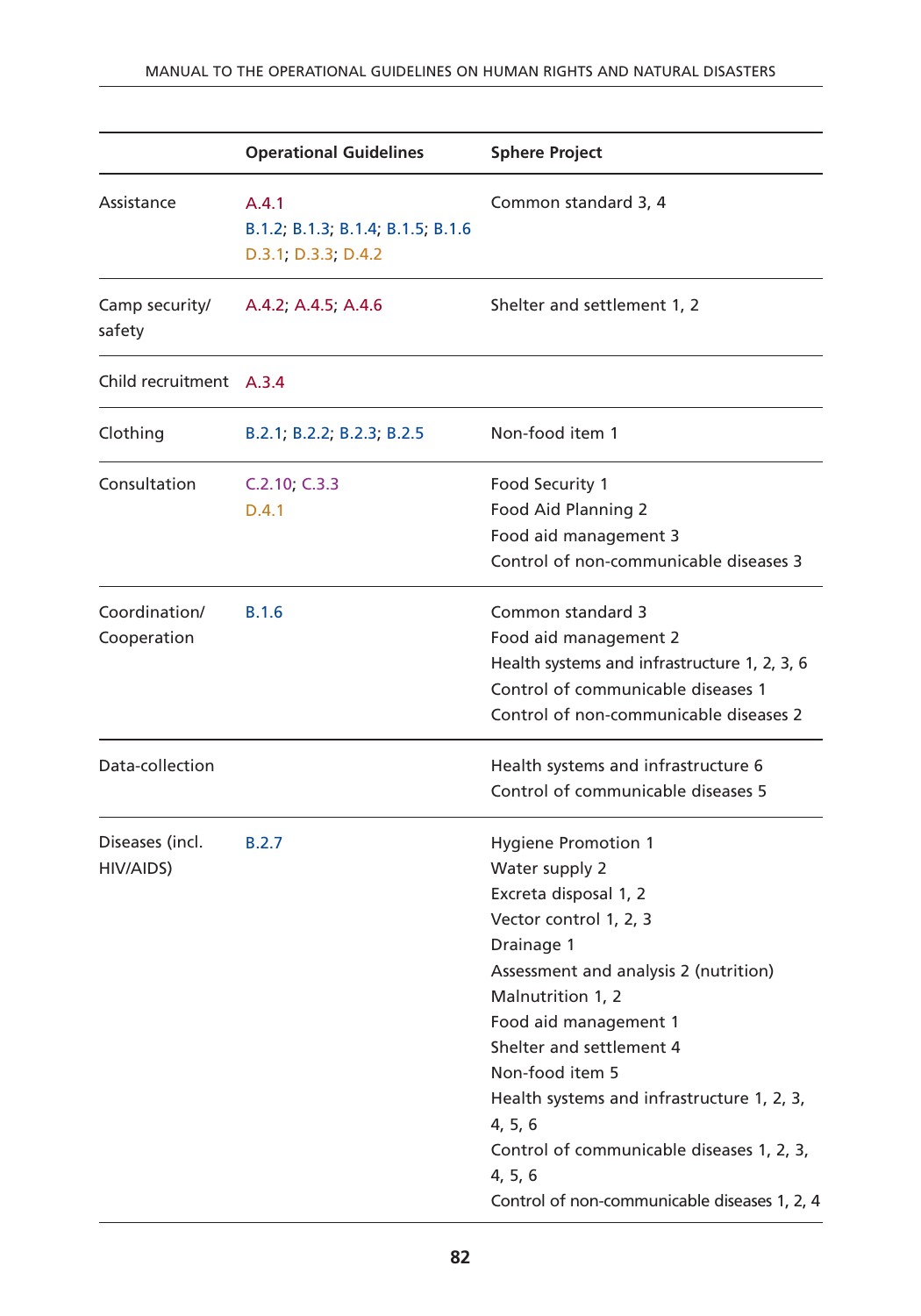|                                          | <b>Operational Guidelines</b>                                     | <b>Sphere Project</b>                                                                                                                                                                                                                                                          |
|------------------------------------------|-------------------------------------------------------------------|--------------------------------------------------------------------------------------------------------------------------------------------------------------------------------------------------------------------------------------------------------------------------------|
| Documentation                            | C.2.4; C.2.6<br>D.1.1, D.1.2; D.1.3; D.1.4;<br>D.1.5, D.1.6       |                                                                                                                                                                                                                                                                                |
| Economic<br>opportunities/<br>Livelihood | C.4.1; C.4.2; C.4.3<br>D.1.5; D.2.2                               | Food Security 1, 3<br>Shelter and settlement 1, 3                                                                                                                                                                                                                              |
| Education                                | C.1.1; C.1.2; C.1.3; C.2.3<br>D.2.2                               | Control of non-communicable diseases 3                                                                                                                                                                                                                                         |
| Electoral rights                         | D.5.1                                                             |                                                                                                                                                                                                                                                                                |
| Evacuation                               | A.1.2; A.1.3; A.1.8<br>C.2.11<br>D.3.1                            |                                                                                                                                                                                                                                                                                |
| Evaluation                               |                                                                   | Common standard 6<br>Food Security 1, 2<br>Food aid management 3                                                                                                                                                                                                               |
| Eviction                                 | C.2.10; C.2.11                                                    |                                                                                                                                                                                                                                                                                |
| Family life                              | D.3.1; D.3.2; D.3.3; D.3.4; D.3.5;                                | Shelter and settlement 2<br>D.3.6; D.3.7; D.3.8; D.3.9; D.3.10 Control of non-communicable diseases 3                                                                                                                                                                          |
| Food/Nutrition                           | B.2.1; B.2.2; B.2.3<br>D.1.5; D.4.2                               | Common standard 1, 2<br>Vector control 1<br>Assessment and analysis 1, 2<br>Food Security 1, 2, 3, 4<br>Nutrition support 1, 2<br>Malnutrition 1, 2, 3<br>Food aid planning 1, 2, 3<br>Food aid management 1, 2, 3<br>Non-food item 3, 4<br>Control of communicable diseases 1 |
| Freedom of<br>movement                   | A.1.2; A.1.4; A.1.6; A.4.4<br>C.2.9<br>D.1.5; D.2.1; D.2.2; D.2.3 |                                                                                                                                                                                                                                                                                |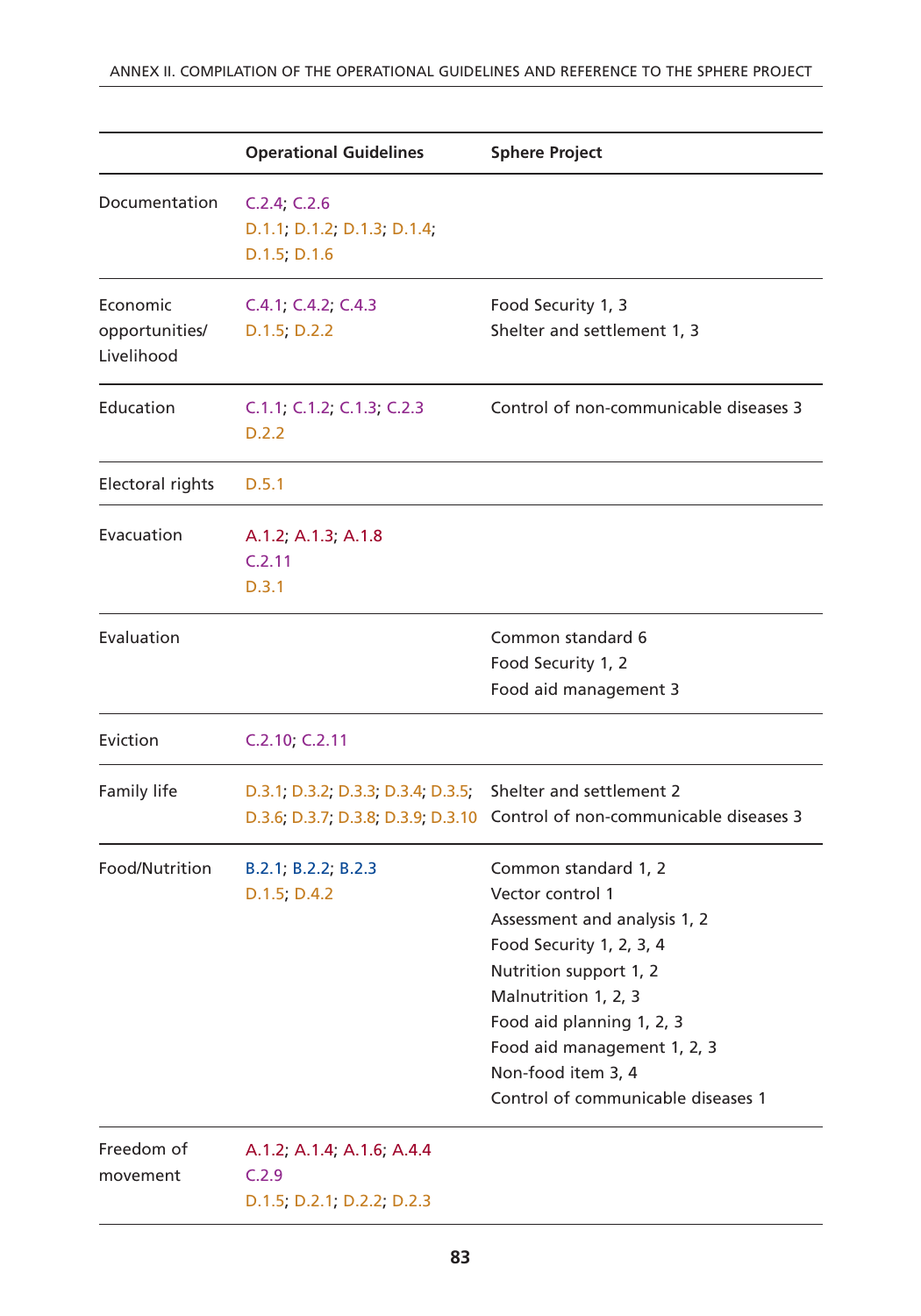|                                                          | <b>Operational Guidelines</b>                                        | <b>Sphere Project</b>                                                                                                                                                                                                                                                                                                                                                                                                                                                                   |
|----------------------------------------------------------|----------------------------------------------------------------------|-----------------------------------------------------------------------------------------------------------------------------------------------------------------------------------------------------------------------------------------------------------------------------------------------------------------------------------------------------------------------------------------------------------------------------------------------------------------------------------------|
| Freedom of<br>Assembly,<br>Association and<br>Expression | D.4.1                                                                |                                                                                                                                                                                                                                                                                                                                                                                                                                                                                         |
| Health                                                   | B.2.1; B.2.2; B.2.3; B.2.5; B.2.6;<br><b>B.2.7</b><br>C.3.2<br>D.4.2 | <b>Hygiene Promotion 1</b><br>Water supply 2<br>Excreta disposal 1, 2<br>Vector control 1, 2, 3<br>Solid waste management 1<br>Drainage 1<br>Assessment and analysis 2 (nutrition)<br>Nutrition support 1<br>Malnutrition 1, 2, 3<br>Food aid planning 3<br>Food aid management 1<br>Shelter and settlement 2, 4<br>Health systems and infrastructure 1, 2, 3,<br>4, 5, 6<br>Control of communicable diseases 1, 2, 3,<br>4, 5, 6<br>Control of non-communicable diseases 1,<br>2, 3, 4 |
| Housing                                                  | C.2.6; C.2.11; C.3.1; C.3.2;<br>C.3.3; C.4.3<br>D.2.2                |                                                                                                                                                                                                                                                                                                                                                                                                                                                                                         |
| Humanitarian<br>Actors                                   | A.1.8<br>B.1.4; B.1.5; B.1.6<br>D.1.1                                | Common standard 7,8<br>Food aid management 2                                                                                                                                                                                                                                                                                                                                                                                                                                            |
| Hygiene                                                  |                                                                      | <b>Hygiene Promotion 1</b><br>Water supply 1,2, 3<br>Excreta disposal 1, 2<br>Food aid management 1<br>Non-food items 2                                                                                                                                                                                                                                                                                                                                                                 |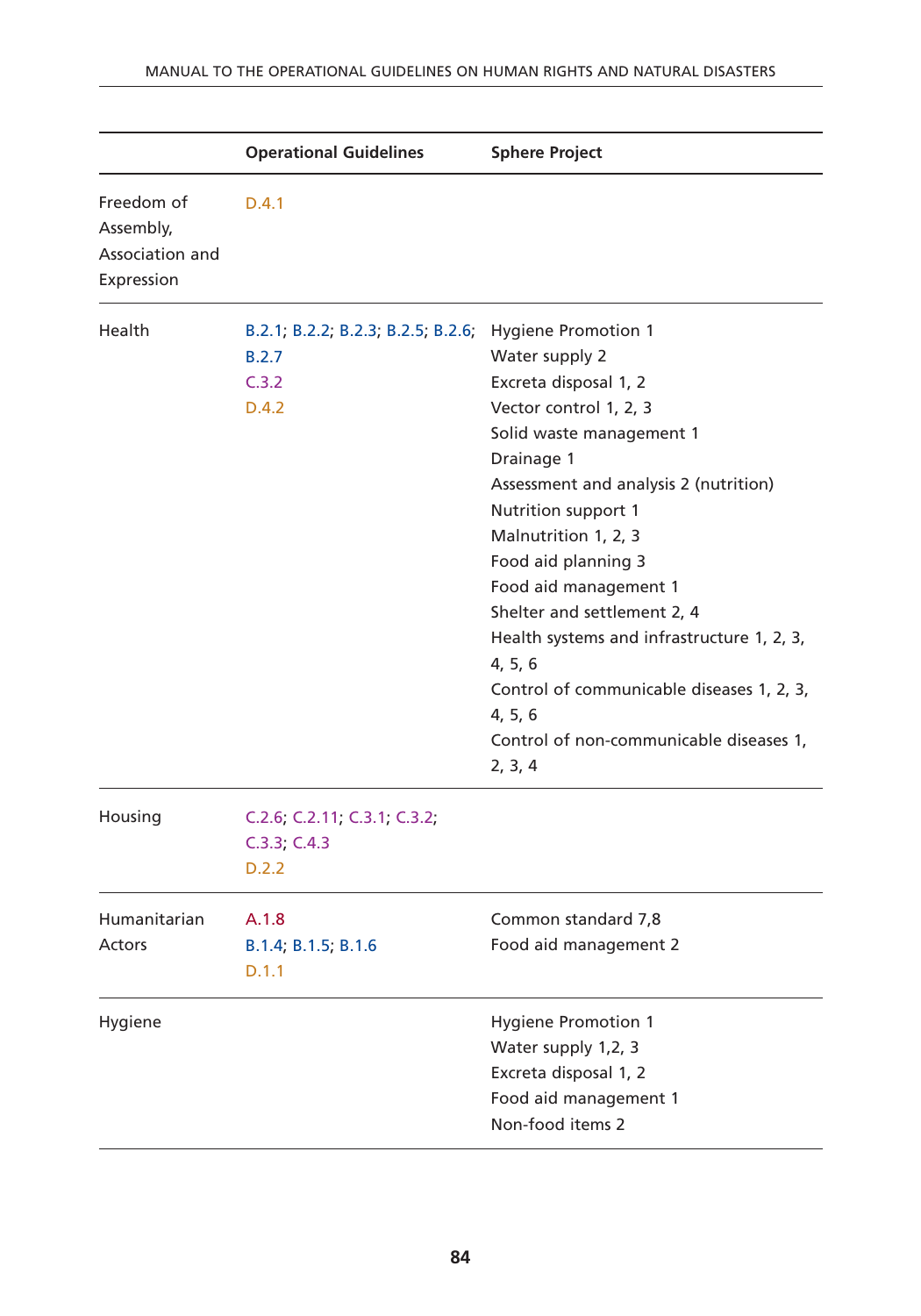|                                                                         | <b>Operational Guidelines</b>                                                                                                                    | <b>Sphere Project</b>                                                                                                                                                                                                                       |
|-------------------------------------------------------------------------|--------------------------------------------------------------------------------------------------------------------------------------------------|---------------------------------------------------------------------------------------------------------------------------------------------------------------------------------------------------------------------------------------------|
| IDP/<br>Displacement                                                    | A.1.5; A.1.6; A.4.1; A.4.2;<br>A.4.3; A.4.4<br>B.1.1; B.2.7<br>C.2.1; C.2.2; C.2.3; C.2.8; C.2.9;<br>C.2.11; C.4.3<br>D.2.1; D.2.3; D.3.1; D.5.1 | Vector control 2<br>Food aid planning 1<br>Control of non-communicable diseases 3                                                                                                                                                           |
| Information                                                             | A.5.1<br>C.2.10<br>D.2.1, D.3.4, D.3.9                                                                                                           | Common standard 1, 5<br>Vector control 1, 3<br>Food security 4<br>Nutrition support 1<br>Food aid management 1, 2, 3<br>Health systems and infrastructure 1<br>Control of communicable diseases 1<br>Control of non-communicable diseases 3 |
| Landmines                                                               | A.5.1                                                                                                                                            |                                                                                                                                                                                                                                             |
| Monitoring                                                              | A.1.3; A.4.3                                                                                                                                     | Common standard 4, 5<br>Food security 1, 2<br>Nutrition support 1<br>Malnutrition 1<br>Food aid management 2, 3                                                                                                                             |
| Needs assessment<br>Non-<br>Discrimination/<br>Principle of<br>Equality | B.1.1; B.1.2; B.1.3; B.2.1; B.2.2<br>B.1.1; B.1.2; B.1.3; B.2.1; B.2.2;<br><b>B.2.3</b><br>C.3.1; C.4.2<br>D.1.3, D.2.2; D.4.3                   | Common standard 2, 3, 4<br><b>Hygiene Promotion 1</b><br>Assessment and analysis standard (food) 1,<br>(nutrition) 2<br>Food security 1<br>Food aid management 3<br>Shelter and settlement 1                                                |
| Participation                                                           | A.4.3<br>C.3.3<br>D.4.1                                                                                                                          | Common standard 4<br>Food security 1<br>Common standard 1, 4<br><b>Hygiene Promotion 1</b><br>Water supply 3<br>Food aid management 3<br>Shelter and settlement 4, 5                                                                        |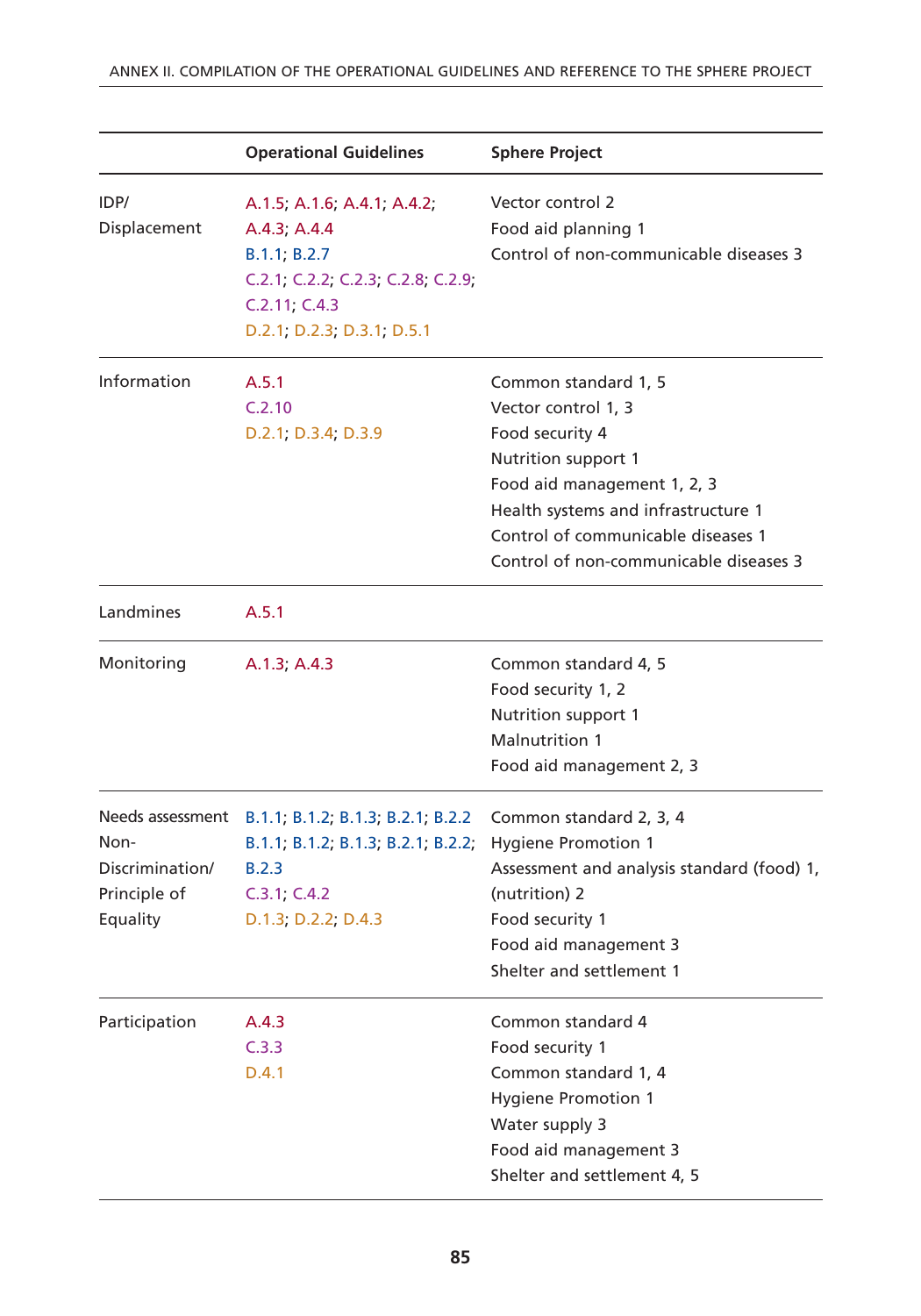|                                                                             | <b>Operational Guidelines</b>                                                                                | <b>Sphere Project</b>                                                                                       |
|-----------------------------------------------------------------------------|--------------------------------------------------------------------------------------------------------------|-------------------------------------------------------------------------------------------------------------|
| Property                                                                    | A.1.3<br>C.2.1; C.2.2; C.2.3; C.2.4; C.2.5;<br>C.2.6; C.2.7; C.2.8; C.2.9;<br>C.2.10, C.2.11<br>D.1.6; D.2.2 | Shelter and settlement 1                                                                                    |
| and integrity/<br>against violence                                          | Protection of life A.1.1; A.1.3; A.1.7; A.2.1;<br>A.3.1; A.3.2; A.3.3; A.4.2;<br>A.5.1<br>D.2.2, D.4.1       | Common standard 3                                                                                           |
| Reconstruction,<br>Recovery and<br>Rehabilitation                           | A.4.1<br>B.2.1<br>C.2.9; C.3.3<br>D.2.2, D.4.1                                                               | Common standard 2                                                                                           |
| Religion                                                                    |                                                                                                              | D.3.7; D.3.9; D.3.10; D.4.2; D.4.3 Control of non-communicable diseases 3                                   |
| Registration                                                                | A.1.3<br>D.5.1                                                                                               |                                                                                                             |
| Reporting and<br>other (legal)<br>mechanisms and<br>procedures/<br>Remedies | A.3.2; A.4.3<br>C.2.2; C.2.4; C.2.5; C.2.6; C.2.7;<br>C.2.9; C.2.10<br>D.4.1                                 |                                                                                                             |
| Return,<br>Resettlement,                                                    | A.1.6; A.1.7; A.1.8<br>B.2.1<br>(Re-)integration C.2.3; C.2.9; C.3.3<br>D.1.5; D.2.1; D.2.2; D.2.3;<br>D.3.1 | Shelter and settlement 1                                                                                    |
| Sanitation                                                                  | B.2.1; B.2.2; B.2.3<br>D.4.2                                                                                 | Excreta disposal 1, 2<br>Drainage 1<br>Shelter and settlement 1, 2, 4<br>Control of communicable diseases 1 |
| Sexual and Gender-<br>based Violence                                        | A.3.2; A.3.3<br><b>B.2.6</b>                                                                                 | Control of non-communicable diseases 2                                                                      |